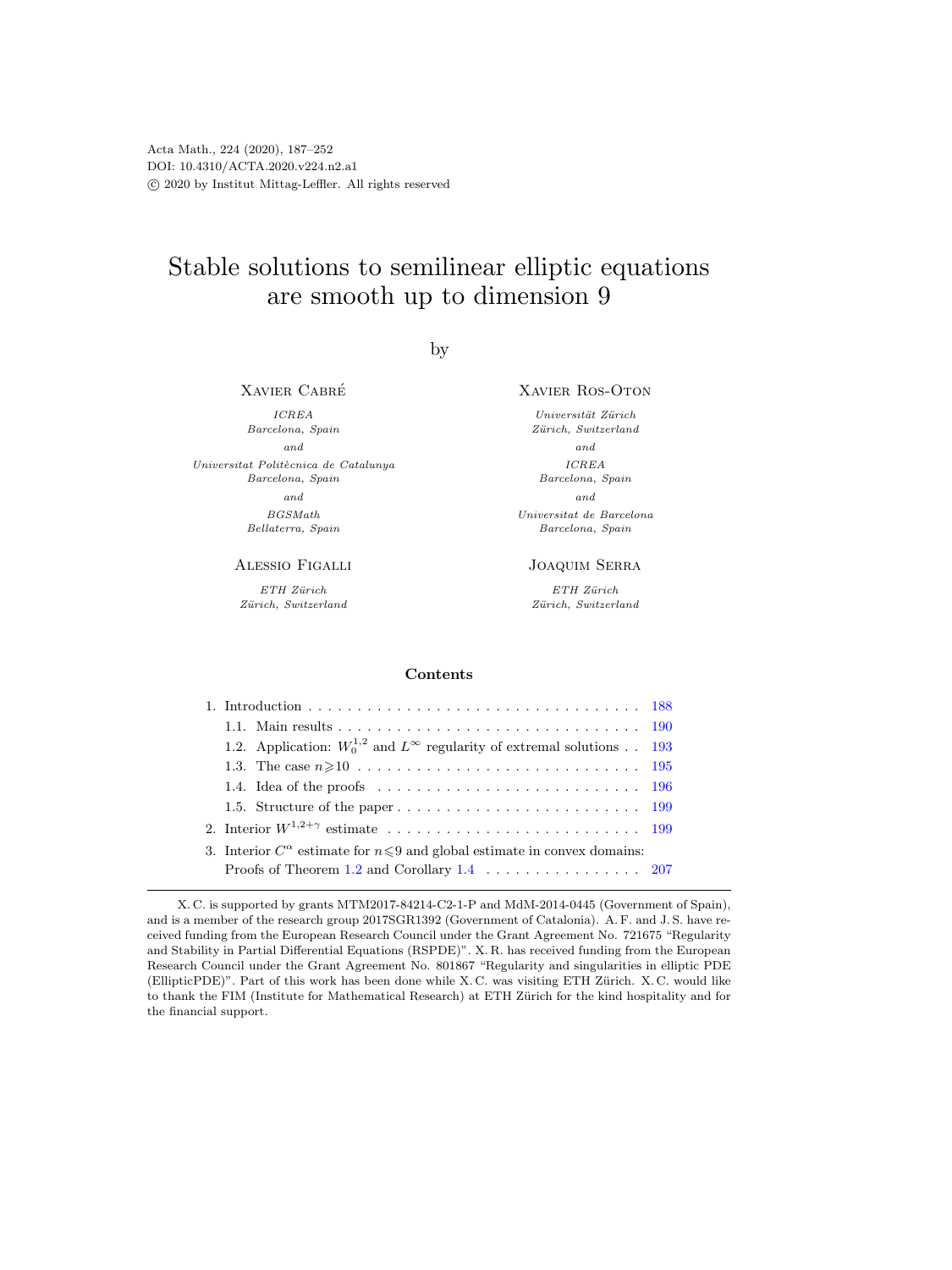| 4. A general closedness result for stable solutions with convex non-                            |  |  |  |  |  |  |  |
|-------------------------------------------------------------------------------------------------|--|--|--|--|--|--|--|
| decreasing non-linearities $\ldots \ldots \ldots \ldots \ldots \ldots \ldots \ldots \ldots 213$ |  |  |  |  |  |  |  |
|                                                                                                 |  |  |  |  |  |  |  |
| 6. Boundary $C^{\alpha}$ estimate for $n \leqslant 9$ : Proof of Theorem 1.5 231                |  |  |  |  |  |  |  |
| 7. Estimates for $n \geqslant 10$ : Proof of Theorem 1.9 240                                    |  |  |  |  |  |  |  |
|                                                                                                 |  |  |  |  |  |  |  |
|                                                                                                 |  |  |  |  |  |  |  |
|                                                                                                 |  |  |  |  |  |  |  |

#### 1. Introduction

<span id="page-1-0"></span>Given a bounded domain  $\Omega \subset \mathbb{R}^n$  and  $f: \mathbb{R} \to \mathbb{R}$ , we consider  $u: \Omega \to \mathbb{R}$  a solution to the semilinear equation

<span id="page-1-1"></span>
$$
-\Delta u = f(u) \quad \text{in } \Omega \subset \mathbb{R}^n. \tag{1.1}
$$

If we define  $F(t) := \int_0^t f(s) ds$ , then [\(1.1\)](#page-1-1) corresponds to the Euler–Lagrange equation for the energy functional

$$
\mathcal{E}[u] := \int_{\Omega} \left( \frac{|\nabla u|^2}{2} - F(u) \right) dx.
$$

In other words,  $u$  is a critical point of  $\mathcal{E}$ , namely

$$
\frac{d}{d\varepsilon}\bigg|_{\varepsilon=0} \mathcal{E}[u+\varepsilon\xi]=0 \quad \text{for all } \xi \in C_c^\infty(\Omega)
$$

(the space of  $C^{\infty}$  functions with compact support in  $\Omega$ ). Consider the second variation of  $\mathcal{E}$ , that when  $f \in C^1$  is given by

$$
\left. \frac{d^2}{d\varepsilon^2} \right|_{\varepsilon=0} \mathcal{E}[u+\varepsilon \xi] = \int_{\Omega} (|\nabla \xi|^2 - f'(u)\xi^2) \, dx.
$$

Then, one says that u is a stable solution of equation  $(1.1)$  in  $\Omega$  if the second variation is non-negative, namely

$$
\int_{\Omega} f'(u)\xi^2 dx \leqslant \int_{\Omega} |\nabla \xi|^2 dx \quad \text{for all } \xi \in C_c^{\infty}(\Omega).
$$

Note that stability of  $u$  is considered within the class of functions agreeing with  $u$  near the boundary of  $\Omega$ .

Our interest is in non-negative non-linearities f that grow at  $+\infty$  faster than linearly. In this case it is well known that, independently of the Dirichlet boundary conditions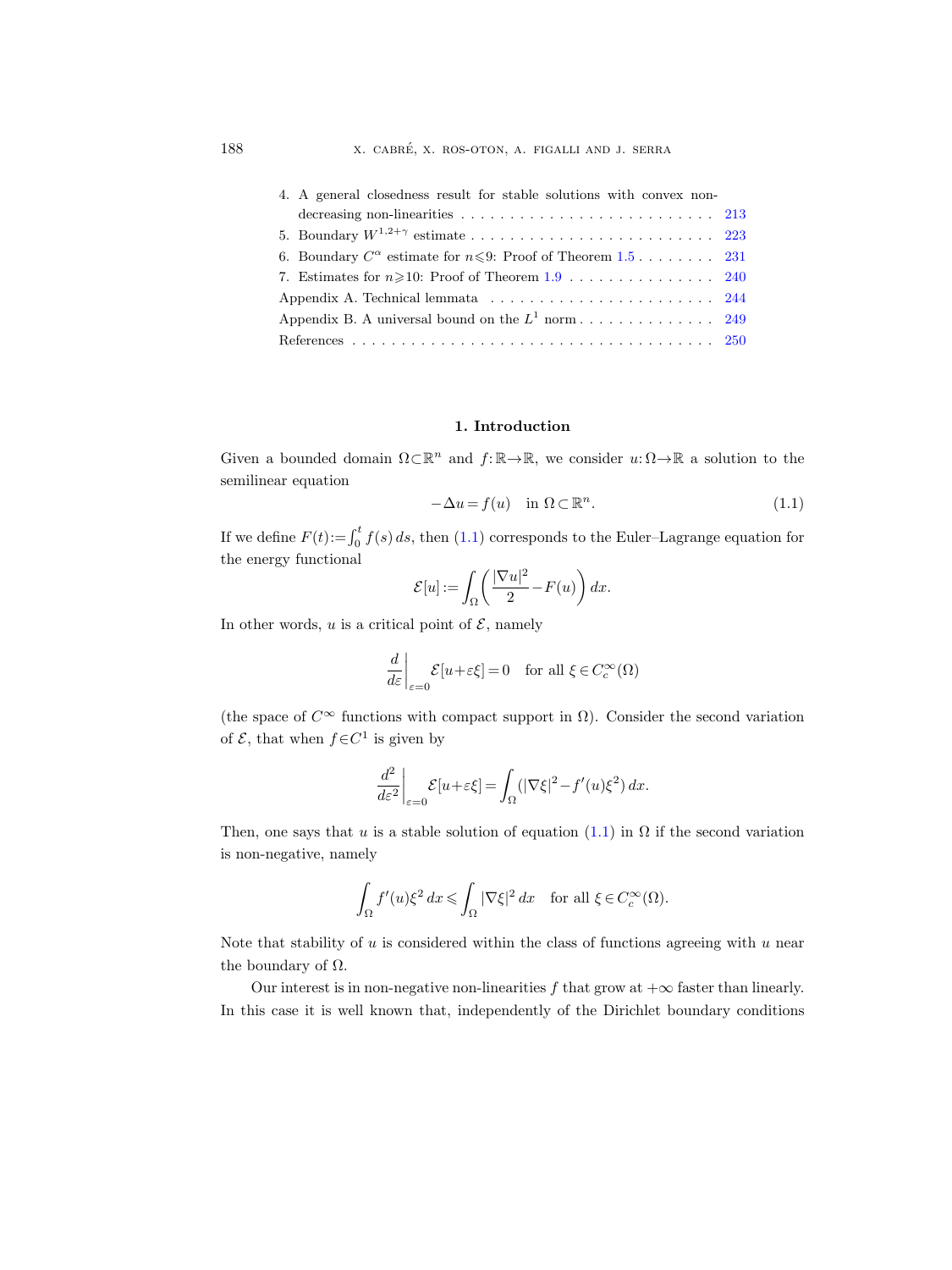that one imposes on [\(1.1\)](#page-1-1), the energy  $\mathcal E$  admits no absolute minimizer.<sup>(1</sup>) However, we will see that in many instances there exist non-constant stable solutions, such as local minimizers. The regularity of stable solutions to semilinear elliptic equations is a very classical topic in elliptic equations, initiated in the seminal paper of Crandall and Rabinowitz [\[19\]](#page-64-0), which has given rise to a huge literature on the topic; see the monograph [\[20\]](#page-64-1) for an extensive list of results and references.

Note that this question is a PDE analogue of another fundamental problem in mathematics, namely the regularity of stable minimal surfaces. As it is well known, stable minimal surfaces in  $\mathbb{R}^n$  may not be smooth in dimension n larger than 7 [\[35\]](#page-65-0), [\[3\]](#page-63-1), and it is a fundamental open problem whether they are smooth in dimension  $n \leq 7$ . Up to now, this question has been solved only in dimension  $n=3$  by Fischer-Colbrie and Schoen [\[23\]](#page-64-2) and Do Carmo and Peng [\[17\]](#page-64-3).

Note that, also in our PDE problem, the dimension plays a key role. Indeed, when

<span id="page-2-2"></span>
$$
n \ge 10
$$
,  $u = \log \frac{1}{|x|^2}$ , and  $f(u) = 2(n-2)e^u$ , (1.2)

we are in the presence of a singular  $W_0^{1,2}(B_1)$  stable solution of  $(1.1)$  in  $\Omega = B_1$ , as easily shown using Hardy's inequality. On the other hand,

• if  $f(t)=e^t$  or  $f(t)=(1+t)^p$  with  $p>1$ ,

• or more in general if  $f \in C^2$  is positive, increasing, convex, and the following limit  $exists:(^2)$  $exists:(^2)$  $exists:(^2)$ 

$$
\lim_{t \to +\infty} \frac{f(t)f''(t)}{f'(t)^2},
$$

then it is well known since the 1970s that  $W_0^{1,2}(\Omega)$  stable solutions are bounded (and therefore smooth, by classical elliptic regularity theory [\[25\]](#page-64-4)) when  $n \leq 9$ ; see [\[19\]](#page-64-0). Notice that, among general solutions (not necessarily stable), an  $L^{\infty}$  bound only holds for

$$
\mathcal{E}[u+Mv] = \frac{1}{2} \int_{\Omega} |\nabla(u+Mv)|^2 dx - \int_{\Omega} F(u+Mv) dx.
$$

Since f grows superlinearly at  $+\infty$ , it follows that  $F(t) \gg t^2$  for t large. This leads to  $\mathcal{E}[u+Mv] \rightarrow -\infty$ as  $M \rightarrow +\infty$ , which shows that the infimum of the energy among all functions with the same boundary data as u is  $-\infty$ .

<span id="page-2-1"></span>( 2 ) The existence of the limit

$$
c:=\lim_{t\to+\infty}\frac{f(t)f''(t)}{f'(t)^2}\geqslant 0
$$

is a rather strong assumption. Indeed, as noticed in [\[19\]](#page-64-0), if it exists, then necessarily  $c \leq 1$  (otherwise f blows up in finite time). Now, when  $c=1$ , the result follows by [\[19,](#page-64-0) Theorem 1.26], while  $c<1$  implies that  $f(t) \leq C(1+t)^p$  for some p, and then the result follows by [\[19,](#page-64-0) Lemma 1.17].

<span id="page-2-0"></span><sup>(&</sup>lt;sup>1</sup>) To see this, take  $v \in C_c^1(\Omega)$  with  $v \ge 0$  and  $v \ne \infty$ , and given  $M > 0$  consider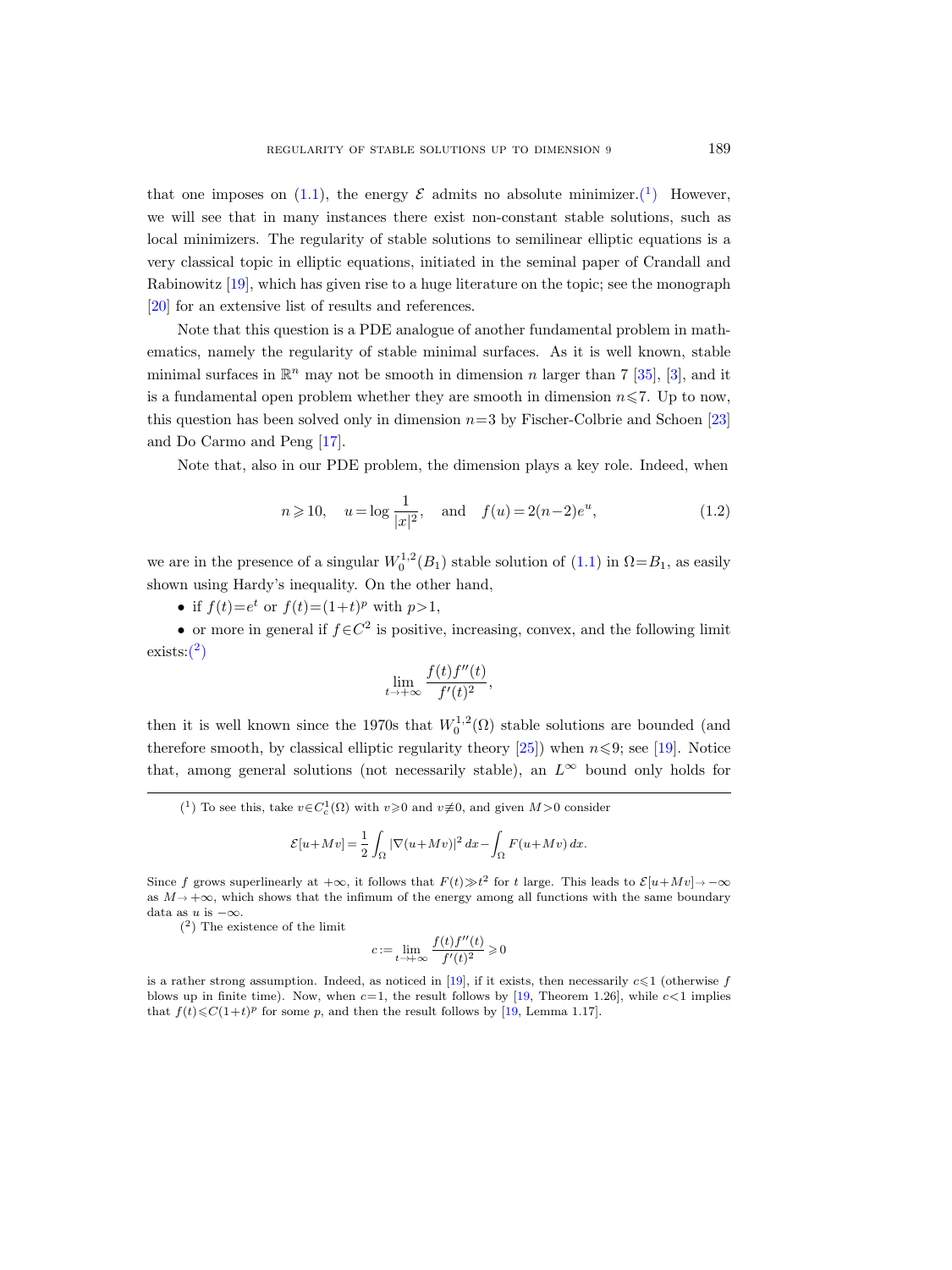subcritical and critical non-linearities. $(3)$ 

All these results motivated the following long-standing conjecture.<sup> $(4)$ </sup>

Conjecture. Let  $u \in W_0^{1,2}(\Omega)$  be a stable solution to [\(1.1\)](#page-1-1). Assume that f is positive, non-decreasing, convex, and superlinear at  $+\infty$ , and let  $n\leq 9$ . Then u is bounded.

In the last twenty-five years, several attempts have been made in order to prove this result. In particular, partial positive answers to the conjecture above have been given (chronologically):

- by Nedev, when  $n \leqslant 3$  [\[29\]](#page-64-5);
- by Cabré and Capella when  $\Omega = B_1$  and  $n \leq 9$  [\[10\]](#page-64-6);
- by Cabré when  $n=4$  and  $\Omega$  is convex [\[7\]](#page-63-2) (see [\[9\]](#page-64-7) for an alternative proof);
- by Villegas when  $n=4$  [\[38\]](#page-65-1);

• by Cabré and Ros-Oton when  $n \leq 7$  and  $\Omega$  is a convex domain "of double revolution" [\[13\]](#page-64-8);

• by Cabré, Sanchón, and Spruck when  $n=5$  and

$$
\limsup_{t\to+\infty}\frac{f'(t)}{f(t)^{1+\varepsilon}}<+\infty
$$

for every  $\varepsilon > 0$  [\[14\]](#page-64-9).

The aim of this paper is to give a full proof of the conjecture stated above. Actually, as we shall see below, the interior boundedness of solutions requires no convexity or monotonicity of f. This fact was only known in dimension  $n \leq 4$ , by a result of the first author  $[7] \cdot {\binom{5}{}}$  In addition, even more surprisingly, both in the interior and in the global settings, we can prove that  $W^{1,2}$  stable solutions are universally bounded for  $n \leq 9$ , namely they are bounded in terms only of their  $L^1$  norm, with a constant that is independent of the non-linearity  $f$ .

#### <span id="page-3-0"></span>1.1. Main results

In order to prove our result on the regularity of stable solutions up to the boundary we will be forced to work with non-linearities  $f$  that are only locally Lipschitz (and not

 $|f(t)| \leqslant C(1+|t|)^p$ 

<span id="page-3-2"></span> $(4)$  As we shall explain in §[1.2,](#page-6-0) this conjecture is strongly related to an open problem stated by Brezis in the context of "extremal solutions" in [\[4\]](#page-63-3).

<span id="page-3-3"></span> $(5)$  In fact, for  $n \leq 4$ , or for  $n \leq 9$  in the radial case, the interior boundedness results cited above (as well as the global boundedness in convex domains) do not require the non-negativeness of  $f$ .

<span id="page-3-1"></span> $(3)$  We recall that a non-linearity f is called *subcritical* (resp. critical, supercritical) if

for some  $p<(n+2)/(n-2)$  (resp.  $p=(n+2)/(n-2)$ ,  $p>(n+2)/(n-2)$ ). While solutions to subcritical and critical equations are known to be bounded, in the supercritical case one can easily construct radially decreasing unbounded  $W^{1,2}$  solutions.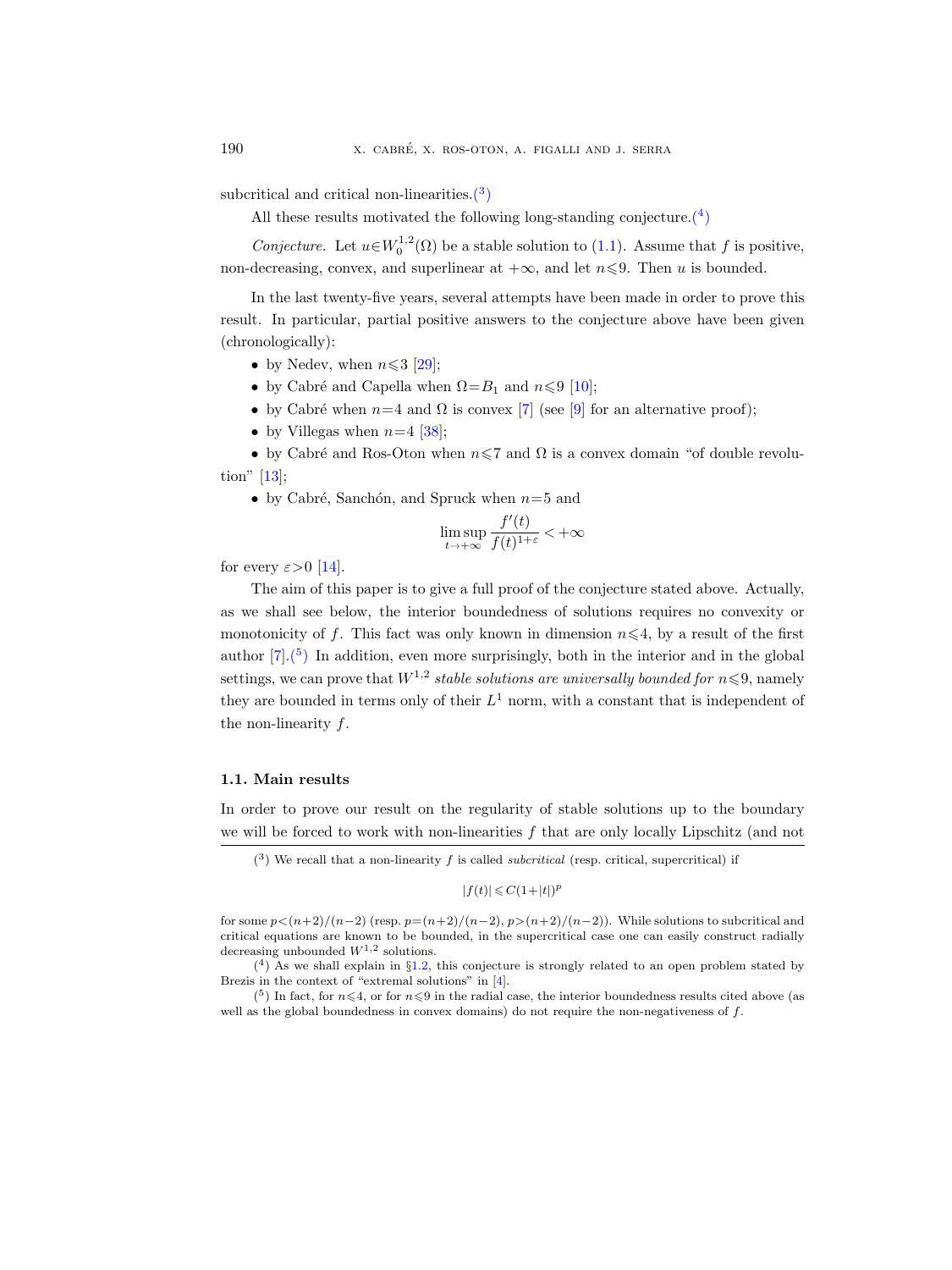necessarily  $C<sup>1</sup>$ ). Hence, it is important for us to extend the definition of stability to this class of non-linearities. For this, we need to choose a precise representative for  $f'$ .

<span id="page-4-4"></span>Definition 1.1. Let  $f: \mathbb{R} \to \mathbb{R}$  be a locally Lipschitz function, and let  $u \in W^{1,2}(\Omega)$  be a weak solution to [\(1.1\)](#page-1-1), in the sense that  $f(u) \in L^1_{loc}(\Omega)$  and

<span id="page-4-5"></span>
$$
\int_{\Omega} \nabla u \cdot \nabla \varphi \, dx = \int_{\Omega} f(u) \varphi \, dx \quad \text{for all } \varphi \in C_c^{\infty}(\Omega). \tag{1.3}
$$

Then, we say that u is a *stable solution* in  $\Omega$  if  $f'_{-}(u) \in L^{1}_{loc}(\Omega)$  and

<span id="page-4-1"></span>
$$
\int_{\Omega} f'_{-}(u)\xi^{2} dx \leq \int_{\Omega} |\nabla \xi|^{2} dx \quad \text{for all } \xi \in C_{c}^{\infty}(\Omega),
$$
\n(1.4)

where  $f'$ <sub>-</sub> is defined as

$$
f'_{-}(t) := \liminf_{h \to 0} \frac{f(t+h) - f(t)}{h} \quad \text{for } t \in \mathbb{R}.
$$
 (1.5)

As we shall see later, in our proofs we only use  $(1.4)$  with test functions  $\xi$  that vanish in the set  $\{|\nabla u|=0\}$ . Hence, as a consequence of Lemma [A.3](#page-59-0) (i), in this situation the notion of stability is independent of the particular representative chosen for  $f'$ .

Our first main result provides a universal interior a-priori bound on the  $C^{\alpha}$  norm of solutions when  $n \leq 9$ . Actually, in every dimension we can prove also a higher integrability result for the gradient (with respect to the natural energy space  $W^{1,2}$ ). Since the result is local, we state it in the unit ball. Also, because stable solutions  $u$  can be approximated by smooth ones (at least when  $u \in W_0^{1,2}(\Omega)$  and f is convex; see [\[20,](#page-64-1) §3.2.2]), we shall state the result as an a-priori bound assuming that  $u$  is smooth.

<span id="page-4-0"></span>THEOREM 1.2. Let  $B_1$  denote the unit ball of  $\mathbb{R}^n$ . Assume that  $u \in C^2(B_1)$  is a stable solution of

$$
-\Delta u = f(u) \quad in \ B_1,
$$

with  $f: \mathbb{R} \rightarrow \mathbb{R}$  locally Lipschitz and non-negative.

Then,

<span id="page-4-3"></span><span id="page-4-2"></span>
$$
\|\nabla u\|_{L^{2+\gamma}(B_{1/2})} \leqslant C \|u\|_{L^{1}(B_1)},\tag{1.6}
$$

where  $\gamma > 0$  and C are dimensional constants. In addition, if  $n \leq 9$  then

$$
\nabla u \|_{L^{2+\gamma}(B_{1/2})} \leq C \|u\|_{L^{1}(B_{1})},
$$
\n*(1.6)*\n*ional constants. In addition, if  $n \leq 9$  then*\n
$$
\|u\|_{C^{\alpha}(\overline{B}_{1/2})} \leq C \|u\|_{L^{1}(B_{1})},
$$
\n*(1.7)*

where  $\alpha > 0$  and C are dimensional constants.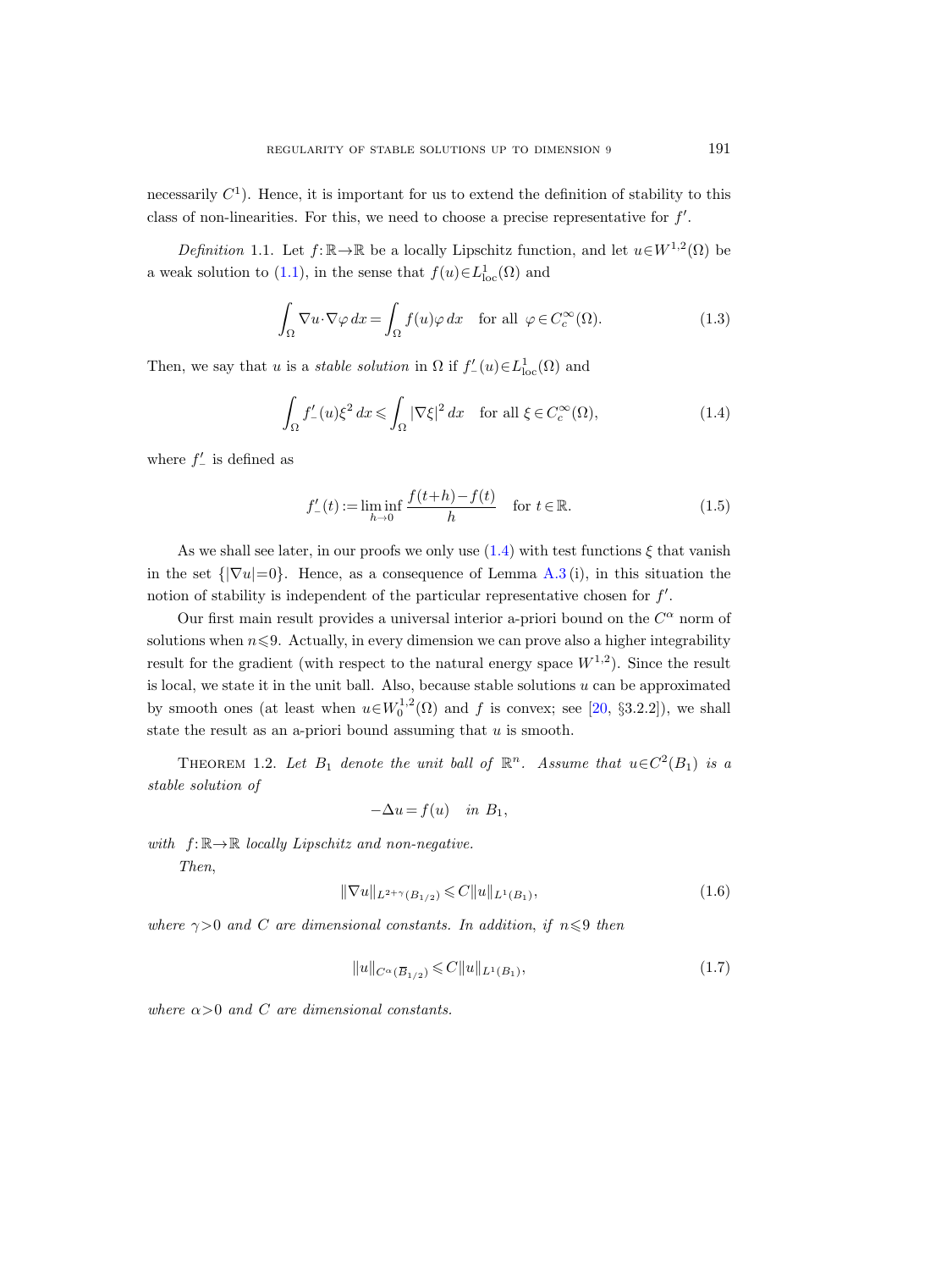Remark 1.3. As mentioned before, it is remarkable that the interior estimates hold with bounds that are *independent* of the non-linearity  $f$ . Note that, also in the global regularity result Theorem  $1.5$ , we can prove a bound independent of  $f$ .

Combining the previous interior bound with the moving planes method, we obtain a universal bound on u when  $\Omega$  is convex.

<span id="page-5-0"></span>COROLLARY 1.4. Let  $n \leq 9$  and let  $\Omega \subset \mathbb{R}^n$  be any bounded convex  $C^1$  domain. Assume that  $f: \mathbb{R} \to \mathbb{R}$  is locally Lipschitz and non-negative. Let  $u \in C^0(\overline{\Omega}) \cap C^2(\Omega)$  be a stable solution of

$$
\begin{cases}\n-\Delta u = f(u) & \text{in } \Omega, \\
u = 0 & \text{on } \partial\Omega.\n\end{cases}
$$

Then, there exists a constant C, depending only on  $\Omega$ , such that

$$
||u||_{L^{\infty}(\Omega)} \leqslant C||u||_{L^{1}(\Omega)}.
$$
\n(1.8)

We now state our second main result, which concerns the global regularity of stable solutions in general  $C<sup>3</sup>$  domains when the non-linearity is convex and non-decreasing. As we shall explain in the next section, this result completely solves two open problems posed by Brezis and Brezis–Vázquez in  $[4]$ ,  $[6]$ . Again, we work with classical solutions and prove an a-priori estimate. In this case, it is crucial for us to assume  $f$  to be convex and non-decreasing. Indeed, the proof of regularity up to the boundary will rely on a very general closedness result for stable solutions with convex non-decreasing non-linearities, that we prove in §[4.](#page-26-0)

<span id="page-5-1"></span>THEOREM 1.5. Let  $\Omega \subset \mathbb{R}^n$  be a bounded domain of class  $C^3$ . Assume that  $f: \mathbb{R} \to \mathbb{R}$ is non-negative, non-decreasing, and convex. Let  $u \in C^0(\overline{\Omega}) \cap C^2(\Omega)$  be a stable solution of

<span id="page-5-2"></span>
$$
\begin{cases}\n-\Delta u = f(u) & \text{in } \Omega, \\
u = 0 & \text{on } \partial\Omega.\n\end{cases}
$$
\n
$$
\|\nabla u\|_{L^{2+\gamma}(\Omega)} \leq C \|u\|_{L^{1}(\Omega)},
$$
\n
$$
u \text{ constant and } C \text{ depends only on } \Omega. \text{ In addition, if } n \leq 9,
$$
\n
$$
\|u\|_{C^{\alpha}(\overline{\Omega})} \leq C \|u\|_{L^{1}(\Omega)},
$$
\n
$$
(1.10)
$$

where  $\gamma > 0$  is a dimensional constant and C depends only on  $\Omega$ . In addition, if  $n \leq 9$ , then

<span id="page-5-3"></span>
$$
||u||_{C^{\alpha}(\overline{\Omega})} \leqslant C||u||_{L^{1}(\Omega)},\tag{1.10}
$$

where  $\alpha > 0$  is a dimensional constant and C depends only on  $\Omega$ .

As an immediate consequence of such a-priori estimates, we will prove the longstanding conjecture stated above.

Then,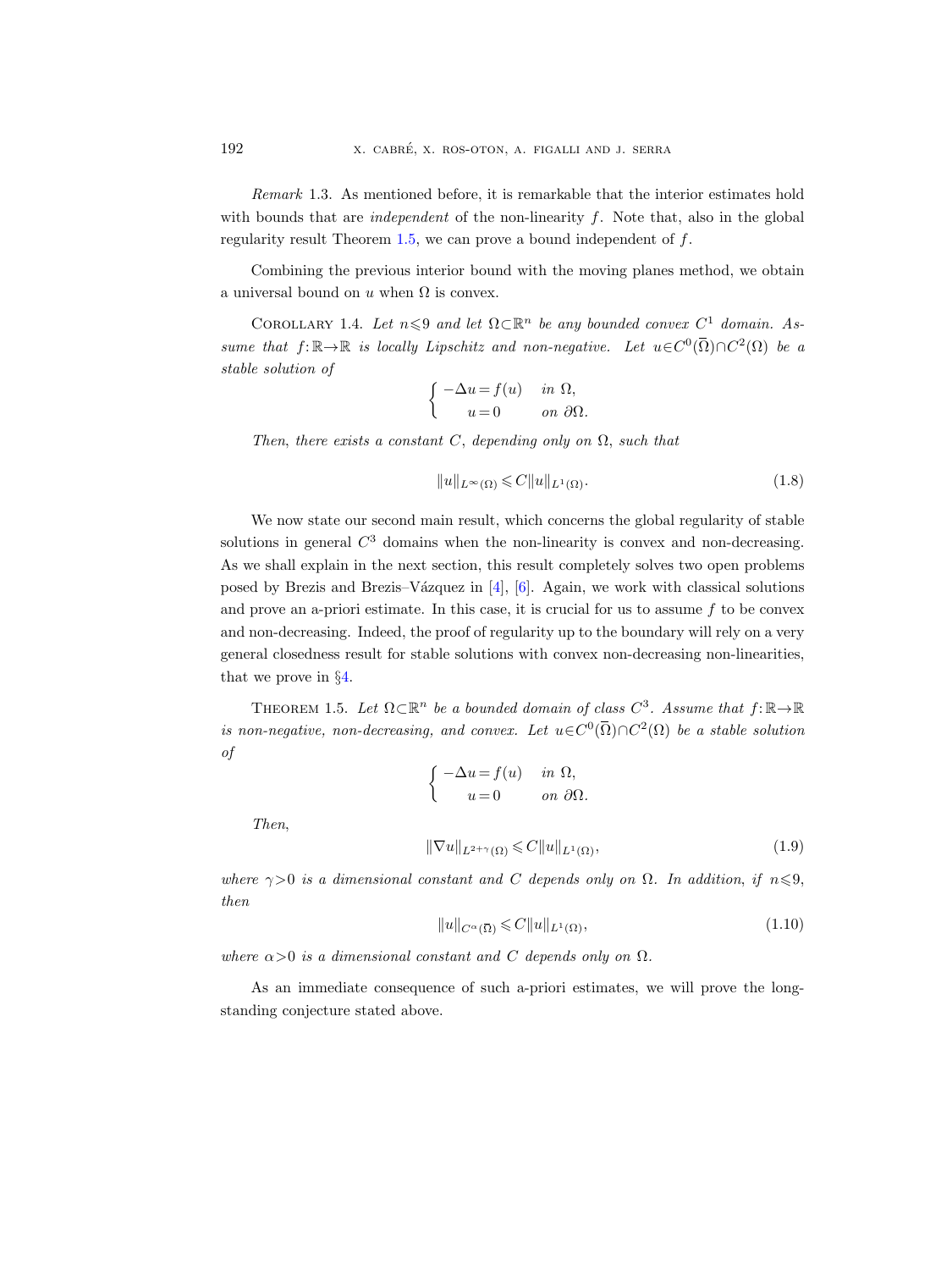<span id="page-6-3"></span>COROLLARY 1.6. Let  $\Omega \subset \mathbb{R}^n$  be any bounded domain of class  $C^3$ . Assume that  $f: \mathbb{R} \rightarrow \mathbb{R}$  is non-negative, non-decreasing, convex, and satisfies

$$
\frac{f(t)}{t} \geqslant \sigma(t) \longrightarrow +\infty \quad as \ t \to +\infty
$$

for some function  $\sigma: \mathbb{R} \to \mathbb{R}$ . Let  $u \in W_0^{1,2}(\Omega)$  be any stable weak solution of  $(1.1)$  and assume that  $n \leqslant 9$ . Then,

$$
||u||_{L^{\infty}(\Omega)} \leqslant C,
$$

where C is a constant depending only on  $\sigma$  and  $\Omega$ .

The key point here is to prove the bounds for classical solutions (Theorem [1.5\)](#page-5-1). Once this is done, a well-known approximation argument (see [\[20,](#page-64-1) Theorem 3.2.1 and Corollary 3.2.1]) shows that the same bounds [\(1.9\)](#page-5-2) and [\(1.10\)](#page-5-3) hold for every  $W_0^{1,2}(\Omega)$ stable weak solution u. Finally, to control  $||u||_{L^1(\Omega)}$  in [\(1.9\)](#page-5-2), we use Proposition [B.1.](#page-62-1)

## <span id="page-6-0"></span>1.2. Application:  $W_0^{1,2}$  and  $L^\infty$  regularity of extremal solutions

Let  $f: [0, +\infty) \to \mathbb{R}$  satisfy  $f(0) > 0$  and be non-decreasing, convex, and superlinear at  $+\infty$ , in the sense that

$$
\lim_{t \to +\infty} \frac{f(t)}{t} = +\infty.
$$

Given a constant  $\lambda > 0$ , consider the non-linear elliptic problem

<span id="page-6-2"></span>
$$
\begin{cases}\n-\Delta u = \lambda f(u) & \text{in } \Omega, \\
u > 0 & \text{in } \Omega, \\
u = 0 & \text{on } \partial\Omega,\n\end{cases}
$$
\n(1.11)

where  $\Omega \subset \mathbb{R}^n$  is a smooth bounded domain. We say that u is a *classical solution* if  $u \in C^0(\overline{\Omega}) \cap C^2(\Omega).$ 

In the literature, this problem is usually referred to as the "Gelfand problem", or a "Gelfand-type problem". It was first presented by Barenblatt in a volume edited by Gelfand  $[24]$ , and was motivated by problems occurring in combustion.<sup>(6)</sup> Later, it was studied by a series of authors; see for instance  $[4]$ ,  $[6]$ ,  $[20]$ ,  $[8]$  for a complete account on this topic.

The basic results concerning [\(1.11\)](#page-6-2) can be summarized as follows (see for instance [\[4,](#page-63-3) Theorem 1 and Remark 1] or the book [\[20\]](#page-64-1) by Dupaigne).

<span id="page-6-1"></span><sup>&</sup>lt;sup>(6</sup>) Originally, Barenblatt introduced problem [\(1.11\)](#page-6-2) for the exponential non-linearity  $f(u)=e^u$ (arising as an approximation of a certain empirical law). Nowadays, the terminology of Gelfand or Gelfand-type problem applies to all f satisfying the assumptions above.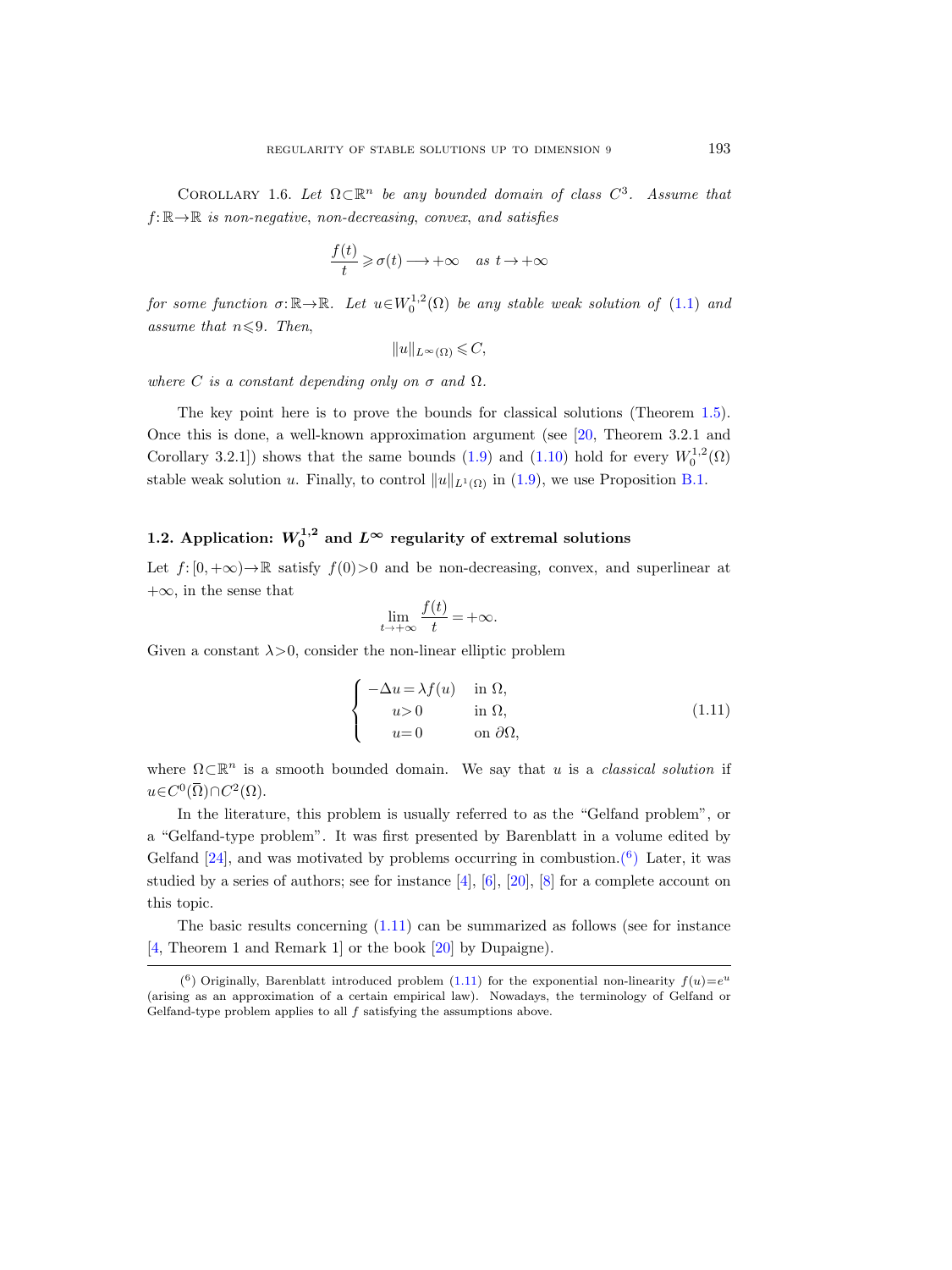<span id="page-7-1"></span>THEOREM 1.7. (see [\[4\]](#page-63-3), [\[6\]](#page-63-4), [\[20\]](#page-64-1)) There exists a constant  $\lambda^* \in (0, +\infty)$  such that the following statements hold:

(i) For every  $\lambda \in (0, \lambda^*)$  there is a unique  $W_0^{1,2}(\Omega)$  stable solution  $u_\lambda$  of [\(1.11\)](#page-6-2). Also,  $u_{\lambda}$  is a classical solution and  $u_{\lambda} < u_{\lambda'}$  for  $\lambda < \lambda'$ .

(ii) For every  $\lambda > \lambda^*$  there is no classical solution.

(iii) For  $\lambda = \lambda^*$  there exists a unique  $L^1$ -weak solution  $u^*$ , in the following sense:  $u^* \in L^1(\Omega)$ ,  $f(u^*)$  dist $(\cdot, \partial \Omega) \in L^1(\Omega)$ , and

$$
-\int_{\Omega} u^{\star} \Delta \zeta \, dx = \lambda^{\star} \int_{\Omega} f(u^{\star}) \zeta \, dx \quad \text{for all } \zeta \in C^{2}(\overline{\Omega}) \text{ with } \zeta_{|\partial\Omega} = 0.
$$

This solution is called the extremal solution of [\(1.11\)](#page-6-2) and satisfies  $u_{\lambda} \uparrow u^*$  as  $\lambda \uparrow \lambda^*$ .

The uniqueness of weak solution for  $\lambda = \lambda^*$  is a delicate result that was proved by Martel [\[28\]](#page-64-11).

In [\[4,](#page-63-3) Open problem 1], Brezis asked the following.

Open problem 1. Is there something "sacred" about dimension 10? More precisely, is it possible in "low" dimensions to construct some f (and some  $\Omega$ ) for which the extremal solution  $u^*$  is unbounded? Alternatively, can one prove in "low" dimension that  $u^*$  is smooth for every f and every  $\Omega$ ?

To connect this to the conjecture stated before, note that Brezis' problem can be thought as an a-priori bound for the stable solutions  $\{u_{\lambda}\}_{\lambda<\lambda^*}$ . Hence, understanding the regularity of extremal solutions is equivalent to understanding a-priori estimates for stable classical solutions.

Note that, a priori, extremal solutions are merely in  $L^1(\Omega)$ . It is then natural to ask whether extremal solutions do belong to the natural energy space  $W_0^{1,2}(\Omega)$ . This important question was posed by Brezis and Vázquez in  $[6,$  Open problem 1].

Open problem 2. Does there exist some f and  $\Omega$  for which the extremal solution is a wea[k\(](#page-7-0)<sup>7</sup>) solution not in  $W_0^{1,2}(\Omega)$ ?

Concerning this problem, it has been proved that  $u^*$  belong to the energy space  $W_0^{1,2}(\Omega)$  when  $n \leq 5$  by Nedev [\[29\]](#page-64-5), for every n when  $\Omega$  is convex also by Nedev [\[30\]](#page-65-2), and finally when  $n=6$  by Villegas [\[38\]](#page-65-1). Here, we prove that  $u^* \in W_0^{1,2}(\Omega)$  for every n and for every smooth domain  $\Omega$ , thus giving a conclusive answer also to this second open problem.

Note that, due to the superlinearity of  $f$ , it follows by Proposition [B.1](#page-62-1) that the  $L^1(\Omega)$  norms of the functions  $\{u_\lambda\}_{\lambda<\lambda^*}$  are uniformly bounded by a constant depending

<span id="page-7-0"></span> $(7)$  In the sense of Theorem [1.7](#page-7-1) (iii).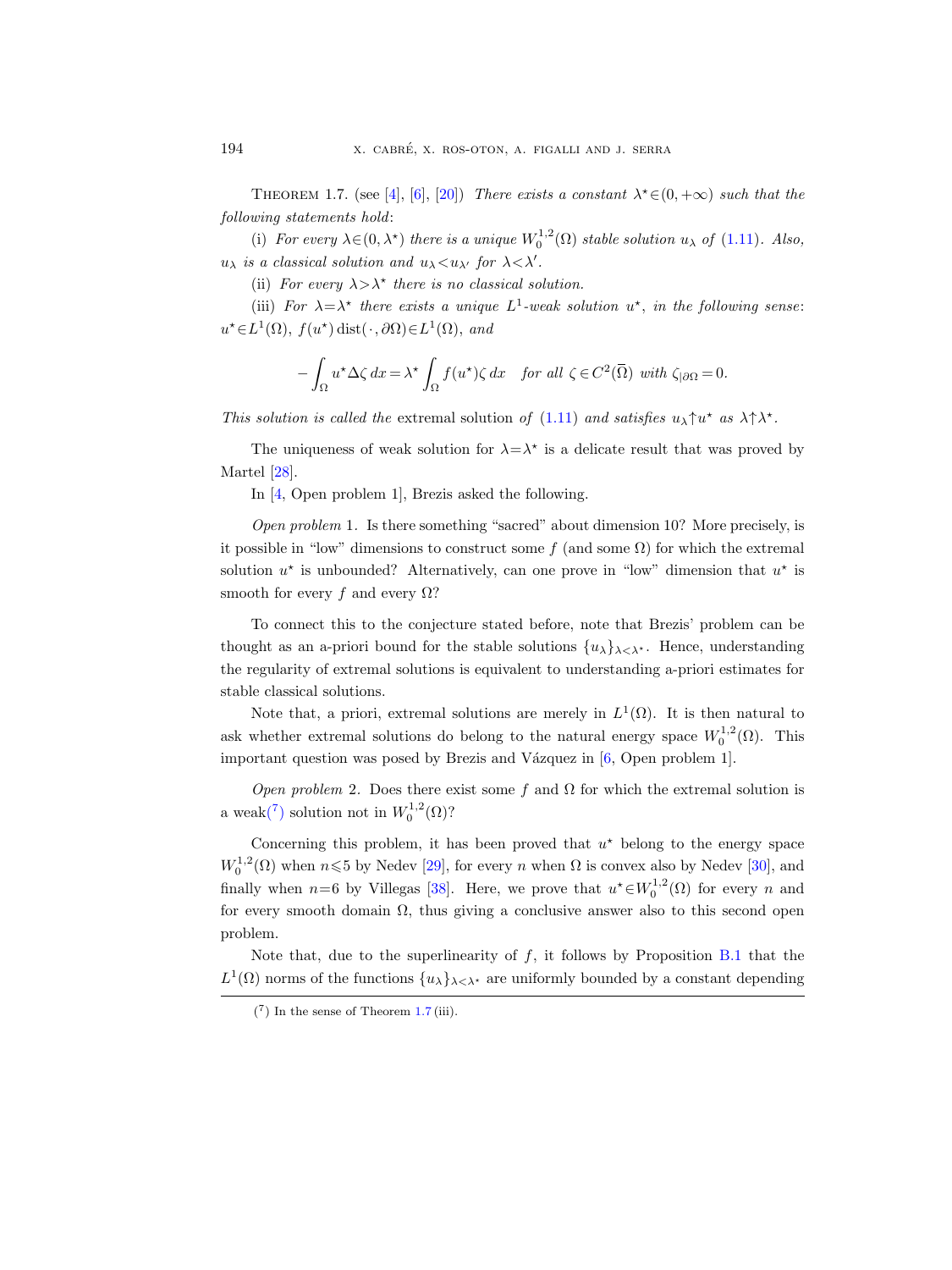only on f and  $\Omega$ . Hence, by applying Theorem [1.5](#page-5-1) to the functions  $\{u_{\lambda}\}_{\lambda<\lambda^*}$  and letting  $\lambda \uparrow \lambda^*$ , we immediately deduce that extremal solutions are always  $W^{1,2}$  (actually even  $W^{1,2+\gamma}$ ) in every dimension, and that they are universally bounded (and hence smooth) in dimension  $n \leq 9$ . We summarize this in the following.

COROLLARY 1.8. Let  $\Omega \subset \mathbb{R}^n$  be a bounded domain of class  $C^3$ . Let us assume that  $f: [0, +\infty) \rightarrow (0, +\infty)$  is non-decreasing, convex, and superlinear at  $+\infty$ , and let  $u^*$  denote the extremal solution of [\(1.11\)](#page-6-2).

Then  $u^* \in W_0^{1,2+\gamma}(\Omega)$  for some dimensional exponent  $\gamma > 0$ . In addition, if  $n \leq 9$ , then  $u^*$  is bounded, and it is therefore a classical solution.

## <span id="page-8-0"></span>1.3. The case  $n\geqslant 10$

In view of the results described in the previous sections, it is natural to ask what can one say about stable solutions in dimension  $n\geqslant 10$ . Our strategy of proof can be used to provide optimal (or perhaps almost optimal) integrability estimates in Morrey spaces in every dimension, as stated next (see §[7](#page-53-0) for more details and for Morrey estimates for the gradient of stable solutions). for<br>inection<br>sup<br> $y \in \overline{\Omega}$ 

Recall that Morrey norms are defined as

$$
||w||_{M^{p,\beta}(\Omega)}^p := \sup_{\substack{y \in \overline{\Omega} \\ r>0}} r^{\beta-n} \int_{\Omega \cap B_r(y)} |w|^p \, dx,
$$

<span id="page-8-1"></span>for  $p \geq 1$  and  $\beta \in (0, n)$ .

THEOREM 1.9. Let  $u \in C^2(B_1)$  be a stable solution of

$$
-\Delta u = f(u) \quad in \ B_1 \subset \mathbb{R}^n,
$$

with  $f: \mathbb{R} \to \mathbb{R}$  locally Lipschitz. Assume that  $n \geq 10$  and define

$$
p_n := \begin{cases} \infty, & \text{if } n = 10, \\ \frac{2(n - 2\sqrt{n - 1} - 2)}{n - 2\sqrt{n - 1} - 4}, & \text{if } n \ge 1. \end{cases}
$$
(1.12)

Then,

<span id="page-8-2"></span>
$$
||u||_{M^{p,2+4/(p-2)}(B_{1/2})} \leq C||u||_{L^{1}(B_{1})} \quad \text{for every } p < p_{n}, \tag{1.13}
$$

where C depends only on n and p.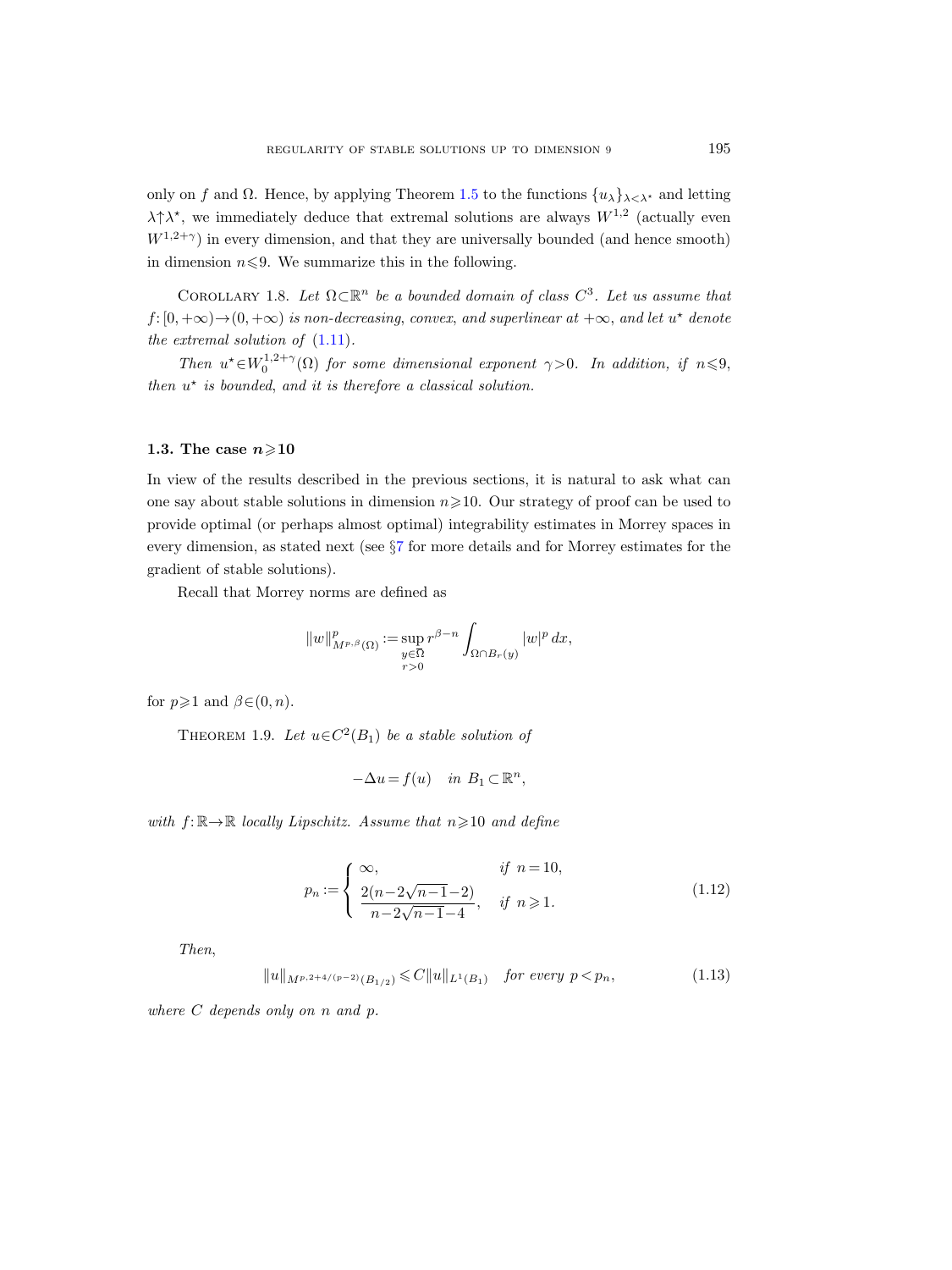In addition, if f is non-negative and non-decreasing,  $\Omega \subset \mathbb{R}^n$  is a bounded domain of class  $C^3$ , and  $u \in C^0(\overline{\Omega}) \cap C^2(\Omega)$  is a stable solution of

$$
\begin{cases}\n-\Delta u = f(u) & \text{in } \Omega, \\
u = 0 & \text{on } \partial\Omega,\n\end{cases}
$$

then

<span id="page-9-2"></span>
$$
||u||_{M^{p,2+4/(p-2)}(\Omega)} \leq C||u||_{L^{1}(\Omega)} \quad \text{for every } p < p_n,\tag{1.14}
$$

for some constant C depending only on p and  $\Omega$ .

It is interesting to observe that the above result is essentially optimal. To see this, we recall that, in dimension  $n=10$ , the function  $u=\log(1/|x|^2)$  is an unbounded  $W_0^{1,2}(B_1)$  stable solution in  $B_1$  (see [\(1.2\)](#page-2-2), and recall that it can be approximated by stable classical solutions by [\[20,](#page-64-1) §3.2.2]). Also, as shown in [\[6\]](#page-63-4), for  $n \ge 11$  the function  $u(x)=|x|^{-2/(q_n-1)}-1$  is the extremal solution of

$$
\begin{cases}\n-\Delta u = \lambda^*(1+u)^{q_n} & \text{in } B_1, \\
u > 0 & \text{in } B_1, \\
u = 0 & \text{on } \partial B_1,\n\end{cases}
$$
\n(1.15)

with

$$
\lambda^* = \frac{2}{q_n - 1} \left( n - 2 - \frac{2}{q_n - 1} \right) \quad \text{and} \quad q_n := \frac{n - 2\sqrt{n - 1}}{n - 2\sqrt{n - 1} - 4}.
$$

In particular, it is easy to see that  $u \in M^{p,2+4/(p-2)}(B_{1/2})$  if and only if  $p \leq p_n$ . It is an open question whether [\(1.13\)](#page-8-2) holds with  $p=p_n$  for a general stable solution u.

## <span id="page-9-0"></span>1.4. Idea of the proofs

The starting point is the stability inequality for  $u$ , i.e.,

<span id="page-9-1"></span>
$$
\int_{B_1} f'(u)\xi^2 \, dx \le \int_{B_1} |\nabla \xi|^2 \, dx \quad \text{for all } \xi \in C_c^{\infty}(B_1). \tag{1.16}
$$

In order to get a strong information on  $u$ , one has to choose an appropriate test function  $\xi$  in [\(1.16\)](#page-9-1). Most of the papers on this topic (including those of Crandall– Rabinowitz [\[19\]](#page-64-0) and Nedev [\[29\]](#page-64-5)) have considered  $\xi = h(u)$  for some appropriate function h depending on the non-linearity f. The main idea in the  $L^{\infty}$  estimate of [\[7\]](#page-63-2) for  $n\leq 4$ was to take, instead,  $\xi = |\nabla u| \varphi(u)$ , and choose then a certain  $\varphi$  depending on the solution u itself.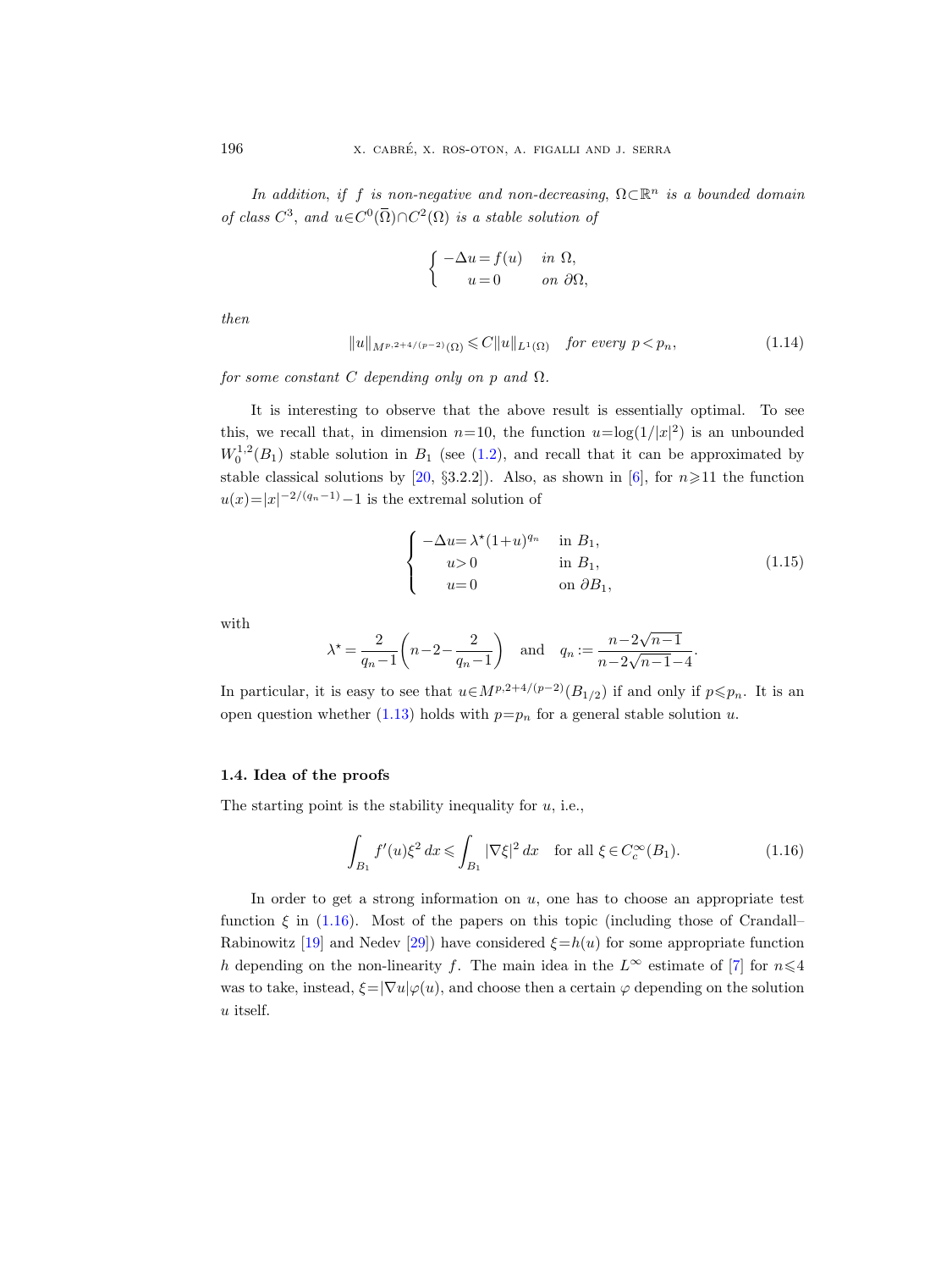Here, a first key idea in our proofs is to take a test function of the form

$$
\xi = (x \cdot \nabla u)|x|^{(2-n)/2}\zeta,
$$

with  $0 \le \zeta \le 1$  being a smooth cut-off function equal to 1 in  $B_{\rho}$  and vanishing outside  $B_{3\rho/2}$ . Due to this, we can prove the following inequality (see Lemma [2.1\)](#page-12-2): there exists a dimensional constant C such that

<span id="page-10-0"></span>
$$
(n-2)(10-n)\int_{B_{\varrho}} |x|^{-n}|x \cdot \nabla u|^2 dx \leqslant C \varrho^{2-n} \int_{B_{3\varrho/2} \backslash B_{\varrho}} |\nabla u|^2 dx \quad \text{for all } 0 < \varrho < \frac{2}{3}.
$$
\n(1.17)

From this inequality we see immediately that, for  $3\leq n\leq 9$ , we get a highly non-trivial information. While of course one can always assume that  $n\geqslant3$  (if  $n\leqslant2$  it suffices to add some superfluous variables to reduce to the case  $n=3$ ), here we see that the assumption  $n \leq 9$  is crucial.

Thus, when  $n \leq 9$ , the above inequality tells us that the radial derivative of u in a ball is controlled by the total gradient in an annulus. Still, it is important to notice that [\(1.17\)](#page-10-0) does not lead to an  $L^{\infty}$  bound for general solutions u to  $-\Delta u = f(u)$  in dimension  $n\leqslant9(\frac{8}{5})$  Thus, we still need to use stability again in a crucial way.

If we could prove that for stable solutions the radial derivative  $x \cdot \nabla u$  and the total derivative  $\nabla u$  have comparable size in  $L^2$  at every scale, then we could control the righthand side of [\(1.17\)](#page-10-0) with

$$
\int_{B_{3\varrho/2}\setminus B_{\varrho}} |x|^{-n} |x \cdot \nabla u|^2 \, dx.
$$

This would imply that

$$
\int_{B_{\varrho}} |x|^{-n} |x\cdot\nabla u|^2\,dx \leqslant C \int_{B_{3\varrho/2}\setminus B_{\varrho}} |x|^{-n} |x\cdot\nabla u|^2\,dx,
$$

and, by a suitable iteration and covering argument, we could conclude that  $u \in C^{\alpha}$ . This is indeed the core of our interior argument: we show that the radial derivative and the total derivative have comparable size in  $L^2$  (at least whenever the integral of  $|\nabla u|^2$  on balls enjoys a doubling property; see Lemma [3.1\)](#page-20-1). This is based on a delicate compactness argument, which relies on a series of a-priori estimates:

(1) curvature-type estimates for the level sets of u, which follow by taking  $\xi = |\nabla u| \eta$ as a test function in the stability inequality; see Lemma [2.3;](#page-15-0)

(2) the higher  $L^{2+\gamma}$  integrability of the gradient, which follows from (1) and a suitable Dirichlet energy estimate,  $(2.13)$ , on each level set of u; see Proposition [2.4;](#page-16-0)

<span id="page-10-1"></span><sup>(&</sup>lt;sup>8</sup>) This can be seen by taking functions u in  $\mathbb{R}^3$  depending only on two variables; see Remark [2.2.](#page-14-0)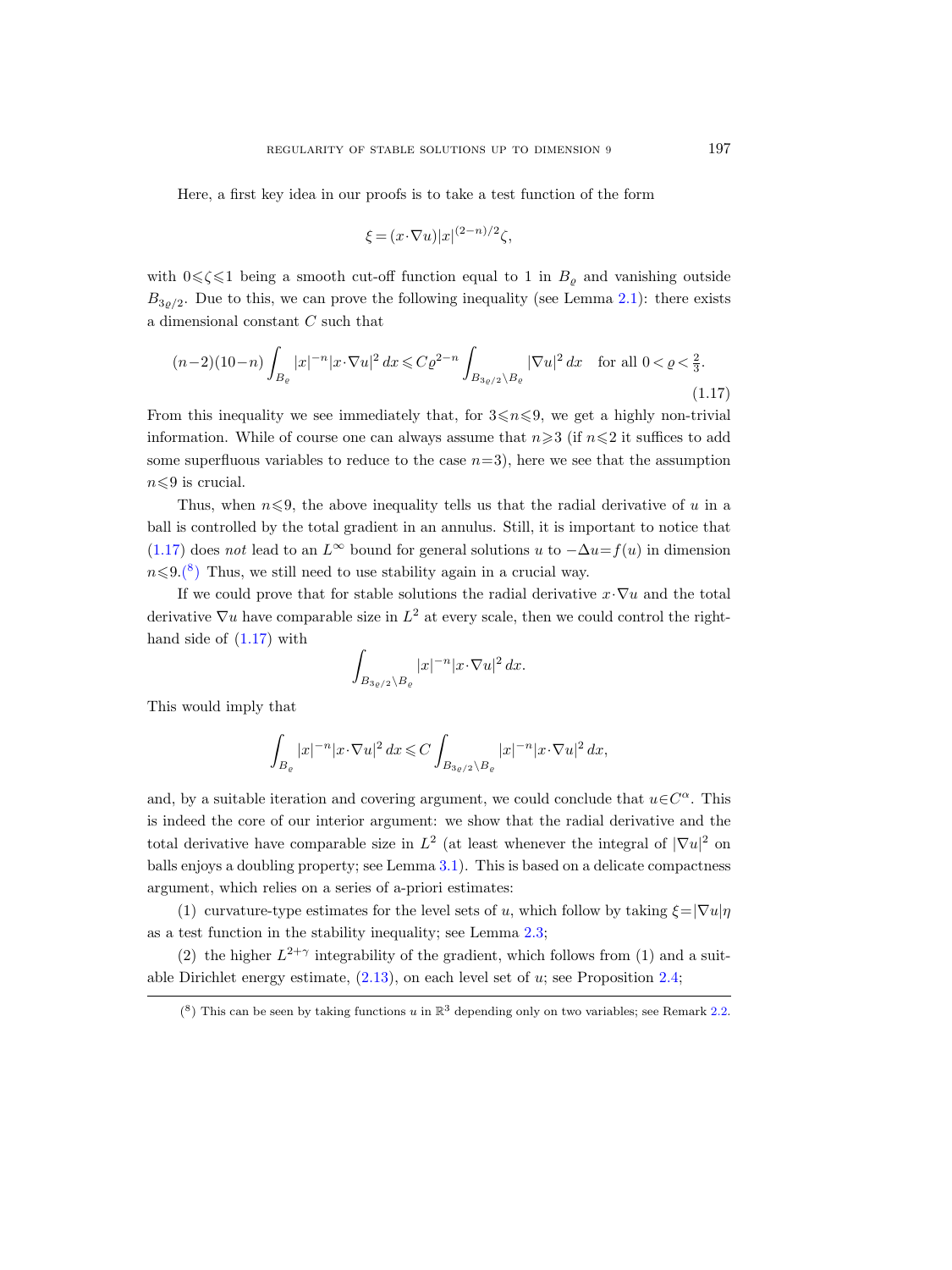(3) a general compactness argument for superharmonic functions; see Lemma [A.1;](#page-57-1)

(4) the non-existence of non-trivial zero-homogeneous superharmonic functions; see

the proof of Lemma [3.1.](#page-20-1)

Combining all these ingredients, we prove Theorem [1.2.](#page-4-0)

For the boundary estimate, we would like to repeat the interior argument described above near a boundary point. We note that, whenever the boundary is completely flat and contains the origin, since  $x \cdot \nabla u$  vanishes on the flat boundary then one can still use the test function  $\xi = (x \cdot \nabla u)|x|^{(2-n)/2}\zeta$  to deduce the analogue of [\(1.17\)](#page-10-0). Actually, a suitable variant of this test function allows us to obtain a similar estimate even when the boundary is  $C^3$ -close to a hyperplane (see Lemma [6.2\)](#page-45-0). In addition, when the boundary is  $C^3$ -close to a hyperplane, we are able to prove the higher  $L^{2+\gamma}$  integrability of the gradient near the boundary (see Proposition [5.2\)](#page-37-0), and from there we can conclude that the  $W^{1,2}$  norm near the boundary can be controlled only in terms of the  $L^1$  norm (see Proposition [5.5\)](#page-44-1).

Unfortunately, even if the boundary is completely flat, one cannot repeat the argument used in the interior case to deduce that the radial derivative controls the total gradient near a boundary point—which was a crucial point in the interior case. Indeed, while in the interior case the proof relied on the non-existence of non-trivial zero-homogeneous superharmonic functions in a neighborhood of the origin (see the proof of Lemma [3.1\)](#page-20-1), in the boundary case such superharmonic functions may exist! Hence, in this case we need to exploit in a stronger way the fact that u solves a semilinear equation (and not simply that u is superharmonic, since  $f \ge 0$ . However, since our arguments are based on a compactness technique, we need bounds that are independent of the non-linearity  $f$ .

A new key ingredient here is presented in §[4:](#page-26-0) we are able to prove that, whenever the non-linearity is convex and non-decreasing—but possibly taking the value  $+\infty$  in an interval  $[M, \infty)$ —the class of stable solutions is closed under  $L^1_{loc}$  convergence (see Theorem [4.1\)](#page-27-0). Note that this is particularly striking, since no compactness assumptions are made on the non-linearities!

With this powerful compactness theorem at hand, we are able to reduce ourself to a flat-boundary configuration, control the gradient by its radial component, and prove Theorem [1.5.](#page-5-1)

Finally, the case  $n \geq 11$  is obtained by choosing the test function

$$
\xi = (x \cdot \nabla u)|x|^{-a/2}\zeta,
$$

where  $a=a_n \in (0, n-2)$  are suitable exponents, while in the case  $n=10$  we choose

$$
\xi = (x \cdot \nabla u)|x|^{-4} |\log |x||^{-\delta/2} \zeta, \quad \text{with } \delta > 0.
$$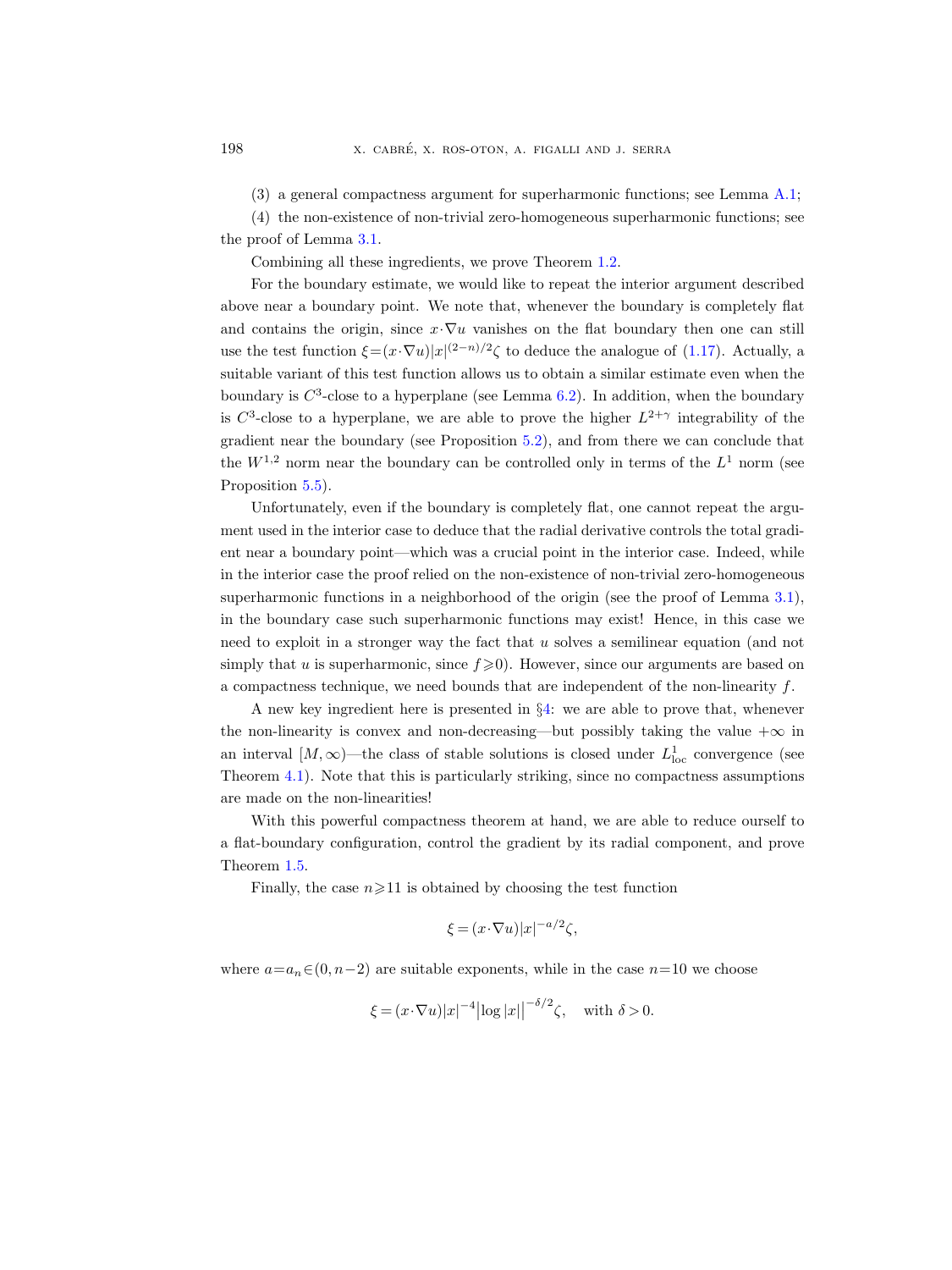The techniques and ideas introduced in this paper are robust enough to be used for proving analogues of our results in other non-linear problems. This is done in a series of forthcoming works by Miraglio, Sanchón, and the first author  $[12]$  for the *p*-Laplacian, and by Sanz-Perela and the first author [\[15\]](#page-64-13) for the fractional Laplacian.

## <span id="page-12-0"></span>1.5. Structure of the paper

In  $\S2$  $\S2$  we exploit the stability of u and choose a series of different test functions to deduce inequality [\(1.17\)](#page-10-0), as well as a universal  $W^{1,2+\gamma}$  bound in terms only of the  $L^1$  norm of the solution. This is used in §[3](#page-20-0) to prove our interior estimate of Theorem [1.2.](#page-4-0)

In §[4](#page-26-0) we prove that the class of stable solutions with convex non-decreasing nonlinearities is closed in  $L^1_{\text{loc}}$ , while in §[5](#page-36-0) we obtain a  $W^{1,2+\gamma}$  bound near the boundary in terms of the  $L^1$  norm when  $\partial\Omega$  is a small  $C^3$ -deformation of a hyperplane. These results are used in §[6](#page-44-0) to prove Theorem [1.5](#page-5-1) via a blow-up and covering argument.

Finally, in  $\S7$  $\S7$  we deal with the case  $n\geq 10$  and prove Theorem [1.9.](#page-8-1)

In the appendices we collect a series of technical lemmata, and we show a classical a-priori estimate on the  $L^1$  norm of solutions to Gelfand problems.

## 2. Interior  $W^{1,2+\gamma}$  estimate

<span id="page-12-1"></span>In this section we begin by proving a series of interior estimates that follow by choosing suitable test functions in the stability inequality. Then, we show a universal  $W^{1,2+\gamma}$ bound in terms only of the  $L^1$  norm of the solution. This is done by first controlling  $\|\nabla u\|_{L^{2+\gamma}}$  by  $\|\nabla u\|_{L^2}$ , and then  $\|\nabla u\|_{L^2}$  by  $\|u\|_{L^1}$ .

Here and in the sequel, we shall use subscripts to denote partial derivatives (i.e.,  $u_i=\partial_i u, u_{ij}=\partial_{ij} u$ , etc.).

As mentioned in the introduction, our first key estimate for stable solutions comes from considering the test function  $\xi = (x \cdot \nabla u)\eta$ , and then take  $\eta = |x|^{(2-n)/2}\zeta$  for some cut-off function  $\zeta$ . We split the computations in two steps, since this will be useful in the sequel.

We denote by  $C_c^{0,1}(B_1)$  the space of Lipschitz functions with compact support in  $B_1$ .

<span id="page-12-2"></span>LEMMA 2.1. Let  $u \in C^2(B_1)$  be a stable solution of  $-\Delta u = f(u)$  in  $B_1 \subset \mathbb{R}^n$ , with f locally Lipschitz. Then, for all  $\eta \in C_c^{0,1}(B_1)$ , we have

<span id="page-12-3"></span>
$$
\int_{B_1} \left( \left( (n-2)\eta + 2\mathbf{x} \cdot \nabla \eta \right) \eta |\nabla u|^2 - 2(\mathbf{x} \cdot \nabla u) \nabla u \cdot \nabla (\eta^2) - |\mathbf{x} \cdot \nabla u|^2 |\nabla \eta|^2 \right) dx \leqslant 0. \tag{2.1}
$$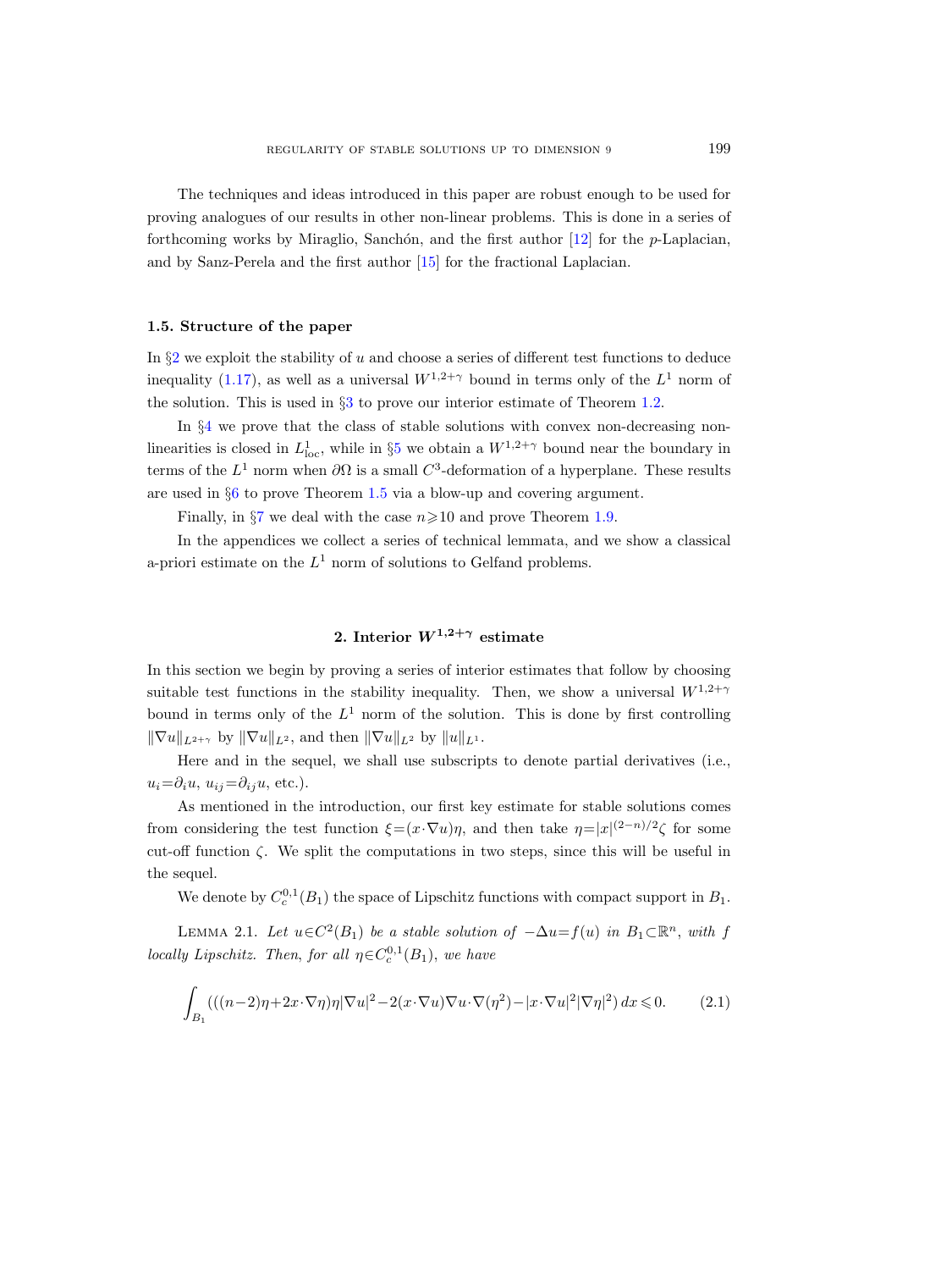As a consequence, for all  $\zeta \in C_c^{0,1}(B_1)$ , we have

<span id="page-13-1"></span>
$$
\frac{(n-2)(10-n)}{4} \int_{B_1} |x|^{-n} |x \cdot \nabla u|^2 \zeta^2 dx
$$
\n
$$
\leqslant \int_{B_1} (-2)|x|^{2-n} |\nabla u|^2 \zeta(x \cdot \nabla \zeta) dx + \int_{B_1} 4|x|^{2-n} (x \cdot \nabla u) \zeta \nabla u \cdot \nabla \zeta dx \qquad (2.2)
$$
\n
$$
+ \int_{B_1} (2-n)|x|^{-n} |x \cdot \nabla u|^2 \zeta(x \cdot \nabla \zeta) dx + \int_{B_1} |x|^{2-n} |x \cdot \nabla u|^2 |\nabla \zeta|^2 dx.
$$

In particular, if  $3 \le n \le 9$ , then for all  $\varrho < \frac{2}{3}$  we have

<span id="page-13-2"></span>
$$
\int_{B_{\varrho}} |x|^{-n} |x \cdot \nabla u|^2 dx \leqslant C \varrho^{2-n} \int_{B_{3\varrho/2} \backslash B_{\varrho}} |\nabla u|^2 dx,
$$
\n(2.3)

where C is a dimensional constant.

Proof. We split the proof in three steps.

## Step 1. Proof of  $(2.1)$ .

We note that, by approximation, [\(1.4\)](#page-4-1) holds for all  $\xi \in C_c^{0,1}(B_1)$ . Hence, we can consider as test function in [\(1.4\)](#page-4-1) a function of the form  $\xi = c\eta$ , where  $c \in W^{2,p}_{loc}(B_1)$  for some  $p > n$ , and  $\eta \in C_c^{0,1}(B_1)$ . Then, a simple integration by parts gives that

<span id="page-13-0"></span>
$$
\int_{B_1} (\Delta \mathbf{c} + f'_{-}(u)\mathbf{c}) \mathbf{c} \eta^2 dx \le \int_{B_1} \mathbf{c}^2 |\nabla \eta|^2 dx.
$$
\n(2.4)

We now choose  $\mathbf{c}(x) := x \cdot \nabla u(x)$  (this function belongs to  $W^{2,p}_{loc}(B_1)$  for every  $p < \infty$  by Lemma  $A.3$  (ii)). Then, by a direct computation and using Lemma  $A.3$  (ii) again, we deduce that

$$
\Delta \mathbf{c} = x \cdot \nabla \Delta u + 2 \sum_{i=1}^{n} u_{ii} = -f'_{-}(u)\mathbf{c} + 2\Delta u
$$

a.e. in  $B_1$ . Hence, substituting this identity in  $(2.4)$ , we get

$$
\int_{B_1} |x \cdot \nabla u|^2 |\nabla \eta|^2 dx \ge \int_{B_1} (\Delta \mathbf{c} + f'_{-}(u)\mathbf{c}) \mathbf{c} \eta^2 dx
$$
  
\n
$$
= 2 \int_{B_1} (x \cdot \nabla u) \Delta u \eta^2 dx
$$
  
\n
$$
= \int_{B_1} (\text{div} (2(x \cdot \nabla u) \nabla u - |\nabla u|^2 x) + (n-2)|\nabla u|^2) \eta^2 dx
$$
  
\n
$$
= \int_{B_1} (-2(x \cdot \nabla u) \nabla u \cdot \nabla (\eta^2) + |\nabla u|^2 x \cdot \nabla (\eta^2) + (n-2)|\nabla u|^2 \eta^2) dx,
$$

and  $(2.1)$  follows.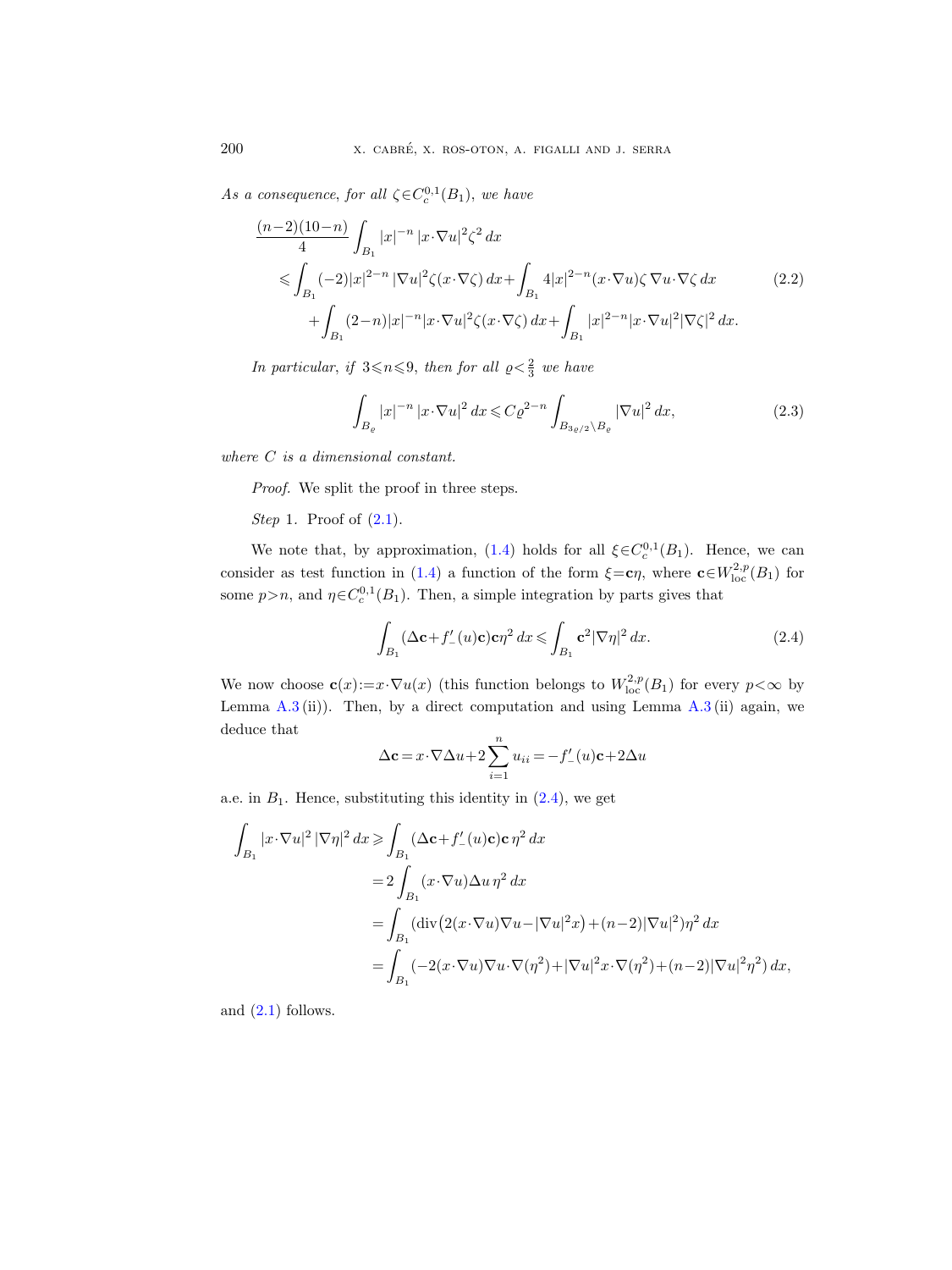Step 2. Proof of  $(2.2)$ .

Given  $a < n$ , we would like to take the function  $\eta := |x|^{-a/2}\zeta$  with  $\zeta \in C_c^{0,1}(B_1)$  as a test function in [\(2.1\)](#page-12-3). Since  $\eta$  is not Lipschitz for  $a > 0$ , we approximate it by the  $C_c^{0,1}(B_1)$ function

$$
\eta_{\varepsilon} := \min\{|x|^{-a/2}, \varepsilon^{-a/2}\}\zeta
$$

for  $\varepsilon \in (0, 1)$ , which agrees with  $\eta$  in  $B_1 \setminus B_\varepsilon$ . We have that  $\eta_{\varepsilon} \to \eta$  and  $\nabla \eta_{\varepsilon} \to \nabla \eta$  a.e. in  $B_1$ as  $\varepsilon \downarrow 0$ . At the same time, every term in [\(2.1\)](#page-12-3) with  $\eta$  replaced by  $\eta_{\varepsilon}$  is bounded in absolute value by  $C|x|^{-a} |\nabla u|^2 \leq \widetilde{C}|x|^{-a} \in L^1_{loc}(B_1)$  (since  $u \in C^2(B_1)$ ). Hence, the dominated convergence theorem gives that [\(2.1\)](#page-12-3) also holds with  $\eta := |x|^{-a/2}\zeta$ .

Now, noticing that

$$
x \cdot \nabla \eta = -\frac{1}{2} a|x|^{-a/2} \zeta + |x|^{-a/2} x \cdot \nabla \zeta, \quad \nabla(\eta^2) = -a|x|^{-a-2} \zeta^2 x + 2|x|^{-a} \zeta \nabla \zeta,
$$
 (2.5)

and

$$
|\nabla \eta|^2 = \left| -\frac{1}{2} a |x|^{-a/2 - 2} \zeta x + |x|^{-a/2} \nabla \zeta \right|^2
$$
  
=  $\frac{1}{4} a^2 |x|^{-a - 2} \zeta^2 + |x|^{-a} |\nabla \zeta|^2 - a |x|^{-a - 2} \zeta (x \cdot \nabla \zeta),$  (2.6)

we have that  $(2.2)$  follows from  $(2.1)$  by choosing  $a=n-2$ .

Step 3. Proof of  $(2.3)$ .

Given  $\varrho \in (0, \frac{2}{3})$ , we consider a Lipschitz function  $\zeta$ , with  $0 \leq \zeta \leq 1$ , such that  $\zeta_{|B_{\varrho}} = 1$ ,  $\zeta_{\mathbb{R}^n\setminus B_{3\alpha/2}}=0$ , and  $|\nabla \zeta|\leqslant C/\varrho$ . Using this function in  $(2.2)$  and noticing that  $|x|$  is comparable to  $\varrho$  inside supp $(\nabla \zeta) \subset \overline{B}_{3\rho/2} \setminus B_{\varrho}$ , the result follows easily.  $\Box$ 

<span id="page-14-0"></span>Remark 2.2. To deduce our  $L^{\infty}$  estimate from [\(2.3\)](#page-13-2), we will need to use again the stability of u. In fact, there exist  $W^{1,2}$  weak solutions of semilinear equations (with f >0) which satisfy [\(2.3\)](#page-13-2) (in balls  $B_o = B_o(y)$  centered at any point  $y \in B_1(0)$ ) and are unbounded.

For instance, with  $n=3$  take  $u(x_1, x_2, x_3)=\tilde{u}(x_1, x_2)$ , where  $\tilde{u}$  is unbounded but belongs to  $W^{1,2}_{loc}(\mathbb{R}^2)$ . One can then verify that [\(2.3\)](#page-13-2) holds inside every ball  $B_{\varrho} = B_{\varrho}(y)$ . At the same time, by taking  $\tilde{u}$  to be radially decreasing in  $\mathbb{R}^2$ , we can guarantee that  $\tilde{u}$  solves a semilinear equation (and hence also u) for some non-linearity f. An example is  $\tilde{u}(\varrho) = \log |\log \varrho|$  in a small neighborhood of the origin, which leads to a smooth nonlinearity  $f > 0$ .

The key point to deduce boundedness from  $(2.3)$  will be a higher  $L^{2+\gamma}$  integrability result for the gradient of the solution, that we establish in the remaining of this section.

Towards this, we exploit again the stability of  $u$  by choosing now, as another test function,  $\xi = |\nabla u| \eta$ , with  $\eta$  begin a cut-off function. In the case when  $u \in C^3$  this choice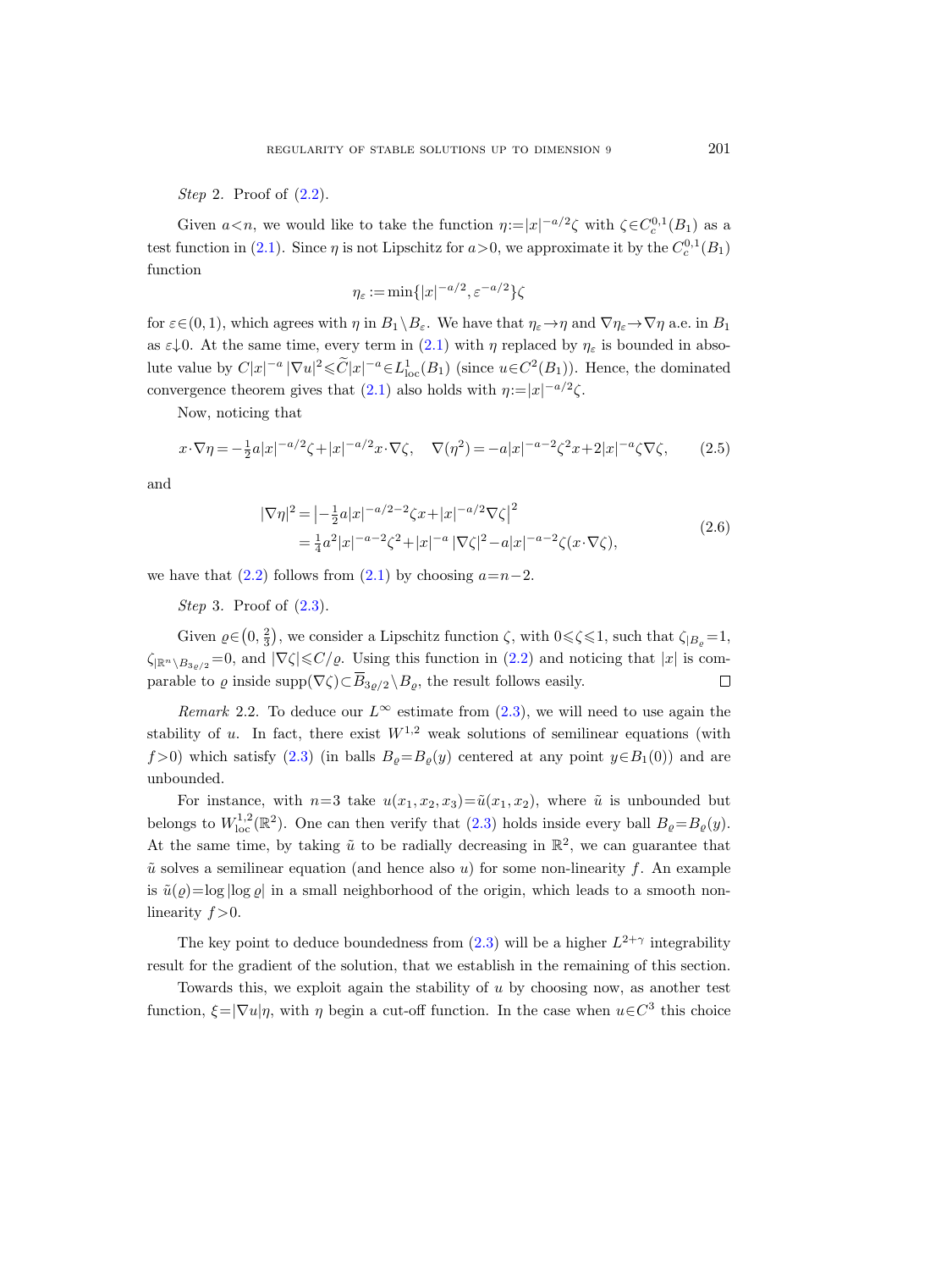of test function and the following lemma are due to Sternberg and Zumbrun [\[36\]](#page-65-3). We verify next that the result holds also when  $f$  is locally Lipschitz.

<span id="page-15-0"></span>LEMMA 2.3. Let  $u \in C^2(B_1)$  be a stable solution of  $-\Delta u = f(u)$  in  $B_1 \subset \mathbb{R}^n$ , with f locally Lipschitz. Then, for all  $\eta \in C_c^{0,1}(B_1)$ , we have

$$
\int_{B_1} \mathcal{A}^2 \eta^2 dx \leqslant \int_{B_1} |\nabla u|^2 |\nabla \eta|^2 dx,
$$

 $where (9)$  $where (9)$  $where (9)$ 

<span id="page-15-4"></span>
$$
\mathcal{A} := \begin{cases} \left( \sum_{i,j} u_{ij}^2 - \sum_i \left( \sum_j u_{ij} \frac{u_j}{|\nabla u|} \right)^2 \right)^{1/2}, & \text{if } \nabla u \neq 0, \\ 0, & \text{if } \nabla u = 0. \end{cases} \tag{2.7}
$$

When  $u \in C^3$  (and  $f \in C^1$ ), this follows from the stability inequality [\(1.16\)](#page-9-1), plus the fact that

$$
|\nabla u|(\Delta|\nabla u| + f'(u)|\nabla u|) = \mathcal{A}^2 \quad \text{in } \{\nabla u \neq 0\};
$$

see [\[7\]](#page-63-2) for a proof. We give here an alternative proof that does not require to compute  $\Delta |\nabla u|$ .

Proof of Lemma [2.3](#page-15-0). We begin from the identity

$$
-\Delta u_i = f'_{-}(u)u_i \quad \text{for } i = 1, ..., n;
$$

see Lemma [A.3\(](#page-59-0)ii). Multiplying this identity by  $u_i \eta^2$  and integrating by parts, we obtain

$$
\int_{B_1} (|\nabla(u_i\eta)|^2 - (u_i)^2 |\nabla \eta|^2) dx = \int_{B_1} \nabla u_i \cdot \nabla(u_i\eta^2) dx = \int_{B_1} f'_-(u) u_i^2 \eta^2 dx,
$$

so that, summing over  $i$ , we get

<span id="page-15-2"></span>
$$
\int_{B_1} \left( \sum_i |\nabla(u_i \eta)|^2 - |\nabla u|^2 |\nabla \eta|^2 \right) dx = \int_{B_1} f'_{-}(u) |\nabla u|^2 \eta^2 dx.
$$
 (2.8)

On the other hand, testing the stability inequality [\(1.4\)](#page-4-1) with the Lipschitz function  $|\nabla u| \eta$ , we obtain

<span id="page-15-3"></span>
$$
\int_{B_1} \left| \nabla (|\nabla u|\eta) \right|^2 dx \geqslant \int_{B_1} f'_{-}(u) |\nabla u|^2 \eta^2 dx. \tag{2.9}
$$

<span id="page-15-1"></span> $(9)$  Even though we will not use it here, it is worth noticing that the quantity A controls the second fundamental form of the level sets of  $u$ . This was crucially used in  $[7]$ , in combination with the Sobolev-type inequality of Michael–Simons and Allard, to prove regularity of stable solutions up to dimension  $n \leq 4$ .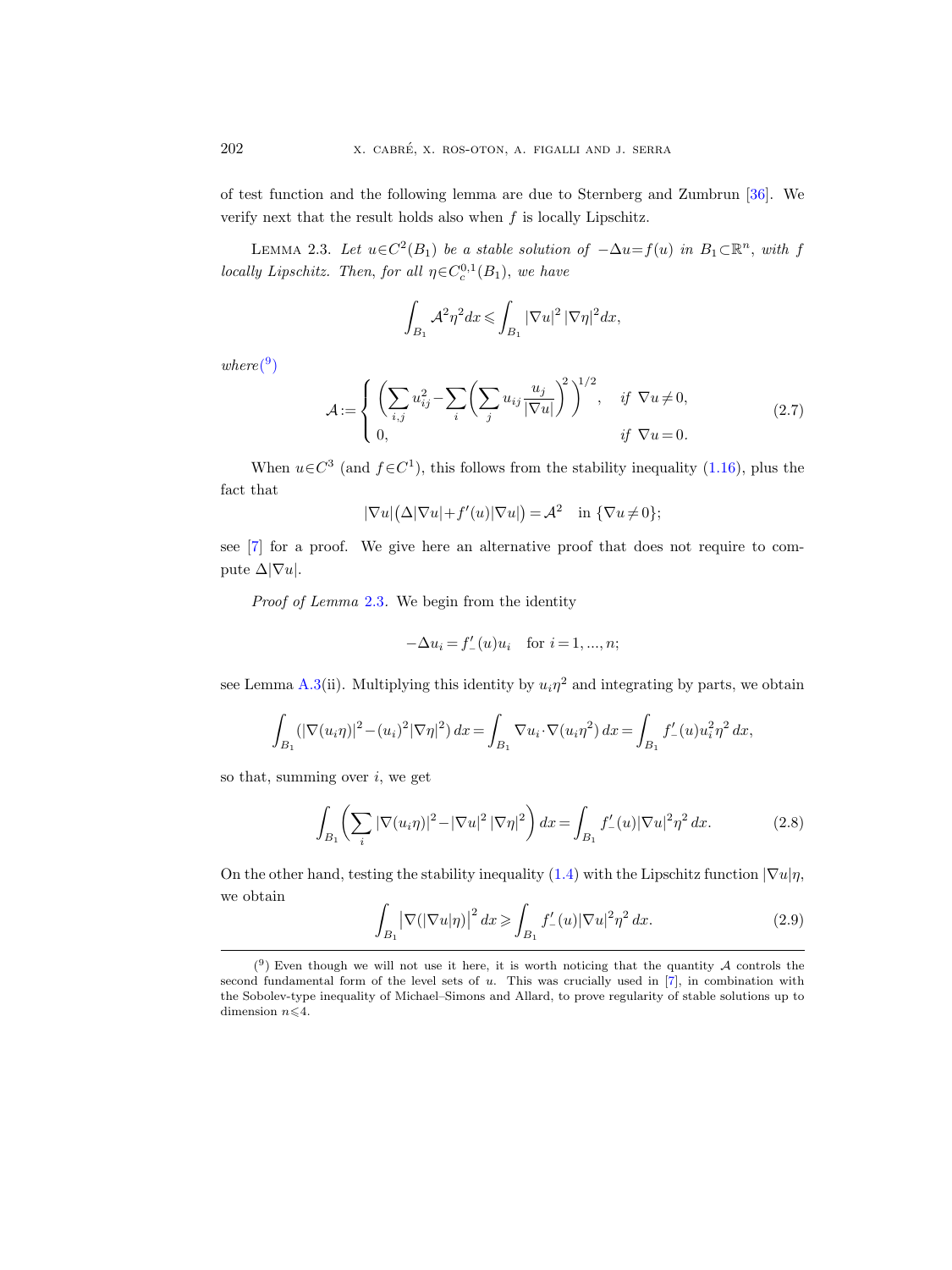Hence, combining  $(2.8)$  with  $(2.9)$  gives

$$
\int_{B_1} |\nabla u|^2 \, |\nabla \eta|^2 \, dx \geqslant \int_{B_1} \left( \sum_i |\nabla (u_i \eta)|^2 - \left| \nabla (|\nabla u| \eta)|^2 \right) \right) dx.
$$

Then, a direct computation shows that, inside the set  ${\nabla u \neq 0}$ ,

$$
\sum_{i} |\nabla(u_{i}\eta)|^{2} - |\nabla(|\nabla u|\eta)|^{2} = \left(\sum_{i,j} u_{ij}^{2} - \sum_{i} \left(\sum_{j} \frac{u_{ij}u_{j}}{|\nabla u|}\right)^{2}\right)\eta^{2} = \mathcal{A}^{2}\eta^{2}.
$$

On the other hand, since  $\nabla u$  is Lipschitz, then  $D^2u=0$  a.e. in  ${\nabla u=0}$  (see, e.g., [\[37,](#page-65-4) Theorem 1.56]). Therefore,

$$
\sum_i |\nabla(u_i\eta)|^2 - \left|\nabla(|\nabla u|\eta)\right|^2 = 0
$$

a.e. inside  $\{\nabla u=0\}$ , concluding the proof.

Next, we prove a general result that gives, in every dimension, a higher integrability result for the gradient of stable solutions.

<span id="page-16-0"></span>PROPOSITION 2.4. Let  $u \in C^2(B_1)$  be a stable solution of  $-\Delta u = f(u)$  in  $B_1 \subset \mathbb{R}^n$ , with f locally Lipschitz and non-negative. Then,

$$
\|\nabla u\|_{L^{2+\gamma}(B_{3/4})} \leqslant C\|\nabla u\|_{L^{2}(B_1)},
$$

where  $\gamma > 0$  and C are dimensional constants.

*Proof.* Without loss of generality, we may assume that  $\|\nabla u\|_{L^2(B_1)}=1$  (this normalization will be particularly convenient in Step 3). Let  $\eta \in C_c^{\infty}(B_1)$  be a non-negative cut-off function with  $\eta \equiv 1$  in  $B_{3/4}$ .

Step 1. We show that

<span id="page-16-2"></span>
$$
\int_{B_1} \left| \operatorname{div} (\left| \nabla u \right| \nabla u) \right| \eta^2 dx \leqslant C. \tag{2.10}
$$

<span id="page-16-1"></span>Set  $\nu:=-\nabla u/|\nabla u|$  in the set  ${|\nabla u| \neq 0}$ , and  $\nu=0$  in  ${|\nabla u|=0}$ . We begin from the pointwise identity

$$
\operatorname{div}(|\nabla u|\nabla u) = |\nabla u| \left(\sum_{i,j} \frac{u_{ij} u_i u_j}{|\nabla u|^2} + \Delta u\right)
$$
  
= -|\nabla u| \operatorname{tr}(D^2 u - (D^2 u[\nu, \nu]) \nu \otimes \nu) + 2|\nabla u| \Delta u, (2.11)

 $\Box$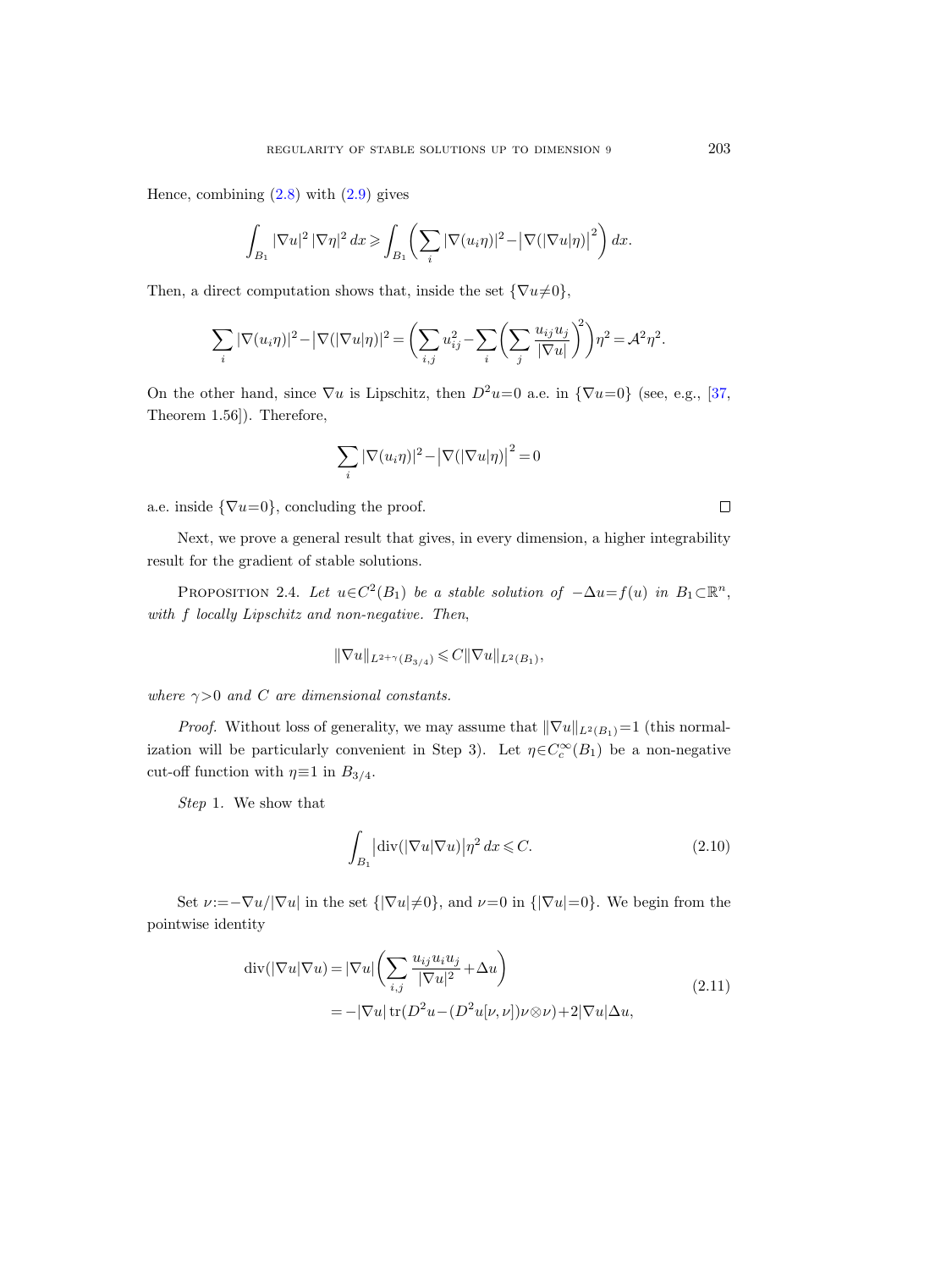in the set  $\{|\nabla u|\neq0\}$ . Also, we note that  $\mathcal{A}^2$  (as defined in Lemma [2.3\)](#page-15-0) is larger or equal than half the squared Hilbert–Schmidt norm of the matrix  $D^2u-(D^2u|\nu,\nu|)\nu\otimes\nu,(^{10})$  $D^2u-(D^2u|\nu,\nu|)\nu\otimes\nu,(^{10})$  $D^2u-(D^2u|\nu,\nu|)\nu\otimes\nu,(^{10})$ and hence there exists a dimensional constant  $C$  such that

<span id="page-17-2"></span>
$$
|\operatorname{tr}(D^2 u - (D^2 u[\nu, \nu])\nu \otimes \nu)| \leq C \mathcal{A}.
$$
\n(2.12)

Furthermore, due to Lemma [2.3,](#page-15-0) we obtain (note that, in the next integrals, we can indistinctly integrate in B<sub>1</sub> or in B<sub>1</sub>∩{ $|\nabla u| \neq 0$ })

$$
-\int_{B_1} 2|\nabla u|(\Delta u)\eta^2 dx
$$
  
=  $-\int_{B_1} |\nabla u| \operatorname{tr}(D^2 u - (D^2 u[\nu, \nu])\nu \otimes \nu)\eta^2 dx - \int_{B_1} \operatorname{div}(|\nabla u|\nabla u)\eta^2 dx$   
 $\leq C \Biggl(\int_{B_1} |\nabla u|^2 \eta^2 dx\Biggr)^{1/2} \Biggl(\int_{B_1} \mathcal{A}^2 \eta^2 dx\Biggr)^{1/2} + \int_{B_1} |\nabla u|(\nabla u) \cdot \nabla (\eta^2) dx$   
 $\leq C.$ 

Hence, combining this bound with [\(2.11\)](#page-16-1) and [\(2.12\)](#page-17-2), and using again Lemma [2.3](#page-15-0) together with the fact that  $\Delta u \leq 0$ , we get

$$
\int_{B_1} |\text{div}(|\nabla u|\nabla u)| \eta^2 dx \le \int_{B_1} -2|\nabla u| (\Delta u) \eta^2 dx + C \int_{B_1} |\nabla u| A \eta^2 dx
$$
  

$$
\le C + C \left( \int_{B_1} |\nabla u|^2 \eta^2 dx \right)^{1/2} \left( \int_{B_1} A^2 \eta^2 dx \right)^{1/2}
$$
  

$$
\le C,
$$

as desired.

Step 2. We show that, for a.e.  $t \in \mathbb{R}$ ,

<span id="page-17-0"></span>
$$
\int_{\{u=t\}\cap B_{3/4}} |\nabla u|^2 d\mathcal{H}^{n-1} \leq C.
$$
\n(2.13)

<span id="page-17-3"></span>We claim that, for a.e.  $t \in \mathbb{R}$ , we have

$$
\int_{\{u=t\}\cap B_{3/4}} |\nabla u|^2 d\mathcal{H}^{n-1} \leq \int_{\{u=t\}\cap B_1} |\nabla u|^2 \eta^2 d\mathcal{H}^{n-1}
$$
\n
$$
= -\int_{\{u>t\}\cap B_1} \operatorname{div}(|\nabla u|(\nabla u)\eta^2) dx.
$$
\n(2.14)

<span id="page-17-1"></span><sup>(&</sup>lt;sup>10</sup>) This is easily seen by writing  $D^2u(x)$  in the orthonormal basis given by  $\nu(x)$  and the principal directions of the level set of  $u$  at  $x$ .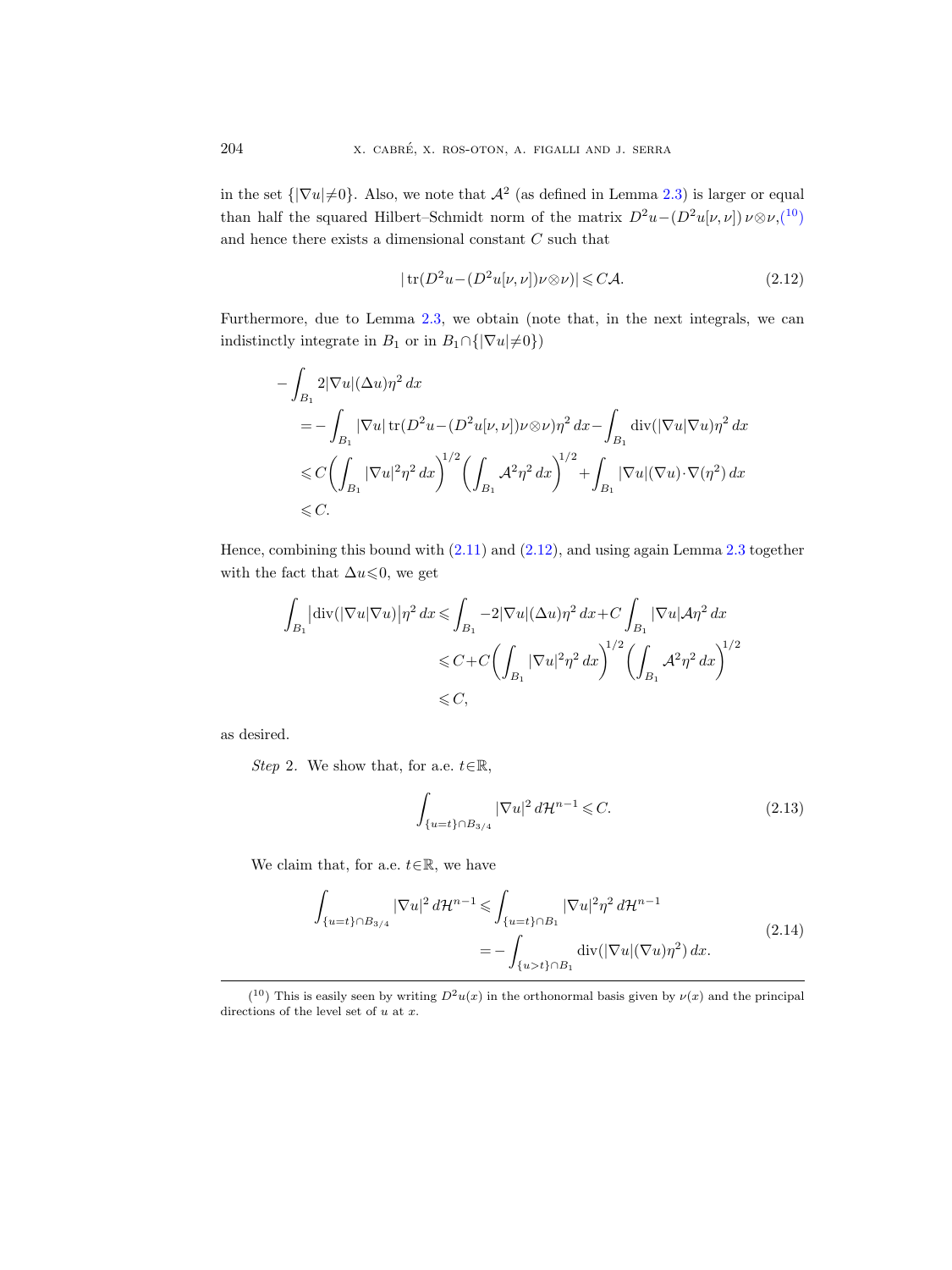Note that this bound, combined with  $(2.10)$ , implies  $(2.13)$ . So, we only need to prove the validity of [\(2.14\)](#page-17-3).

To show [\(2.14\)](#page-17-3), some care is needed to deal with the divergence, since we cannot use Sard's theorem here  $(u \text{ is only } C^2)$ . Thus, to prove it, we consider a smooth approximation  $s \mapsto H_{\varepsilon}(s)$  of the indicator function of  $\mathbb{R}_+$ , so that  $H'_{\varepsilon}(s) \to^* \delta_0$  as  $\varepsilon \to 0$ . Then, for any given  $t \in \mathbb{R}$ , we can apply Lemma [A.2](#page-59-1) with  $g = H'_{\varepsilon}(u-t)|\nabla u|^2 \eta^2$  to get

$$
-\int_{B_1} H_{\varepsilon}(u-t) \operatorname{div}(|\nabla u|(\nabla u)\eta^2) dx = \int_{B_1} H'_{\varepsilon}(u-t) \nabla u \cdot (|\nabla u|(\nabla u)\eta^2) dx
$$
  

$$
= \int_{B_1} H'_{\varepsilon}(u-t) |\nabla u|^3 \eta^2 dx
$$
  

$$
= \int_{\mathbb{R}} H'_{\varepsilon}(\tau-t) \left( \int_{\{u=\tau\} \cap B_1} |\nabla u|^2 \eta^2 d\mathcal{H}^{n-1} \right) d\tau.
$$

In particular, whenever t is a Lebesgue point for the  $L^1$  function

$$
\tau \longmapsto \int_{\{u=\tau\}\cap B_1} |\nabla u|^2 \eta^2 d\mathcal{H}^{n-1},
$$

letting  $\varepsilon \rightarrow 0$  we deduce [\(2.14\)](#page-17-3), as claimed.

Step 3. Conclusion.

First note that, by the standard Sobolev–Poincaré inequality, for some dimensional  $p>2$  we have

<span id="page-18-0"></span>
$$
\left(\int_{B_1} |u - \bar{u}|^p \, dx\right)^{1/p} \leqslant C \left(\int_{B_1} |\nabla u|^2 \, dx\right)^{1/2} = C,\tag{2.15}
$$

where  $\bar{u}$ :=  $\int_{B_1} u$ . Thus, using [\(2.15\)](#page-18-0) and Lemma [A.2](#page-59-1) with

$$
g=\frac{|u-\bar u|^p}{|\nabla u|}1_{\{|\nabla u|\neq 0\}},
$$

we obtain

<span id="page-18-1"></span>
$$
\int_{\mathbb{R}} dt \int_{\{u=t\} \cap B_1 \cap \{|\nabla u| \neq 0\}} |t-\bar{u}|^p \, |\nabla u|^{-1} \, d\mathcal{H}^{n-1} = \int_{B_1} |u-\bar{u}|^p \, 1_{\{|\nabla u| \neq 0\}} \, dx \leq C. \tag{2.16}
$$

Also, since  $p>2$ , we may choose dimensional constants  $q>1$  and  $\theta \in (0, \frac{1}{3})$  such that  $p/q = (1-\theta)/\theta$ . Thus, defining

$$
h(t):=\max\{1,|t-\bar{u}|\}
$$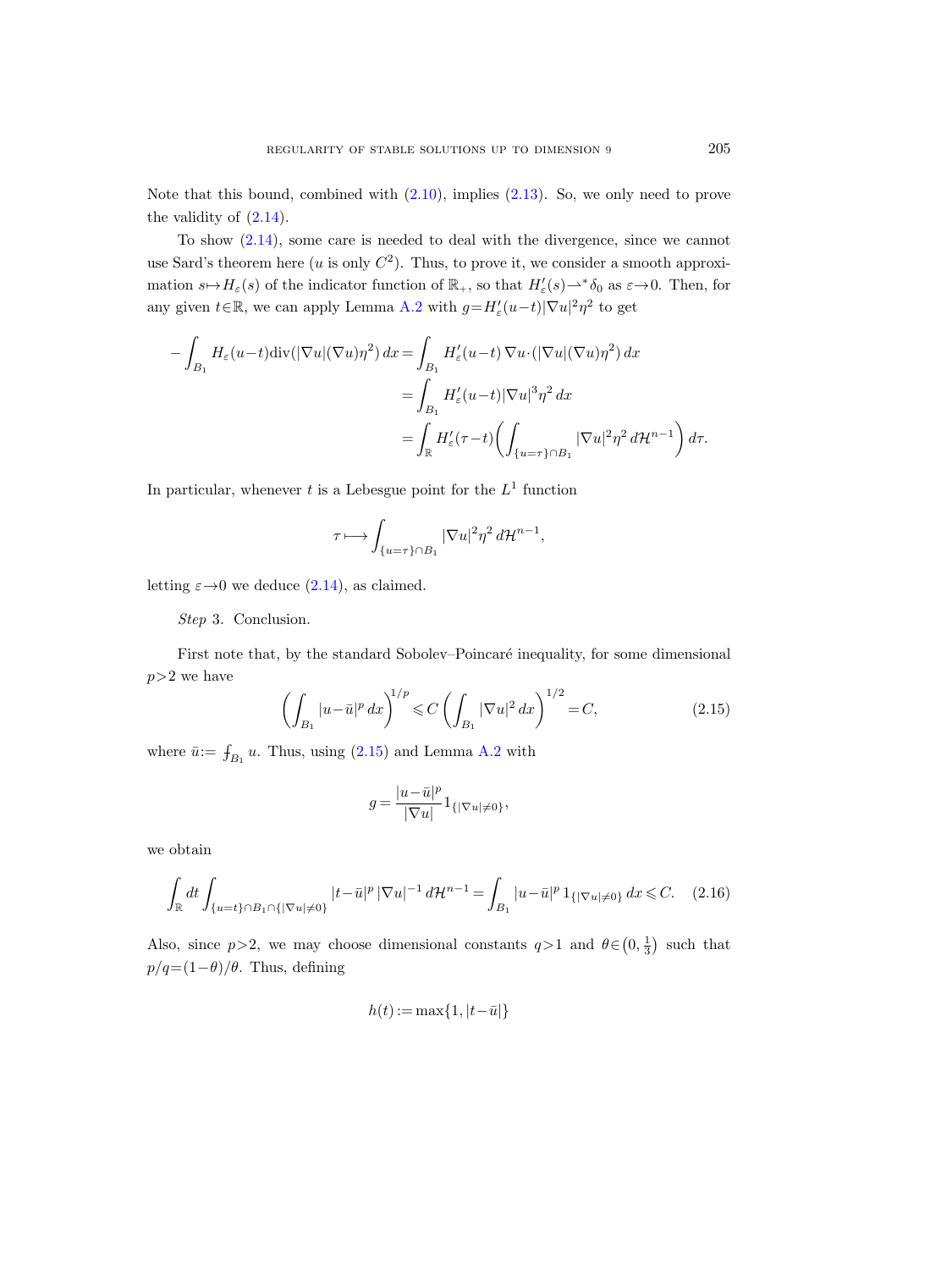and then using the coarea formula (see Lemma  $(A.2)$  $(A.2)$ ) and Hölder inequality (note that  $p\theta - q(1-\theta)=0$ , we obtain

$$
\int_{B_{3/4}} |\nabla u|^{3-3\theta} dx = \int_{\mathbb{R}} dt \int_{\{u=t\} \cap B_{3/4} \cap \{|\nabla u| \neq 0\}} h(t)^{p\theta - q(1-\theta)} |\nabla u|^{-\theta + 2(1-\theta)} d\mathcal{H}^{n-1}
$$
  

$$
\leqslant \left( \int_{\mathbb{R}} dt \int_{\{u=t\} \cap B_1 \cap \{|\nabla u| \neq 0\}} h(t)^p |\nabla u|^{-1} d\mathcal{H}^{n-1} \right)^{\theta}
$$
  

$$
\times \left( \int_{\mathbb{R}} dt \int_{\{u=t\} \cap B_{3/4}} h(t)^{-q} |\nabla u|^2 d\mathcal{H}^{n-1} \right)^{1-\theta}.
$$

Observe now that, due to  $(2.16)$  and the definition of  $h(t)$ , we have

$$
\int_{\mathbb{R}} dt \int_{\{u=t\}\cap B_1\cap\{|\nabla u|\neq 0\}} h(t)^p |\nabla u|^{-1} d\mathcal{H}^{n-1}
$$
\n
$$
\leqslant \int_{\bar{u}-1}^{\bar{u}+1} dt \int_{\{u=t\}\cap B_1\cap\{|\nabla u|\neq 0\}} |\nabla u|^{-1} d\mathcal{H}^{n-1} + C
$$
\n
$$
\leqslant |B_1| + C
$$
\n
$$
\leqslant C.
$$

Also, since  $q>1$ , it follows that

$$
\int_{\mathbb{R}} h(t)^{-q}\,dt
$$

is finite, and thus [\(2.13\)](#page-17-0) implies that

$$
\int_{\mathbb{R}} h(t)^{-q} dt \int_{\{u=t\}\cap B_{3/4}} |\nabla u|^2 d\mathcal{H}^{n-1} \leqslant C \int_{\mathbb{R}} h(t)^{-q} dt \leqslant C.
$$

Therefore, we have proved that

$$
\int_{B_{3/4}} |\nabla u|^{3-3\theta} dx \leqslant C
$$

for some dimensional constants  $\theta \in (0, \frac{1}{3})$  and C, as desired.

We conclude this section with the following useful result.

<span id="page-19-0"></span>PROPOSITION 2.5. Let  $u \in C^2(B_1)$  be a stable solution of  $-\Delta u = f(u)$  in  $B_1 \subset \mathbb{R}^n$ , with f locally Lipschitz and non-negative. Then,

$$
\|\nabla u\|_{L^2(B_{1/2})}\leqslant C\|u\|_{L^1(B_1)},
$$

where  $C$  is a dimensional constant.

 $\Box$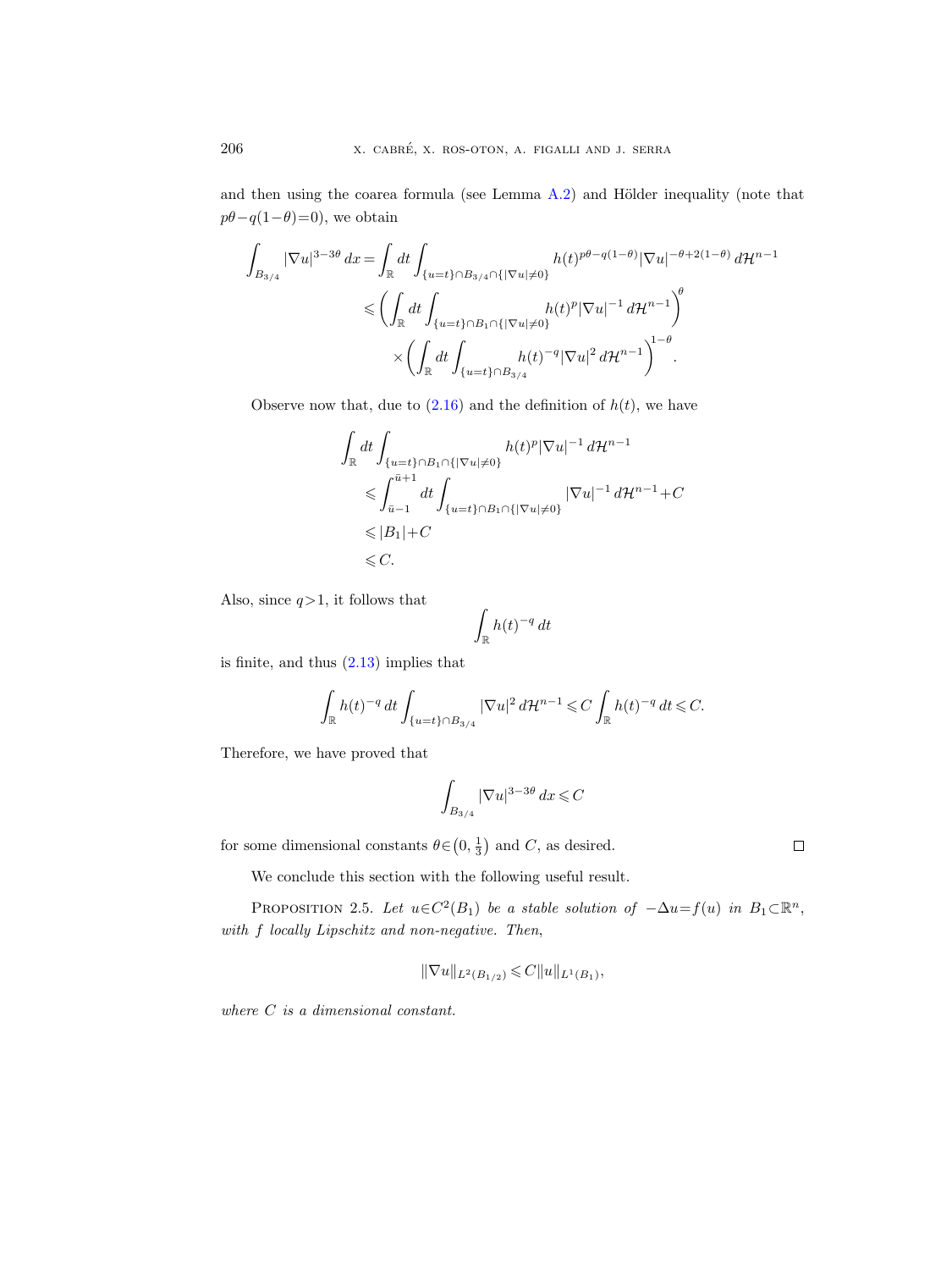*Proof.* Since  $-\Delta u \ge 0$ , we can apply Lemma [A.1](#page-57-1) (i) to the constant sequence  $v_k = u$ to get

$$
\|\nabla u\|_{L^1(B_{1/2})} \leqslant C \|u\|_{L^1(B_1)}.
$$

Also, it follows from Proposition [2.4](#page-16-0) that

$$
\|\nabla u\|_{L^{2+\gamma}(B_{1/2})} \leqslant C\|\nabla u\|_{L^{2}(B_1)}.
$$

Therefore, by Hölder and Young inequalities, for every  $\varepsilon > 0$  we have

$$
\begin{aligned} \|\nabla u\|_{L^2(B_{1/2})}^2 &\leqslant \|\nabla u\|_{L^1(B_{1/2})}^{\gamma/(1+\gamma)} \|\nabla u\|_{L^{2+\gamma}(B_{1/2})}^{(2+\gamma)/(1+\gamma)} \\ &\leqslant C \|u\|_{L^1(B_1)}^{\gamma/(1+\gamma)} \|\nabla u\|_{L^2(B_1)}^{(2+\gamma)/(1+\gamma)} \\ &\leqslant \varepsilon \|\nabla u\|_{L^2(B_1)}^2 + \frac{C}{\varepsilon} \|u\|_{L^1(B_1)}^2. \end{aligned}
$$

Applying this estimate to the functions  $u_{r,y}(x) := u(y+rx)$ , where  $B_r(y) \subset B_1$  (note that  $u_{r,y}$  is a stable solution to the semilinear equation  $-\Delta u_{r,y}=f_r(u_{r,y})$  in B<sub>1</sub> with  $f_r(t)=r^2f(t)$ , so all the previous results apply to  $u_{r,y}$  as well), we conclude that

$$
r^{n+2} \int_{B_{r/2}(y)} |\nabla u|^2 dx \leq \varepsilon r^{n+2} \int_{B_r(y)} |\nabla u|^2 dx + \frac{C}{\varepsilon} \left( \int_{B_r(y)} |u| dx \right)^2
$$
  

$$
\leq \varepsilon r^{n+2} \int_{B_r(y)} |\nabla u|^2 dx + \frac{C}{\varepsilon} \left( \int_{B_1} |u| dx \right)^2
$$

for every  $\varepsilon > 0$ . By Lemma [A.4](#page-61-0) applied with  $\sigma(B) := ||\nabla u||^2_{L^2(B)}$ , the result follows.  $\Box$ 

## <span id="page-20-0"></span>3. Interior  $C^{\alpha}$  estimate for  $n \leq 9$  and global estimate in convex domains: Proofs of Theorem [1.2](#page-4-0) and Corollary [1.4](#page-5-0)

We begin this section by proving that, under a doubling assumption on  $|\nabla u|^2 dx$ , the radial derivative of a stable solution controls its full derivative.

<span id="page-20-1"></span>LEMMA 3.1. Let  $u \in C^2(B_2)$  be a stable solution of  $-\Delta u = f(u)$  in  $B_2 \subset \mathbb{R}^n$ , with f locally Lipschitz and non-negative. Assume that

$$
\int_{B_1} |\nabla u|^2\,dx\!\geqslant\delta \int_{B_2} |\nabla u|^2\,dx
$$

for some  $\delta > 0$ . Then, there exists a constant  $C_{\delta}$ , depending only on n and  $\delta$ , such that

$$
\int_{B_{3/2}} |\nabla u|^2 dx \leqslant C_\delta \int_{B_{3/2} \setminus B_1} |x \cdot \nabla u|^2 dx.
$$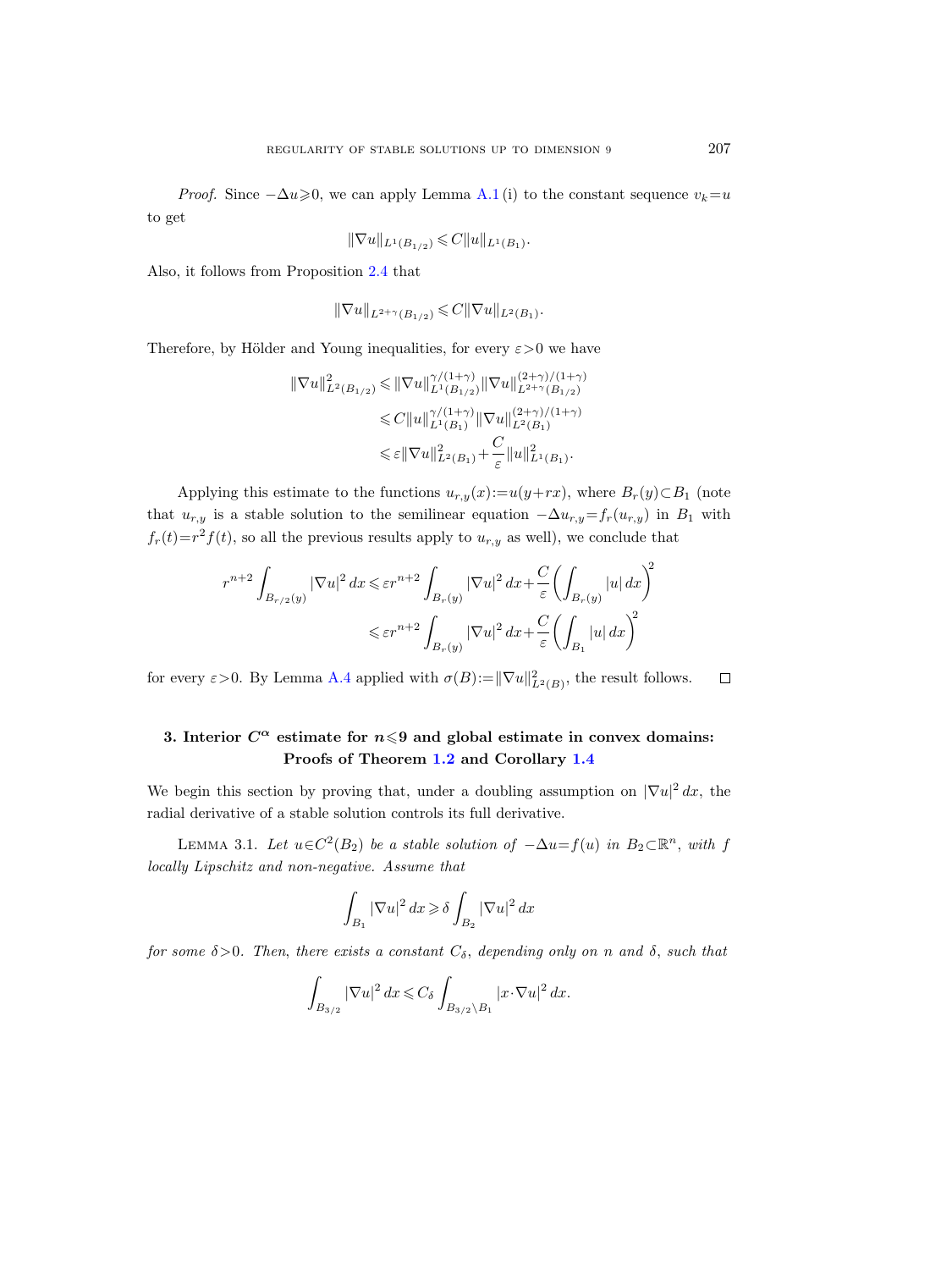Proof. Assume the result to be false. Then, there exists a sequence of stable solutions  $u_k$  (with  $f_k \geq 0$  varying) such that

<span id="page-21-0"></span>
$$
\int_{B_1} |\nabla u_k|^2 \, dx \ge \delta \int_{B_2} |\nabla u_k|^2 \, dx, \quad \int_{B_{3/2}} |\nabla u_k|^2 \, dx = 1, \text{ and } \int_{B_{3/2} \setminus B_1} |x \cdot \nabla u_k|^2 \, dx \to 0. \tag{3.1}
$$

Now, due to  $(3.1)$ ,

<span id="page-21-1"></span>
$$
\int_{B_2} |\nabla u_k|^2 \, dx \le \frac{1}{\delta} \int_{B_1} |\nabla u_k|^2 \, dx \le \frac{1}{\delta} \int_{B_{3/2}} |\nabla u_k|^2 \, dx = \frac{1}{\delta} \le C. \tag{3.2}
$$

Therefore, using Proposition [2.4](#page-16-0) (rescaled from  $B_1$  to  $B_2$ ), we obtain

$$
\int_{B_{3/2}} |\nabla u_k|^{2+\gamma} dx \leqslant C.
$$

Hence, the sequence of superharmonic functions

$$
v_k := u_k - \int_{B_2} u_k
$$

satisfies

$$
||v_k||_{L^1(B_2)} \leqslant C||v_k||_{L^2(B_2)} \leqslant C
$$

(due to Hölder and Poincaré inequalities, and by  $(3.2)$ ), as well as

$$
\|\nabla v_k\|_{L^2(B_{3/2})}=1
$$
,  $\|v_k\|_{W^{1,2+\gamma}(B_{3/2})} \leq C$ , and  $\int_{B_{3/2}\setminus B_1} |x \cdot \nabla v_k|^2 dx \to 0$ .

Thus, it follows from Lemma [A.1](#page-57-1) applied with  $r = \frac{3}{2} \lt 2 = R$  that, up to a subsequence,  $v_k \to v$  strongly in  $W^{1,2}(B_{3/2})$ , where v is a superharmonic function in  $B_{3/2}$  satisfying

$$
\|\nabla v\|_{L^2(B_{3/2})} = 1 \quad \text{and} \quad x \cdot \nabla v \equiv 0 \quad \text{a.e. in } B_{3/2} \backslash B_1.
$$

From the fact that v is zero-homogeneous and superharmonic in the annulus  $B_{3/2} \backslash B_1$ , it follows that  $v=c_0$  inside  $B_{3/2} \backslash B_1$  for some constant  $c_0 \in \mathbb{R}$ . Indeed, by the mean-value property (or by [\[25,](#page-64-4) Theorem 8.17], since  $u \in W^{1,1}_{loc} \subset L^{n/(n-1)}_{loc}$  by Lemma [A.1\)](#page-57-1), v is bounded from below in  $B_{3/2} \backslash B_1$ . As a consequence, by zero-homogeneity,

$$
\inf_{B_{3/2}\setminus B_1} v = \inf_{B_{1/4}(x_0)} v
$$

forsome point  $x_0 \in \partial B_{5/4}$ . Hence, by the strong maximum principle ([\[25,](#page-64-4) Theorem 8.19]), v is constant in  $B_{3/2} \backslash B_1$ , as desired.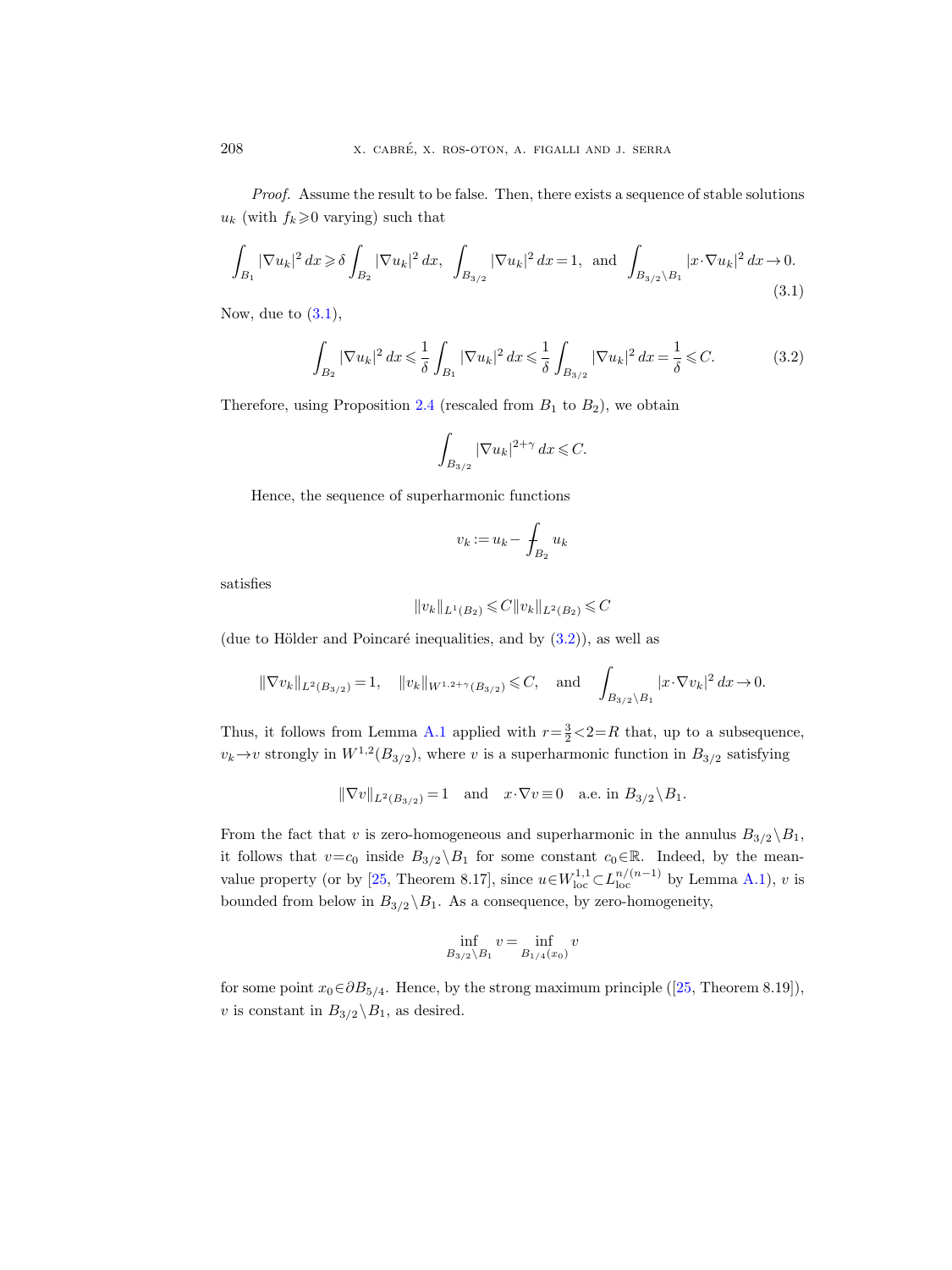In particular, we have proved that  $v_{|\partial B_1} = c_0$ , and thus, by the maximum principle for superharmonic functions, we get  $v \geq c_0$  inside  $B_1$ .

Combining all this together, we get that

$$
v \geqslant c_0 \text{ in } B_{3/2} \quad \text{and} \quad v \equiv c_0 \text{ in } B_{3/2} \backslash B_1,
$$

and by the strong maximum principle for superharmonic functions we get  $v \equiv c_0$  in  $B_{3/2}$ , a contradiction with  $\|\nabla v\|_{L^2(B_{3/2})}=1.$  $\Box$ 

The following lemma will be used a couple of times in the paper to prove geometric decay of certain integral quantities satisfying appropriate recurrence relations.

<span id="page-22-1"></span>LEMMA 3.2. Let  $\{a_j\}_{j\geqslant 0}$  and  $\{b_j\}_{j\geqslant 0}$  be two sequences of non-negative numbers satisfying  $a_0 \leqslant M$ ,  $b_0 \leqslant M$ ,

$$
b_j \leq b_{j-1}
$$
 and  $a_j + b_j \leq L a_{j-1}$  for all  $j \geq 1$ ,

and

<span id="page-22-0"></span>
$$
if \quad a_j \geqslant \frac{1}{2}a_{j-1} \quad then \quad b_j \leqslant L(b_{j-1} - b_j) \quad for \ all \ j \geqslant 1,
$$
\n
$$
(3.3)
$$

for some positive constants M and L. Then, there exist  $\theta \in (0,1)$  and  $C>0$ , depending only on L, such that

$$
b_j \leq C M \theta^j
$$
 for all  $j \geq 0$ .

*Proof.* Define, for  $\varepsilon > 0$  to be chosen,

$$
c_j := a_j^{\varepsilon} b_j.
$$

We consider two cases, depending whether  $a_j < \frac{1}{2}a_{j-1}$  or not.

*Case* 1. If  $a_j < \frac{1}{2}a_{j-1}$ , then since  $b_j \leq b_{j-1}$  we get

$$
c_j = a_j^{\varepsilon} b_j \leqslant 2^{-\varepsilon} a_{j-1}^{\varepsilon} b_{j-1} = 2^{-\varepsilon} c_{j-1}.
$$

Case 2. If  $a_j \geq \frac{1}{2}a_{j-1}$ , we may apply [\(3.3\)](#page-22-0), and we have  $b_j \leq L(b_{j-1}-b_j)$  or, equivalently,

$$
b_j \leqslant \frac{L}{1+L} b_{j-1}.
$$

Therefore, using that  $a_j \leq L a_{j-1}$ , we have

$$
c_j = a_j^\varepsilon b_j \leqslant L^\varepsilon a_{j-1}^\varepsilon \frac{L}{1+L} b_{j-1} = \theta^{1+\varepsilon} c_{j-1},
$$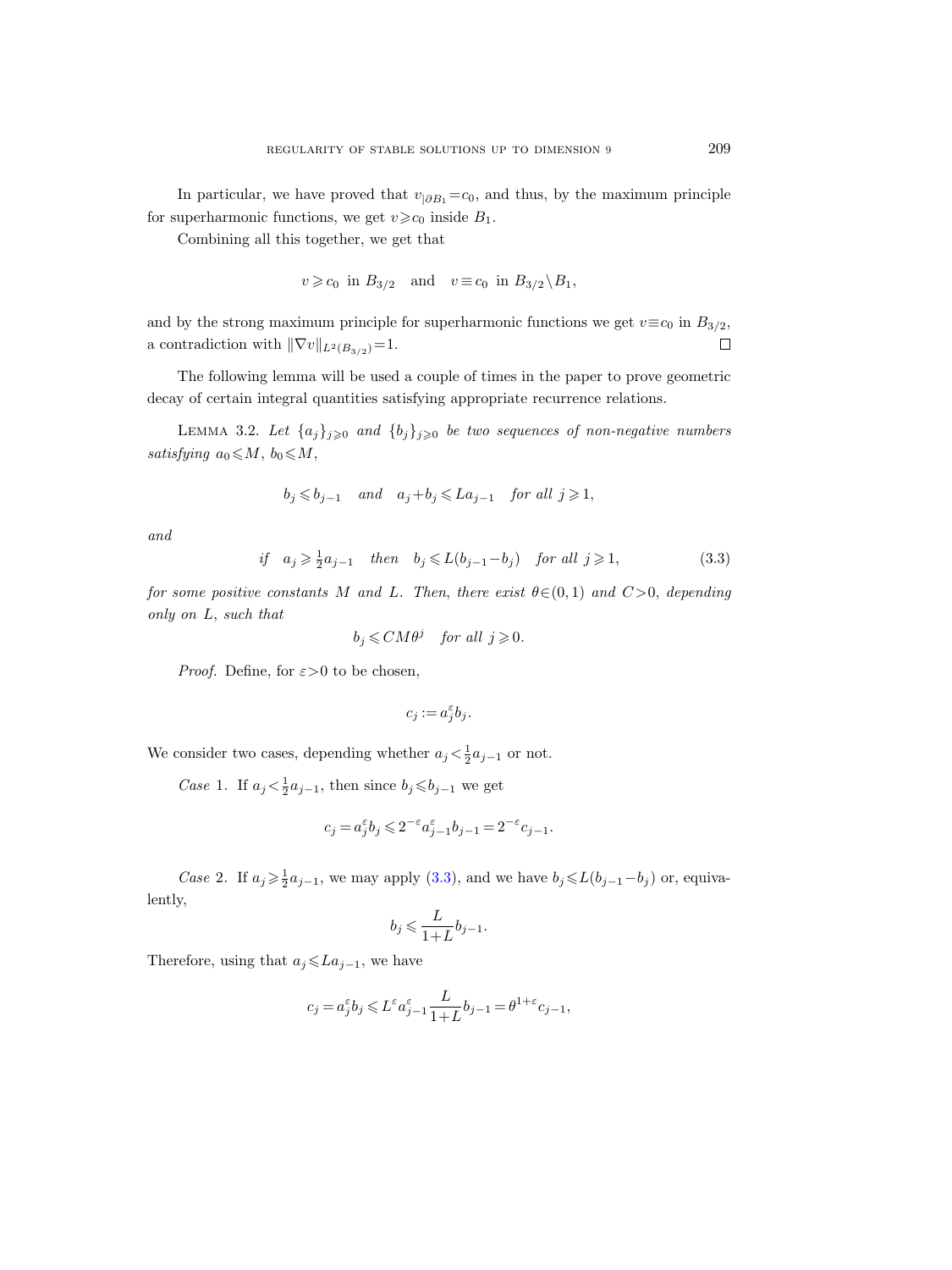where we choose first  $\varepsilon > 0$  such that  $2^{-\varepsilon} = L^{1+\varepsilon}/(1+L)$  (this can be done, since we may assume from the beginning that  $L > \frac{1}{2}$ , and then we define

$$
\theta := (2^{-\varepsilon})^{1/(1+\varepsilon)} = \frac{L}{(1+L)^{1/(1+\varepsilon)}}.
$$

Hence, we have proven that in both cases  $c_j \leq \theta^{1+\varepsilon} c_{j-1}$  for some  $\theta \in (0,1)$ . By iterating this estimate, we conclude that  $c_j \leq \theta^{(1+\varepsilon)j} c_0$ .

Finally, recalling that  $b_j \leq L a_{j-1}, b_j \leq b_{j-1}, a_0 \leq M$ , and  $b_0 \leq M$ , recalling the definition of  $c_{j-1}$  and  $c_0$ , we obtain

$$
b_j^{1+\varepsilon}\leqslant L^{\varepsilon} a_{j-1}^{\varepsilon}b_{j-1}\!=\!L^{\varepsilon} c_{j-1}\leqslant \frac{L^{\varepsilon}}{\theta^{1+\varepsilon}}\,\theta^{(1+\varepsilon)j}c_0\!\leqslant\! C\theta^{(1+\varepsilon)j}M^{1+\varepsilon},
$$

and the lemma follows.

We can now prove Theorem [1.2.](#page-4-0)

Proof of Theorem [1.2](#page-4-0). We first notice that, combining Propositions [2.4](#page-16-0) and [2.5,](#page-19-0) we immediately get the bound

$$
\|\nabla u\|_{L^{2+\gamma}(B_{3/8})} \leqslant C \|u\|_{L^1(B_1)}.
$$

Hence, [\(1.6\)](#page-4-2) follows by a classical scaling and covering argument.

We are left with proving [\(1.7\)](#page-4-3). For this, we may assume that  $3 \le n \le 9$ . (Indeed, recall that in case  $n\leq 2$  one can easily reduce to the case  $n=3$ , by adding extra artificial variables. Note that the stability condition is preserved under this procedure). Given  $\varrho \in (0, 1)$ , we define the quantities

$$
\mathcal{D}(\varrho) := \varrho^{2-n} \int_{B_{\varrho}} |\nabla u|^2 \, dx \quad \text{and} \quad \mathcal{R}(\varrho) := \int_{B_{\varrho}} |x|^{-n} |x \cdot \nabla u|^2 \, dx.
$$

We split the proof of  $(1.7)$  into three steps.

Step 1. We prove that there exists a dimensional exponent  $\alpha > 0$  such that

$$
\mathcal{R}(\varrho) \leqslant C\varrho^{2\alpha} \|\nabla u\|_{L^2(B_{1/2})}^2
$$

for all  $\varrho \in (0, \frac{1}{4})$ .

Recall that, by [\(2.3\)](#page-13-2), for every  $\rho \in (0, \frac{1}{4})$  we have

<span id="page-23-0"></span>
$$
\mathcal{R}(\varrho) \leqslant C\varrho^{2-n} \int_{B_{3\varrho/2}\setminus B_{\varrho}} |\nabla u|^2 \, dx. \tag{3.4}
$$

 $\Box$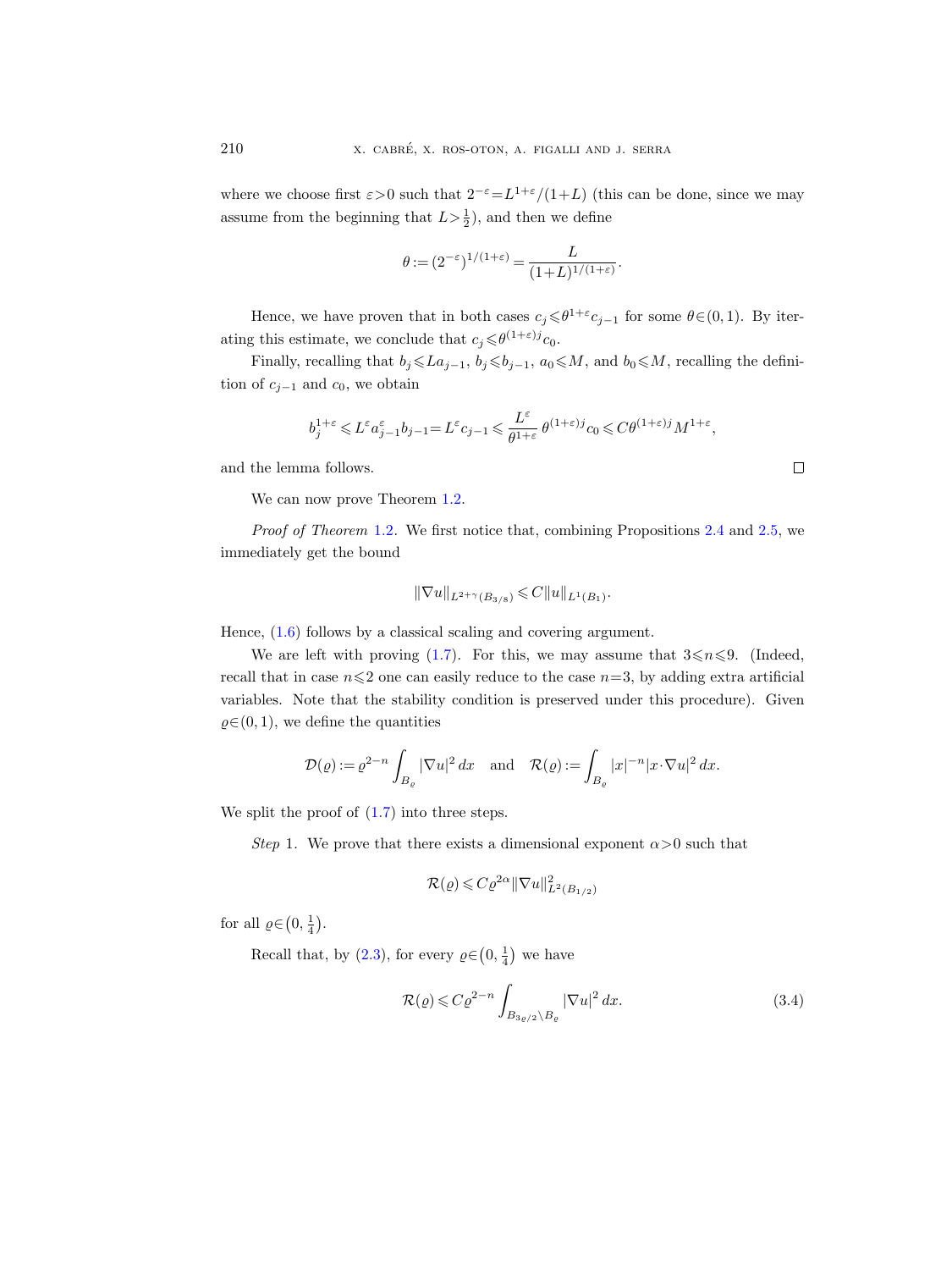Hence, if  $\mathcal{D}(\varrho) \ge \frac{1}{2}\mathcal{D}(2\varrho)$ , then we can apply Lemma [3.1](#page-20-1) with  $\delta = \frac{1}{2}$  to the function  $u(\varrho)$ , and we deduce that

$$
\varrho^{2-n} \int_{B_{3\varrho/2}} |\nabla u|^2 \, dx \leqslant C \varrho^{-n} \int_{B_{3\varrho/2} \backslash B_{\varrho}} |x \cdot \nabla u|^2 \, dx \leqslant C \big( \mathcal{R} \big( \frac{3}{2} \varrho \big) - \mathcal{R}(\varrho) \big)
$$

for some dimensional constant C. Combining this bound with  $(3.4)$  and using that R is non-decreasing, we deduce that

<span id="page-24-0"></span>
$$
\mathcal{R}(\varrho) \leq C(\mathcal{R}(2\varrho) - \mathcal{R}(\varrho)) \quad \text{provided } \mathcal{D}(\varrho) \geq \frac{1}{2}\mathcal{D}(2\varrho). \tag{3.5}
$$

Thus, if we define  $a_j := \mathcal{D}(2^{-j-2})$  and  $b_j := \mathcal{R}(2^{-j-2})$  we have, for some dimensional constant  $L>0$ ,

- $b_i \leq b_{i-1}$  for all  $j \geq 1$  (since  $\mathcal R$  is non-decreasing);
- $a_j+b_j \leq L a_{j-1}$  for all  $j \geq 1$  (by [\(3.4\)](#page-23-0));
- if  $a_j \ge \frac{1}{2}a_{j-1}$  then  $b_j \le L(b_{j-1}-b_j)$  for all  $j \ge 1$  (by  $(3.5)$ ).

Therefore, by Lemma [3.2,](#page-22-1) we deduce that

$$
b_j \leqslant C M \theta^j,
$$

where  $\theta \in (0, 1)$  and

$$
M := a_0 + b_0 \leqslant C ||\nabla u||^2_{L^2(B_{1/2})}
$$

(here we used again  $(3.4)$  in order to bound  $b_0$ ).

Choosing  $\alpha > 0$  such that  $2^{-2\alpha} = \theta$ , Step 1 follows easily.

Step 2. We show that

<span id="page-24-1"></span>order to bound 
$$
b_0
$$
).

\n
$$
2^{-2\alpha} = \theta, \text{ Step 1 follows easily.}
$$
\n
$$
[u]_{C^{\alpha}(\overline{B}_{1/8})} \leq C \|\nabla u\|_{L^{2}(B_{3/4})},
$$
\n
$$
(3.6)
$$

where  $\alpha$  and  $C$  are positive dimensional constants.

Applying Step 1 to the function  $u_y(x) := u(x+y)$  with  $y \in B_{1/4}$ , since  $B_{1/2}(y) \subset B_{3/4}$ we get

$$
\int_{B_{\varrho}(y)} |x-y|^{-n} |(x-y) \cdot \nabla u|^2 dx \leq C \varrho^{2\alpha} \int_{B_{3/4}} |\nabla u|^2 dx \quad \text{for all } \varrho \leq \frac{1}{2}.
$$

In particular,

$$
\varrho^{2-n}\int_{B_{\varrho}(y)}\left|\frac{x-y}{|x-y|}\cdot\nabla u\right|^2dx\leqslant C\varrho^{2\alpha}\int_{B_{3/4}}|\nabla u|^2\,dx\quad\text{for all }y\in B_{1/4}\text{ and }\varrho\leqslant\frac{1}{2}.
$$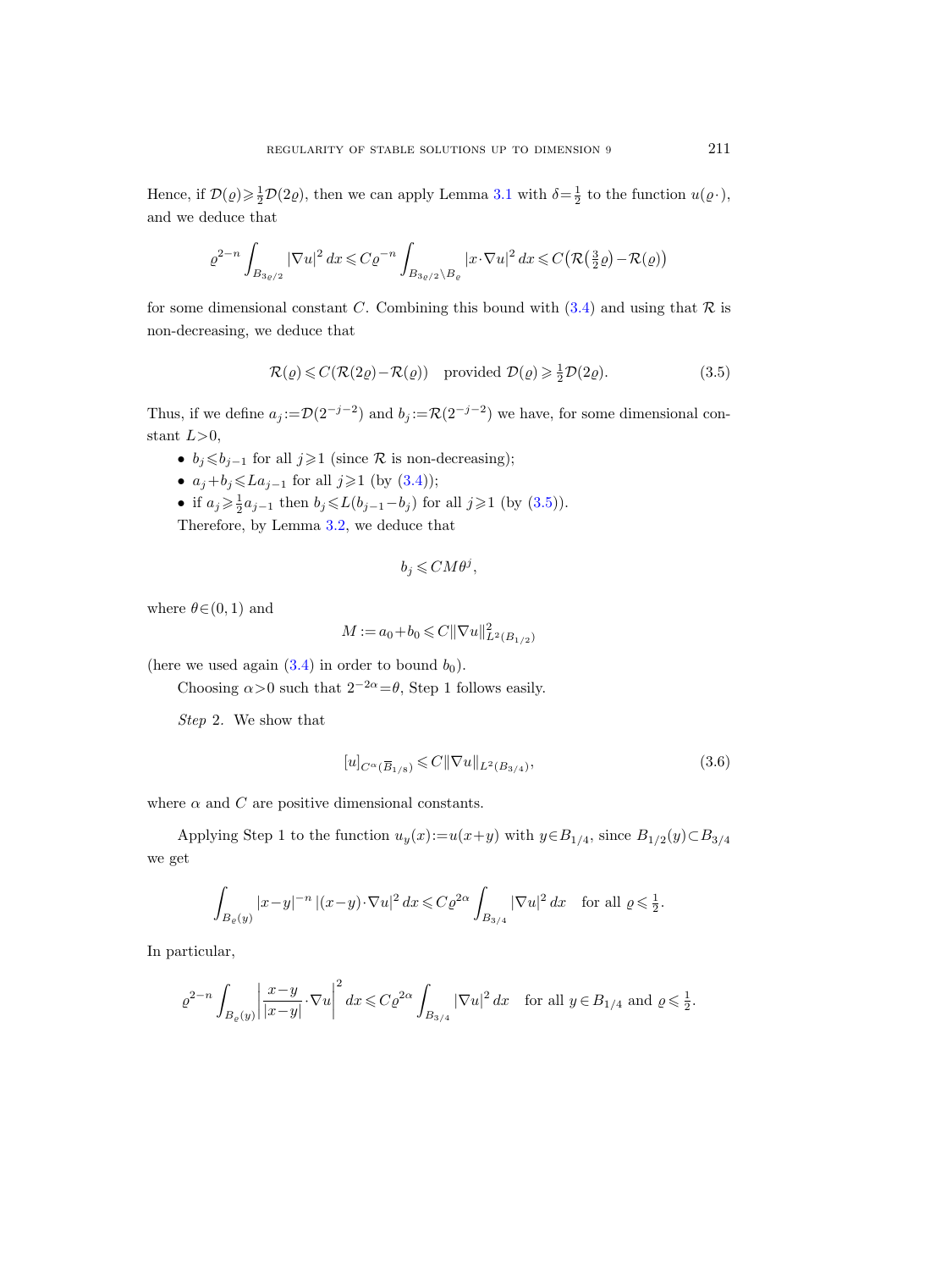Then, given  $z \in B_{1/8}$ , we can average the above inequality with respect to  $y \in B_{\rho/4}(z)$  to get

$$
\varrho^{2-n}\int_{B_{\varrho/8}(z)}|\nabla u|^2\,dx\leqslant C\varrho^{2\alpha}\int_{B_{3/4}}|\nabla u|^2\,dx\quad\text{for all }\varrho\leqslant\tfrac{1}{2}.
$$

Since  $z \in B_{1/8}$  is arbitrary, by classical estimates on Morrey spaces (see for instance [\[25,](#page-64-4) Theorem 7.19]), we deduce  $(3.6)$ .

Step 3. Proof of 
$$
(1.7)
$$
.

Note that, using Proposition [2.5](#page-19-0) and a standard scaling and covering argument, we have

$$
\|\nabla u\|_{L^2(B_{3/4})}\leqslant C\|u\|_{L^1(B_1)}.
$$
 at  
 
$$
[u]_{C^{\alpha}(\overline{B}_{1/8})}\leqslant C\|u\|_{L^1(B_1)}.
$$

Hence, it follows by Step 2 that

$$
[u]_{C^{\alpha}(\overline{B}_{1/8})}\leqslant C\|u\|_{L^1(B_1)}.
$$

Also, by classical interpolation estimates, we have the bound

$$
[u]_{C^{\alpha}}(\overline{B}_{1/8}) \leq C ||u||_{L^{1}(B_{1})}.
$$
  
polation estimates, we have the bound  

$$
||u||_{L^{\infty}(B_{1/8})} \leq C([u]_{C^{\alpha}(\overline{B}_{1/8})} + ||u||_{L^{1}(B_{1/8})}).
$$

Combining these estimates, we conclude that  $k_{1/8}$ )  $\leq C$ <br>conclud $||u||_{C^{\alpha}(\overline{B})}$ 

$$
||u||_{C^{\alpha}(\overline{B}_{1/8})} \leqslant C||u||_{L^{1}(B_{1})}.
$$

Finally, [\(1.7\)](#page-4-3) follows by a classical scaling and covering argument.

We conclude the section by proving global regularity in convex domains.

*Proof of Corollary* [1.4](#page-5-0). First of all, since  $f \ge 0$ , we have that u is superharmonic, so, by the maximum principle,  $u \ge 0$  in  $\Omega$ .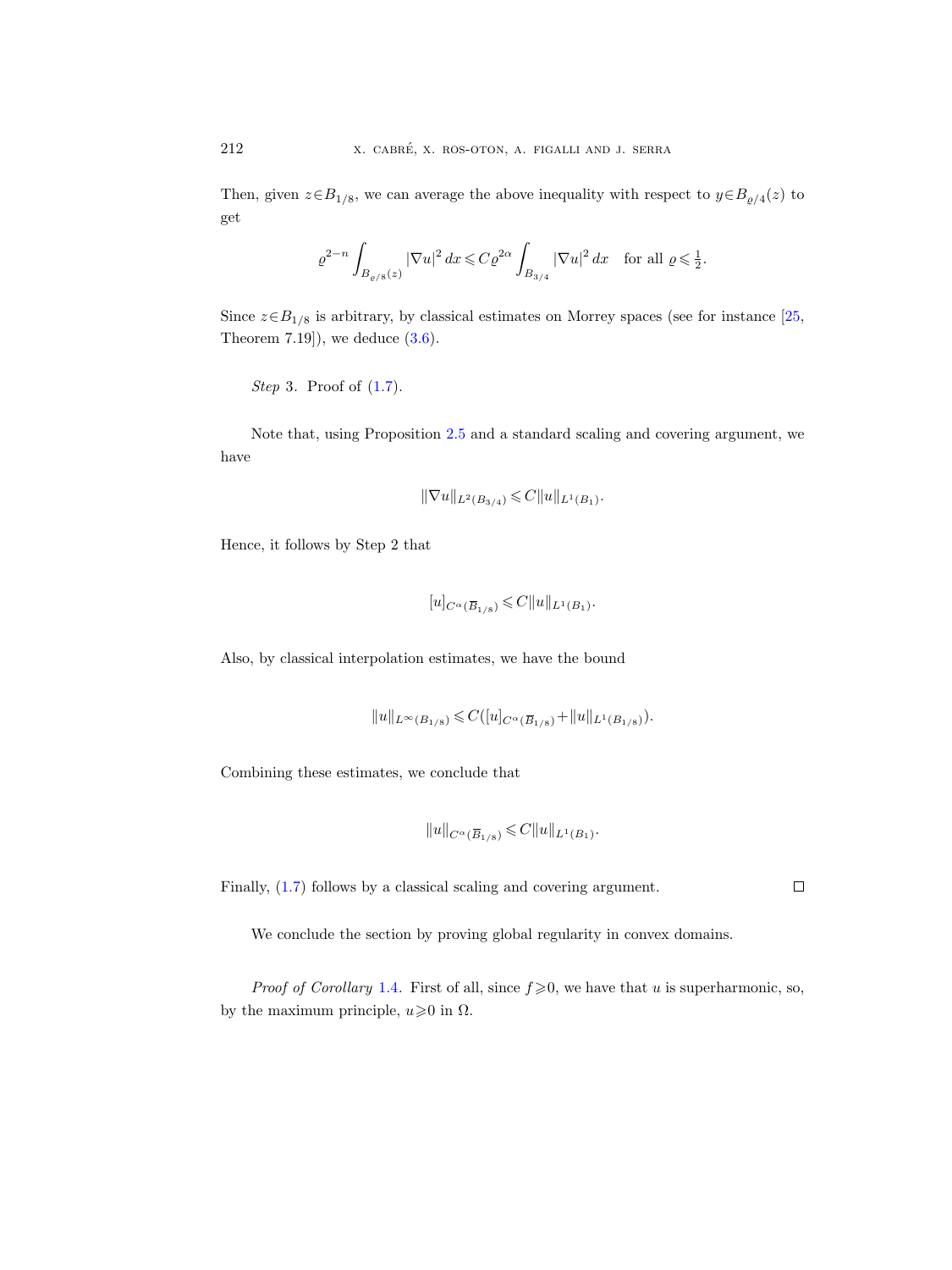Since  $\Omega$  is a bounded convex domain of class  $C^1$ , by the classical moving planes method, there exists  $\varrho_0 > 0$ , depending only on  $\Omega$ , such that

<span id="page-26-2"></span>
$$
u(x) \leqslant \max_{\Gamma_0} u \quad \text{for all } x \in N_0,
$$
\n
$$
(3.7)
$$

where  $N_0 := \{y \in \Omega : \text{dist}(y, \partial \Omega) < \varrho_0\}$  and  $\Gamma_0 := \{y \in \Omega : \text{dist}(y, \partial \Omega) = \varrho_0\}$ .(<sup>[11](#page-26-1)</sup>)

Hence, it follows by Theorem [1.2](#page-4-0) that  $u \leq C||u||_{L^1(\Omega)}$  inside  $\Omega \setminus N_0$ , where C depends only on  $\Omega$  and  $\varrho_0$ . Thus, recalling [\(3.7\)](#page-26-2), we conclude that  $0 \le u \le C||u||_{L^1(\Omega)}$  inside  $\Omega$ .  $\Box$ 

## <span id="page-26-0"></span>4. A general closedness result for stable solutions with convex non-decreasing non-linearities

The goal of this section is to establish a very strong closedness property for stable solutions to equations with convex, non-decreasing, and non-negative non-linearities. As mentioned in the introduction, in addition to its own interest, this result will play a crucial role in the proof of the global regularity result of Theorem [1.5.](#page-5-1)

Define

 $\mathcal{C} := \{f : \mathbb{R} \to [0, +\infty] : f \text{ is lower semicontinuous, non-decreasing, and convex}\}.$ 

Note that functions  $f \in \mathcal{C}$  are non-negative, but are allowed to take the value  $+\infty$ . This fact is important, since limits of non-decreasing convex non-linearities  $f_k : \mathbb{R} \to \mathbb{R}$  could become  $+\infty$  in an interval  $[M,\infty)$ ; this is why, in C, we must allow f to take the value  $+\infty$ .

For  $f \in \mathcal{C}$  and  $t \in \mathbb{R}$  such that  $f(t) < +\infty$ , the following is the definition and a property for  $f'_{-}(t)$ :

<span id="page-26-4"></span>
$$
f'_{-}(t) := \lim_{h \downarrow 0} \frac{f(t) - f(t - h)}{h} \ge \frac{f(t_2) - f(t_1)}{t_2 - t_1} \quad \text{for all } t_1 < t_2 \le t. \tag{4.1}
$$

If  $f(t) = +\infty$  for some  $t \in \mathbb{R}$ , then we simply set  $f'_{-}(t) = +\infty$ .

Given an open set  $U\subset\mathbb{R}^n$ , we define

<span id="page-26-3"></span>
$$
\mathcal{S}(U) := \left\{ u \in W^{1,2}_{\text{loc}}(U) : \begin{array}{c} u \text{ is a stable weak solution of} \\ -\Delta u = f(u) \text{ in } U, \text{ for some } f \in \mathcal{C} \end{array} \right\}.
$$
 (4.2)

<span id="page-26-1"></span> $(11)$  Here we are using that, as pointed out within the proof of [\[22,](#page-64-14) Theorem 1.1], [\(3.7\)](#page-26-2) holds in any convex  $C<sup>1</sup>$  domain. This follows easily from the classical moving planes method when all principal curvatures of  $\partial\Omega$  are positive (as mentioned in [\[22\]](#page-64-14)), and also when the domain is  $C^1$  and strictly convex. Since [\[22\]](#page-64-14) contains no proof for merely convex domains, we sketch it here. If  $\Omega$  is convex, then the boundary may contain a piece of a hyperplane. Still, by a simple contradiction argument, one can show that, given any boundary point, there exist hyperplanes that separate a small cap around this point from their reflected points, and such that the reflected points are contained inside  $Ω$ . This suffices to use the moving planes method in a neighborhood of any boundary point.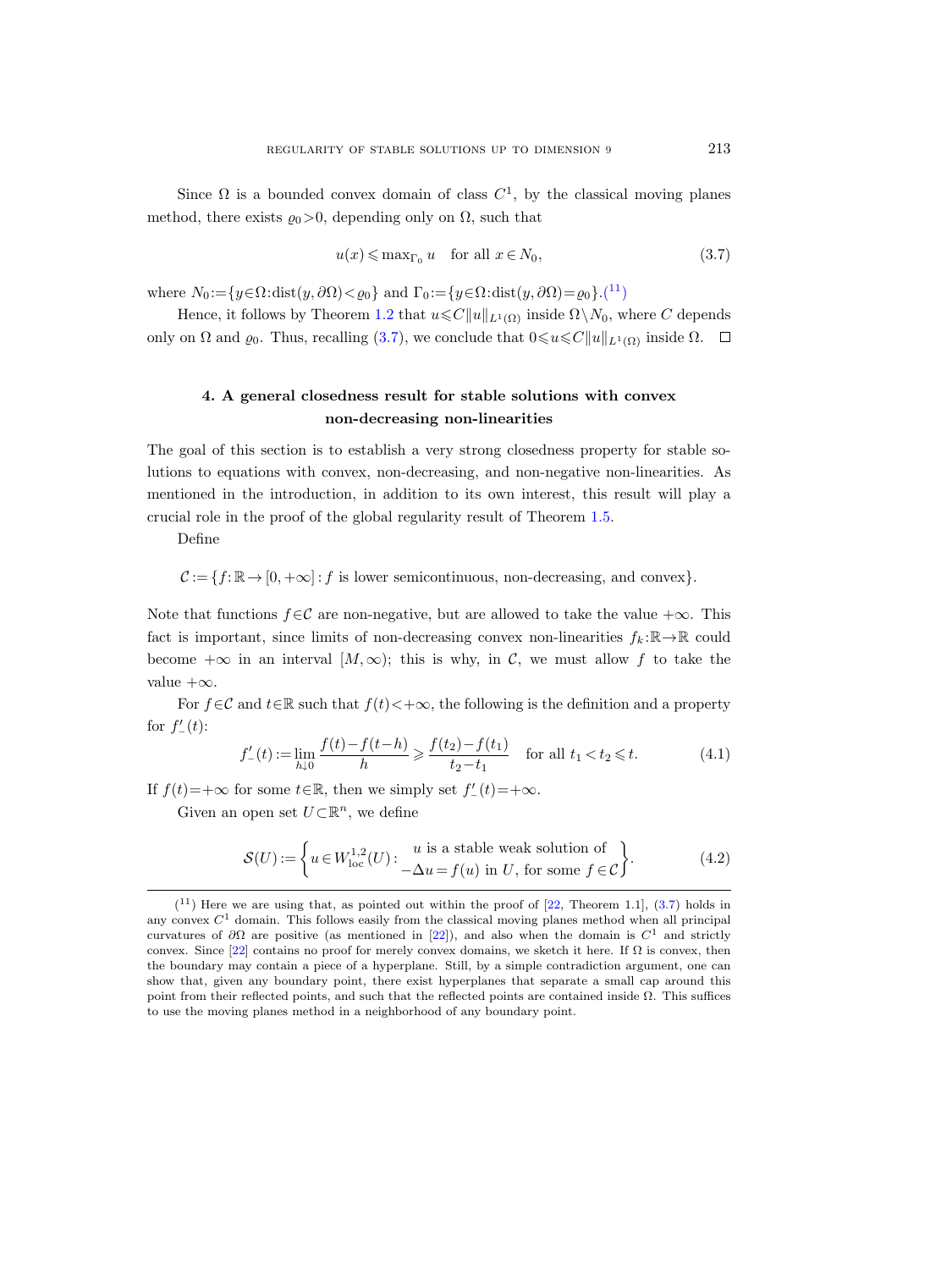The meaning of weak solution is that of Definition [1.1.](#page-4-4) In particular, as  $f(u) \in L^1_{loc}(U)$ then  $f(u)$  is finite a.e., and as f is non-decreasing we deduce that  $f < +\infty$  on  $(-\infty, \sup_U u)$ . Note also that, similarly, as  $f' \geq 0$  and f is convex, we have that  $f'_{-} < +\infty$  in  $(-\infty, \sup_{U} u)$ .

The following theorem states that, given an open set  $U\subset\mathbb{R}^n$ , the set  $\mathcal{S}(U)$  is closed in  $L^1_{loc}(U)$ . This is particularly surprising, as no bound is required on the non-linearities.

<span id="page-27-0"></span>THEOREM 4.1. Let  $U \subset \mathbb{R}^n$  be an open set. Let  $u_k \in \mathcal{S}(U)$ , and assume that  $u_k \to u$ in  $L^1_{loc}(U)$  for some  $u \in L^1_{loc}(U)$ .

Then,  $u \in \mathcal{S}(U)$  and the convergence  $u_k \to u$  holds in  $W^{1,2}_{loc}(U)$ . If, in addition,  $n \leq 9$ , then the convergence also holds in  $C^0(U)$ .

For the proof of this result, we shall use the interior estimates of Theorem [1.2.](#page-4-0) However, we proved these interior estimates for  $C<sup>2</sup>$  solutions, while solutions in the class  $\mathcal{S}(U)$  are in general only in  $W^{1,2}$ —notice that it may happen that

$$
f(u(x_0)) = f(\sup_U u) = +\infty
$$

for some  $x_0 \in U$ . Thus, we will need to prove first that the interior estimates of Theo-rem [1.2](#page-4-0) extend to all weak solutions in the class  $\mathcal{S}(B_1)$  (see Corollary [4.3](#page-31-0) below). For this, we need the following useful approximation result.

<span id="page-27-2"></span>PROPOSITION 4.2. Let  $f \in \mathcal{C}$  and assume that  $u \in W^{1,2}(B_1)$  is a stable weak solution of  $-\Delta u = f(u)$  in  $B_1$ , with  $f(u) \in L^1(B_1)$ .

Then, one of the following holds:

(i)  $u \in C^2(B_1)$  and f is real valued and Lipschitz on  $(-\infty, \sup_{B_1} u)$ .(<sup>[12](#page-27-1)</sup>)

(ii) There exist a family of non-linearities  $\{f_{\varepsilon}\}_{{\varepsilon}\in(0,1]}$  ⊂C and a family of stable solutions  $\{u_{\varepsilon}\}_{{\varepsilon \in (0,1]}} \subset C^2(B_1) \cap W^{1,2}(B_1)$  of

$$
\begin{cases}\n-\Delta u_{\varepsilon} = f_{\varepsilon}(u_{\varepsilon}) & \text{in } B_1, \\
u_{\varepsilon} = u & \text{on } \partial B_1,\n\end{cases}
$$

such that  $f_{\varepsilon} \leq f$ ,  $u_{\varepsilon} \leq u$ , and both  $f_{\varepsilon} \uparrow f$  (pointwise in  $\mathbb{R}$ ) and  $u_{\varepsilon} \uparrow u$  (a.e. and weakly in  $W^{1,2}(B_1)$ ) as  $\varepsilon\downarrow 0$ . Furthermore,  $f_{\varepsilon}$  is real-valued and Lipschitz on  $(-\infty, \sup_{B_r} u_{\varepsilon}]$  for every  $r<1$ .

$$
\sup_{\substack{x,y\in A\\x\neq y}}\frac{|g(x)-g(y)|}{|x-y|}<+\infty.
$$

This is in contrast with the terminology "q is locally Lipschitz", which means that q is Lipschitz on any compact subset of its domain of definition.

<span id="page-27-1"></span> $(1^2)$  Throughout the paper, whenever we say that a function g is Lipschitz on some set A, we mean uniformly Lipschitz (even if the set  $A$  is open), namely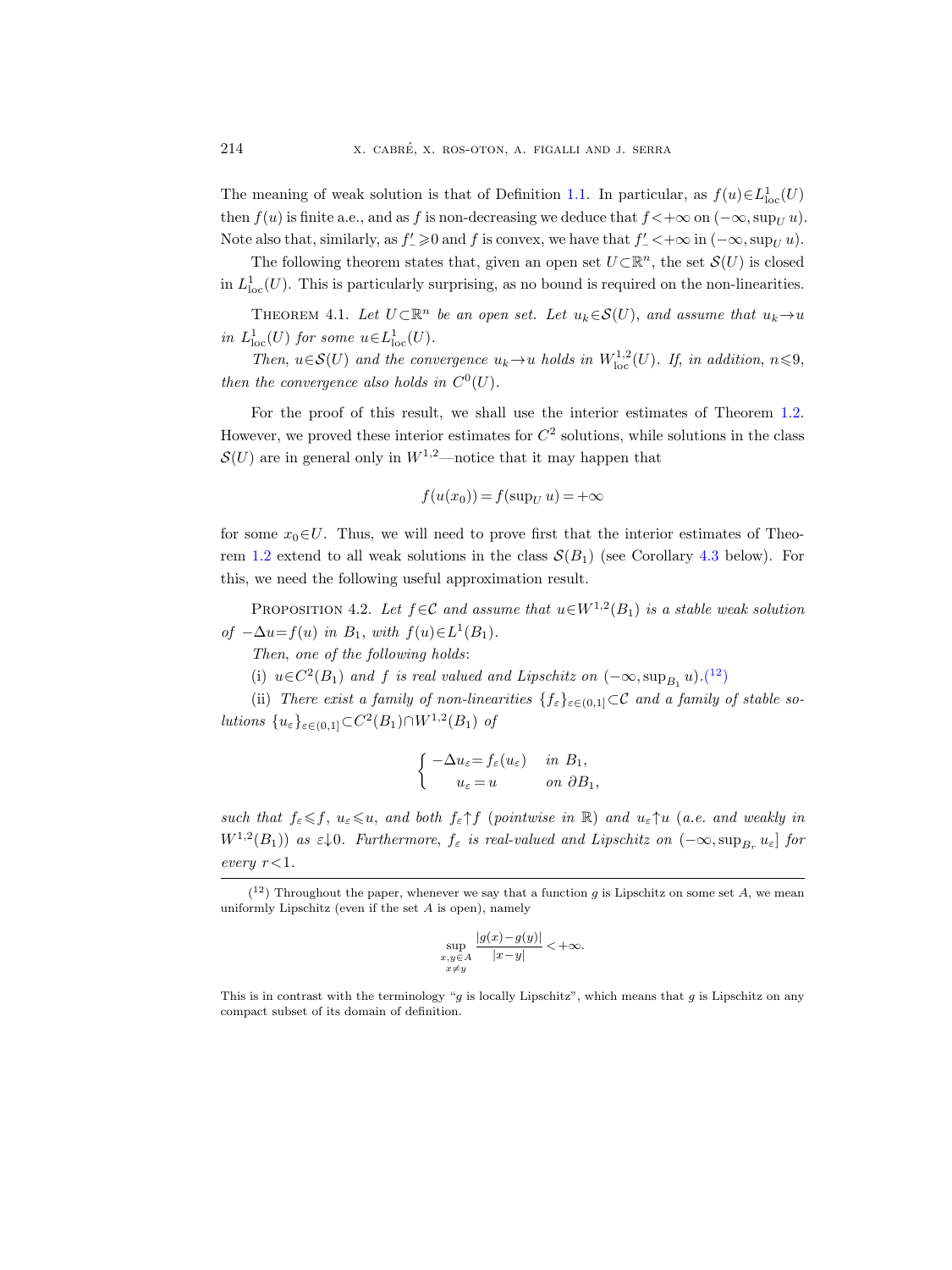*Proof.* If  $f'_{-}(\sup_{B_1} u) < +\infty$ ,  $\left(\begin{matrix}13\\1\end{matrix}\right)$  $\left(\begin{matrix}13\\1\end{matrix}\right)$  $\left(\begin{matrix}13\\1\end{matrix}\right)$  then f is real valued and Lipschitz on  $(-\infty, \sup_{B_1} u)$ (here we use that  $f$  is non-negative, non-decreasing, and convex). Thus,

$$
|f(u)| \leqslant C(1+|u|),
$$

and, by classical elliptic regularity [\[25\]](#page-64-4), u is of class  $C^2$  inside  $B_1$ . Thus, in this case, (i) in the statement holds.

As a consequence, in order to establish (ii), we may assume that

<span id="page-28-1"></span>
$$
f'_{-}(\sup_{B_1} u) = +\infty.
$$
\n(4.3)

Step 1. Construction of  $f_{\varepsilon}$  and  $u_{\varepsilon}$ .

Given  $\varepsilon \in (0, 1]$ , if  $\sup_{B_1} u < +\infty$ , we define  $f_{\varepsilon}$  by  $f_{\varepsilon}(t) := (1 - \varepsilon)f(t)$ . Instead, when  $\sup_{B_1} u = +\infty$ , we set

$$
f_{\varepsilon}(t):=\left\{\begin{array}{ll} (1-\varepsilon)f(t), & \text{for}\ t\leqslant \varepsilon^{-1},\\ (1-\varepsilon)(f(\varepsilon^{-1})+f_{-}'(\varepsilon^{-1})(t-\varepsilon^{-1})), & \text{for}\ t\geqslant \varepsilon^{-1}. \end{array}\right.
$$

Note that, in both cases,  $f_{\varepsilon} \in \mathcal{C}$ ,  $f_{\varepsilon} \leq f$ , and  $f_{\varepsilon} \uparrow f$  pointwise as  $\varepsilon \downarrow 0$ .

We now construct the functions  $u_{\varepsilon}$ . We first define the function  $u_{\varepsilon}^{(0)}$  to be the harmonic extension of u. Indeed, since  $u \in W^{1,2}(B_1)$ , the Dirichlet energy  $\int_{B_1} |\nabla v|^2$ admits a minimizer  $u_{\varepsilon}^{(0)}$  in the convex set

$$
\{v \in W^{1,2}(B_1) : v - u \in W_0^{1,2}(B_1)\}.
$$

Note that  $u_{\varepsilon}^{(0)} \leq u$ , since u is weakly superharmonic.

To construct  $u_{\varepsilon}$  for  $\varepsilon \in (0, 1)$ , we start a monotone iteration by defining, for  $j \geq 1$ , the function  $u_{\varepsilon}^{(j)}$  as the solution to the linear problem

<span id="page-28-2"></span>
$$
\begin{cases}\n-\Delta u_{\varepsilon}^{(j)} = f_{\varepsilon}(u_{\varepsilon}^{(j-1)}) & \text{in } B_1, \\
u_{\varepsilon}^{(j)} = u & \text{on } \partial B_1.\n\end{cases}
$$
\n(4.4)

Note that we can start the iteration, since

$$
0 \leqslant f_{\varepsilon}(u_{\varepsilon}^{(0)}) \leqslant f_{\varepsilon}(u) \leqslant f(u) \in L^{1}(B_{1}).
$$

All the other problems also make sense, since we have that  $u_{\varepsilon}^{(j)} \leq u$  for all  $j \geq 0$ . Indeed,

$$
-\Delta(u - u_{\varepsilon}^{(j)}) = f(u) - f_{\varepsilon}(u_{\varepsilon}^{(j-1)})
$$
  

$$
= (f(u) - f_{\varepsilon}(u)) + (f_{\varepsilon}(u) - f_{\varepsilon}(u_{\varepsilon}^{(j-1)}))
$$
  

$$
\geq f_{\varepsilon}(u) - f_{\varepsilon}(u_{\varepsilon}^{(j-1)})
$$

<span id="page-28-0"></span><sup>(&</sup>lt;sup>13</sup>) If  $\sup_{B_1} u = +\infty$ , we define  $f'_{-}(\sup_{B_1} u) := \lim_{t \to +\infty} f'_{-}(t)$ .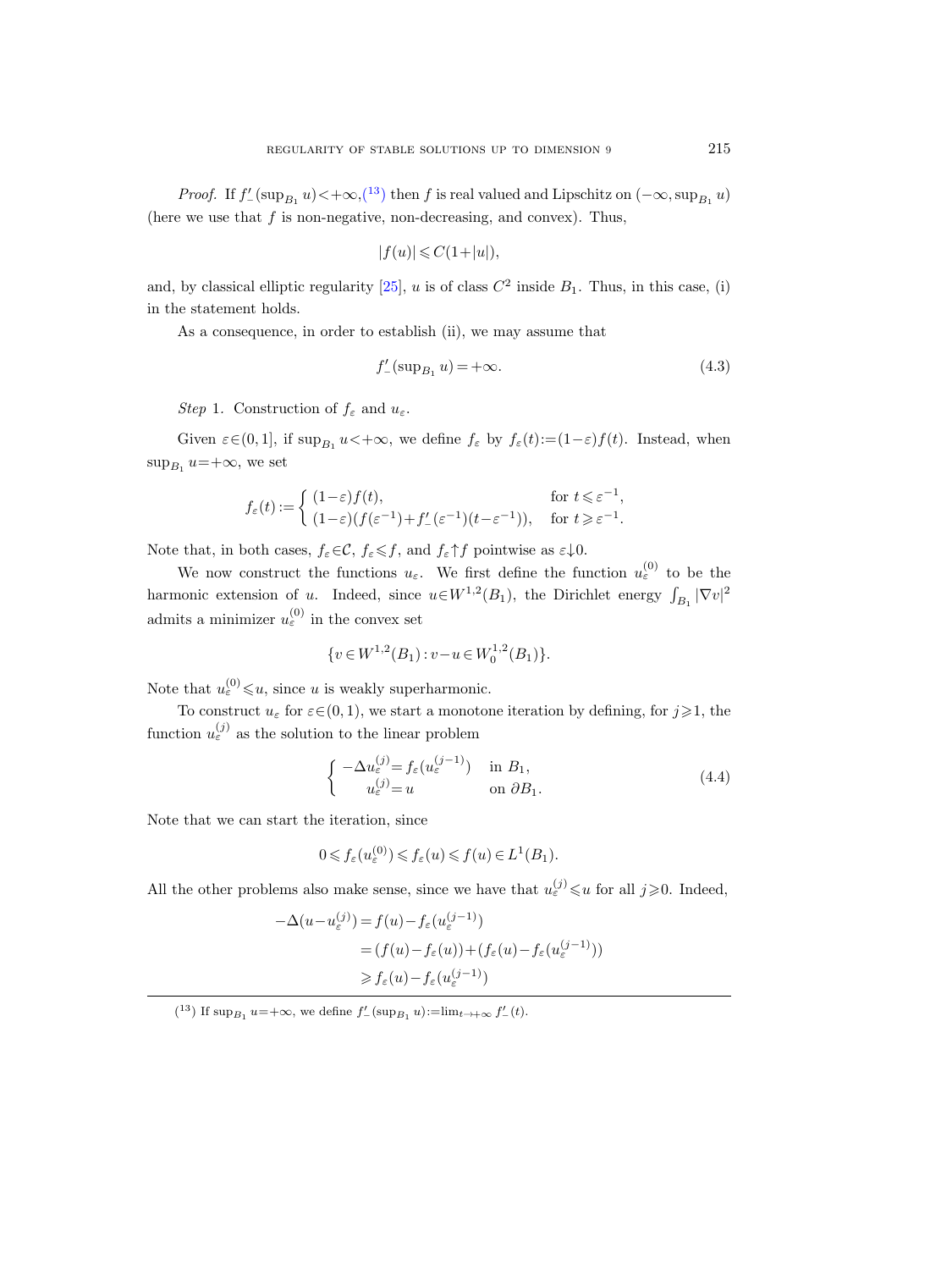for all  $j \geqslant 1$ , and since  $f_{\varepsilon}$  is non-decreasing, it follows by induction that  $u_{\varepsilon}^{(j)} \leqslant u$ .

To prove that the sequence is monotone, note that, since  $f_{\varepsilon} \geqslant 0$ , it follows by the maximum principle that  $u_{\varepsilon}^{(1)} \geq u_{\varepsilon}^{(0)}$ . Also, since  $f_{\varepsilon}$  is non-decreasing, the inequality

$$
-\Delta(u_{\varepsilon}^{(j)}-u_{\varepsilon}^{(j-1)})=f_{\varepsilon}(u_{\varepsilon}^{(j-1)})-f_{\varepsilon}(u_{\varepsilon}^{(j-2)}),\quad\text{for all }j\geqslant 2,
$$

proves, by induction on j, that  $u_{\varepsilon}^{(j)} \geq u_{\varepsilon}^{(j-1)}$ .

Analogously, since  $f_{\varepsilon} \leqslant f_{\varepsilon'}$  for  $\varepsilon' < \varepsilon$ , using that  $u_{\varepsilon}^{(0)} = u_{\varepsilon'}^{(0)}$  $\epsilon$ <sup>(0)</sup> and that

$$
-\Delta(u_{\varepsilon'}^{(j)} - u_{\varepsilon}^{(j)}) = f_{\varepsilon'}(u_{\varepsilon'}^{(j-1)}) - f_{\varepsilon}(u_{\varepsilon}^{(j-1)}) \quad \text{for all } j \ge 1,
$$

again by induction we get

<span id="page-29-1"></span>
$$
u_{\varepsilon}^{(j)} \leqslant u_{\varepsilon'}^{(j)} \quad \text{for all } j \geqslant 0 \text{ and } \varepsilon' < \varepsilon. \tag{4.5}
$$

CLAIM 1. The functions  $u_{\varepsilon}^{(j)}$  belong to  $W^{1,2}(B_1)$ , and their  $W^{1,2}$ -norms are uniformly bounded in j and  $\varepsilon$ .

Indeed, since

$$
\int_{B_1} \nabla u_{\varepsilon}^{(j)} \cdot \nabla (u - u_{\varepsilon}^{(j)}) dx = \int_{B_1} f_{\varepsilon} (u_{\varepsilon}^{(j-1)}) (u - u_{\varepsilon}^{(j)}) dx \geq 0,
$$

we have

$$
\int_{B_1} |\nabla (u - u_\varepsilon^{(j)})|^2 dx \leqslant \int_{B_1} \nabla u \cdot \nabla (u - u_\varepsilon^{(j)}) dx \leqslant ||\nabla u||_{L^2(B_1)} ||\nabla (u - u_\varepsilon^{(j)})||_{L^2(B_1)},
$$

and therefore

<span id="page-29-0"></span>
$$
\|\nabla u_{\varepsilon}^{(j)}\|_{L^{2}(B_{1})} \leq \|\nabla(u - u_{\varepsilon}^{(j)})\|_{L^{2}(B_{1})} + \|\nabla u\|_{L^{2}(B_{1})} \leq 2\|\nabla u\|_{L^{2}(B_{1})}.
$$
 (4.6)

Since  $u_{\varepsilon}^{(j)}-u$  vanishes on  $\partial B_1$ , the claim follows by Poincaré inequality.

Due to Claim 1, we can define

$$
u_{\varepsilon} := \lim_{j \to \infty} u_{\varepsilon}^{(j)} \leqslant u,
$$

where  $u_{\varepsilon}$  is both a pointwise limit (since the sequence is non-decreasing in j) and a weak  $W^{1,2}(B_1)$  limit. Then, we have that  $u_{\varepsilon} \in W^{1,2}(B_1)$  is a weak solution of

$$
\begin{cases}\n-\Delta u_{\varepsilon} = f_{\varepsilon}(u_{\varepsilon}) & \text{in } B_1, \\
u_{\varepsilon} = u & \text{on } \partial B_1.\n\end{cases}
$$

We now want to show that  $u_{\varepsilon}$  is of class  $C^2$ . For this, we prove the following.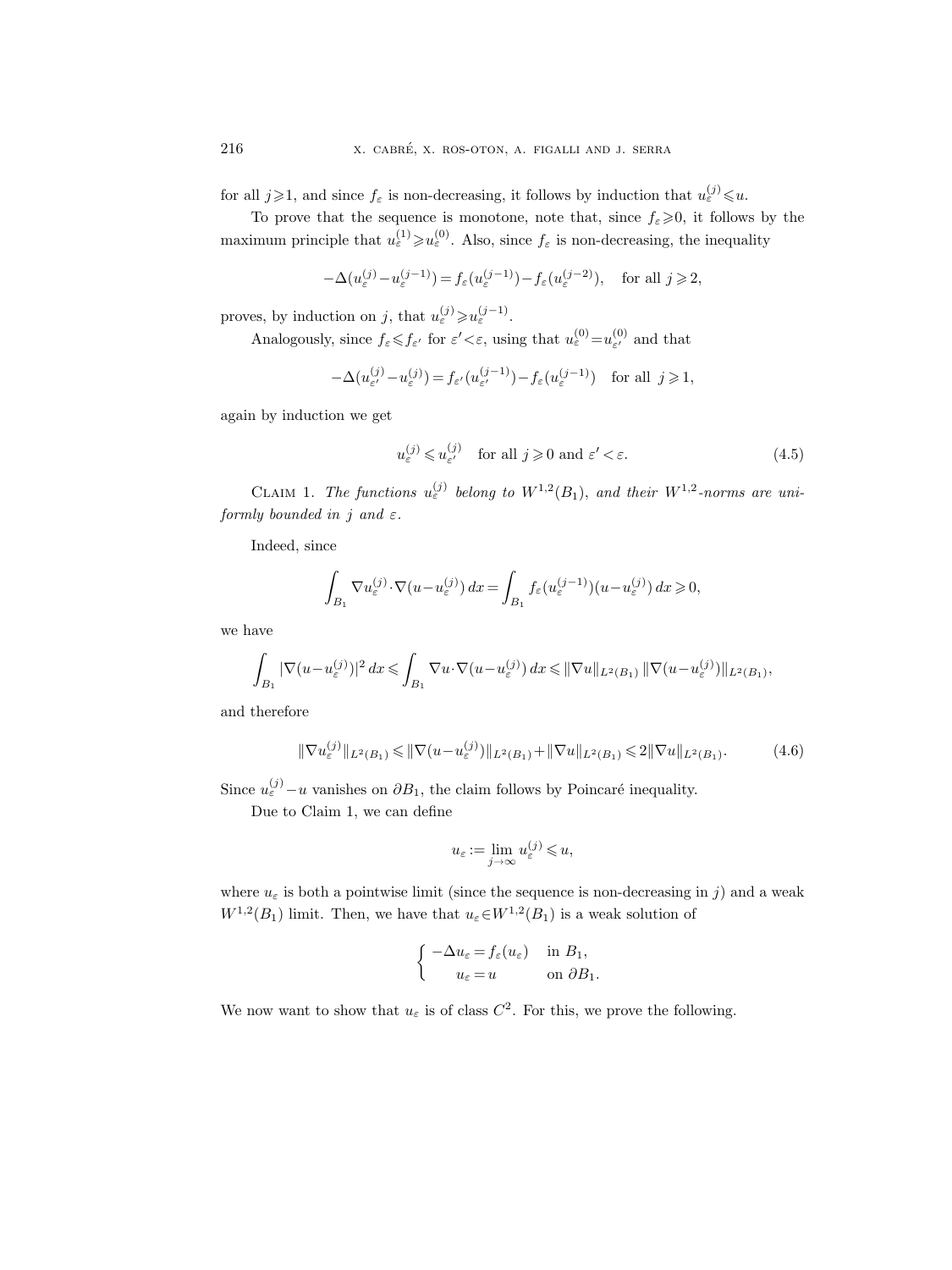CLAIM 2. The functions  $u_{\varepsilon}^{(j)}$  belong to  $C_{\text{loc}}^{2,\beta}(B_1)$ , for every  $\beta \in (0,1)$ , and their norms in this space are uniformly bounded with respect to j. In addition,  $f_{\varepsilon}$  is real valued and Lipschitz on  $(-\infty, \sup_{B_r} u_{\varepsilon}],$  for every  $r < 1$ .

To prove this result, we distinguish two cases, depending on whether  $\sup_{B_1} u$  is finite or not.

Case (i).  $\sup_{B_1} u < +\infty$ .

Note that, since in this case  $f_{\varepsilon} = (1 - \varepsilon)f$ , we have

$$
-\Delta(u - u_{\varepsilon}) \geqslant \varepsilon f(u) \geqslant 0.
$$

Also,  $f(u)$  cannot be identically zero, since  $f'_{-}(\sup_{B_1} u) = +\infty$  by [\(4.3\)](#page-28-1). Thus, it follows by the Harnack inequality that, for all  $r \in (0, 1)$  and  $\varepsilon > 0$ , there exists a constant  $\delta_{\varepsilon,r} > 0$ such that  $u_{\varepsilon} \leqslant u - \delta_{\varepsilon,r}$  in  $B_r$ .

In addition, as already observed after [\(4.2\)](#page-26-3), the fact that  $-\Delta u = f(u)$  with  $f \in \mathcal{C}$ leads to  $f$ <+ $\infty$  on  $(-\infty, \sup_{B_1} u)$ . Hence, using again that  $f \in \mathcal{C}$  (thus  $f \geq 0$  is convex and non-decreasing), we obtain that

$$
\|f\|_{C^{0,1}((-\infty,t])}\leqslant C(f,t)<\infty\quad \text{for all }t<\sup_{B_1}u.
$$

Therefore, since  $u_{\varepsilon}^{(j)} \leq u_{\varepsilon} \leq \sup_{B_1} u - \delta_{\varepsilon,r}$  in  $B_r$ , by standard elliptic regularity (see for instance [\[25,](#page-64-4) Chapter 6]), we obtain that  $u_{\varepsilon}^{(j)} \in C_{\text{loc}}^{2,\beta}(B_1)$  for all  $\beta \in (0,1)$ , uniformly in j, as desired. Furthermore, since  $u_{\varepsilon} \leq u-\delta_{\varepsilon,r}$  in  $B_r$ ,  $f_{\varepsilon}$  is real valued and Lipschitz on  $(-\infty, \sup_{B_r} u_\varepsilon].$ 

*Case* (ii).  $\sup_{B_1} u = +\infty$ .

In this case we note that, by construction,  $f_{\varepsilon}$  is globally Lipschitz on the whole R, and

$$
|f_{\varepsilon}(t)| \leqslant C_{\varepsilon}(1+|t|).
$$

Hence, due to the uniform  $W^{1,2}$  bound on  $u_{\varepsilon}^{(j)}$  (see [\(4.6\)](#page-29-0)), using [\(4.4\)](#page-28-2) and standard elliptic regularity (see, for instance,  $[25, Chapter 6]$ ), it follows, by induction on j, that  $u_{\varepsilon}^{(j)} \in C_{\text{loc}}^{2,\beta}(B_1)$  for all  $\beta \in (0,1)$ , uniformly with respect to j.

Due to Claim 2, we have that  $u_{\varepsilon}$  is the limit of a sequence of functions uniformly bounded in  $C^{2,\beta}_{\text{loc}}(B_1)$ , and hence  $u_{\varepsilon} \in C^2(B_1)$ .

Step 2. The solutions  $u_{\varepsilon}$  are stable.

Since  $u_{\varepsilon} \leq u$ , it follows by the definition of  $f_{\varepsilon}$  that  $f'_{-}(u) \geq f_{\varepsilon}'/u_{\varepsilon}$  in  $B_1$ . Hence, the stability of  $u$  gives that

$$
\int_{B_1} |\nabla \xi|^2 dx \ge \int_{B_1} f_-'(u) \xi^2 dx \ge \int_{B_1} (f_\varepsilon)'_-(u_\varepsilon) \xi^2 dx
$$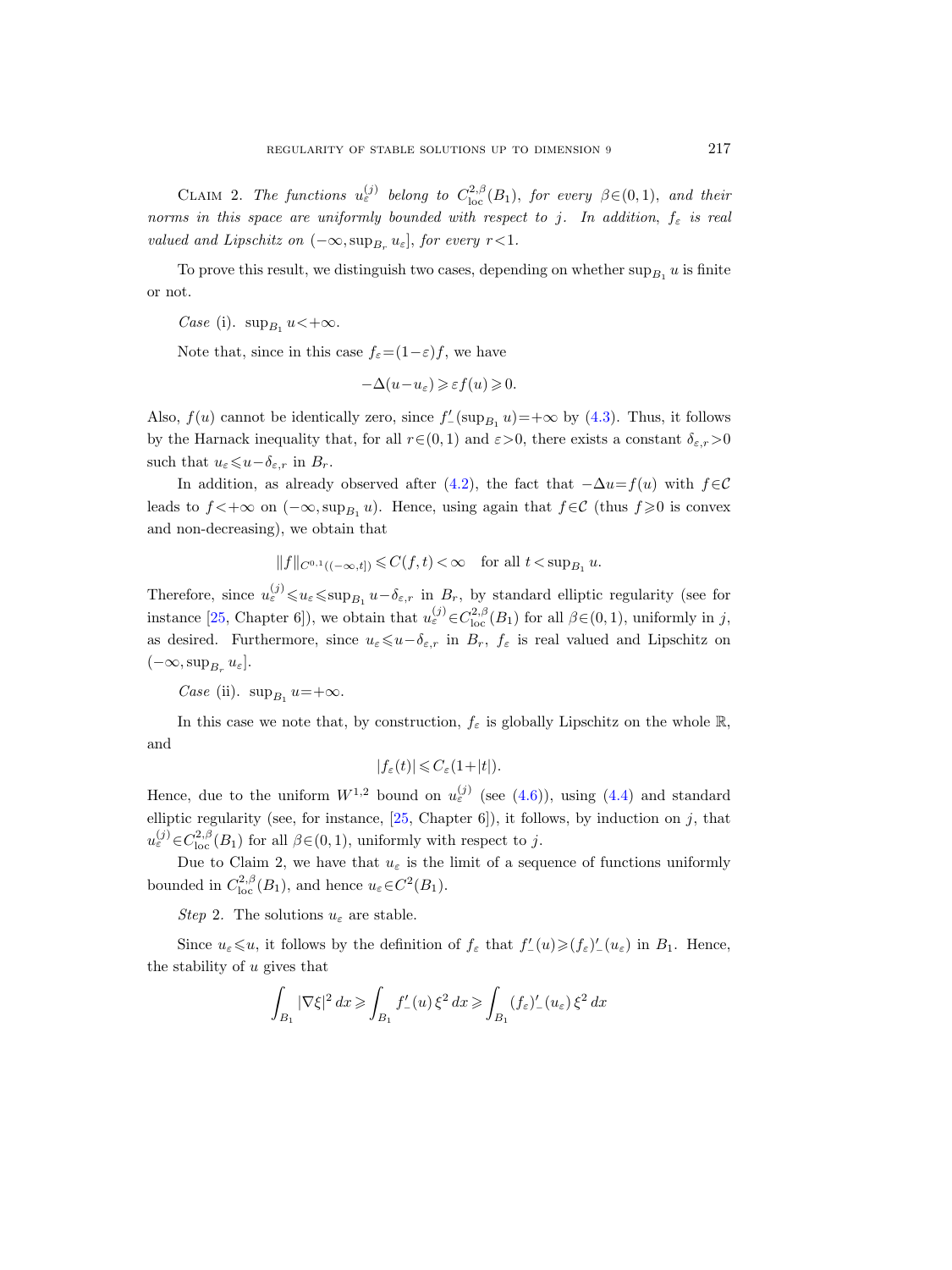for all  $\xi \in C_c^{\infty}(B_1)$ . Thus,  $u_{\varepsilon}$  is stable.

Step 3.  $u_{\varepsilon} \uparrow u$  as  $\varepsilon \downarrow 0$ .

Recall that  $u_{\varepsilon} \leq u_{\varepsilon} \leq u$  for  $\varepsilon' < \varepsilon$ , and that the functions  $u_{\varepsilon}$  are uniformly bounded in  $W^{1,2}$  (see [\(4.5\)](#page-29-1) and [\(4.6\)](#page-29-0)). Assume by contradiction that  $u_{\varepsilon} \uparrow u^* \leq u$  as  $\varepsilon \downarrow 0$  and  $u^* \neq u$ . Then, by the convergence of  $f_{\varepsilon}$  to  $f, u^*$  solves

$$
-\Delta u^* = f(u^*) \text{ in } B_1, \quad u - u^* \in W_0^{1,2}(B_1), \quad u - u^* \ge 0, \quad u - u^* \ne 0,
$$

and thus, by the Harnack inequality applied to the superharmonic function  $u-u^*$ , for any r <1 there exists a positive constant  $\delta_r$  such that  $u-u^* \geq \delta_r > 0$  inside  $B_r$ . On the other hand, testing the stability inequality for u with  $u-u^*$ , we obtain

$$
\int_{B_1} (f(u) - f(u^*)) (u - u^*) dx = \int_{B_1} |\nabla (u - u^*)|^2 dx \ge \int_{B_1} f'_-(u) (u - u^*)^2 dx.
$$

Recalling  $(4.1)$  and that  $u > u^*$ , this leads to

$$
f'_{-}(u)(u-u^*)^2 = (f(u)-f(u^*))(u-u^*)
$$

a.e. in  $B_1$  and (since f is convex) we deduce that f is linear in the interval  $[u^*(x), u(x)]$ for a.e.  $x \in B_1$ .

Let  $r < 1$  and note that the intervals  $[u^*(x), u(x)]$  have length at least  $\delta_r$  for a.e.  $x \in B_r$ . Hence, since u and u<sup>\*</sup> belong to  $W^{1,2}(B_r)$ , the union of these intervals as x varies a.e. in  $B_r$  covers all the interval  $(\inf_{B_r} u^*, \sup_{B_r} u)$ .<sup>([14](#page-31-1)</sup>) This leads to f being linear on the whole interval  $(\inf_{B_r} u^*, \sup_{B_r} u)$ . Letting  $r \to 1$ , this gives that f is linear on  $(\inf_{B_1} u^*, \sup_{B_1} u)$ , contradicting  $f'_{-}(\sup_{B_1} u) = +\infty$  (recall  $(4.3)$ ) and concluding the proof.  $\Box$ 

As a consequence, we find the following.

<span id="page-31-0"></span>Corollary 4.3. The interior estimates of Theorem [1.2](#page-4-0) extend to all weak solutions in the class  $S(B_1)$ .

*Proof.* In case (i) of Proposition [4.2,](#page-27-2) when  $\sup_{B_1} u$  < + $\infty$ , we have that the limits of  $f(t)$  and  $f'_{-}(t)$  as  $t \uparrow \sup_{B_1} u$ , exist and are finite. This follows from f being convex and Lipschitz in  $(-\infty, \sup_{B_1} u)$ , as stated in case (i). Thus, we can extend f on  $[\sup_{B_1} u, +\infty)$ 

<span id="page-31-1"></span> $(14)$  Here it is crucial that the union of these intervals covers the full interval  $(\inf_{B_r} u^*, \sup_{B_r} u)$ , and not just a.e. A way to see this is to note that, since the intervals  $[u^*(x), u(x)]$  have length at least  $\delta_r$ , if this was not true, then the essential image of u (resp.  $u^*$ ) would miss an interval of length  $\delta_r$  inside its image. However,  $W^{1,2}$  functions cannot jump between two different values, as can be seen by using the classical De Giorgi's intermediate value lemma (see for instance [\[16,](#page-64-15) Lemma 1.4], or [\[21,](#page-64-16) Lemma 3.13] for an even simpler proof).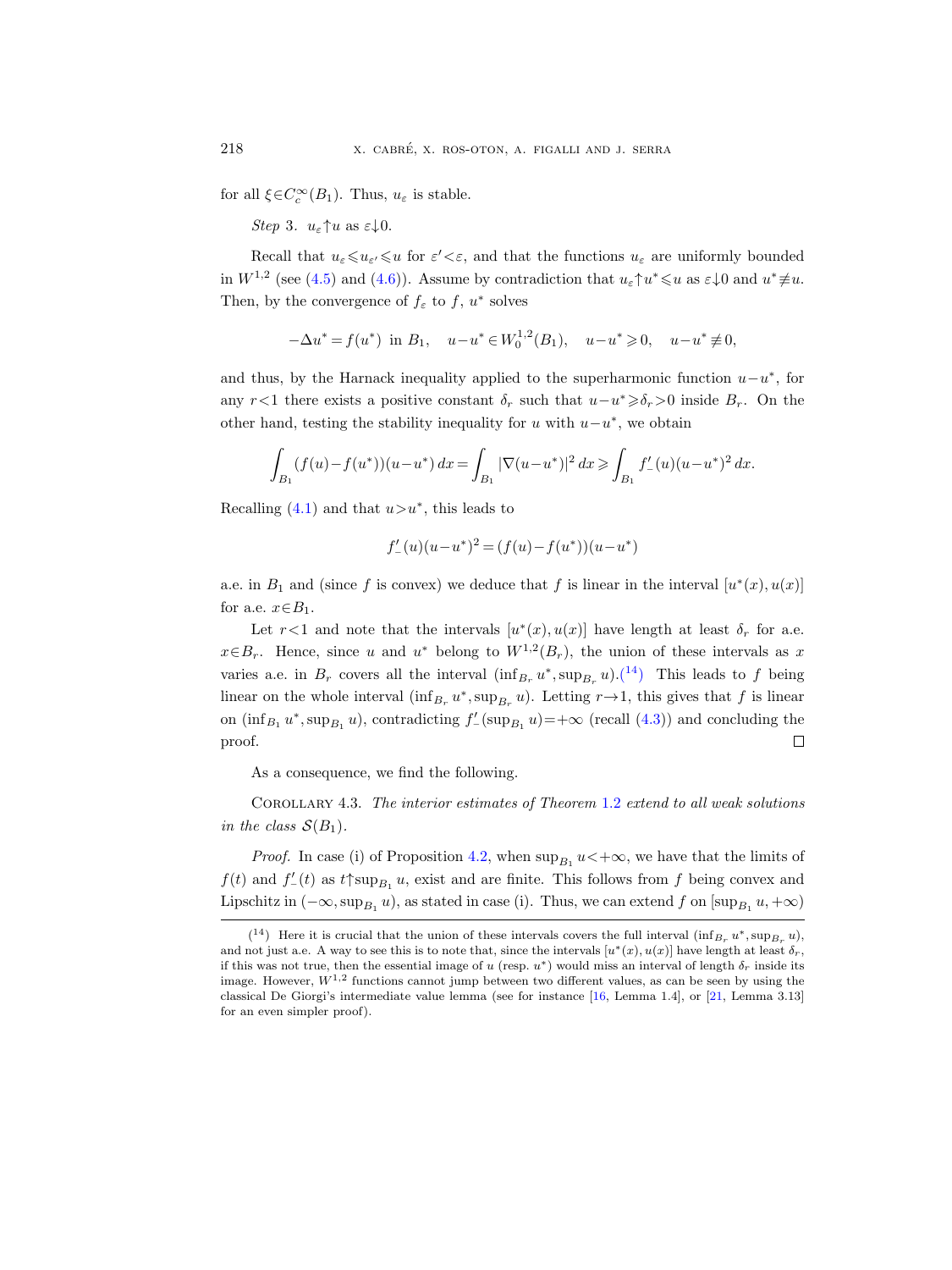to a globally Lipschitz, non-decreasing, convex function in all of  $\mathbb{R}$ , and then apply Theorem [1.2.](#page-4-0) Obviously, there is no need to make the extension if  $\sup_{B_1} u = +\infty$ .

In case (ii) of Proposition [4.2,](#page-27-2) take  $r < 1$ . Since  $f_{\varepsilon}$  is Lipschitz on  $(-\infty, \sup_{B_r} u_{\varepsilon}]$ , we can extend  $f_{\varepsilon}$  on  $[\sup_{B_r} u_{\varepsilon}, +\infty)$  to a globally Lipschitz, non-decreasing, convex function in all of R, and then apply Theorem [1.2](#page-4-0) (rescaled from  $B_1$  to  $B_r$ ) to  $u_{\varepsilon}$ . Letting  $\varepsilon \downarrow 0$ , this proves the validity of the interior estimates of Theorem [1.2](#page-4-0) inside  $B_{r/2}$ , and letting  $r \rightarrow 1$  yields the result.  $\Box$ 

We can now prove Theorem [4.1.](#page-27-0)

*Proof of Theorem* [4.1](#page-27-0). By assumption, we have a sequence  $u_k \in \mathcal{S}(U)$  of weak solutions of  $-\Delta u_k = f_k(u_k)$ , with  $f_k \in \mathcal{C}$  and U being an open set of  $\mathbb{R}^n$  such that  $u_k \to u$  in  $L^1_{loc}(U)$ . Then, by Corollary [4.3](#page-31-0) and Lemma [A.1,](#page-57-1) the previous convergence also holds in  $W^{1,2}_{\text{loc}}(U)$ . Also, up to a subsequence, we may assume that  $u_k \to u$  a.e. If  $n \leq 9$ , the same results give that  $u_k \to u$  locally uniformly in U. However, since in order to prove  $u \in \mathcal{S}(U)$ we are not assuming  $n \leq 9$ , we cannot use this information.

Step 1. A compactness estimate on  $f_k$ .

Let  $M := \sup_{U} u \in (-\infty, +\infty]$ , and let  $m < M$ . We claim that

<span id="page-32-1"></span>
$$
\limsup_{k \to \infty} f_k(m) < \infty. \tag{4.7}
$$

Indeed, let  $x_0 \in U$  be a Lebesgue point for u such that  $(15)$  $(15)$  $(15)$ 

$$
m < u(x_0) < M,
$$

and set  $\delta:=u(x_0)-m>0$ . Since  $x_0$  is a Lebesgue point, there exists  $\varepsilon_0>0$  such that  $\overline{B}_{2\varepsilon_0}(x_0)$   $\subset U$  and

$$
\int_{B_{\varepsilon}(x_0)} |u(x) - u(x_0)| dx \leq \frac{\delta}{2} \quad \text{for all } \varepsilon \in (0, 2\varepsilon_0].
$$

In particular, for  $k$  sufficiently large, we have

$$
m \leq \int_{B_{\varepsilon}(x_0)} u_k dx \leq \int_{B_{\varepsilon}(x_0)} |u_k| dx \leq |u(x_0)| + \delta \quad \text{for all } \varepsilon \in (0, 2\varepsilon_0].
$$

Therefore, since  $f_k$  is non-decreasing and convex, we get, applying Jensen's inequality and Lemma [A.1](#page-57-1) (a),

$$
f_k(m) \le f_k\bigg(\int_{B_{\varepsilon_0}(x_0)} u_k dx\bigg) \le \int_{B_{\varepsilon_0}(x_0)} f_k(u_k) dx = \int_{B_{\varepsilon_0}(x_0)} (-\Delta u_k) dx
$$
  

$$
\le C\varepsilon_0^{-2} \int_{B_{2\varepsilon_0}(x_0)} |u_k| dx \le C\varepsilon_0^{-2} (|u(x_0)| + \delta)
$$

<span id="page-32-0"></span> $(15)$  The existence of such a point is guaranteed again by the fact that  $W^{1,2}$  functions cannot jump, as noted in Step 3 of the proof of Proposition [4.2.](#page-27-2)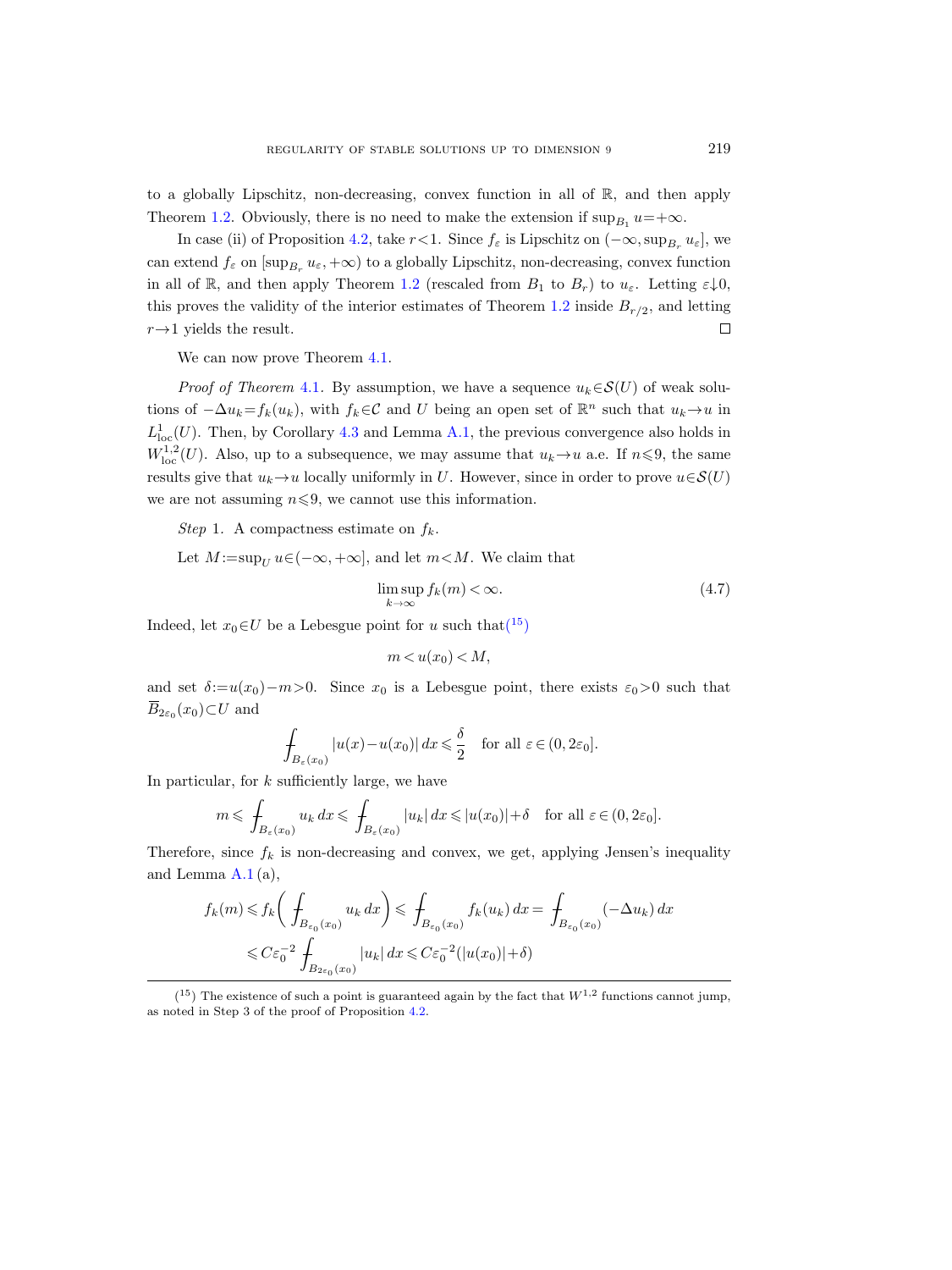for a dimensional constant C and all k sufficiently large, proving  $(4.7)$ .

Notice now that, since

$$
(f_k)'_-(m) \leqslant \frac{f_k(m+\delta)-f_k(m)}{\delta} \leqslant \frac{f_k(m+\delta)}{\delta}
$$

and  $m+\delta=u(x_0)\lt M$ , [\(4.7\)](#page-32-1) applied with m replaced by  $m+\delta$  implies that the functions  $f_k$  are uniformly Lipschitz on  $(-\infty, m]$ . Hence, by Ascoli-Arzelà theorem and a diagonal argument, we deduce the existence of a function  $f: (-\infty, M) \to \mathbb{R}$  such that that  $f_k \to f$ uniformly on  $(-\infty, m]$  for every  $m < M$ . Also, since  $f_k$  are non-negative, non-decreasing, and convex, extending f to all R by defining  $f(M)=\lim_{t\uparrow M} f(t)$  and  $f(t):=+\infty$  for  $t > M$ , it is easy to check that  $f \in \mathcal{C}$ .

Step 2.  $-\Delta u = f(u)$  in U.

<span id="page-33-2"></span>For every  $\xi \in C_c^{\infty}(U)$  we have

$$
\int_{U} \nabla u \cdot \nabla \xi \, dx = -\int_{U} u \Delta \xi \, dx = -\lim_{k \to \infty} \int_{U} u_{k} \Delta \xi \, dx
$$
\n
$$
= \lim_{k \to \infty} \int_{U} \nabla u_{k} \cdot \nabla \xi \, dx = \lim_{k \to \infty} \int_{U} f_{k}(u_{k}) \, \xi \, dx. \tag{4.8}
$$

Note that, since  $f_k \to f$  locally uniformly on  $(-\infty, M)$  and  $u_k \to u$  a.e., it follows that

<span id="page-33-0"></span>
$$
f_k(u_k) \to f(u) \quad \text{a.e. inside } \{u < M\}. \tag{4.9}
$$

In the following,  $\eta \in C_c^{\infty}(U)$  denotes a non-negative cut-off function such that  $\eta = 1$  on the support of  $\xi$ .

Case 1.  $M = +\infty$ .

We have

$$
\int_{\text{supp}(\xi)} f_k(u_k) u_k \, dx \le \int_U f_k(u_k) |u_k| \eta \, dx = \int_U (-\Delta u_k) |u_k| \eta \, dx
$$

$$
= \int_U \nabla u_k \cdot \nabla(|u_k| \eta) \, dx \le C
$$

for some constant C independent of k, where the last bound follows from the  $W^{1,2}_{loc}$ boundedness of  $u_k$ . In particular, given a continuous function  $\varphi:\mathbb{R}\to[0, 1]$  such that  $\varphi=0$ on  $(-\infty, 0]$  and  $\varphi=1$  on  $[1, +\infty)$ , we deduce that

<span id="page-33-1"></span>
$$
\int_{\text{supp}(\xi)} f_k(u_k) \,\varphi(u_k - j) \, dx \le \int_{\text{supp}(\xi) \cap \{u_k > j\}} f_k(u_k) \, dx
$$
\n
$$
\le \frac{1}{j} \int_{\text{supp}(\xi) \cap \{u_k > j\}} f_k(u_k) u_k \, dx \le \frac{C}{j} \quad \text{for all } j > 1.
$$
\n
$$
(4.10)
$$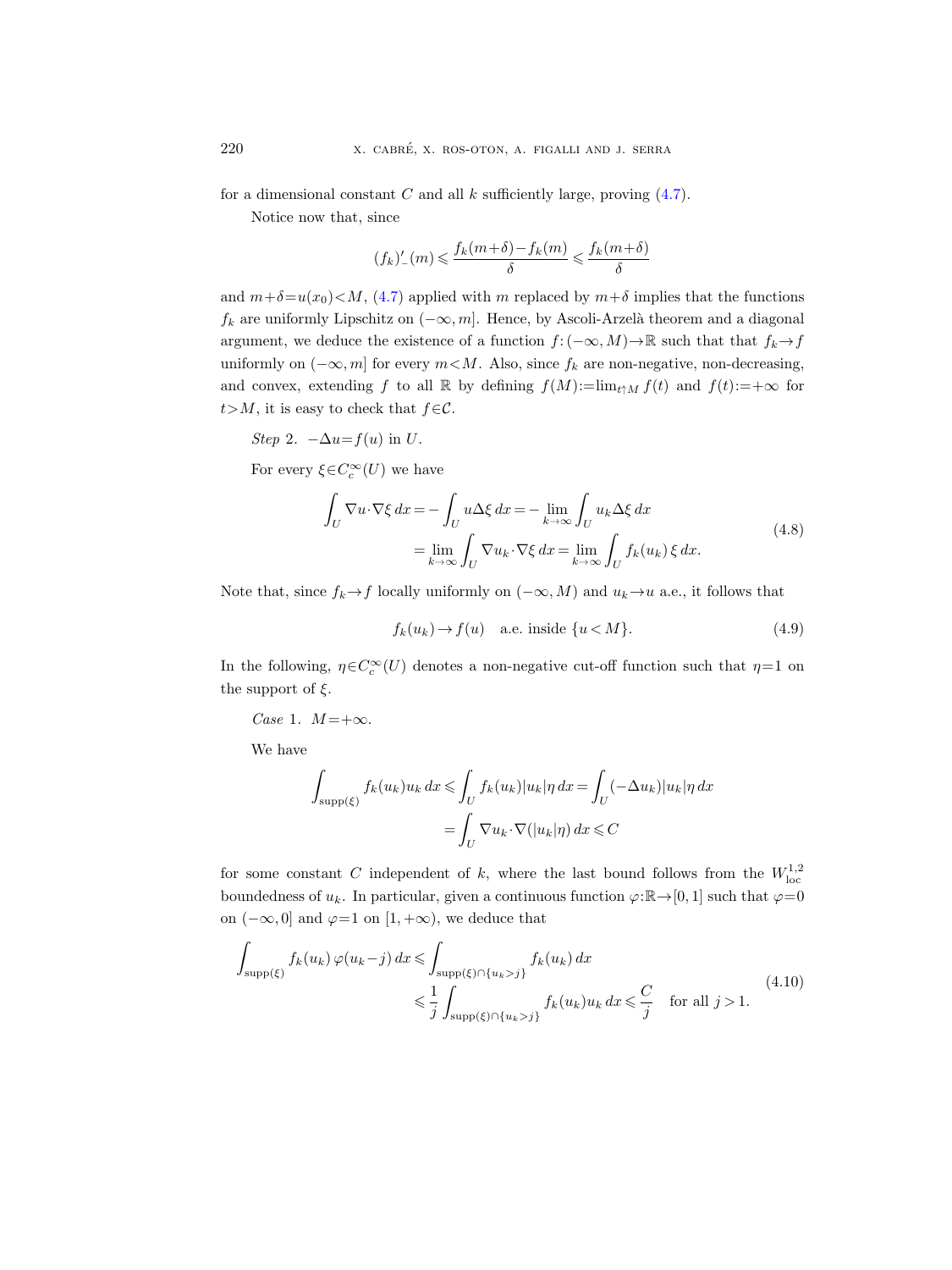Therefore, by Fatou's Lemma (since  $u_k \to u$  a.e. and  $f_k(u_k) \to f(u)$  a.e. by [\(4.9\)](#page-33-0) and  $M = +\infty$ , we also have

<span id="page-34-0"></span>
$$
\int_{\text{supp}(\xi)} f(u)\,\varphi(u-j)\,dx \leqslant \frac{C}{j} \quad \text{for all } j > 1. \tag{4.11}
$$

Furthermore, using again that  $u_k \to u$  a.e. and  $f_k(u_k) \to f(u)$  a.e., by dominated convergence, we get

$$
f_k(u_k)[1-\varphi(u_k-j)] \to f(u)[1-\varphi(u-j)]
$$
 in  $L^1(\text{supp}(\xi))$ .

This, combined with  $(4.10)$  and  $(4.11)$ , gives that

$$
\limsup_{k \to \infty} \int_{\text{supp}(\xi)} |f_k(u_k) - f(u)| dx
$$
\n
$$
\leq \limsup_{k \to \infty} \int_{\text{supp}(\xi)} f_k(u_k) \, \varphi(u_k - j) \, dx + \int_{\text{supp}(\xi)} f(u) \, \varphi(u - j) \, dx \leq \frac{2C}{j}.
$$

By the arbitrariness of  $j$ , this proves that

$$
f_k(u_k) \to f(u)
$$
 in  $L^1(\text{supp}(\xi))$ .

Recalling [\(4.8\)](#page-33-2), this concludes the proof of Step 2 in the case  $M = +\infty$ .

Case 2.  $M < +\infty$ .

Let  $\delta > 0$ . As  $(u_k - M - \delta)$ + $\geq \delta$  inside  $\{u_k > M + 2\delta\}$  and  $-\Delta u_k = f_k(u_k) \geq 0$ , we have

$$
\delta \int_{\text{supp}(\xi)\cap\{u_k>M+2\delta\}} f_k(u_k) \, dx
$$
\n
$$
= \delta \int_{\text{supp}(\xi)\cap\{u_k>M+2\delta\}} -\Delta u_k \, dx
$$
\n
$$
\leq \int_{\text{supp}(\xi)\cap\{u_k>M+2\delta\}} -\Delta u_k \, (u_k - M - \delta)_+ \, dx
$$
\n
$$
\leq \int_U -\Delta u_k \, (u_k - M - \delta)_+ \eta \, dx
$$
\n
$$
= \int_{U \cap \{u_k>M+\delta\}} |\nabla u_k|^2 \eta \, dx + \int_U \nabla u_k \cdot \nabla \eta \, (u_k - M - \delta)_+ \, dx.
$$

Note that, due to the higher integrability estimate  $(1.6)$  applied to  $u_k$  (recall Corol-lary [4.3\)](#page-31-0), the functions  $u_k$  are uniformly bounded in  $W^{1,2+\gamma}(\text{supp}(\eta))$ . Thus, since  $1_{\{u_k>M+\delta\}} \to 0$  and  $(u_k-M-\delta)_+ \to 0$  a.e., we deduce from Hölder's inequality that the last two integrals tend to zero as  $k \rightarrow \infty$ , and therefore

<span id="page-34-1"></span>
$$
\lim_{k \to \infty} \int_{\text{supp}(\xi) \cap \{u_k > M + 2\delta\}} f_k(u_k) \, dx = 0. \tag{4.12}
$$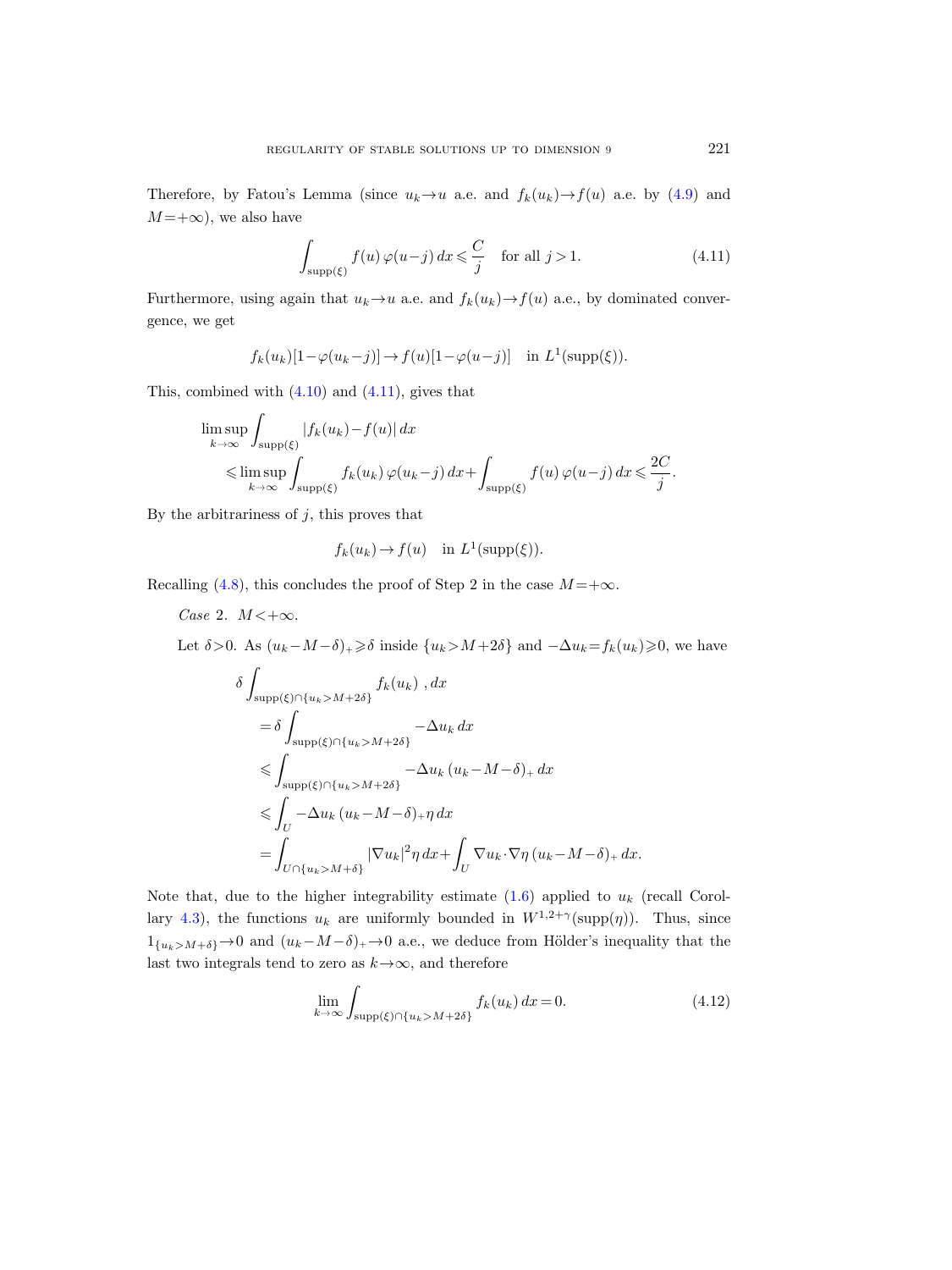On the other hand, we note that

$$
f_k(u_k - 3\delta) \leqslant f_k(M - \delta) \leqslant C_\delta
$$

inside

$$
supp(\xi)\cap \{u_k\leqslant M+2\delta\},\
$$

for some constant  $C_{\delta}$  depending on  $\delta$ , but not on k. Hence, due to [\(4.12\)](#page-34-1) and the uniform convergence of  $f_k$  to f on  $(-\infty, M-\delta]$ , we get (recall that  $u \leqslant M$  a.e.)

$$
\lim_{k \to \infty} \int_{U} f_k(u_k) \xi \, dx
$$
\n
$$
= \lim_{k \to \infty} \int_{U \cap \{u_k \le M + 2\delta\}} f_k(u_k) \xi \, dx
$$
\n
$$
= \lim_{k \to \infty} \left( \int_{U \cap \{u_k \le M + 2\delta\}} f_k(u_k - 3\delta) \xi \, dx + \int_{U \cap \{u_k \le M + 2\delta\}} (f_k(u_k) - f(u_k - 3\delta)) \xi \, dx \right)
$$
\n
$$
= \int_{U} f(u - 3\delta) \xi \, dx + \lim_{k \to \infty} \int_{U \cap \{u_k \le M + 2\delta\}} (f_k(u_k) - f(u_k - 3\delta)) \xi \, dx.
$$

Now, by [\(4.1\)](#page-26-4), the definition of  $f'_{-}$ , and the stability of  $u_k$ , we have (recall that  $\eta=1$  on the support of  $\xi$ )

$$
\left| \int_U (f_k(u_k) - f(u_k - 3\delta)) \xi \, dx \right| \leqslant 3\delta \int_U (f_k)'_-(u_k) |\xi| \, dx \leqslant 3\delta \|\xi\|_\infty \int_U (f_k)'_-(u_k) \eta^2 \, dx \leqslant C\delta,
$$

and therefore, letting  $\delta \rightarrow 0$ , by monotone convergence we find

$$
\lim_{k \to \infty} \int_U f_k(u_k) \, \xi \, dx = \int_U f(u) \, \xi \, dx.
$$

Recalling [\(4.8\)](#page-33-2), this proves that  $-\Delta u = f(u)$  inside U in the case  $M < +\infty$ .

Step 3. u is stable.

Due to the convexity of  $f_k$ , it follows from  $(4.1)$  and the stability inequality for  $u_k$ that, for any  $\delta > 0$ ,

$$
\int_U \frac{f_k(u_k-2\delta)-f_k(u_k-3\delta)}{\delta} \, \xi^2 \, dx \leqslant \int_U |\nabla \xi|^2 \, dx \quad \text{for all } \xi \in C^\infty_c(U).
$$

Hence, since  $u_k \to u$  a.e. in U and  $f_k \to f$  locally uniformly in  $(-\infty, m]$  for all  $m < M$ , and since  $f_k$  is non-decreasing, it follows by Fatou's lemma applied to the sequence

$$
1_{\{u_k \leq \min\{j,M\}+\delta\}} \delta^{-1}(f_k(u_k - 2\delta) - f_k(u_k - 3\delta))
$$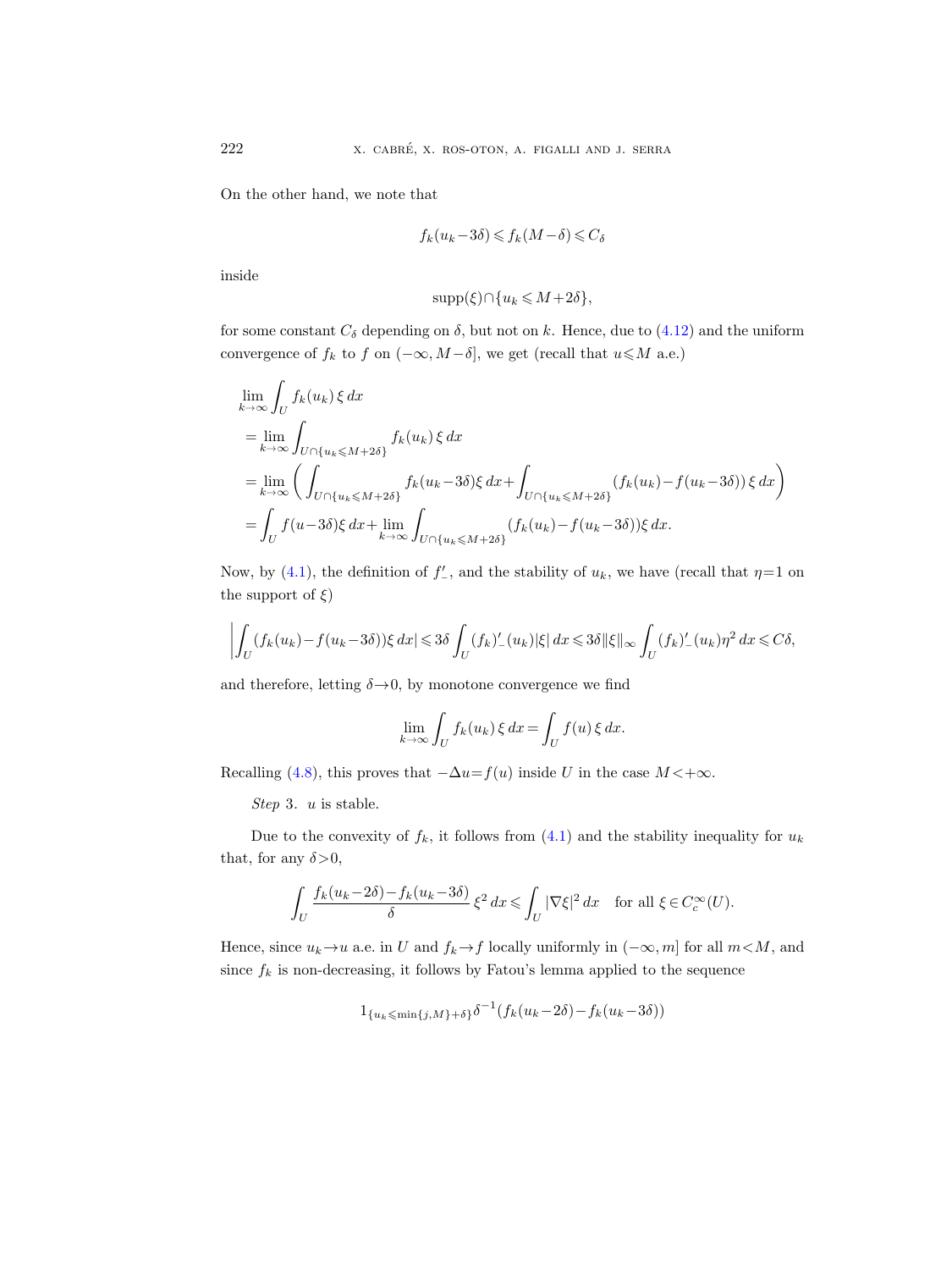that, for any  $j>1$ ,

$$
\int_{U \cap \{u \le \min\{j,M\}\}} \frac{f(u-2\delta) - f(u-3\delta)}{\delta} \xi^2 dx
$$
\n
$$
\le \liminf_{k \to \infty} \int_{U \cap \{u_k \le \min\{j,M\} + \delta\}} \frac{f_k(u_k - 2\delta) - f_k(u_k - 3\delta)}{\delta} \xi^2 dx
$$
\n
$$
\le \liminf_{k \to \infty} \int_{U} \frac{f_k(u_k - 2\delta) - f_k(u_k - 3\delta)}{\delta} \xi^2 dx
$$
\n
$$
\le \int_{U} |\nabla \xi|^2 dx
$$

for all  $\xi \in C_c^{\infty}(U)$ . Since

$$
\frac{f(t-2\delta)-f(t-3\delta)}{\delta} \uparrow f_-'(t) \quad \text{as} \ \delta \to 0, \quad \text{for all} \ t \leqslant \min\{j,M\},
$$

the result follows by the monotone convergence theorem, letting first  $\delta \rightarrow 0$  and then  $j \rightarrow +\infty$ .  $\Box$ 

## 5. Boundary  $W^{1,2+\gamma}$  estimate

<span id="page-36-0"></span>In this section we prove a uniform  $W^{1,2+\gamma}$  bound near the boundary, in terms only of the  $L^1$  norm of the solution. As in the interior case (see §[2\)](#page-12-1), this is done by first controlling  $\|\nabla u\|_{L^{2+\gamma}}$  with  $\|\nabla u\|_{L^2}$ , and then  $\|\nabla u\|_{L^2}$  with  $\|u\|_{L^1}$ .

We begin by introducing the notion of a small deformation of a half-ball. It will be useful in several proofs, particularly in that of Lemma [6.2.](#page-45-0) Given  $\rho > 0$ , we denote by  $B_{\varrho}^+$ the upper half-ball in the  $e_n$  direction, namely

$$
B^+_{\varrho}:=B_{\varrho}\cap \{x_n>0\}.
$$

<span id="page-36-1"></span>Definition 5.1. Given  $\vartheta \geqslant 0$ , we say that  $\Omega \subset \mathbb{R}^n$  is a  $\vartheta$ -deformation of  $B_2^+$  if

$$
\Omega = \Phi(B_2 \cap \{x_n > 0\})
$$

for some  $\Phi \in C^3(B_2; \mathbb{R}^n)$  satisfying  $\Phi(0)=0$ ,  $D\Phi(0)=Id$ , and

$$
||D^2\Phi||_{L^{\infty}(B_2)} + ||D^3\Phi||_{L^{\infty}(B_2)} \leq \vartheta.
$$

Here, the norms of  $D^2\Phi$  and  $D^3\Phi$  are computed with respect to the operator norm.

Note that, given a bounded  $C^3$  domain, one can cover its boundary with finitely many small balls so that, after rescaling these balls, the boundary of the domain is given by a finite union of  $\vartheta$ -deformations of  $B_2^+$  (up to isometries) with  $\vartheta$  arbitrarily small.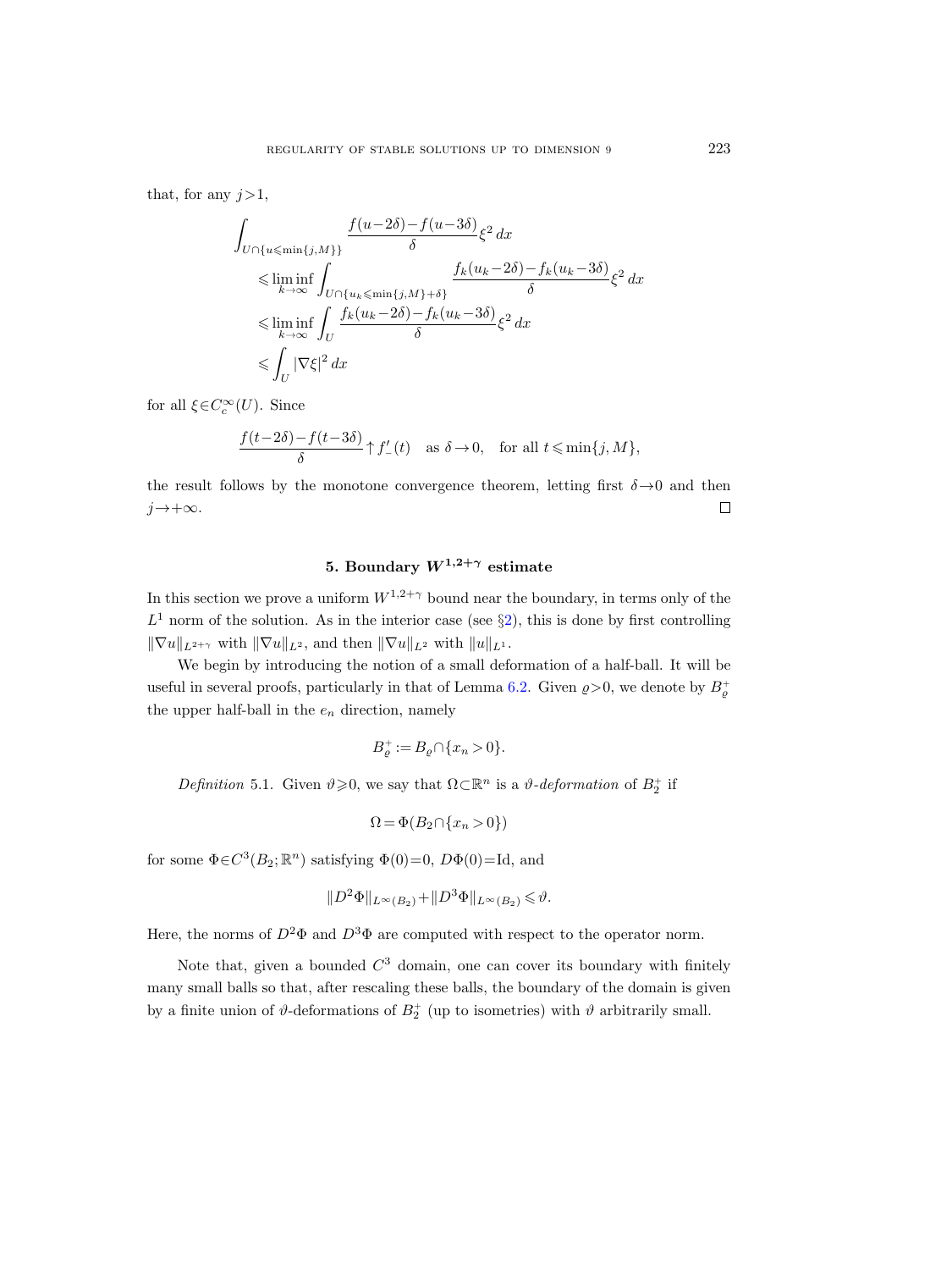<span id="page-37-0"></span>PROPOSITION 5.2. Let  $\Omega \subset \mathbb{R}^n$  be a  $\vartheta$ -deformation of  $B_2^+$  for  $\vartheta \in [0, \frac{1}{100}]$ . Let  $u \in$  $C^2(\overline{\Omega}\cap B_1)$  be a non-negative stable solution of  $-\Delta u = f(u)$  in  $\Omega\cap B_1$ , with  $u=0$  on  $\partial\Omega \cap B_1$ . Assume that f is locally Lipschitz, non-negative, and non-decreasing. Then,

 $\|\nabla u\|_{L^{2+\gamma}(\Omega \cap B_{3/4})} \leqslant C\|\nabla u\|_{L^2(\Omega \cap B_1)},$ 

where  $\gamma > 0$  and C are dimensional constants.

The proof will make us of the following lemma, which is based on a Pohozaev-type identity.

<span id="page-37-1"></span>Lemma 5.3. Under the assumptions of Proposition [5.2,](#page-37-0) we have

$$
||u_{\nu}||_{L^{2}(\partial\Omega\cap B_{7/8})} \leqslant C||\nabla u||_{L^{2}(\Omega\cap B_{1})},
$$
\n(5.1)

where  $u_{\nu}$  is the normal derivative of u at  $\partial\Omega$  and C is a dimensional constant.

*Proof.* Take a cut-off function  $\eta \in C_c^2(B_1)$  such that  $\eta=1$  in  $B_{7/8}$ , and consider the vector-field  $\mathbf{X}(x) := x + e_n$ . Multiplying the identity

$$
\operatorname{div}(|\nabla u|^2 \mathbf{X} - 2(\mathbf{X} \cdot \nabla u) \nabla u) = (n-2)|\nabla u|^2 - 2(\mathbf{X} \cdot \nabla u) \Delta u
$$

by  $\eta^2$ , and integrating in  $\Omega \cap B_1$ , since  $u=0$  on  $\partial \Omega$  and  $u \geq 0$  in  $\Omega \cap B_1$  (and hence the exterior unit normal  $\nu$  is given by  $-\nabla u/|\nabla u|$ , we obtain

$$
-\int_{\partial\Omega\cap B_1} (\mathbf{X}\cdot\nu)|\nabla u|^2 \eta^2 d\mathcal{H}^{n-1} - \int_{\Omega\cap B_1} (|\nabla u|^2 \mathbf{X} - 2(\mathbf{X}\cdot\nabla u)\nabla u) \cdot \nabla \eta^2 dx
$$
  
= 
$$
\int_{\Omega\cap B_1} ((n-2)|\nabla u|^2 - 2(\mathbf{X}\cdot\nabla u)\Delta u) \eta^2 dx.
$$

Note that, since  $\Omega$  is a small deformation of  $B_2^+$ , we have  $-\mathbf{X}\cdot\nu \geq \frac{1}{2}$  on  $\partial\Omega \cap B_1$ . Hence, since  $F(t) := \int_0^t f(s) \, ds$  satisfies

$$
\mathbf{X}\cdot\nabla(F(u))=f(u)\mathbf{X}\cdot\nabla u=-\Delta u\,\mathbf{X}\cdot\nabla u,
$$

we obtain

$$
\frac{1}{2} \int_{\partial\Omega \cap B_1} |\nabla u|^2 \eta^2 d\mathcal{H}^{n-1} \leq C \int_{\Omega \cap B_1} |\nabla u|^2 dx + 2 \int_{\Omega \cap B_1} \mathbf{X} \cdot \nabla (F(u)) \eta^2 dx
$$
  
= 
$$
C \int_{\Omega \cap B_1} |\nabla u|^2 \eta^2 dx - 2 \int_{\Omega \cap B_1} F(u) \operatorname{div}(\eta^2 \mathbf{X}) dx.
$$

We now observe that, since f is non-decreasing,  $0 \leq F(t) \leq f(t)t$  for all  $t \geq 0$ . Hence, noticing that the function  $g = |div(\eta^2 \mathbf{X})|$  is Lipschitz, we can bound

$$
-\int_{\Omega \cap B_1} F(u) \operatorname{div}(\eta^2 \mathbf{X}) dx \le \int_{\Omega \cap B_1} u f(u) g dx = -\int_{\Omega \cap B_1} u \Delta u g dx
$$
  
= 
$$
\int_{\Omega \cap B_1} (|\nabla u|^2 g + u \nabla u \cdot \nabla g) dx \le C \int_{\Omega \cap B_1} (u^2 + |\nabla u|^2) dx,
$$

and we conclude using Poincaré inequality (since u vanishes on  $\partial\Omega \cap B_1$ ).

$$
\sqcup
$$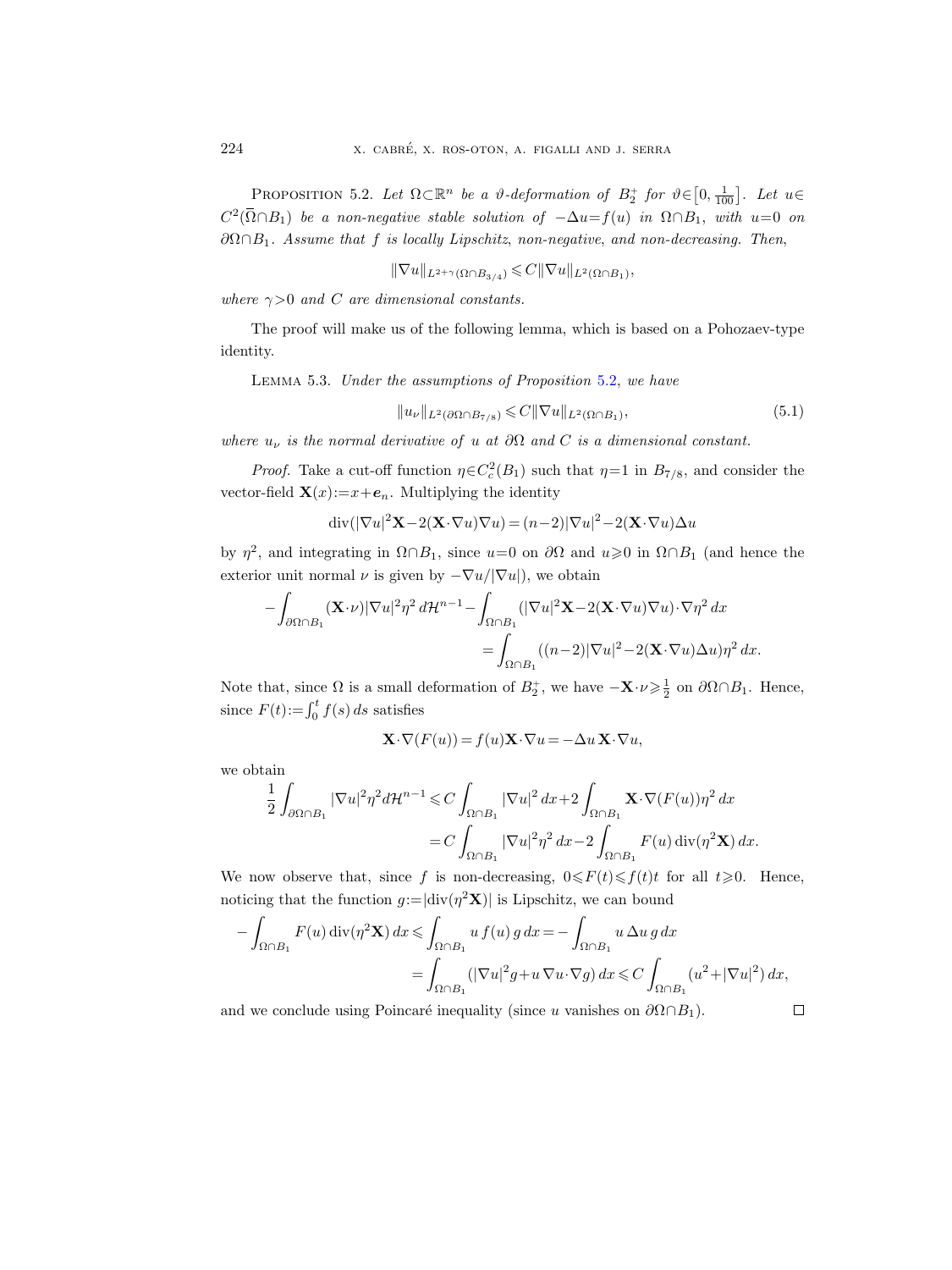We next give the following proof.

Proof of Proposition [5.2](#page-37-0). The key idea is to use a variant of

$$
\xi = (|\nabla u| - u_n)\eta
$$

as test function in the stability inequality (notice that this function vanishes on the boundary if  $\partial \Omega \cap B_1 \subset \{x_n=0\}$  is flat).

Step 1. We prove that, whenever  $B_{\varrho}(z) \subset B_{7/8}$ , we have

<span id="page-38-1"></span>
$$
\int_{\Omega \cap B_{\varrho/2}(z)} \varrho^4 \mathcal{A}^2 dx \leqslant C \int_{\Omega \cap B_{\varrho}(z)} (\varrho^3 |D^2 u| |\nabla u| + \varrho^2 |\nabla u|^2) dx, \tag{5.2}
$$

where  $A$  is as in Lemma [2.3.](#page-15-0)

By scaling and a covering argument, it is enough to prove the result for  $z=0$  and  $\rho=1.(16)$  $\rho=1.(16)$  $\rho=1.(16)$  Observe that, due to Lemma [A.3](#page-59-0) (iii),

$$
\nabla u \in (W^{2,p} \cap C^1)(\overline{\Omega} \cap B_{7/8}) \quad \text{for all } p \in (1,\infty).
$$

Since  $\Omega$  is a  $\vartheta$ -deformation of  $B_2^+$  with  $\vartheta \leq \frac{1}{100}$ ,  $\Phi$  is a diffeomorphism. Let

$$
\mathbf{Y}:=\nabla(\boldsymbol{e}_n\!\cdot\!\boldsymbol{\Phi}^{-1})=\nabla((\boldsymbol{\Phi})^{-1})^n
$$

be the gradient of the pushforward of the *n*-coordinate  $x_n: B_1^+ \to \mathbb{R}$  through  $\Phi$ . Note that **Y** is orthogonal to ∂Ω. We define  $N = Y/|Y|$ , and note that N belongs to  $C^2(\overline{\Omega})$  and that  $N = -\nu$  on  $\partial\Omega$ .

Consider the following convex  $C^{1,1}$  regularization of the absolute value: for  $r>0$ small, we set

$$
\phi_r(z) := |z| \, 1_{\{|z|>r\}} + \left(\frac{r}{2} + \frac{|z|^2}{2r}\right) 1_{\{|z|
$$

Then,

$$
\phi_r(\nabla u) \in (W^{2,p} \cap C^1)(\overline{\Omega} \cap B_{7/8}) \quad \text{for all } p < \infty.
$$

Moreover, since u is non-negative and superharmonic, unless  $u \equiv 0$  (in which case there is nothing to prove), then it follows by the Hopf lemma that  $|\nabla u| \geq c > 0$  on  $\partial \Omega \cap B_{7/8}$ , for some constant c. Hence, since  $\nabla u$  is  $C^1$  up to the boundary, for  $r > 0$  small enough we have

<span id="page-38-2"></span>
$$
\phi_r(\nabla u) = |\nabla u| \quad \text{in a neighborhood of } \partial\Omega \text{ inside } B_{7/8}.
$$
 (5.4)

<span id="page-38-0"></span><sup>(&</sup>lt;sup>16</sup>) For this, note that when  $B_{\varrho}(z) \subset \Omega$  we have that [\(5.2\)](#page-38-1) follows from Lemma [2.3.](#page-15-0) Note also that if  $z \in \partial \Omega \cap B_{7/8}$  then, within a small ball centered at z, Ω is (after a translation, rotation, and dilation) a  $\vartheta$ -deformation of  $B_2^+$ .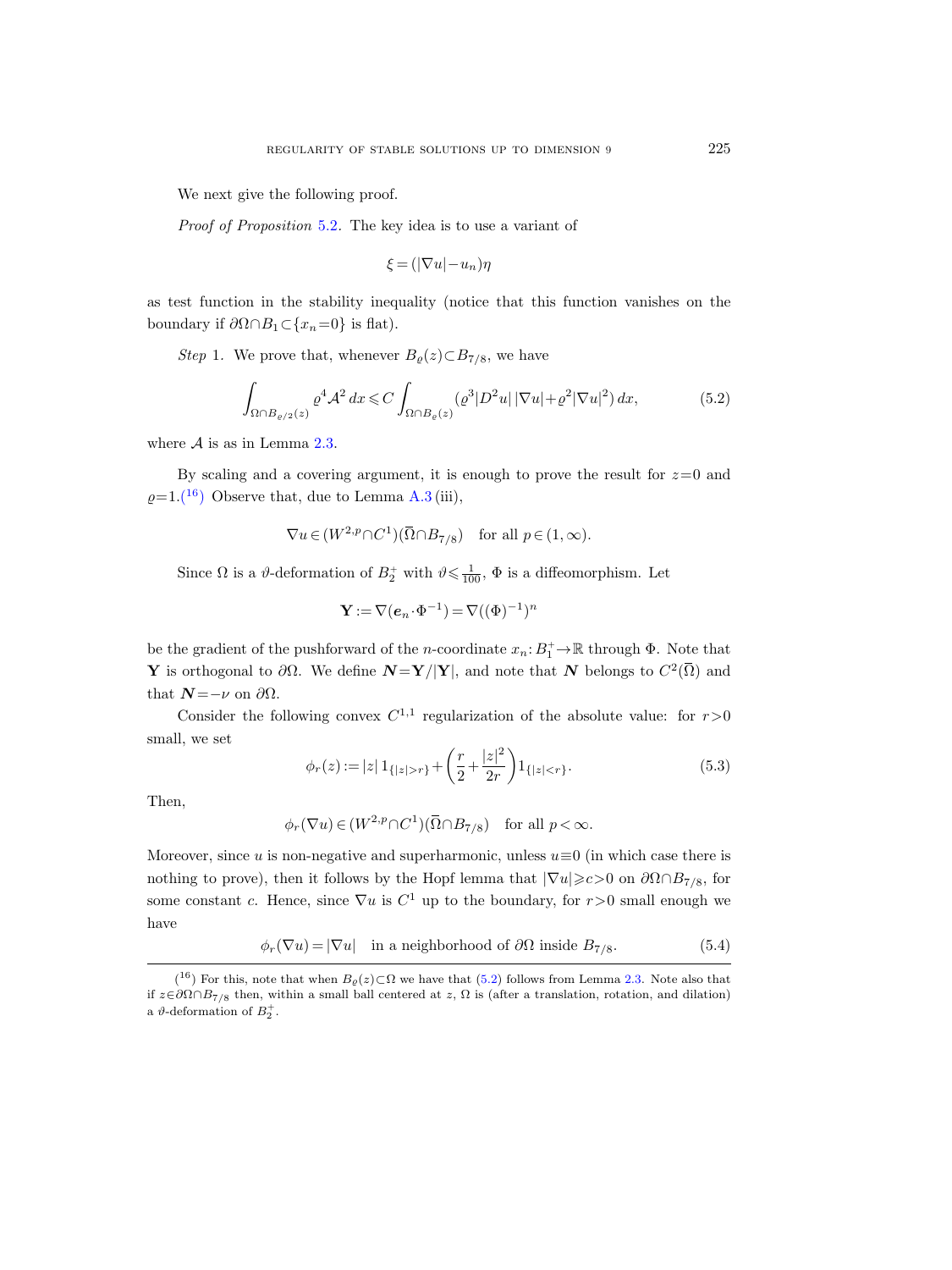After choosing  $r>0$  small enough such that  $(5.4)$  holds, we set

$$
\mathbf{c} := \phi_r(\nabla u) - \mathbf{N} \cdot \nabla u,
$$

and we take  $\eta \in C_c^2(B_{7/8})$ , with  $\eta=1$  in  $B_{1/2}$ . Note that  $\mathbf{c}\equiv 0$  on  $\partial \Omega \cap B_{7/8}$ , and

$$
\mathbf{c} \in (W^{2,p} \cap C^1)(\overline{\Omega} \cap B_{7/8}).
$$

Then, since **c** vanishes on  $\partial \Omega \cap B_{7/8}$ , due to an approximation argument we are allowed to take  $\xi = c\eta$  as a test function in the stability inequality [\(1.4\)](#page-4-1). Thus, with this choice, integration by parts yields

<span id="page-39-3"></span>
$$
\int_{\Omega \cap B_1} (\Delta \mathbf{c} + f'_{-}(u)\mathbf{c}) \mathbf{c} \eta^2 dx \leq \int_{\Omega \cap B_1} \mathbf{c}^2 |\nabla \eta|^2 dx.
$$
 (5.5)

<span id="page-39-2"></span>Now note that

$$
(\Delta \mathbf{c} + f'_{-}(u)\mathbf{c})\mathbf{c} = (\Delta[\phi_r(\nabla u)] + f'_{-}(u)\phi_r(\nabla u))\phi_r(\nabla u)
$$

$$
-(\Delta(\mathbf{N}\cdot\nabla u) + f'_{-}(u)\mathbf{N}\cdot\nabla u)(\phi_r(\nabla u) - \mathbf{N}\cdot\nabla u)
$$

$$
-(\Delta[\phi_r(\nabla u)] + f'_{-}(u)\phi_r(\nabla u))\mathbf{N}\cdot\nabla u.
$$
(5.6)

Since  $\Delta \nabla u = -f'_{-}(u)\nabla u$  (see Lemma [A.3\(](#page-59-0)ii)), we have

$$
(\Delta[\phi_r(\nabla u)] + f'_{-}(u)\phi_r(\nabla u))\phi_r(\nabla u) = f'_{-}(u)\phi_r(\nabla u)\left(\phi_r(\nabla u) - \sum_j u_j(\partial_j \phi_r)(\nabla u)\right) (5.7)
$$

$$
+ \phi_r(\nabla u) \sum_{i,j,k} (\partial^2_{jk}\phi_r)(\nabla u)u_{ij}u_{ik}. \tag{5.8}
$$

Note that, inside the set  $\{|\nabla u| \leq r\}$ , the term [\(5.8\)](#page-39-0) is non-negative, since  $\phi_r$  is convex, while the term  $(5.7)$  is equal to

<span id="page-39-1"></span><span id="page-39-0"></span>
$$
f'_-(u)\phi_r(\nabla u)\bigg(\frac{r}{2}\!-\!\frac{|\nabla u|^2}{2r}\bigg),
$$

and therefore it is also non-negative (all three factors are non-negative). On the other hand, inside the set  $\{|\nabla u| > r\}$ , the term  $(5.7)$  vanishes, while the term  $(5.8)$  equals  $\mathcal{A}^2$ . Therefore, we conclude that

<span id="page-39-4"></span>
$$
(\Delta[\phi_r(\nabla u)] + f'_{-}(u)\phi_r(\nabla u))\phi_r(\nabla u) \geq \mathcal{A}^2 \mathbf{1}_{\{|\nabla u| > r\}},
$$
\n(5.9)

where  $\mathcal{A}^2$  is as in [\(2.7\)](#page-15-4).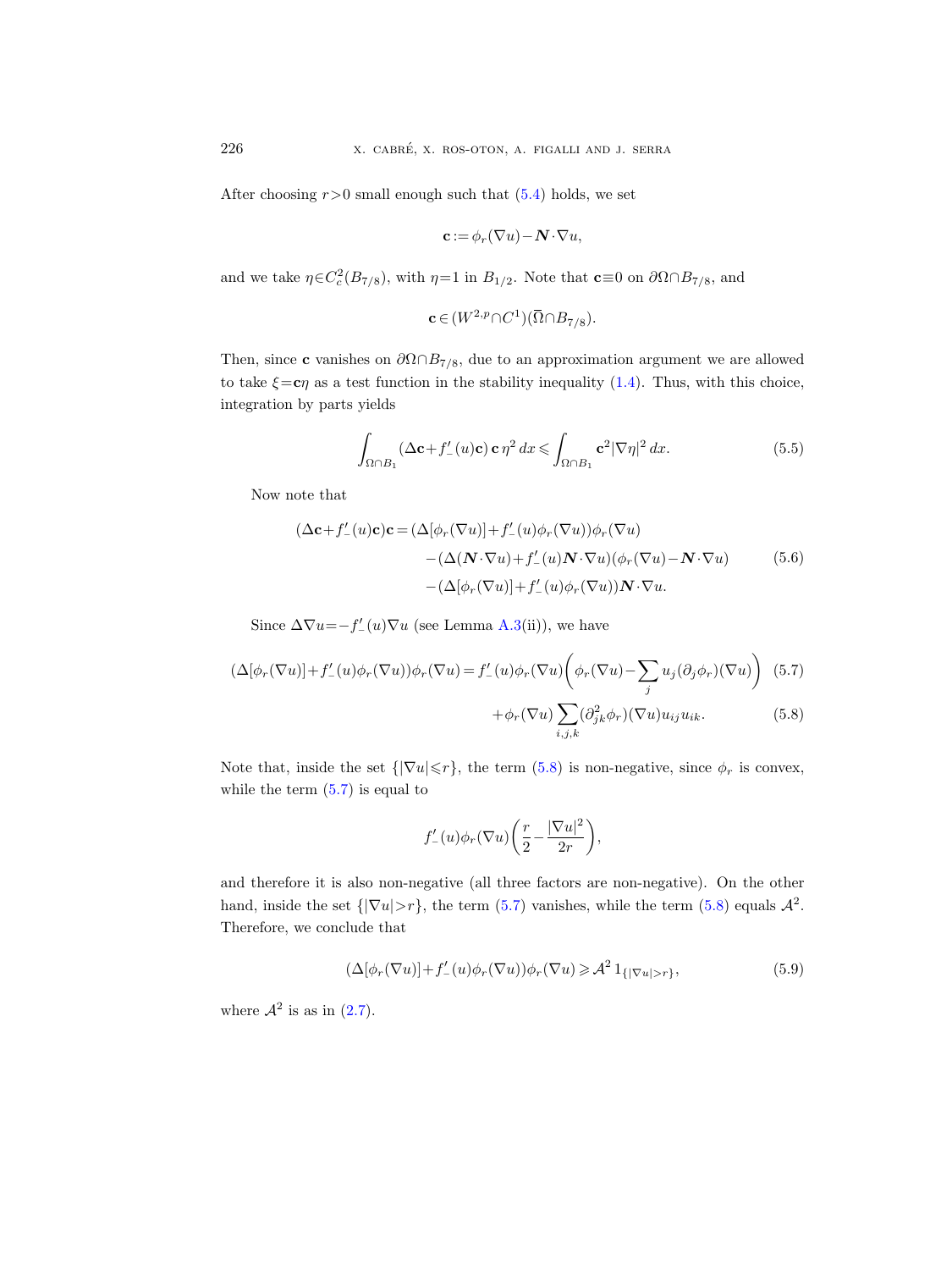<span id="page-40-1"></span>Coming back to  $(5.6)$ , we note that

$$
\Delta(\mathbf{N} \cdot \nabla u) + f'_{-}(u)\mathbf{N} \cdot \nabla u = \sum_{i} \Delta \mathbf{N}^{i} u_{i} + 2 \sum_{i,j} \mathbf{N}_{j}^{i} u_{ij}, \qquad (5.10)
$$

<span id="page-40-3"></span>so it follows from the bound  $|\phi_r(\nabla u)|{\leqslant}|\nabla u|{+}r$  that

$$
\left| \int_{\Omega \cap B_1} (\Delta(N \cdot \nabla u) + f'_{-}(u) N \cdot \nabla u) (\phi_r(\nabla u) - N \cdot \nabla u) \eta^2 dx \right|
$$
  

$$
\leq C \int_{\Omega \cap B_1} (|\nabla u| + r)(|D^2 u| + |\nabla u|) dx.
$$
 (5.11)

Also, since  $\eta \in C_c^2(B_{7/8})$ , integrating by parts and recalling [\(5.4\)](#page-38-2), we have

<span id="page-40-0"></span>
$$
\int_{\Omega \cap B_1} \Delta[\phi_r(\nabla u)] (\mathbf{N} \cdot \nabla u) \eta^2 dx
$$
\n
$$
= \int_{\Omega \cap B_1} \phi_r(\nabla u) \Delta(\mathbf{N} \cdot \nabla u) \eta^2 dx
$$
\n
$$
+ \int_{\Omega \cap B_1} (2\phi_r(\nabla u) \nabla (\mathbf{N} \cdot \nabla u) \cdot \nabla (\eta^2) + |\nabla u| (\mathbf{N} \cdot \nabla u) \Delta(\eta^2)) dx
$$
\n
$$
+ \int_{\partial \Omega \cap B_1} (|\nabla u|_{\nu} (\mathbf{N} \cdot \nabla u) \eta^2 - |\nabla u| ((\mathbf{N} \cdot \nabla u) \eta^2)_{\nu}) d\mathcal{H}^{n-1}.
$$
\n(5.12)

Since  $\bm{N} = \nabla u / |\nabla u| = -\nu$  on the boundary, it follows that, on  $\partial \Omega \cap B_1$ , we have

$$
|\nabla u|_{\nu} \mathbf{N} \cdot \nabla u = -\frac{\sum_{i,j} u_{ij} u_j u_j}{|\nabla u|} \quad \text{and} \quad |\nabla u| (\mathbf{N} \cdot \nabla u)_{\nu} = -\sum_{i,j} \mathbf{N}_j^i u_i u_j - \frac{\sum_{i,j} u_{ij} u_j u_j}{|\nabla u|},
$$

and therefore, due to Lemma [5.3,](#page-37-1)

<span id="page-40-2"></span>
$$
\left| \int_{\partial \Omega \cap B_1} (|\nabla u|_{\nu} (\mathbf{N} \cdot \nabla u) \eta^2 - |\nabla u| ((\mathbf{N} \cdot \nabla u) \eta^2)_{\nu}) d\mathcal{H}^{n-1} \right| \leq C \int_{\partial \Omega \cap B_{7/8}} |u_{\nu}|^2 d\mathcal{H}^{n-1} \leq C \int_{\Omega \cap B_1} |\nabla u|^2 dx. \tag{5.13}
$$

Thus, combining  $(5.12)$  and  $(5.10)$ , and then using  $(5.13)$ , we conclude that

$$
\left| \int_{\Omega \cap B_1} (\Delta[\phi_r(\nabla u)] + f_-'(u)\phi_r(\nabla u)) \mathbf{N} \cdot \nabla u \, \eta^2 \, dx \right| \leqslant C \int_{\Omega \cap B_1} (|\nabla u| + r)(|D^2 u| + |\nabla u|) \, dx.
$$

Combining this bound with  $(5.5)$ ,  $(5.6)$ ,  $(5.9)$ , and  $(5.11)$ , we finally obtain

$$
\int_{\Omega \cap B_1} \mathcal{A}^2 \eta^2 1_{\{|\nabla u| > r\}} dx \leqslant C \int_{\Omega \cap B_1} (|\nabla u| + r)^2 + (|\nabla u| + r) (|D^2 u| + |\nabla u|) dx.
$$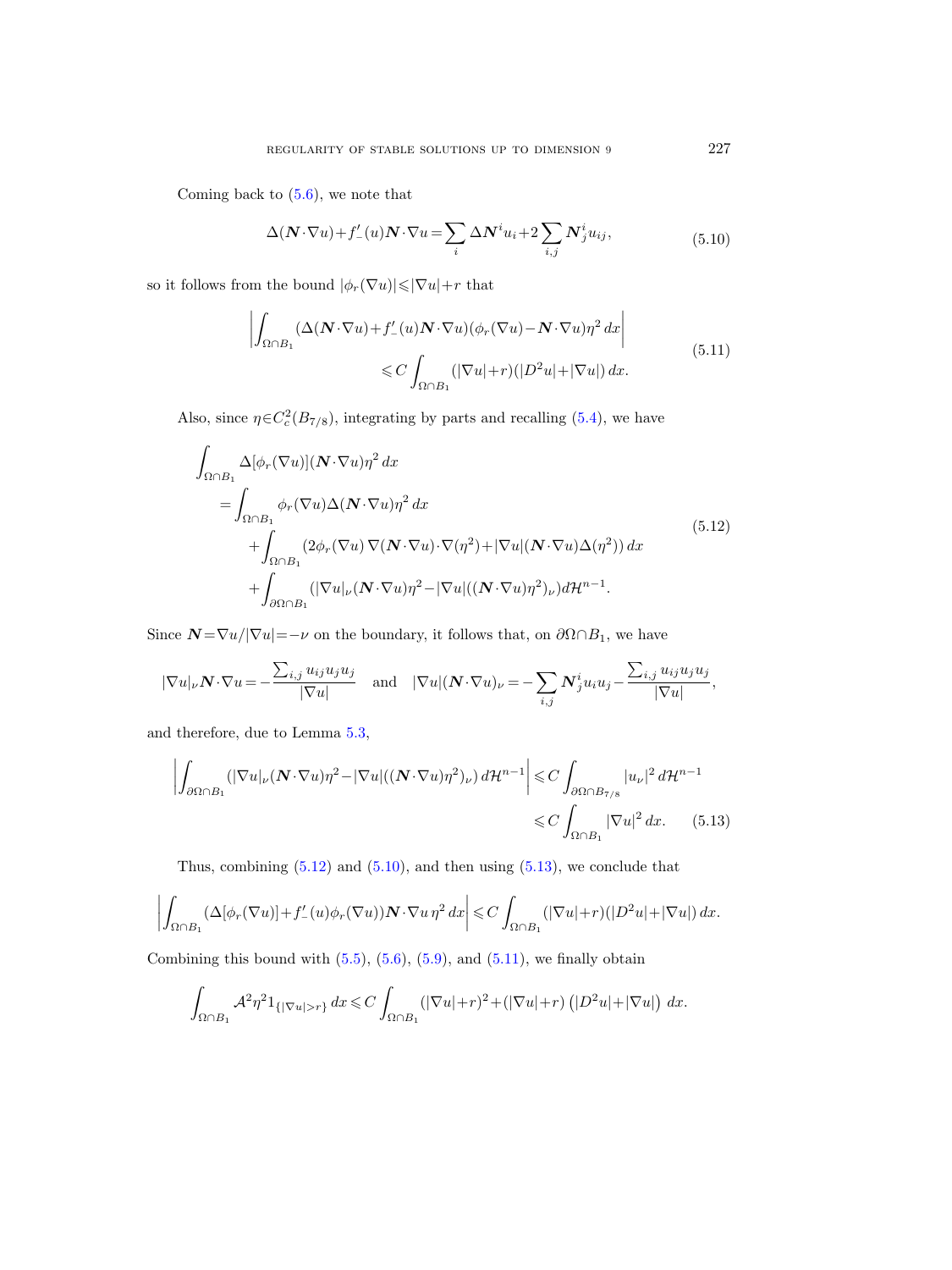Recalling that  $\eta=1$  in  $B_{1/2}$ , letting  $r\downarrow 0$  this proves [\(5.2\)](#page-38-1) for  $z=0$  and  $\varrho=1$ , as desired.

Step 2. We prove that

<span id="page-41-1"></span>
$$
\|\mathcal{A}\|_{L^2(\Omega \cap B_{7/8})}^2 \leq C \|\nabla u\|_{L^2(\Omega \cap B_1)}^2.
$$
\n(5.14)

It suffices to prove that, for every  $B_{\varrho}(z) \subset B_{7/8}$  and  $\varepsilon > 0$ , we have

<span id="page-41-0"></span>
$$
\varrho^2 \|\mathcal{A}\|_{L^2(\Omega \cap B_{2\varrho/5}(z))}^2 \leqslant \varepsilon \varrho^2 \|\mathcal{A}\|_{L^2(\Omega \cap B_{\varrho}(z))}^2 + \frac{C}{\varepsilon} \|\nabla u\|_{L^2(\Omega \cap B_{\varrho}(z))}^2, \tag{5.15}
$$

where  $A$  is as in  $(2.7)$ . Indeed, it follows from Lemma [A.4](#page-61-0) applied with

$$
\sigma(B) := \|\mathcal{A}\|_{L^2(\Omega \cap B)}^2
$$

that [\(5.15\)](#page-41-0) leads to [\(5.14\)](#page-41-1) with  $\Omega \cap B_{7/8}$  replaced by  $\Omega \cap B_{7/16}$ . A covering and scaling argument then gives [\(5.14\)](#page-41-1) with  $\Omega \cap B_{7/8}$  in the left-hand side.

To prove [\(5.15\)](#page-41-0), we argue as at the beginning of Step 1 to note that we may assume  $z=0$  and  $\varrho=1$ .

We observe that, for any given  $\eta \in C_c^2(B_{7/8})$  with  $\eta \equiv 1$  in  $B_{4/5}$ , it follows from  $(2.11)$ and  $(2.12)$  that

<span id="page-41-2"></span>
$$
-\int_{\Omega \cap B_1} \operatorname{div}(|\nabla u|\nabla u)\eta^2 dx \geq \int_{\Omega \cap B_1} (-2\Delta u - C\mathcal{A})|\nabla u|\eta^2 dx. \tag{5.16}
$$

Hence, since  $|D^2u|\leq |\Delta u|+C\mathcal{A}$  and  $\Delta u\leq 0$ , using [\(5.16\)](#page-41-2) we get

<span id="page-41-3"></span>
$$
\int_{\Omega \cap B_1} |D^2 u| \left| \nabla u \right| \eta^2 dx \leqslant \left| \frac{1}{2} \int_{\Omega \cap B_1} \text{div} \left( |\nabla u| \nabla u \right) \eta^2 dx \right| + C \int_{\Omega \cap B_1} \mathcal{A} \left| \nabla u \right| \eta^2 dx. \tag{5.17}
$$

On the other hand, using Lemma [5.3,](#page-37-1) we obtain

<span id="page-41-4"></span>
$$
\left| \int_{\Omega \cap B_1} \operatorname{div} (|\nabla u| \nabla u) \eta^2 dx \right| = \left| - \int_{\partial \Omega \cap B_1} |u_\nu|^2 \eta^2 d\mathcal{H}^{n-1} - \int_{\Omega} |\nabla u| \nabla u \cdot \nabla (\eta^2) dx \right|
$$
\n
$$
\leq C \int_{\Omega \cap B_1} |\nabla u|^2 dx. \tag{5.18}
$$

Thus, combining  $(5.17)$  and  $(5.18)$ , we get

<span id="page-41-5"></span>
$$
\int_{\Omega \cap B_1} |D^2 u| \left| \nabla u \right| \eta^2 dx \leqslant C \int_{\Omega \cap B_1} \mathcal{A} \left| \nabla u \right| \eta^2 dx + C \int_{\Omega \cap B_1} |\nabla u|^2 dx. \tag{5.19}
$$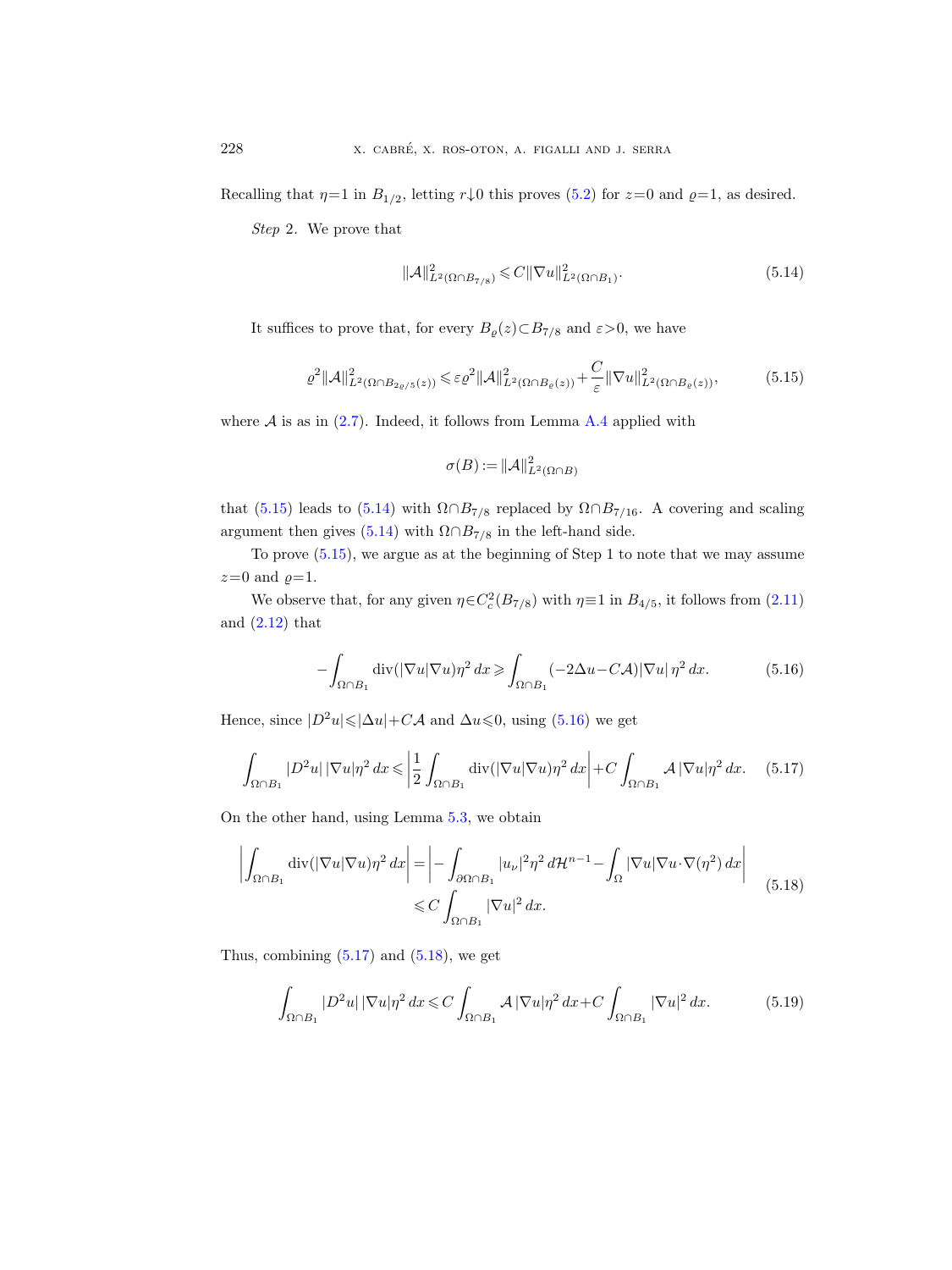Recalling that  $\eta \equiv 1$  in  $B_{4/5}$ , [\(5.19\)](#page-41-5) and [\(5.2\)](#page-38-1) yield, for every  $\varepsilon \in (0,1)$ ,

$$
\int_{\Omega \cap B_{2/5}} \mathcal{A}^2 dx \leq C \|\nabla u\|_{L^2(\Omega \cap B_{4/5})}^2 + C \int_{\Omega \cap B_{4/5}} |D^2 u| |\nabla u| dx
$$
  

$$
\leq C \|\nabla u\|_{L^2(\Omega \cap B_1)}^2 + C \int_{\Omega \cap B_1} \mathcal{A} |\nabla u| dx
$$
  

$$
\leq \frac{C}{\varepsilon} \|\nabla u\|_{L^2(\Omega \cap B_1)}^2 + \varepsilon \int_{\Omega \cap B_1} \mathcal{A}^2 dx,
$$

which proves  $(5.15)$ .

Step 3. We show that

$$
\int_{\Omega \cap B_{4/5}} |\text{div}(|\nabla u| \nabla u)| dx \leqslant C \int_{\Omega \cap B_1} |\nabla u|^2 dx.
$$

As in the previous step, we take  $\eta \in C_c^2(B_{7/8})$  with  $\eta \equiv 1$  in  $B_{4/5}$ . Then, it suffices to combine  $(2.11)$ ,  $(2.12)$ ,  $(5.19)$ , and  $(5.14)$ , to get

$$
\int_{\Omega \cap B_{4/5}} \left| \operatorname{div} (\left| \nabla u \right| \nabla u) \right| dx
$$
\n
$$
\leq \int_{\Omega \cap B_{4/5}} -2|\nabla u| \, \Delta u \, dx + C \int_{\Omega \cap B_{4/5}} |\nabla u| \, A \, dx
$$
\n
$$
\leq C \int_{\Omega \cap B_{7/8}} A^2 \, dx + C \int_{\Omega \cap B_1} |\nabla u|^2 \, dx + C \left( \int_{\Omega \cap B_{4/5}} |\nabla u|^2 \, dx \right)^{1/2} \left( \int_{\Omega \cap B_{4/5}} A^2 \, dx \right)^{1/2}
$$
\n
$$
\leq C \int_{\Omega \cap B_1} |\nabla u|^2 \, dx,
$$

as desired.

Step 4. Conclusion.

Here it is convenient to assume, after multiplying  $u$  by a constant, that

$$
\|\nabla u\|_{L^2(\Omega \cap B_1)} = 1.
$$

Due to Step 3, we can repeat the same argument as the one used in Step 2 in the proof of Proposition [2.4](#page-16-0) to deduce that, for a.e.  $t>0$ ,

<span id="page-42-0"></span>
$$
\int_{\Omega \cap \{u=t\} \cap B_{3/4}} |\nabla u|^2 d\mathcal{H}^{n-1} \leqslant C \int_{\Omega \cap B_1} |\nabla u|^2 dx = C. \tag{5.20}
$$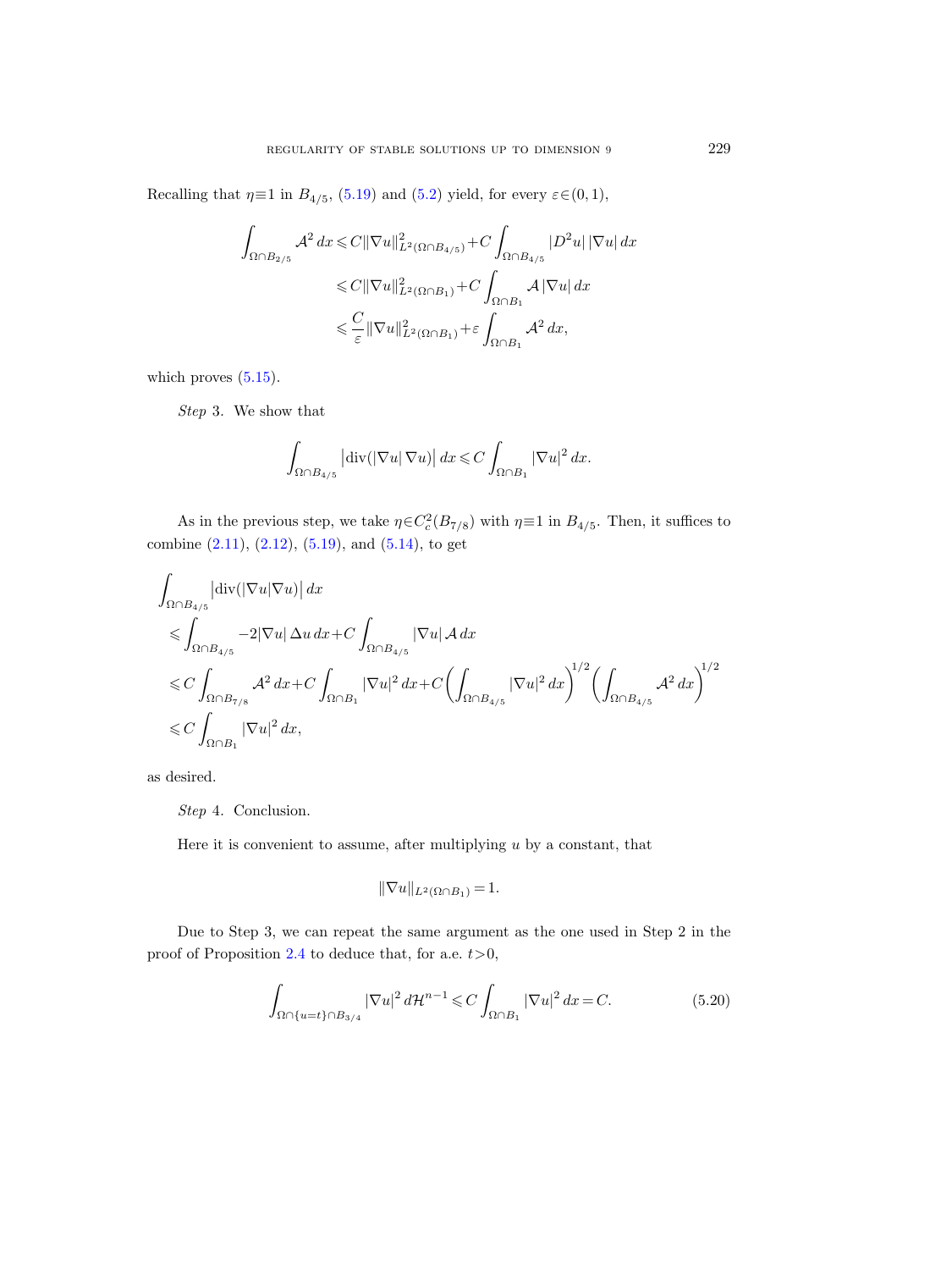Also, since u vanishes on  $\partial \Omega \cap B_1$ , setting  $h(t) = \max\{1, t\}$ , by the Sobolev embedding we deduce that

$$
\int_{\mathbb{R}^+} dt \int_{\Omega \cap \{u=t\} \cap B_1 \cap \{|\nabla u| \neq 0\}} h(t)^p |\nabla u|^{-1} d\mathcal{H}^{n-1} \leq |\Omega \cap B_1 \cap \{u < 1\}| + \int_{\Omega \cap B_1} u^p dx \leq C,
$$
\n
$$
(5.21)
$$

<span id="page-43-0"></span>for some  $p>2$ . Hence, choosing dimensional constants  $q>1$  and  $\theta \in (0, \frac{1}{3})$  such that  $p/q = (1-\theta)/\theta$ , we can write

<span id="page-43-1"></span>
$$
\int_{\Omega \cap B_{3/4}} |\nabla u|^{3-3\theta} dx
$$
\n
$$
= \int_{\mathbb{R}^+} dt \int_{\Omega \cap \{u=t\} \cap B_{3/4} \cap \{|\nabla u| \neq 0\}} h(t)^{p\theta - q(1-\theta)} |\nabla u|^{-\theta + 2(1-\theta)} d\mathcal{H}^{n-1}
$$
\n
$$
\leq \left( \int_{\mathbb{R}^+} dt \int_{\Omega \cap \{u=t\} \cap B_1 \cap \{|\nabla u| \neq 0\}} h(t)^p |\nabla u|^{-1} d\mathcal{H}^{n-1} \right)^{\theta} \times
$$
\n
$$
\times \left( \int_{\mathbb{R}^+} dt \int_{\Omega \cap \{u=t\} \cap B_{3/4} \cap \{|\nabla u| \neq 0\}} h(t)^{-q} |\nabla u|^2 d\mathcal{H}^{n-1} \right)^{1-\theta},
$$
\n(5.22)

and, by [\(5.21\)](#page-43-0) and the very same argument as the one used at the end of Step 3 in the proof of Proposition  $2.4$  (now using  $(5.20)$ ), we obtain

$$
\int_{\Omega \cap B_{3/4}} |\nabla u|^{3-3\theta} dx \leqslant C,
$$

which concludes the proof.

<span id="page-43-2"></span>Remark 5.4. Note that, in Step 4 of the previous proof, one may also take any exponent  $p > 2$ , and then  $\theta = \frac{1}{3}$  and  $q = \frac{1}{2}p > 1$ . With these choices, if we normalize u so that  $||u||_{L^p(\Omega \cap B_1)}=1$  (instead of the normalization  $||\nabla u||_{L^2(\Omega \cap B_1)}=1$  made in Step 4 of the previous proof), setting  $h(t) := \max\{1, t\}$ , it follows from [\(5.22\)](#page-43-1), [\(5.21\)](#page-43-0), and the inequality in [\(5.20\)](#page-42-0), that

$$
\int_{\Omega \cap B_{3/4}} |\nabla u|^2 dx \leq C \left( \int_{\Omega \cap B_1} |\nabla u|^2 dx \right)^{2/3} \quad \text{whenever} \quad ||u||_{L^p(\Omega \cap B_1)} = 1,\tag{5.23}
$$

where we used that

$$
\int_{\mathbb{R}^+} h(t)^{-q} \, dt \leqslant C.
$$

In the general case, applying this estimate to  $u/||u||_{L^p(\Omega \cap B_1)}$ , we deduce that

$$
\int_{\Omega \cap B_{3/4}} |\nabla u|^2 dx \leq C \left( \int_{\Omega \cap B_1} |u|^p dx \right)^{2/3p} \left( \int_{\Omega \cap B_1} |\nabla u|^2 dx \right)^{2/3} \tag{5.24}
$$

for every  $p>2$ .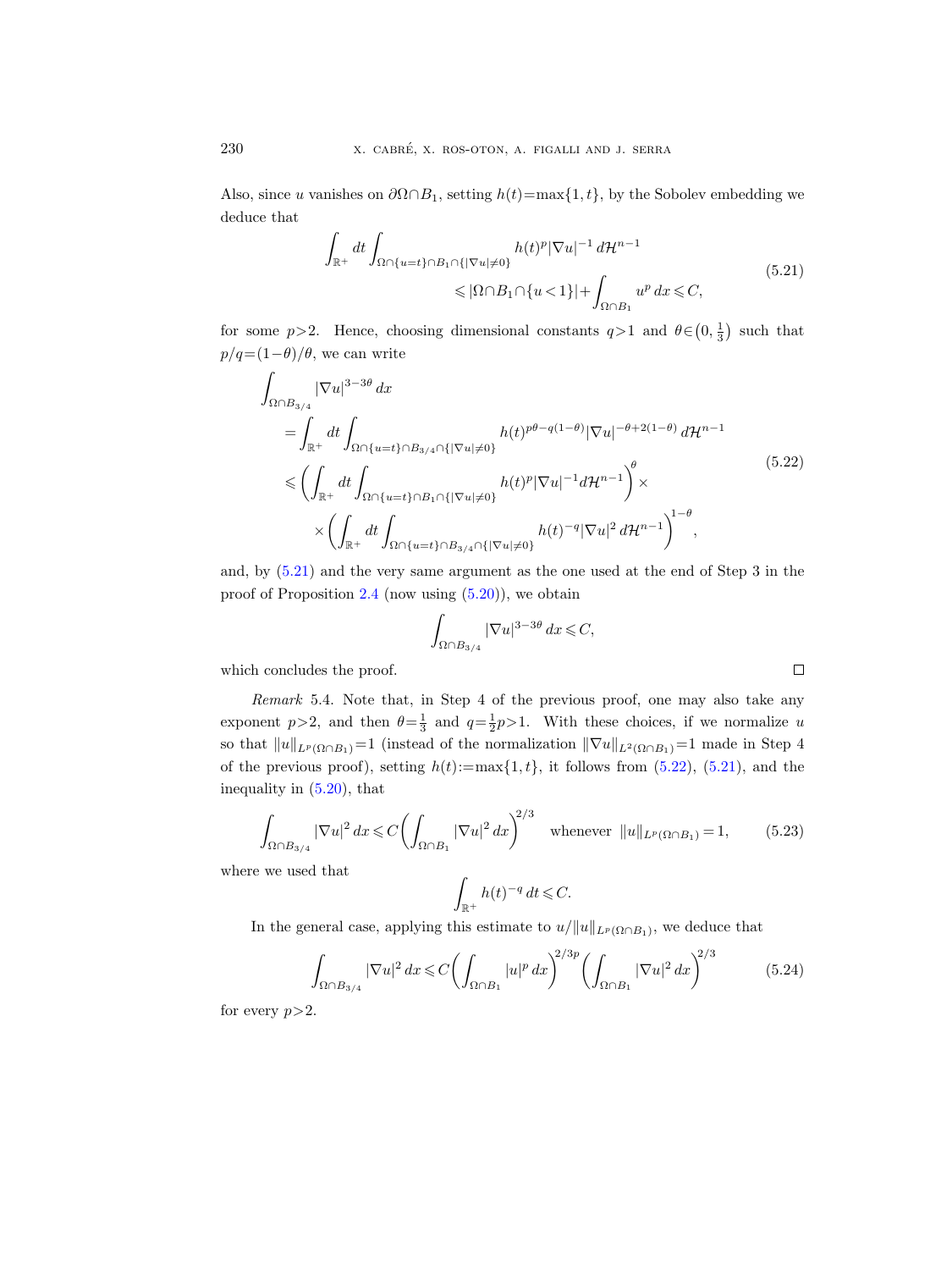As a consequence of this remark, we deduce the following important a-priori estimate.

<span id="page-44-1"></span>PROPOSITION 5.5. Under the assumptions of Proposition [5.2,](#page-37-0) there exists a dimensional constant C such that

$$
\|\nabla u\|_{L^2(\Omega \cap B_{1/2})} \leqslant C \|u\|_{L^1(\Omega \cap B_1)}.
$$
\n(5.25)

*Proof.* By Remark [5.4,](#page-43-2) we can choose  $p \in (2, 2^*)$  (here,  $2^*$  is the Sobolev exponent, or any number less than infinity, if  $n=2$ ) and then  $\zeta \in (0,1)$  such that  $p=\zeta 2^* + (1-\zeta)$ , to obtain

$$
\|\nabla u\|_{L^{2}(\Omega\cap B_{3/4})} \leq C \|u\|_{L^{p}(\Omega\cap B_{1})}^{1/3} \|\nabla u\|_{L^{2}(\Omega\cap B_{1})}^{2/3}
$$
  
\n
$$
\leq C \|u\|_{L^{2^{*}}(\Omega\cap B_{1})}^{c/3} \|u\|_{L^{1}(\Omega\cap B_{1})}^{(1-\zeta)/3} \|\nabla u\|_{L^{2}(\Omega\cap B_{1})}^{2/3}
$$
  
\n
$$
\leq C \|\nabla u\|_{L^{2}(\Omega\cap B_{1})}^{(2+\zeta)/3} \|u\|_{L^{1}(\Omega\cap B_{1})}^{(1-\zeta)/3}
$$
  
\n
$$
\leq \varepsilon \|\nabla u\|_{L^{2}(\Omega\cap B_{1})} + \frac{C}{\varepsilon} \|u\|_{L^{1}(\Omega\cap B_{1})}.
$$

Hence, applying this estimate to the functions  $u_{r,y}(x) := u(y+rx)$  for all balls  $B_r(y) \subset B_1$ (as in the proof of Proposition [2.5\)](#page-19-0), we can use Lemma [A.4](#page-61-0) with

$$
\sigma(B) = \|\nabla u\|_{L^2(\Omega \cap B)}
$$

to conclude.

#### 6. Boundary  $C^{\alpha}$  estimate for  $n \leq 9$ : Proof of Theorem [1.5](#page-5-1)

<span id="page-44-0"></span>In order to prove Theorem [1.5,](#page-5-1) as observed at the beginning of §[5,](#page-36-0) every bounded domain of class  $C<sup>3</sup>$  can be covered by finitely many balls so that, after rescaling the balls to have size 1, inside each ball the boundary is a  $\vartheta$ -deformation of  $B_2^+$  for some  $\vartheta \leq \frac{1}{100}$ . Hence, by applying Propositions [5.2](#page-37-0) and [5.5,](#page-44-1) we deduce that there exists a neighborhood of  $\partial\Omega$ in which the  $W^{1,2+\gamma}$ -norm of u is controlled by  $||u||_{L^1(\Omega)}$ . Combining this information with  $(1.6)$  and a covering argument, we conclude the validity of  $(1.9)$ . Hence, we are left with proving  $(1.10)$ .

By the same reasoning as the one we just did, but now using  $(1.7)$  instead of  $(1.6)$ , to show [\(1.10\)](#page-5-3) when  $n \leq 9$  it suffices to obtain a uniform  $C^{\alpha}$  control near the boundary when  $\partial\Omega$  is a small  $\vartheta$ -deformation of  $B_2^+$  (recall Definition [5.1\)](#page-36-1). Hence, to conclude the proof of Theorem [1.5,](#page-5-1) it suffices to show the following.

 $\Box$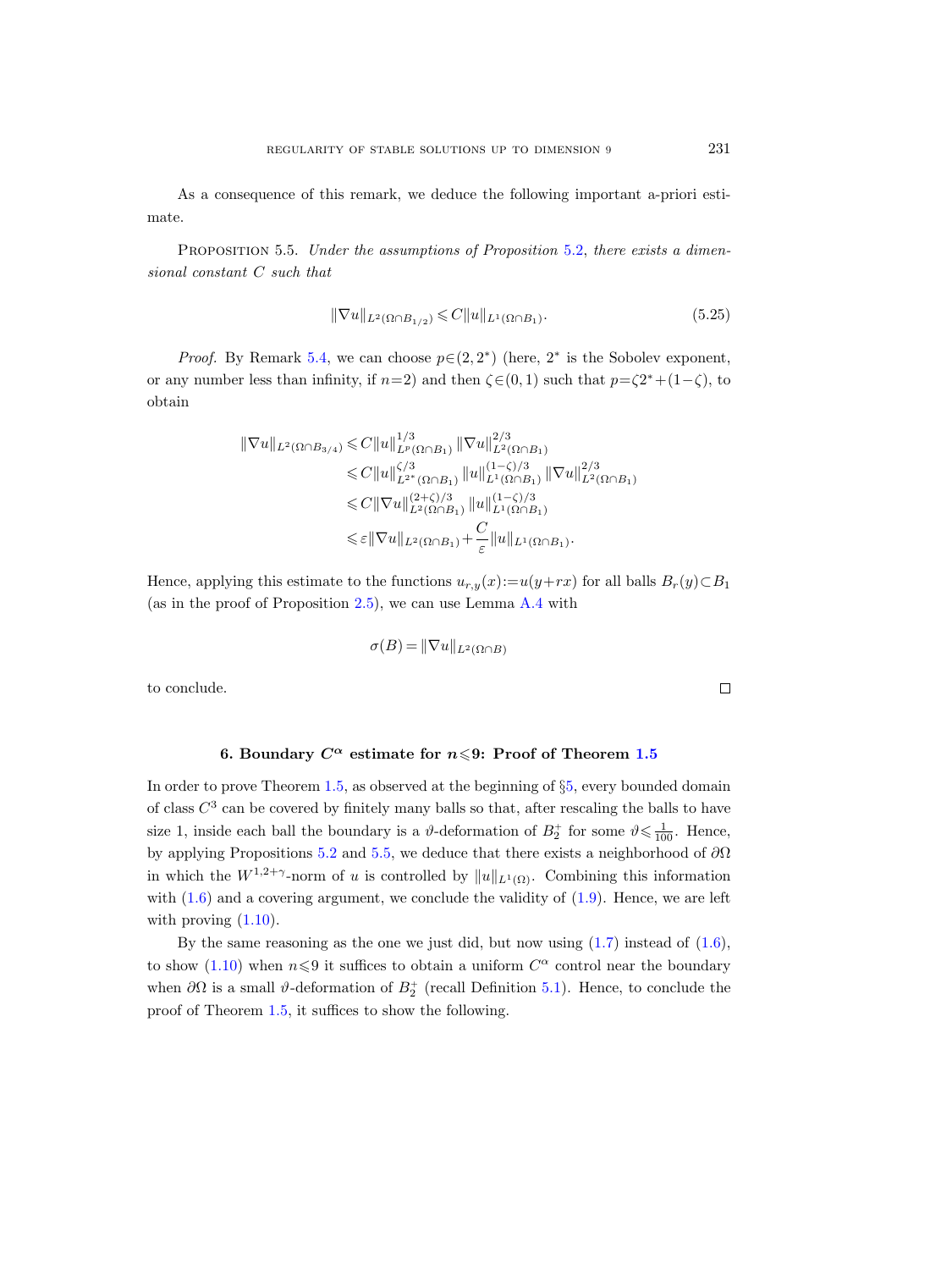<span id="page-45-2"></span>THEOREM 6.1. Let  $n \leq 9$ ,  $\vartheta \in [0, \frac{1}{100}]$ , and  $\Omega \subset \mathbb{R}^n$  be a  $\vartheta$ -deformation of  $B_2^+$ . Assume that  $u \in C^0(\overline{\Omega} \cap B_1) \cap C^2(\Omega \cap B_1)$  is a non-negative stable solution of

$$
\begin{cases}\n-\Delta u = f(u) & \text{in } \Omega \cap B_1, \\
u = 0 & \text{on } \partial \Omega \cap B_1,\n\end{cases}
$$
\ndecreasing, convex function  $f: \mathbb{R}$ \n
$$
||u||_{C^{\alpha}(\overline{\Omega} \cap B_{1/2})} \leq C ||u||_{L^{1}(\Omega \cap B_1)}
$$

for some non-negative, non-decreasing, convex function  $f: \mathbb{R} \to \mathbb{R}$ . Then,

$$
||u||_{C^{\alpha}(\overline{\Omega}\cap B_{1/2})} \leqslant C||u||_{L^{1}(\Omega\cap B_{1})},
$$

where  $\alpha > 0$  and C are dimensional constants.

To prove this theorem, we first need the boundary analogue of the key interior estimate  $(2.1)$ .

<span id="page-45-0"></span>LEMMA 6.2. Let  $\Omega \subset \mathbb{R}^n$  be a  $\vartheta$ -deformation of  $B_2^+$  for  $\vartheta \in [0, \frac{1}{100}]$ , and let us assume that  $u \in C^2(\overline{\Omega} \cap B_1)$  is a non-negative stable solution of  $-\Delta u = f(u)$  in  $\Omega \cap B_1$ , with  $u=0$ on  $\partial \Omega \cap B_1$ . Assume that f is locally Lipschitz.

Then, there exists a dimensional constant C such that, for all  $\eta \in C_c^{0,1}(B_1)$ ,

$$
\int_{\Omega \cap B_1} \left( ((n-2)\eta + 2x \cdot \nabla \eta) \eta |\nabla u|^2 - 2(x \cdot \nabla u) \nabla u \cdot \nabla (\eta^2) - |x \cdot \nabla u|^2 |\nabla \eta|^2 \right) dx
$$
  

$$
\leq C \vartheta \int_{\Omega \cap B_1} |\nabla u|^2 (\eta^2 + |x| |\nabla (\eta^2)| + |x|^2 |\nabla \eta|^2) dx.
$$

*Proof.* The key idea is to use a variant of  $\xi = (x \cdot \nabla u)\eta$  as test function in the stability inequality (note that this function vanishes on the boundary if  $\partial \Omega \cap B_1 = \{x_n=0\} \cap B_1$  is flat).

We consider the vector field

$$
\mathbf{X}(x) = (D\Phi)(\Phi^{-1}(x)) \cdot \Phi^{-1}(x) \quad \text{for all } x \in \Omega \cap B_1,
$$

with  $\Phi$  as in Definition [5.1.](#page-36-1) Note that **X** is tangential to  $\partial\Omega$  since, for  $x \in \partial\Omega \cap B_1$ ,  $\Phi^{-1}(x)$ is tangent to the flat boundary of  $B_1^+$ . Hence, since  $u=0$  on  $\partial\Omega \cap B_1$ , we deduce that  $\mathbf{X}\cdot\nabla u=0$  on  $\partial\Omega\cap B_1$ . Also, since  $\Omega$  is a  $\vartheta$ -deformation of  $B_2^+$ , it is easy to check that

<span id="page-45-1"></span>
$$
|\mathbf{X} - x| \leqslant C\vartheta |x|^2, \quad |\nabla \mathbf{X} - \text{Id}| \leqslant C\vartheta |x|, \quad \text{and} \quad |D^2 \mathbf{X}| \leqslant C\vartheta,\tag{6.1}
$$

where C is a dimensional constant. The bound on  $D^2\mathbf{X}$  follows by a direct computation, while the two first ones follow by integrating the latter and using that  $\nabla \mathbf{X}(0)$ =Id and  ${\bf X}(0)=0.$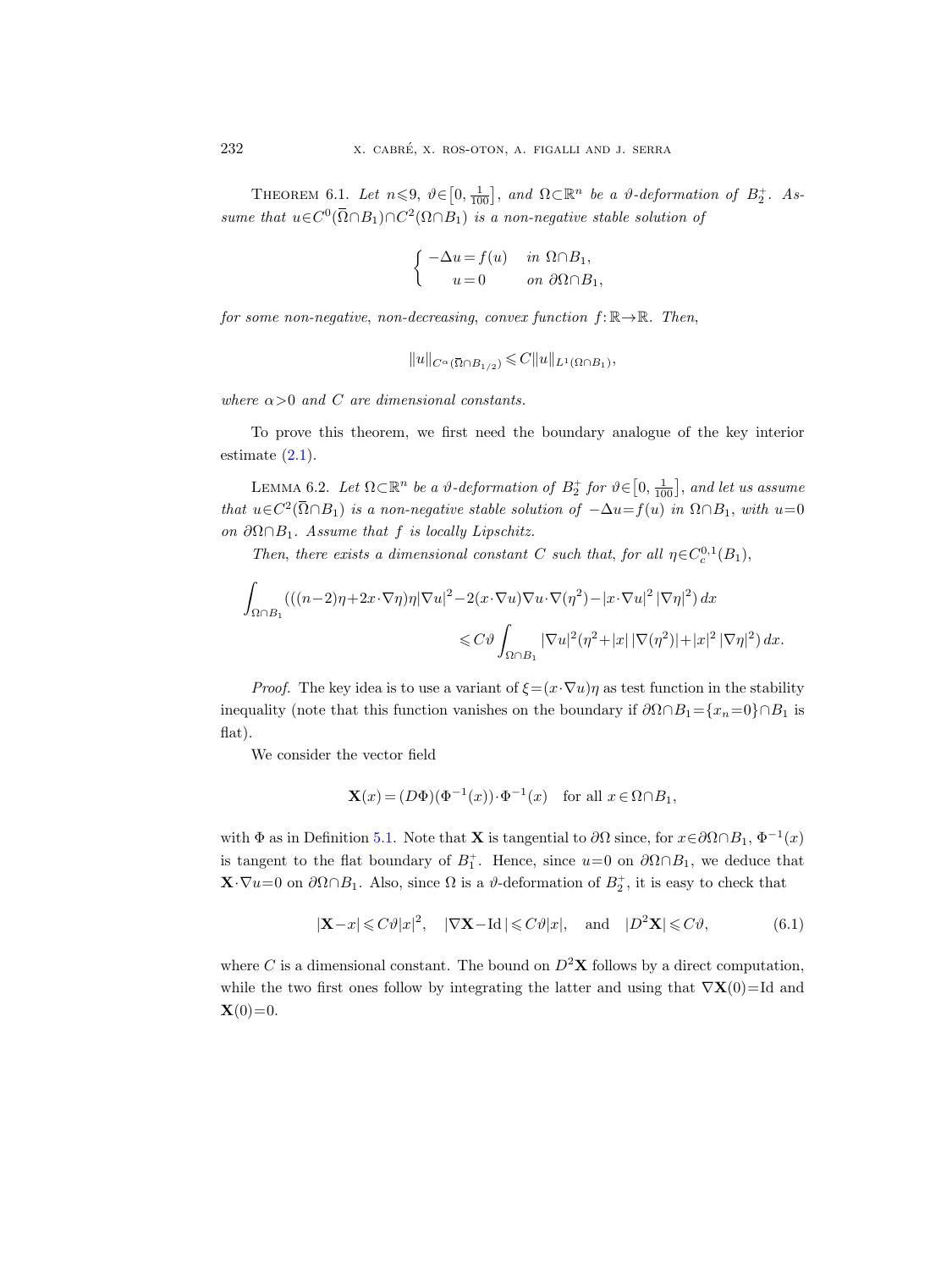Set  $\mathbf{c} := \mathbf{X} \cdot \nabla u$ , and take  $\eta \in C_c^2(B_1)$ . Note that  $\mathbf{c} \equiv 0$  on  $\partial \Omega \cap B_1$  and

$$
\mathbf{c} \in (W^{2,p}_{\mathrm{loc}} \cap C^1)(\overline{\Omega} \cap B_1)
$$

for all  $p < \infty$  (due to Lemma [A.3\)](#page-59-0). Hence, arguing as usual by approximation, one is allowed to take  $\xi = c\eta$  as a test function in the stability inequality [\(1.4\)](#page-4-1). Thus, using that c vanishes on  $\partial \Omega \cap B_1$ , integration by parts yields

<span id="page-46-0"></span>
$$
\int_{\Omega \cap B_1} (\Delta \mathbf{c} + f'_{-}(u)\mathbf{c}) \mathbf{c} \eta^2 dx \leq \int_{\Omega \cap B_1} \mathbf{c}^2 |\nabla \eta|^2 dx.
$$
 (6.2)

By a direct computation, it follows that

$$
\Delta \mathbf{c} = \mathbf{X} \cdot \nabla \Delta u + 2 \nabla \mathbf{X} : D^2 u + \Delta \mathbf{X} \cdot \nabla u
$$
  
=  $-f'_{-}(u) \mathbf{X} \cdot \nabla u + 2(\nabla \mathbf{X})^s : D^2 u + \Delta \mathbf{X} \cdot \nabla u$   
=  $-f'_{-}(u) \mathbf{c} + 2 \operatorname{div}((\nabla \mathbf{X})^s \nabla u) + [\Delta \mathbf{X} - 2 \operatorname{div}((\nabla \mathbf{X})^s)] \cdot \nabla u,$ 

where  $(\nabla \mathbf{X})^s := \frac{1}{2} (\nabla \mathbf{X} + (\nabla \mathbf{X})^*)$  is the symmetrized version of  $\nabla \mathbf{X}$  and we used that  $\nabla \mathbf{X}: D^2u = (\nabla \mathbf{X})^s : D^2u$  (since  $D^2u$  is a symmetric matrix).

<span id="page-46-1"></span>Hence, substituting this identity in  $(6.2)$  and using  $(6.1)$  we get

$$
\int_{\Omega \cap B_1} |\mathbf{X} \cdot \nabla u|^2 |\nabla \eta|^2 dx
$$
\n
$$
\geq 2 \int_{\Omega \cap B_1} (\mathbf{X} \cdot \nabla u) \text{div}((\nabla \mathbf{X})^s \nabla u) \eta^2 dx - C \vartheta \int_{\Omega \cap B_1} |\nabla u|^2 \eta^2 dx.
$$
\n(6.3)

Noticing that

$$
|\nabla \mathbf{X}-\text{Id}\,|+|(\nabla \mathbf{X})^s-\text{Id}\,|+|\text{div}\mathbf{X}-n|+|\nabla(\nabla \mathbf{X})^s|\leqslant C\vartheta
$$

(as a consequence of  $(6.1)$ ), we see that

$$
\begin{aligned}\n\operatorname{div}(2(\mathbf{X}\cdot\nabla u)[(\nabla \mathbf{X})^s\nabla u] - \{[(\nabla \mathbf{X})^s\nabla u]\cdot\nabla u\}\mathbf{X}) \\
&= 2(\mathbf{X}\cdot\nabla u)\operatorname{div}((\nabla \mathbf{X})^s\nabla u) + 2[\nabla \mathbf{X}\nabla u]\cdot[(\nabla \mathbf{X})^s\nabla u] \\
&- \operatorname{div}\mathbf{X}\{[(\nabla \mathbf{X})^s\nabla u]\cdot\nabla u\} - \{[\mathbf{X}\cdot\nabla(\nabla \mathbf{X})^s]\cdot\nabla u\}\cdot\nabla u \\
&= 2(\mathbf{X}\cdot\nabla u)\operatorname{div}((\nabla \mathbf{X})^s\nabla u) + (2-n)|\nabla u|^2 + O(\vartheta|\nabla u|^2).\n\end{aligned}
$$

Hence, using this identity in [\(6.3\)](#page-46-1), and taking into account [\(6.1\)](#page-45-1) and that  $\mathbf{X}\cdot\nabla u=0$  and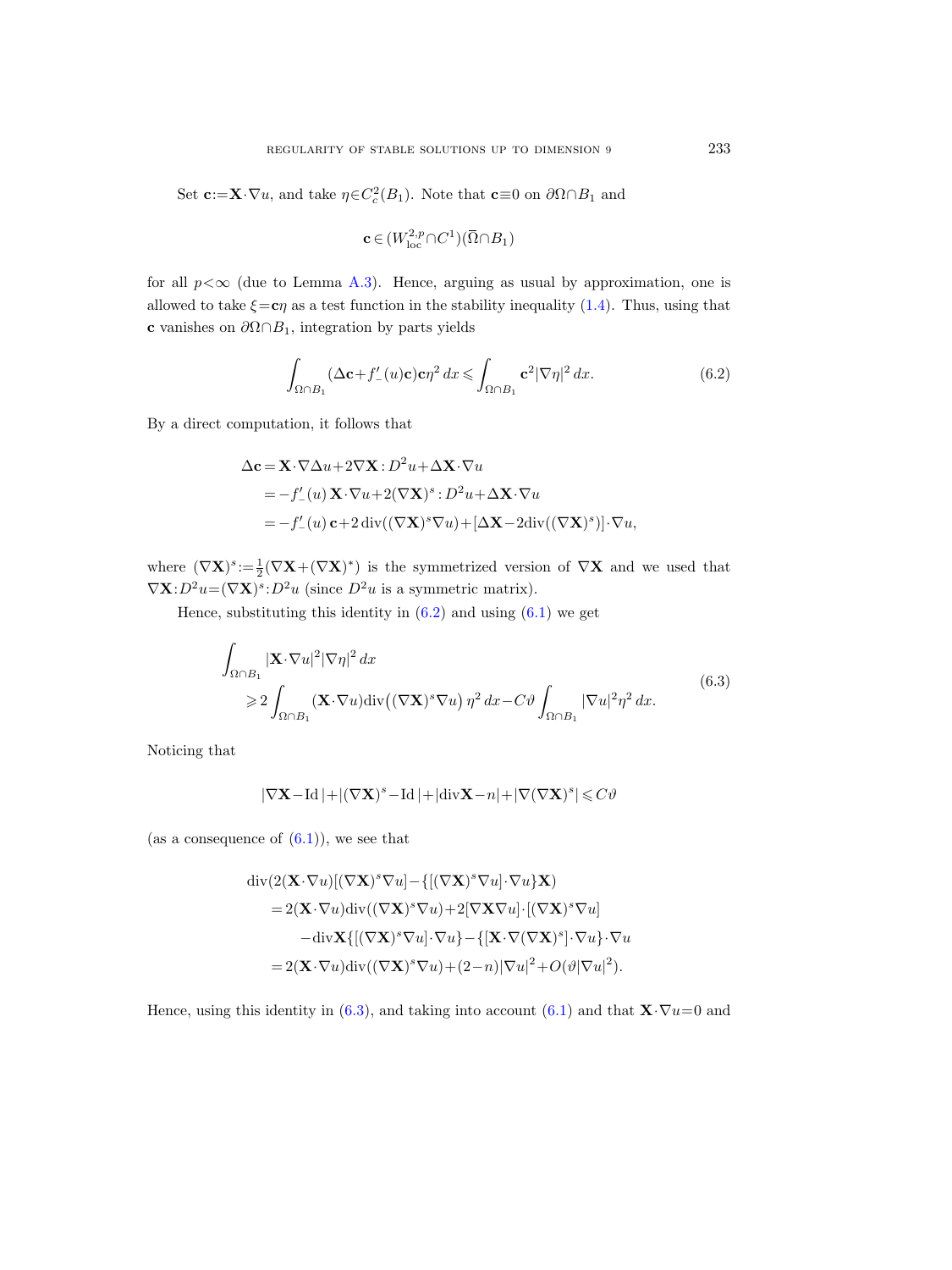$\mathbf{X}\cdot \nu=0$  on  $\partial\Omega\cap B_1$ , we get

$$
\int_{\Omega \cap B_1} |x \cdot \nabla u|^2 |\nabla \eta|^2 dx + C \vartheta \int_{\Omega \cap B_1} |\nabla u|^2 \eta^2 dx + C \vartheta \int_{\Omega \cap B_1} |\nabla u|^2 |x|^2 |\nabla \eta|^2 dx
$$
\n
$$
\geq \int_{\Omega \cap B_1} (\text{div}(2(\mathbf{X} \cdot \nabla u)[(\nabla \mathbf{X})^s \nabla u] - \{[(\nabla \mathbf{X})^s \nabla u] \cdot \nabla u\} \mathbf{X}) + (n-2) |\nabla u|^2) \eta^2 dx
$$
\n
$$
= \int_{\Omega \cap B_1} (-2(\mathbf{X} \cdot \nabla u)[(\nabla \mathbf{X})^s \nabla u] \cdot \nabla (\eta^2) + \{[(\nabla \mathbf{X})^s \nabla u] \cdot \nabla u\} \mathbf{X} \cdot \nabla (\eta^2)) dx
$$
\n
$$
+ \int_{\Omega \cap B_1} (n-2) |\nabla u|^2 \eta^2 dx
$$
\n
$$
\geq \int_{B_1} (-2(x \cdot \nabla u) \nabla u \cdot \nabla (\eta^2) + |\nabla u|^2 x \cdot \nabla (\eta^2) + (n-2) |\nabla u|^2 \eta^2) dx
$$
\n
$$
- C \vartheta \int_{\Omega \cap B_1} |\nabla u|^2 |x| |\nabla (\eta^2) | dx.
$$

This proves the result for  $\eta \in C_c^2(B_1)$ , and the general case follows by approximation.

To prove Theorem [6.1,](#page-45-2) we will use a blow-up argument that will rely on the following Liouville-type result in a half-space. In the blown-up domains, the constant  $\vartheta$  in Lemma [6.2](#page-45-0) will tend to zero. Recall that the class  $\mathcal{S}(U)$ , for  $U \subset \mathbb{R}^n$ , was defined in [\(4.2\)](#page-26-3). We use the notation

$$
\mathbb{R}^n_+ := \mathbb{R}^n \cap \{x_n > 0\}.
$$

<span id="page-47-2"></span>PROPOSITION 6.3. When  $3\le n\le 9$ , there exists a dimensional constant  $\alpha_n>0$  such that the following statement holds. Assume that  $u: \mathbb{R}^n_+ \to \mathbb{R}$  belongs to  $W^{1,2}_{loc}(\overline{\mathbb{R}^n_+}) \cap C^0_{loc}(\mathbb{R}^n_+)$ ,  $u \in \mathcal{S}(\mathbb{R}^n_+)$ , and  $u=0$  on  $\{x_n=0\}$  in the trace sense. Suppose in addition that, for some  $\alpha \in (0, \alpha_n)$  and  $\gamma > 0$ , denoting  $u_R(x) := u(Rx)$ , we have

<span id="page-47-1"></span>
$$
\|\nabla u_R\|_{L^{2+\gamma}(B_{3/2}^+)} \leq C_1 \|\nabla u_R\|_{L^2(B_2^+)} \leq C_2 R^{\alpha} \quad \text{for all } R \geq 1,
$$
 (6.4)

with constants  $C_1$  and  $C_2$  independent of  $R$ , and that u satisfies

<span id="page-47-0"></span>
$$
\int_{\mathbb{R}_+^n} \left( \left( (n-2)\eta + 2x \cdot \nabla \eta \right) \eta |\nabla u|^2 - 2(x \cdot \nabla u) \nabla u \cdot \nabla (\eta^2) - |x \cdot \nabla u|^2 |\nabla \eta|^2 \right) dx \leqslant 0 \tag{6.5}
$$

for all  $\eta \in C_c^{0,1}(\overline{\mathbb{R}^n_+})$ . Then,  $u \equiv 0$ .

*Proof.* Let us define, for  $\rho > 0$ ,

$$
\mathcal{D}(\varrho) := \varrho^{2-n} \int_{B_{\varrho}^+} |\nabla u|^2 dx \quad \text{and} \quad \mathcal{R}(\varrho) := \int_{B_{\varrho}^+} |x|^{-n} |x \cdot \nabla u|^2 dx.
$$

We divide the proof in three steps. As we shall see, for the validity of Step 1, the assumption  $3 \le n \le 9$  is crucial.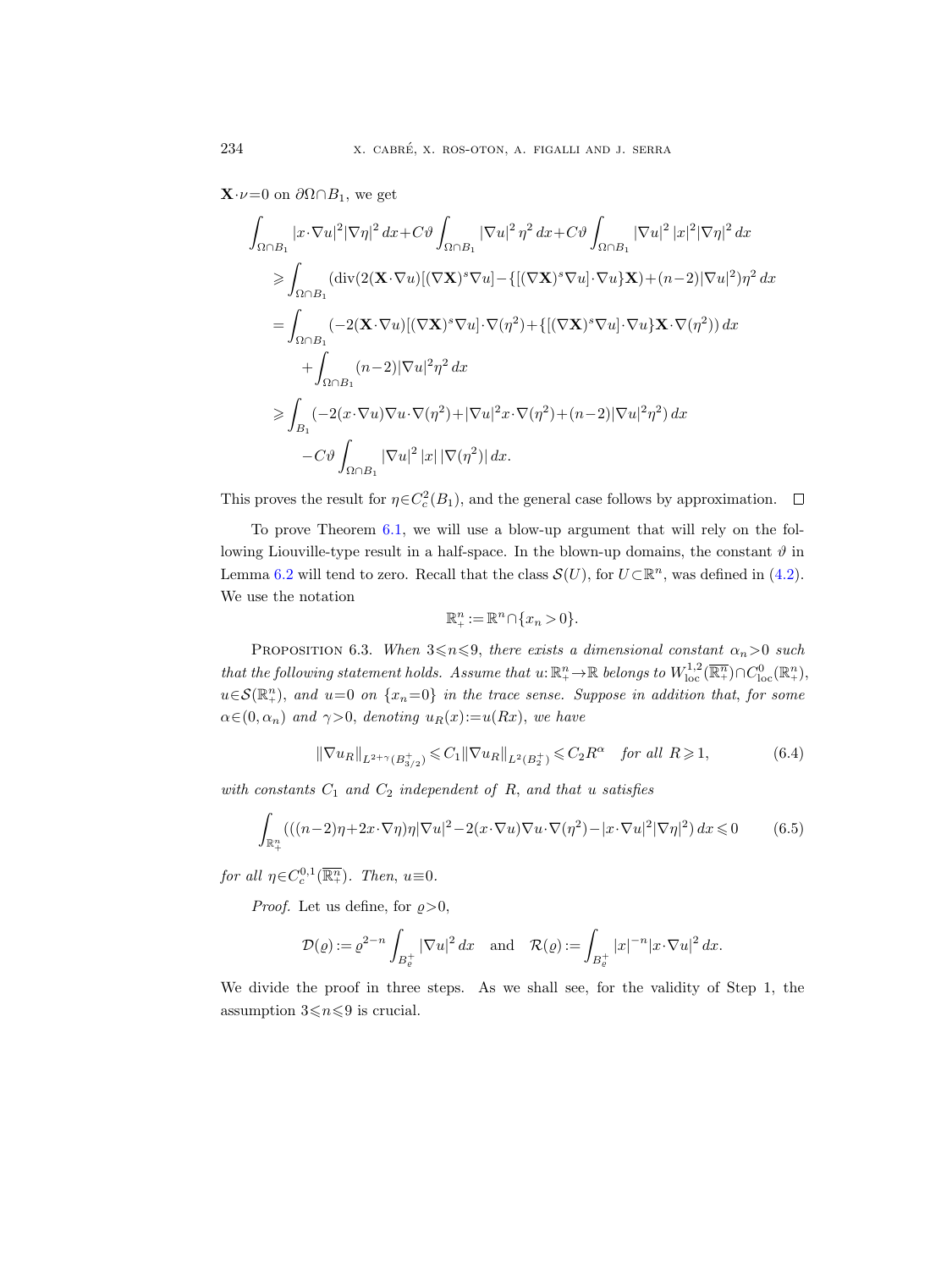*Step* 1. We prove that, for all  $\rho > 0$ ,

$$
\mathcal{R}(\varrho) \leqslant C\varrho^{2-n} \int_{B_{2\varrho}^+\backslash B_{\varrho}^+} |\nabla u|^2 \, dx \tag{6.6}
$$

for some dimensional constant  $C>0$ .

Let  $\psi \in C_c^{\infty}(B_2)$  be some radial decreasing non-negative cut-off function with  $\psi \equiv 1$ in  $B_1$ , and set  $\psi_{\varrho}(x) := \psi(x/\varrho)$ . Then, as in the interior case, for  $a < n$  and  $\varepsilon \in (0, \varrho)$ , we use the Lipschitz function

$$
\eta_{\varepsilon}(x) := \min\{|x|^{-a/2}, \varepsilon^{-a/2}\}\psi_{\varrho}(x)
$$

as a test function in [\(6.5\)](#page-47-0). Hence, noting that  $\nabla \psi_{\varrho}$  has size  $C/\varrho$  and vanishes outside of the annulus  $B_{2\varrho} \backslash B_{\varrho},$  and throwing away the term

$$
\int_{\mathbb{R}^n_+\cap B_{\varepsilon}} (n-2)\eta_{\varepsilon}^2 |\nabla u|^2 dx,
$$

we obtain

$$
\int_{\mathbb{R}^n_+\setminus B_\varepsilon} \left( (n-2-a) |\nabla u|^2 + \left( 2a - \frac{a^2}{4} \right) |x \cdot \nabla u|^2 |x|^{-2} \right) |x|^{-a} \psi_\varrho^2 dx
$$
  

$$
\leq C(n, a) \varrho^{-a} \int_{B_{2\varrho}^+\setminus B_\varrho} |\nabla u|^2 dx.
$$

Choosing  $a:=n-2$ , since

$$
2a - \frac{1}{4}a^2 = (n-2)(2 - \frac{1}{4}(n-2)) = \frac{1}{4}(n-2)(10-n) > 0
$$

for  $3 \le n \le 9$ , we obtain

$$
\int_{\mathbb{R}^n_+\setminus B_{\varepsilon}} |x|^{-n} |x \cdot \nabla u|^2 \, \psi_{\varrho}^2 \, dx \leqslant C \varrho^{2-n} \int_{B_{2\varrho}^+\setminus B_{\varrho}} |\nabla u|^2 \, dx.
$$

Recalling that  $\psi_{\varrho}^2 \equiv 1$  in  $B_{\varrho}$ , the claim follows by letting  $\varepsilon \downarrow 0$ .

Step 2. We prove that there exists a dimensional constant  $C$  such that, if for some  $R\geqslant 1$  we have

$$
\int_{B_1^+} |\nabla u_R|^2 \, dx \ge \frac{1}{2} \int_{B_2^+} |\nabla u_R|^2 \, dx,
$$

then

$$
\int_{B_{3/2}^+} |\nabla u_R|^2 \, dx \leqslant C \int_{B_{3/2}^+ \backslash B_1^+} |x|^{-n} \, |x \cdot \nabla u_R|^2 \, dx.
$$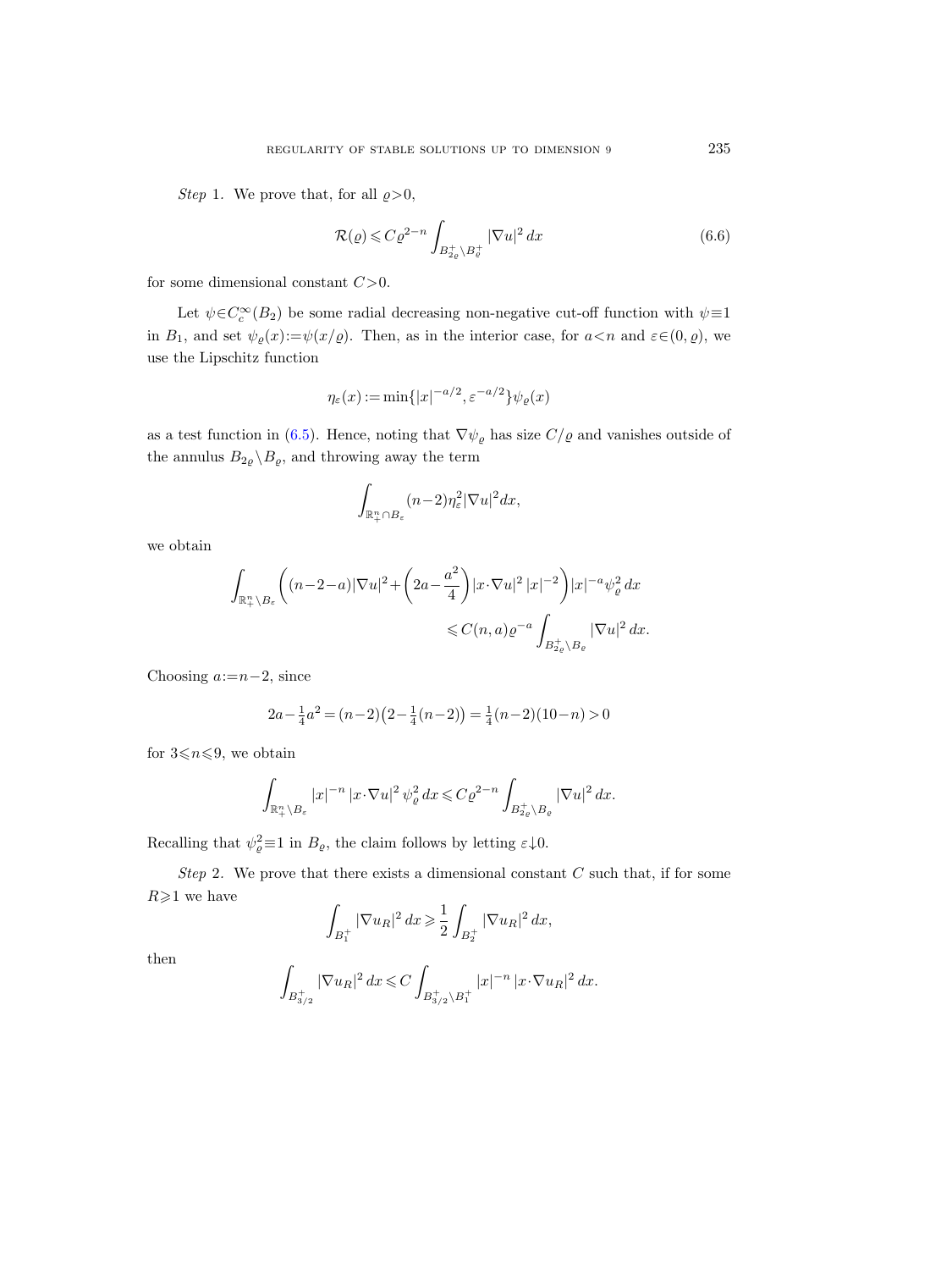The proof is by compactness. We assume by contradiction that we have a sequence

$$
u_k:=\frac{u_{R_k}}{\|\nabla u_{R_k}\|_{L^2(B_{3/2}^+)}}\in \mathcal{S}(B_2^+)\cap W^{1,2}_{\rm loc}(\overline{\mathbb{R}^n_+}),
$$

with  $u_k=0$  on  $\{x_n=0\}$ , satisfying

<span id="page-49-0"></span>
$$
\int_{B_1^+} |\nabla u_k|^2 dx \ge \frac{1}{2} \int_{B_2^+} |\nabla u_k|^2 dx,
$$
\n
$$
\int_{B_{3/2}^+} |\nabla u_k|^2 dx = 1, \text{ and } \int_{B_{3/2}^+ \backslash B_1^+} |x|^{-n} |x \cdot \nabla u_k|^2 dx \to 0.
$$
\n(6.7)

Note that, since  $\int_{B_2^+} |\nabla u_k|^2 dx \leq 2$ , thanks to Lemma [A.1](#page-57-1) and our interior  $W^{1,2+\gamma}$  estimate there exists a function u such that, up to a subsequence,  $u_k \rightarrow u$  strongly in  $W^{1,2}_{\text{loc}}(B_2^+)$ . On the other hand, using the first bound in [\(6.4\)](#page-47-1), for every  $\delta \in (0,1)$  we have

$$
\int_{B_{3/2}^+\cap\{x_n\leqslant\delta\}}|\nabla u_k|^2\,dx\leqslant \left(\int_{B_{3/2}^+\cap\{x_n\leqslant\delta\}}|\nabla u_k|^{2+\gamma}\,dx\right)^{2/(2+\gamma)}|B_{3/2}^+\cap\{x_n\leqslant\delta\}|^{\gamma/(2+\gamma)}\leqslant C\delta^{\gamma/(2+\gamma)}.
$$

This means that the mass of  $|\nabla u_k|^2$  near the boundary can be made arbitrarily small, by choosing  $\delta$  small enough. Combining this information with the convergence of  $u_k \rightarrow u$ in  $W^{1,2}_{loc}(B_2^+)$ , we deduce that  $u_k \to u$  strongly in  $W^{1,2}(B_{3/2}^+)$ . Moreover, by Theorem [4.1,](#page-27-0) we obtain that  $u \in \mathcal{S}(B_{3/2}^+)$ , and taking the limit in [\(6.7\)](#page-49-0), we obtain

$$
\int_{B_{3/2}^+} |\nabla u|^2 dx = 1 \quad \text{and} \quad x \cdot \nabla u \equiv 0 \quad \text{in } B_{3/2}^+ \setminus B_1^+.
$$

Moreover, since the trace operator is continuous in  $W^{1,2}(B_{3/2}^+)$ , we deduce that

$$
u=0
$$
 on  $\{x_n=0\} \cap B_{3/2}$ .

Hence, we have found a function  $u \in \mathcal{S}(B^+_{3/2})$  which is zero-homogeneous in the halfannulus  $B_{3/2}^+ \backslash B_1^+$ . In particular, since u is a weak solution of  $-\Delta u = f(u)$  in  $B_{3/2}^+$  with

$$
-\Delta u = f(u) \in L^1_{loc} \cap C^0(B_{3/2}^+ \backslash \overline{B_1^+}),
$$

this is only possible if  $f \equiv 0$  (this follows from the fact that  $\Delta u$  is (−2)-homogeneous while  $f(u)$  is zero-homogeneous). It follows that u is a zero-homogeneous harmonic function in the half-annulus  $B_{3/2}^+ \backslash B_1^+$  vanishing on  $\partial (B_{3/2}^+ \backslash B_1^+) \cap \{x_n=0\}$ . Hence, as in the proof of Lemma [3.1,](#page-20-1) the supremum and infimum of  $u$  are attained at interior points, and thus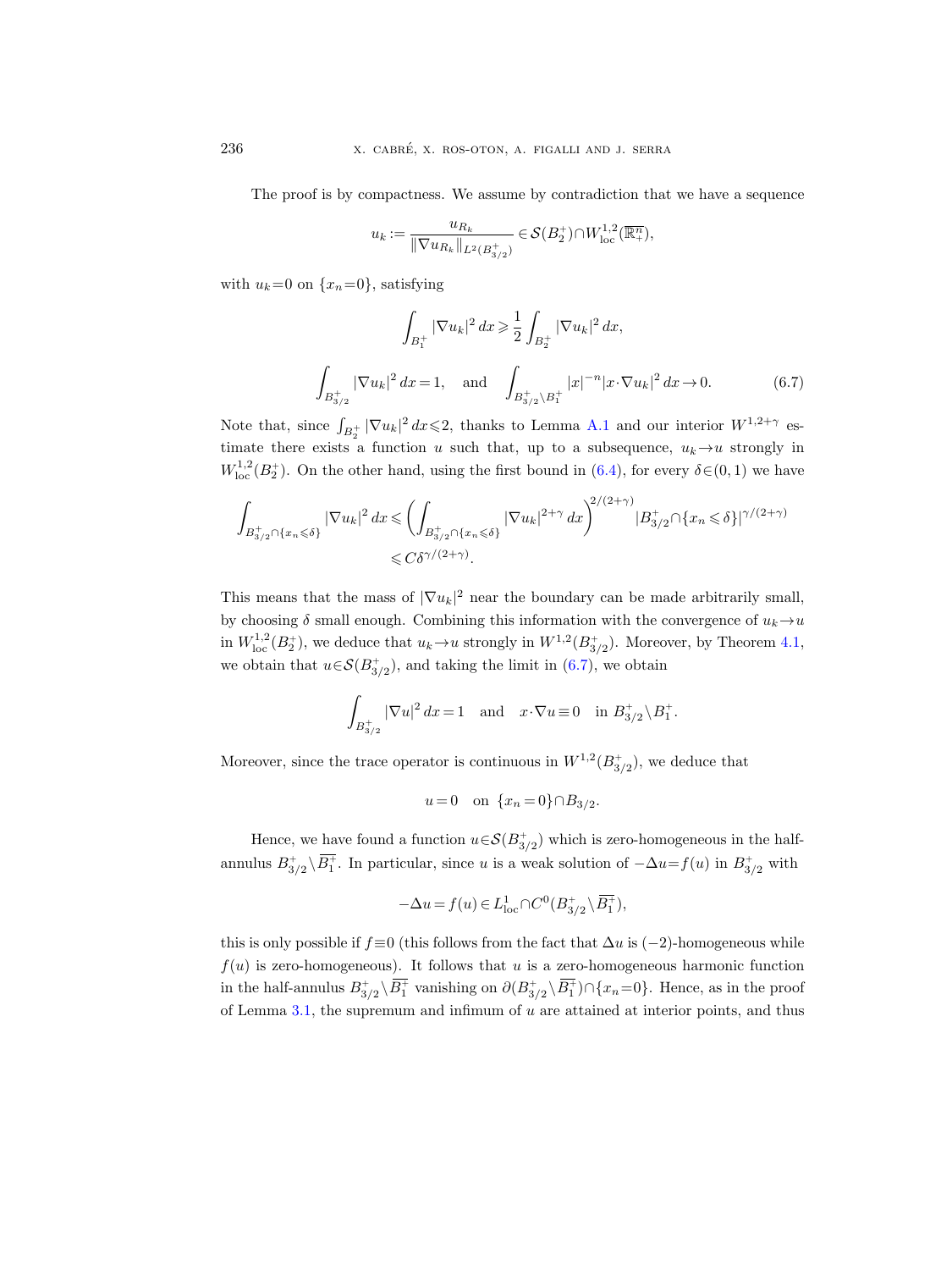u must be zero by the strong maximum principle. Furthermore, exactly as in the proof of Lemma [3.1,](#page-20-1) the superharmonicity of  $u$  combined with the fact that  $u$  vanishes in  $B_{3/2}^+ \backslash B_1^+$  gives that u vanishes in  $B_{3/2}^+$ . This contradicts the fact that

$$
\int_{B_{3/2}^+} |\nabla u|^2 \, dx = 1
$$

and concludes the proof.

Step 3. Conclusion.

Exactly as in Step 1 of the proof of Theorem [1.2,](#page-4-0) using Lemma [3.2](#page-22-1) (combined with Steps 1 and 2 above) we deduce that

$$
||x \cdot \nabla u_{rR}||_{L^2(B_1^+)} \leq C r^{\alpha_n} ||\nabla u_R||_{L^2(B_1^+)}
$$
 for all  $r \in (0, \frac{1}{2})$  and  $R \geq 1$ ,

where C and  $\alpha_n>0$  are dimensional constants. Hence, since by assumption

$$
\|\nabla u_R\|_{L^2(B_1^+)}\leqslant CR^{\alpha}
$$

with  $\alpha < \alpha_n$ , given a constant  $M > 0$ , we choose  $r = M/R$  and let  $R \to \infty$  to find

$$
||x \cdot \nabla u_M||_{L^2(B_1^+)} = 0.
$$

Since  $u_M \in \mathcal{S}(B_1^+)$  and  $u_M = 0$  on  $\{x_n = 0\} \cap B_1^+$ , as in the previous Step 2, we conclude that  $u_M \equiv 0$ . Since  $M > 0$  is arbitrary, the proof is finished.  $\Box$ 

We can now prove Theorem  $6.1$ .

Proof of Theorem [6.1](#page-45-2). Notice that, as in the interior case, we may assume that  $3\leq n\leq 9$  by adding superfluous variables and considering a "cylinder" with base  $\Omega$ . Also, by Lemma [A.3,](#page-59-0)  $u \in C^2(\overline{\Omega} \cap B_1)$ .

Recalling that  $\Omega$  is a  $\vartheta$ -deformation of  $B_2^+$  with  $\vartheta \in [0, \frac{1}{100}]$ , it suffices to prove that there exists a dimensional constant C such that

<span id="page-50-0"></span>
$$
r^{2-n} \int_{\Omega \cap B_r} |\nabla u|^2 dx \leqslant Cr^{\alpha_n} \|\nabla u\|_{L^2(\Omega \cap B_1)}^2 \quad \text{for all } r \in (0,1),\tag{6.8}
$$

where  $\alpha_n$  is given by Proposition [6.3.](#page-47-2) Indeed, given  $r \in (0, \frac{1}{4})$ , there exists a dimensional constant  $c \in (0, 1)$  such that  $B_{cr}(re_n) \subset \Omega$ , and the  $L^{\infty}$  estimate from [\(1.7\)](#page-4-3) applied in this ball, together with the inclusion  $B_{cr}(re_n) \subset B_{2r}$ , give

$$
u(re_n) \leqslant Cr^{-n} \int_{B_{cr}(re_n)} u \, dx \leqslant Cr^{-n} \int_{\Omega \cap B_{2r}} u \, dx.
$$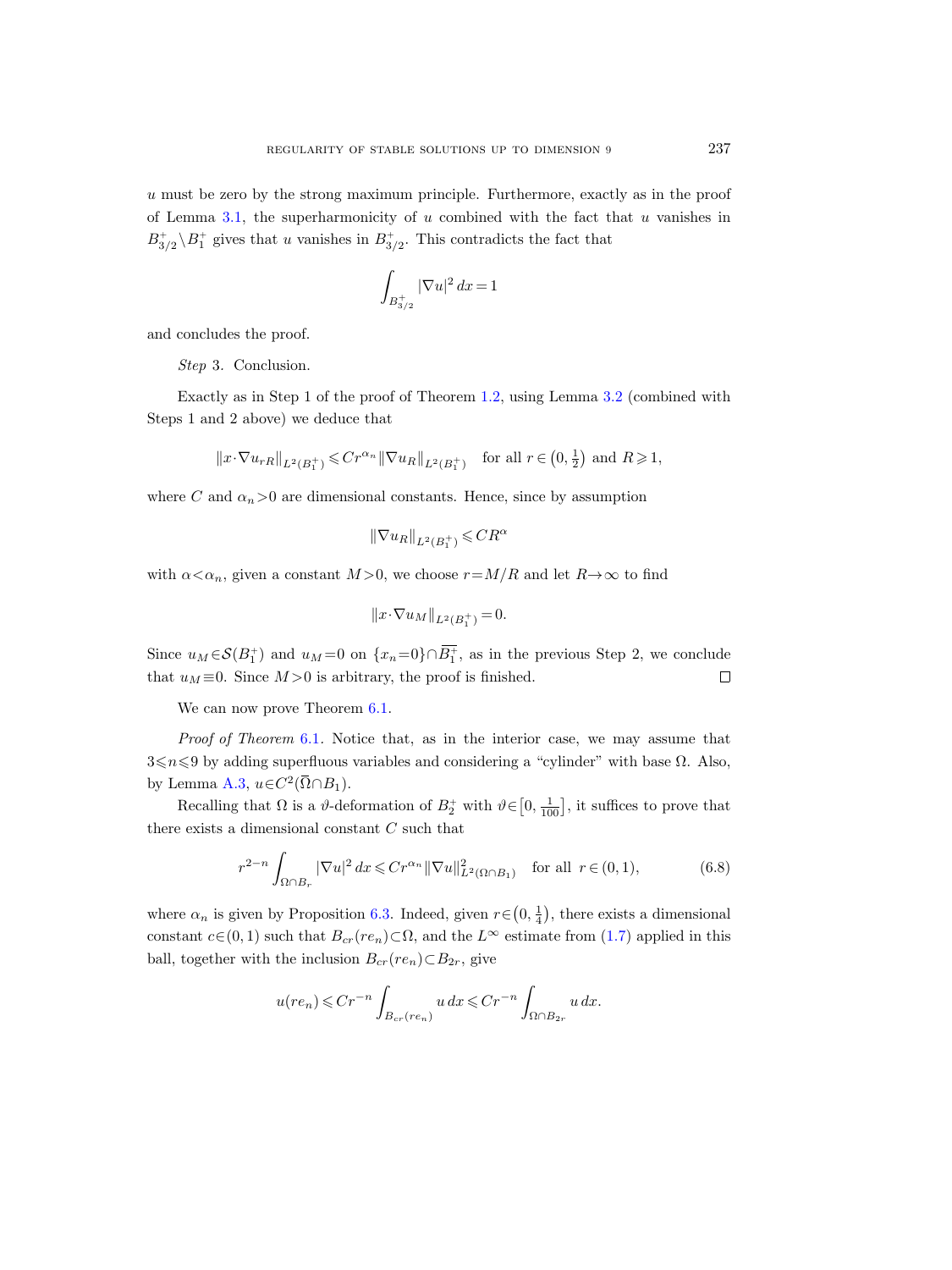Thus, once [\(6.8\)](#page-50-0) is proven, it follows from this, the Sobolev inequality, and Proposition [5.5,](#page-44-1) that

$$
u(re_n) \leqslant Cr^{-n} \int_{\Omega \cap B_{2r}} u \, dx \leqslant C \left( r^{2-n} \int_{\Omega \cap B_{2r}} |\nabla u|^2 \, dx \right)^{1/2}
$$
  

$$
\leqslant Cr^{\alpha_n/2} \|\nabla u\|_{L^2(\Omega \cap B_{1/2})} \leqslant Cr^{\alpha_n/2} \|u\|_{L^1(\Omega \cap B_1)}
$$

for all  $r \in (0, \frac{1}{4})$ . Applying this estimate to the functions

$$
u_y(z) := u(y+z)
$$

with  $y \in \partial \Omega \cap B_{1/2}$ , we deduce that

$$
u(x) \leq C \operatorname{dist}(x, \partial \Omega)^{\alpha_n/2} ||u||_{L^1(\Omega \cap B_1)}
$$
 for all  $x \in \Omega \cap B_{1/2}$ .  
\nis growth control with (1.7), it follows by a standard argument  
\n
$$
||u||_{C^{\beta}(\overline{\Omega} \cap B_{1/2})} \leq C ||u||_{L^1(\Omega \cap B_1)},
$$

Combining this growth control with [\(1.7\)](#page-4-3), it follows by a standard argument that

where  $\beta$ :=min $\{\frac{1}{2}\alpha_n, \alpha\}$ , with  $\alpha$  as in [\(1.7\)](#page-4-3). Hence, we only need to prove [\(6.8\)](#page-50-0).

We argue by contradiction, similarly to [\[33\]](#page-65-5), [\[31\]](#page-65-6). Assume that there exist a sequence of radii  $r_k \in (0, 1)$  and of stable solutions  $u_k$  with non-linearities  $f_k$  in domains  $\Omega_k$ , with  $u_k$ ,  $f_k$ , and  $\Omega_k$  satisfying the hypotheses of the theorem and such that

<span id="page-51-0"></span>
$$
r_k^{2-n} \int_{\Omega_k \cap B_{r_k}} |\nabla u_k|^2 dx \geqslant kr_k^{\alpha_n} ||\nabla u_k||_{L^2(\Omega_k \cap B_1)}^2 \tag{6.9}
$$

for all  $k \in \mathbb{N}$ . Then, for  $r \in (0, 1)$ , we define the non-increasing function

$$
\Theta(r) := \sup_{k} \sup_{s \in (r,1)} \frac{s^{2-n} \int_{\Omega_k \cap B_s} |\nabla u_k|^2 \, dx}{s^{\alpha_n} ||\nabla u_k||_{L^2(\Omega_k \cap B_1)}^2},
$$

and note that  $\Theta$  is finite, since obviously  $\Theta(r) \leq r^{2-n-\alpha_n} < \infty$  for all  $r > 0$ . By [\(6.9\)](#page-51-0) and since  $\Theta$  is non-increasing, we have  $\Theta(r)\uparrow +\infty$  as  $r\downarrow 0$ . Also, by the definition of  $\Theta$ , for any given  $m \in \mathbb{N}$ , there exists  $\bar{r}_m \in (1/m, 1)$  and  $k_m$  such that

<span id="page-51-1"></span>
$$
\Theta(\bar{r}_m) \geqslant \frac{\bar{r}_m^{2-n} \int_{\Omega_{k_m} \cap B_{\bar{r}_m}} |\nabla u_{k_m}|^2 dx}{\bar{r}_m^{\alpha_n} \|\nabla u_{k_m}\|_{L^2(\Omega_{k_m} \cap B_1)}^2} \geqslant \frac{9}{10} \Theta\left(\frac{1}{m}\right) \geqslant \frac{9}{10} \Theta(\bar{r}_m). \tag{6.10}
$$

Since  $\Theta(1/m) \uparrow \infty$  as  $m \uparrow \infty$ , it follows that  $\bar{r}_m \downarrow 0$ .

Consider the sequence of functions

$$
\bar{u}_m := \frac{u_{k_m}(\bar{r}_m \cdot)}{\bar{r}_m^{\alpha_n} \Theta(\bar{r}_m) \left\| \nabla u_{k_m} \right\|_{L^2(\Omega_{k_m} \cap B_1)}^2},
$$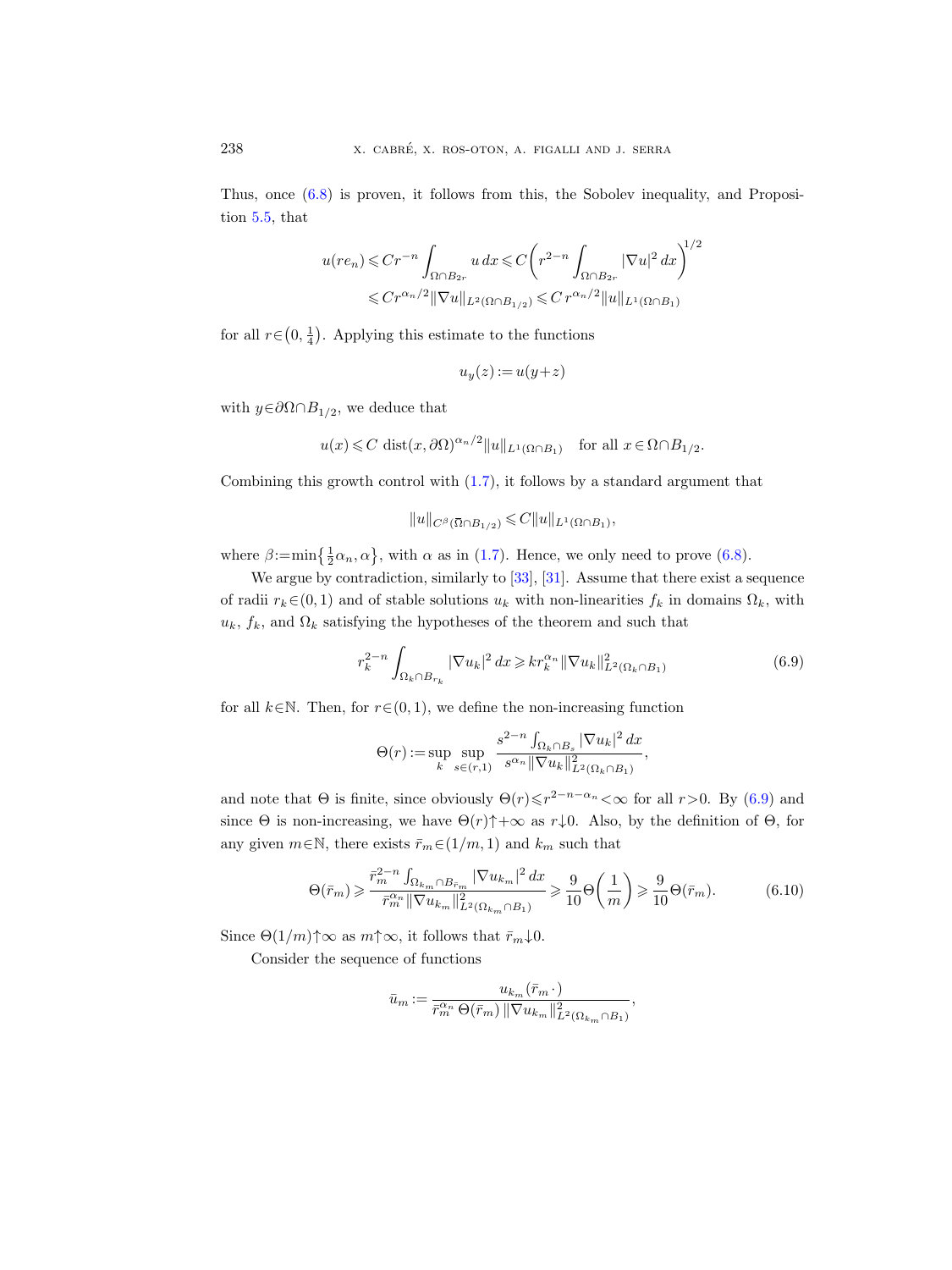and denote

$$
\widetilde{\Omega}_m:=\frac{1}{\bar{r}_m}\Omega_{k_m}.
$$

Then,  $\widetilde{\Omega}_m \to \mathbb{R}^n_+$  locally uniformly as  $m \to \infty$ , and for all  $R \in [1, 1/\bar{r}_m)$  we have

<span id="page-52-0"></span>
$$
R^{2-n} \int_{\tilde{\Omega}_{m} \cap B_{R}} |\nabla \bar{u}_{m}|^{2} dx = \frac{(R\bar{r}_{m})^{2-n} \int_{\Omega_{k_{m}} \cap B_{R\bar{r}_{m}}} |\nabla u_{k_{m}}|^{2} dx}{\bar{r}_{m}^{\alpha_{n}} \Theta(\bar{r}_{m}) ||\nabla u_{k_{m}}||_{L^{2}(\Omega_{k_{m}} \cap B_{1})}^{2}} \leq \frac{(R\bar{r}_{m})^{2-n} \int_{\Omega_{k_{m}} \cap B_{R\bar{r}_{m}}} |\nabla u_{k_{m}}|^{2} dx}{(R\bar{r}_{m})^{\alpha_{n}} \Theta(R\bar{r}_{m}) ||\nabla u_{k_{m}}||_{L^{2}(\Omega_{k_{m}} \cap B_{1})}^{2}} R^{\alpha_{n}} \leq R^{\alpha_{n}},
$$
\n(6.11)

where we used that  $\Theta(R\bar{r}_m) \le \Theta(\bar{r}_m)$ , since  $R \ge 1$ .

On the other hand, using [\(6.10\)](#page-51-1) we have

<span id="page-52-1"></span>
$$
\int_{\tilde{\Omega}_m \cap B_1} |\nabla \bar{u}_m|^2 dx \geqslant \frac{9}{10}.\tag{6.12}
$$

Now, similarly to Step 2 in the proof of Proposition [6.3,](#page-47-2) due to Proposition [5.2](#page-37-0) and Lemma [A.1](#page-57-1) there exists a function  $\bar{u}$  such that, up to a subsequence,  $\bar{u}_m \rightarrow \bar{u}$  strongly in  $W^{1,2}_{loc}(\mathbb{R}^n_+)$ . In addition, since  $\widetilde{\Omega}_m \to \mathbb{R}^n_+$ , using again Proposition [5.2](#page-37-0) we see that, for every  $R\geqslant 1$  and  $\delta\in(0,1)$ ,

$$
\int_{\tilde{\Omega}_m \cap B_R \cap \{x_n \le \delta\}} |\nabla \bar{u}_m|^2 dx
$$
\n
$$
\le \left( \int_{\tilde{\Omega}_m \cap B_R \cap \{x_n \le \delta\}} |\nabla \bar{u}_m|^{2+\gamma} dx \right)^{2/(2+\gamma)} |\tilde{\Omega}_m \cap B_R \cap \{x_n \le \delta\}|^{2/(2+\gamma)}
$$
\n
$$
\le C(R)(\delta^{\gamma/(2+\gamma)} + o_m(1)),
$$

where  $o_m(1) \rightarrow 0$  as  $m \rightarrow \infty$ . Hence, as  $m \rightarrow \infty$ , the mass of  $|\nabla \bar{u}_m|^2$  near the boundary can be made arbitrarily small by choosing  $\delta$  small enough, and combining this information with the convergence of  $\bar{u}_m \to \bar{u}$  in  $W^{1,2}_{loc}(\mathbb{R}^n_+)$ , we deduce that  $\bar{u}_m \to \bar{u}$  strongly in  $W^{1,2}(B_R^+)$ for all  $R\geqslant1$ .

Moreover, by Theorem [4.1,](#page-27-0) we obtain that  $\bar{u} \in \mathcal{S}(\mathbb{R}^n_+)$ , and taking the limit in  $(6.11)$ and  $(6.12)$ , we obtain

$$
\int_{B_1^+} |\nabla \bar{u}|^2 \, dx \geqslant \frac{9}{10} \quad \text{and} \quad \|\nabla \bar{u}_R\|_{L^2(B_1^+)}^2 = R^{2-n} \int_{B_R^+} |\nabla \bar{u}|^2 \, dx \leqslant R^{\alpha_n} \quad \text{for all } R \geqslant 1,
$$

where  $\bar{u}_R := \bar{u}(R)$ . Moreover, since the trace operator is continuous in  $W^{1,2}(B_R^+)$ , we have  $\bar{u}=0$  on  $\{x_n=0\}$ . The last bound (applied with R replaced by 2R) and Proposition [5.2](#page-37-0) give that  $\bar{u}$  satisfies the hypothesis [\(6.4\)](#page-47-1) in Proposition [6.3](#page-47-2) with  $\alpha = \frac{1}{2}\alpha_n$ .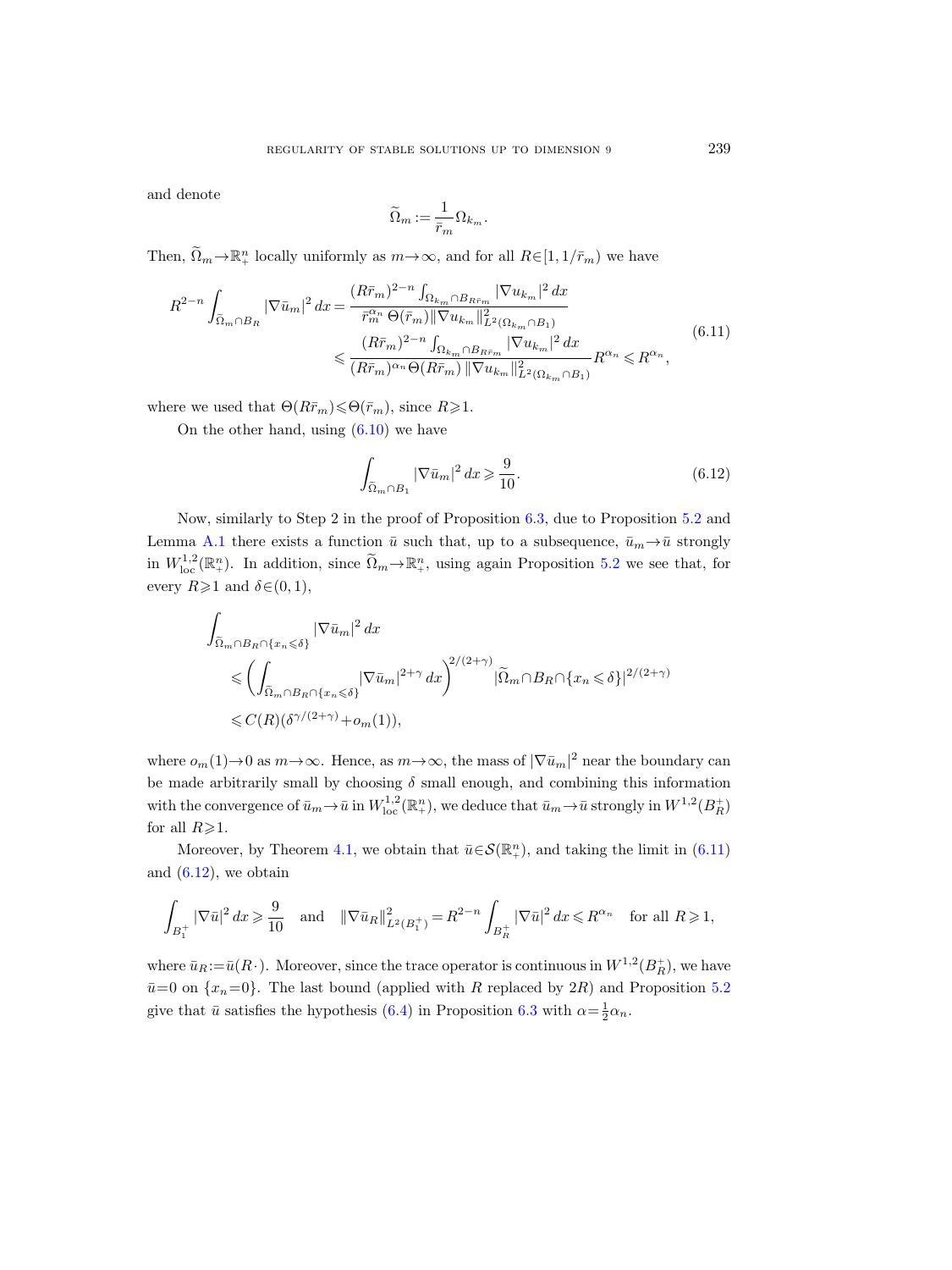Therefore, to show that  $\bar{u}$  satisfies the assumptions Proposition [6.3,](#page-47-2) with  $\alpha = \frac{1}{2}\alpha_n$ , it only remains to prove that  $(6.5)$  holds (with u replaced by  $\bar{u}$ ). This is a consequence of Lemma [6.2:](#page-45-0) since  $\tilde{\Omega}_m/R$  is a  $\vartheta$ -deformation of  $B_2^+$ , with  $\vartheta = CR\bar{r}_m$ , for all  $\eta \in C_c^{0,1}(\overline{B_1^+})$ , we have

$$
\int_{(\tilde{\Omega}_m/R)\cap B_1} (((n-2)\eta + 2x\cdot\nabla\eta)\eta |\nabla \bar{u}_{m,R}|^2 - 2(x\cdot\nabla \bar{u}_{m,R})\nabla \bar{u}_{m,R}\cdot\nabla(\eta^2)) dx
$$

$$
- \int_{(\tilde{\Omega}_m/R)\cap B_1} |x\cdot\nabla \bar{u}_{m,R}|^2 |\nabla\eta|^2 dx
$$

$$
\leq C R \bar{r}_m \int_{(\tilde{\Omega}_m/R)\cap B_1} |\bar{u}_{m,R}|^2 dx,
$$

and hence, by letting  $m \rightarrow \infty$ , we deduce that

$$
\int_{B_1^+} \left( \left( (n-2)\eta + 2\mathbf{x} \cdot \nabla \eta \right) \eta \left| \nabla \bar{u}_R \right|^2 - 2 \left( \mathbf{x} \cdot \nabla \bar{u}_R \right) \nabla \bar{u}_R \cdot \nabla (\eta^2) - \left| \mathbf{x} \cdot \nabla \bar{u}_R \right|^2 \left| \nabla \eta \right|^2 \right) dx \leqslant 0
$$

for all  $\eta \in C_c^{0,1}(\overline{B_1^+})$ . Since this holds for all  $R>1$ , this proves that  $(6.5)$  holds for every  $\eta \in C_c^{0,1}(\overline{\mathbb{R}^n_+})$ , with u replaced by  $\bar{u}$ . Thus, it follows by Proposition [6.3](#page-47-2) that  $\bar{u} \equiv 0$ , which is a contradiction since  $\int_{B_1^+} |\nabla \bar{u}|^2 dx \geq \frac{9}{10}$ .  $\Box$ 

As explained at the beginning of this section, Theorem [1.5](#page-5-1) follows immediately from Theorem [6.1.](#page-45-2) Thus, it only remains to give the following.

*Proof of Corollary* [1.6](#page-6-3). Since  $u \in W_0^{1,2}(\Omega)$ , it follows from [\(1.3\)](#page-4-5) and a standard approximation argument that

$$
\int_{\Omega} f(u) \operatorname{dist}(\cdot, \partial \Omega) dx \leqslant C ||\nabla u||_{L^{2}(\Omega)}.
$$

Thus, due to the approximation argument in [\[20,](#page-64-1) Theorem 3.2.1 and Corollary 3.2.1], u can be written as the limit of classical solutions  $u_{\varepsilon} \in C_0^2(\overline{\Omega})$  of  $-\Delta u_{\varepsilon} = (1-\varepsilon)f(u_{\varepsilon})$  in  $\Omega$ , as  $\varepsilon \downarrow 0$ . Thus, applying Theorem [1.5](#page-5-1) to the functions  $u_{\varepsilon}$ , using Proposition [B.1,](#page-62-1) and letting  $\varepsilon \downarrow 0$ , the result follows.  $\Box$ 

#### 7. Estimates for  $n \geq 10$ : Proof of Theorem [1.9](#page-8-1)

<span id="page-53-0"></span>In this section, we show how our method also gives sharp information in higher dimensions. We first deal with the interior case, and we prove a strengthened version of Theorem [1.9.](#page-8-1) Recall the definition of the Morrey space  $M^{p,\beta}(\Omega)$  given in §[1.3.](#page-8-0) Here,  $p\geqslant 1$  and  $\beta\in(0, n)$ .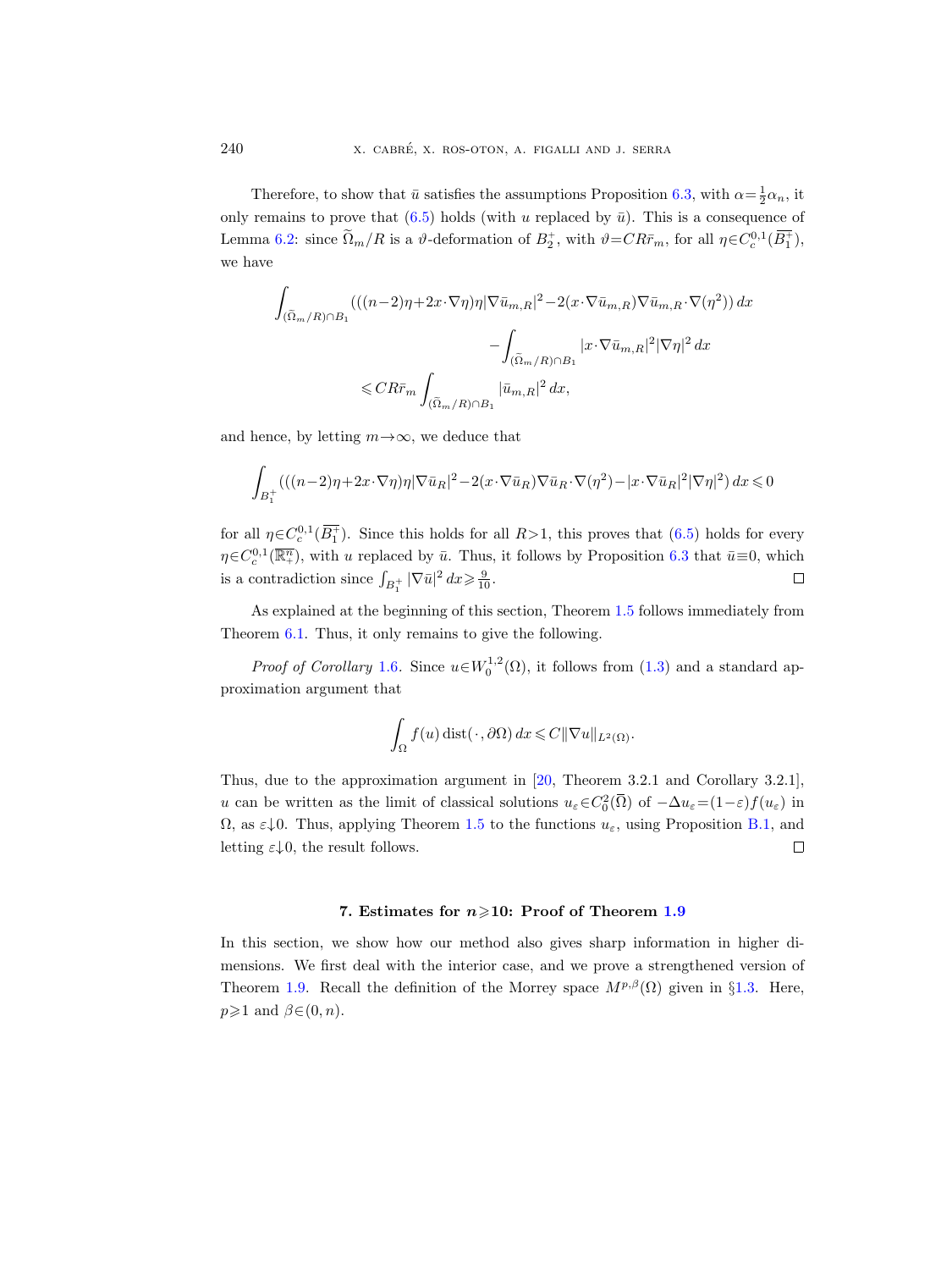<span id="page-54-0"></span>THEOREM 7.1. Let  $u \in C^2(B_1)$  be a stable solution of

$$
-\Delta u = f(u) \quad in \ B_1,
$$

with  $f: \mathbb{R} \rightarrow \mathbb{R}$  locally Lipschitz, and assume that  $n \geq 10$ . Then,

$$
||u||_{M^{2\beta/(\beta-2),\beta}(B_{1/4})} + ||\nabla u||_{M^{2,\beta}(B_{1/4})} \leq C||u||_{L^{1}(B_1)} \quad \text{for all } \beta \in (n-2\sqrt{n-1}-2,n),
$$

for some constant C depending only on n and  $\beta$ . In particular, [\(1.13\)](#page-8-2) holds.

Recall that, in the radially symmetric case,

<span id="page-54-1"></span>if *u* is radial and 
$$
\nabla u \in M^{2,\beta}(B_{1/4})
$$
, then  $u \in L^p(B_{1/8})$  for all  $p < \frac{2n}{\beta - 2}$ .  $(7.1)$ 

Indeed, this follows from [\[11\]](#page-64-17) after cutting-off u outside  $B_{1/8}$  to have compact support in  $B_{1/4}$ .

Thus, Theorem [7.1](#page-54-0) together with  $(7.1)$  yield the following  $L^p$  bound for radial solutions:

<span id="page-54-2"></span>
$$
||u||_{L^{p}(B_{1/8})} \leq C||u||_{L^{1}(B_{1})} \quad \text{for all } p < \bar{p}_{n} := \frac{2n}{n - 2\sqrt{n - 1} - 4}.
$$
 (7.2)

Hence, in the radial case, we recover the  $L^p$  estimates established by Capella and the first author in [\[10\]](#page-64-6), which are known to be sharp: [\(7.2\)](#page-54-2) cannot hold for  $p = \bar{p}_n$ .

Unfortunately, as shown recently by Charro and the first author in [\[11\]](#page-64-17), the embedding  $(7.1)$  is false for non-radial functions,  $\binom{17}{1}$  $\binom{17}{1}$  $\binom{17}{1}$  and thus it is not clear whether  $(7.2)$  holds in the non-radial case, too. From  $\nabla u \in M^{2,\beta}$ , the best one can say is

$$
u \in M^{2\beta/(\beta-2),\beta} \subset L^{2\beta/(\beta-2)},
$$

as stated in Theorem [7.1.](#page-54-0)

Proof of Theorem [7.1](#page-54-0). We split the proof into two cases.

Case 1. Assume first  $n \geq 11$ .

Then, repeating the proof of Lemma [2.1,](#page-12-2) in Step 2 we can take an exponent  $a$ satisfying

<span id="page-54-4"></span>
$$
8 < a < 2(1 + \sqrt{n-1}) < n - 2. \tag{7.3}
$$

Then, choosing  $0 \le \zeta \le 1$  such that  $\zeta_{|B_{1/4}} = 1$ ,  $\zeta_{|\mathbb{R}^n \setminus B_{1/2}} = 0$ , and  $|\nabla \zeta| \le C$ , we obtain

$$
\int_{B_{1/4}} \left( (n-2-a)|\nabla u|^2 + \left(2a - \frac{a^2}{4}\right) |x \cdot \nabla u|^2 |x|^{-2} \right) |x|^{-a} dx \leq C(n,a) \int_{B_{1/2} \setminus B_{1/4}} |\nabla u|^2 dx.
$$

<span id="page-54-3"></span><sup>(&</sup>lt;sup>17</sup>) When  $\beta \in (2, n)$  is an integer, this can be easily shown considering functions in  $\mathbb{R}^n$  depending only on  $\beta$  Euclidean variables; see [\[11\]](#page-64-17). We thus encounter here the same obstruction as in Remark [2.2.](#page-14-0)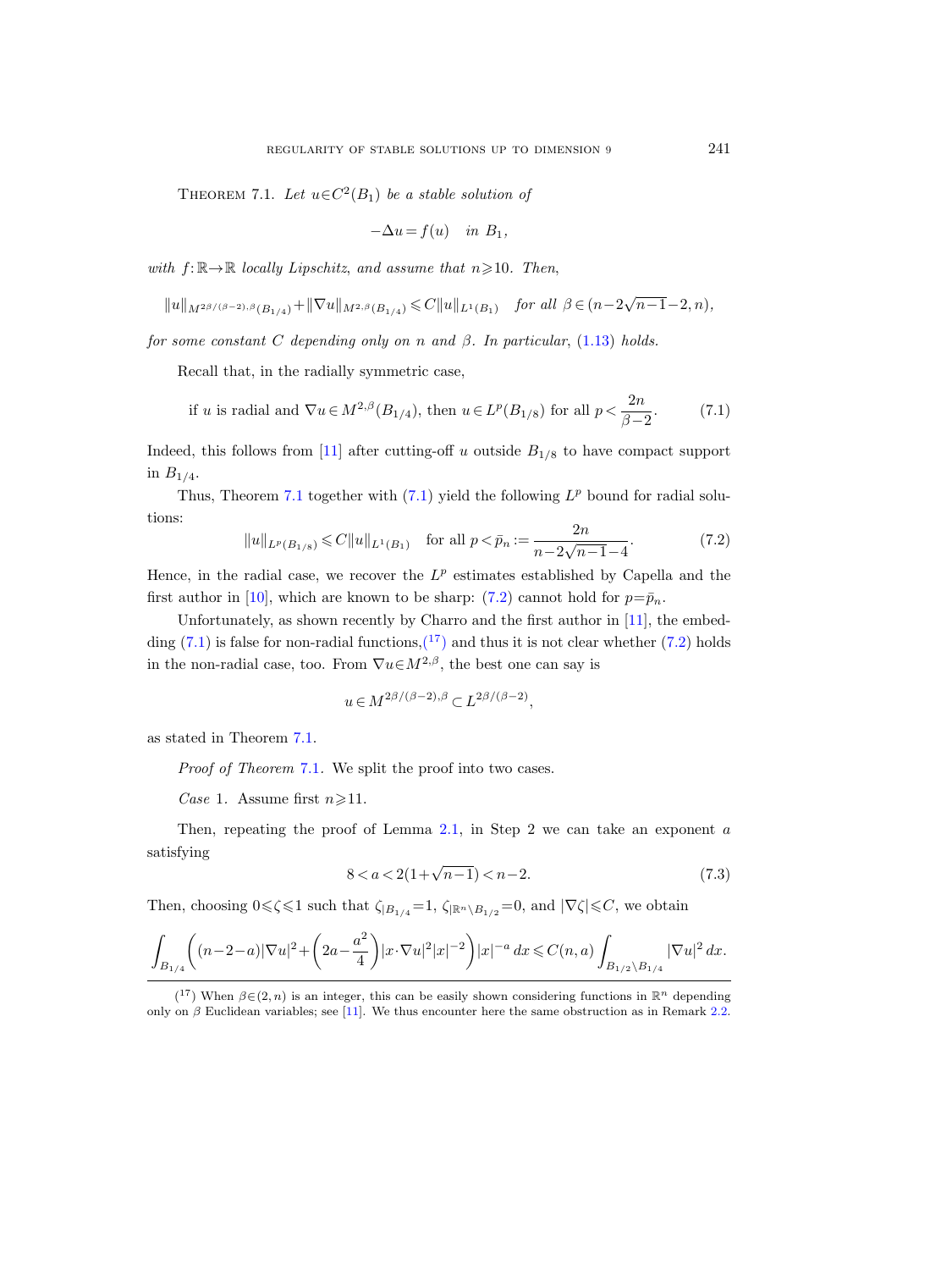Since  $2a - \frac{1}{4}a^2 < 0$ , the left-hand side above can be bounded from below by

$$
\left(n-2+a-\frac{a^2}{4}\right)\int_{B_{1/4}}|\nabla u|^2\,|x|^{-a}\,dx,
$$

and because  $n-2+a-\frac{1}{4}a^2>0$  (due to the choice of a in [\(7.3\)](#page-54-4)), we deduce that

$$
\int_{B_{1/4}} |\nabla u|^2 |x|^{-a} dx \leq C \int_{B_{1/2} \setminus B_{1/4}} |\nabla u|^2 dx \leq C ||u||_{L^1(B_1)}^2,
$$

where the last inequality follows from Proposition [2.5.](#page-19-0)

Applying this estimate to the functions  $u_y(x) := u(y+x)$  with  $y \in \overline{B}_{1/4}$ , it follows that

$$
\varrho^{-a} \int_{B_{\varrho}(y)} |\nabla u|^2 \, dx \le \int_{B_{1/4}(y)} |\nabla u(x)|^2 \, |x-y|^{-a} \, dx \le C ||u||_{L^1(B_1)}^2
$$

for all  $y \in \overline{B}_{1/4}$  and  $\varrho \in (0, \frac{1}{4})$ . This proves that  $\nabla u \in M^{2,\beta}(B_{1/4})$  for every

 $\beta := n - a > n - 2$ √  $n-1-2$ .

Now, after cutting-off u outside of  $B_{1/8}$  to have compact support in  $B_{1/4}$ , we can apply [\[1,](#page-63-6) Proposition 3.1 and Theorems 3.1 and 3.2] (see also the proof in [\[11,](#page-64-17) §4]) and, since  $\beta \in (2, n)$ , we deduce that  $u \in M^{2\beta/(\beta-2), \beta}(B_{1/8})$ . This estimate in  $B_{1/8}$  can also be stated in  $B_{1/4}$ , as in Theorem [7.1,](#page-54-0) after a scaling and covering argument. Taking  $p=2\beta/(\beta-2)$ , this leads to [\(1.13\)](#page-8-2).

Case 2. Assume now  $n=10$ .

Then, repeating the proof of Lemma [2.1,](#page-12-2) in Step 2 we take

$$
\eta = |x|^{-4} |\log |x||^{-\delta/2} \zeta,\tag{7.4}
$$

with  $\delta > 0$  small. Then, choosing  $0 \leq \zeta \leq 1$  such that  $\zeta_{|B_{1/4}} = 1$ ,  $\zeta_{|\mathbb{R}^n \setminus B_{1/2}} = 0$ , and  $|\nabla \zeta| \leq C$ , we obtain

$$
\int_{B_{1/4}} \delta \left| \log |x| \right|^{-1-\delta} |\nabla u|^2 |x|^{-8} dx
$$
\n
$$
+ \int_{B_{1/4}} \left( 2\delta \left| \log |x| \right|^{-1-\delta} |x \cdot \nabla u|^2 |x|^{-2} - \frac{\delta^2}{4} \left| \log |x| \right|^{-2-\delta} |x \cdot \nabla u|^2 |x|^{-2} \right) |x|^{-8} dx
$$
\n
$$
\leq C(n,\delta) \int_{B_{1/2} \setminus B_{1/4}} |\nabla u|^2 dx.
$$

Now, using that

$$
\frac{1}{4}\delta^2 |\log |x||^{-2-\delta} \le 2\delta |\log |x||^{-1-\delta} \quad \text{in } B_{1/4},
$$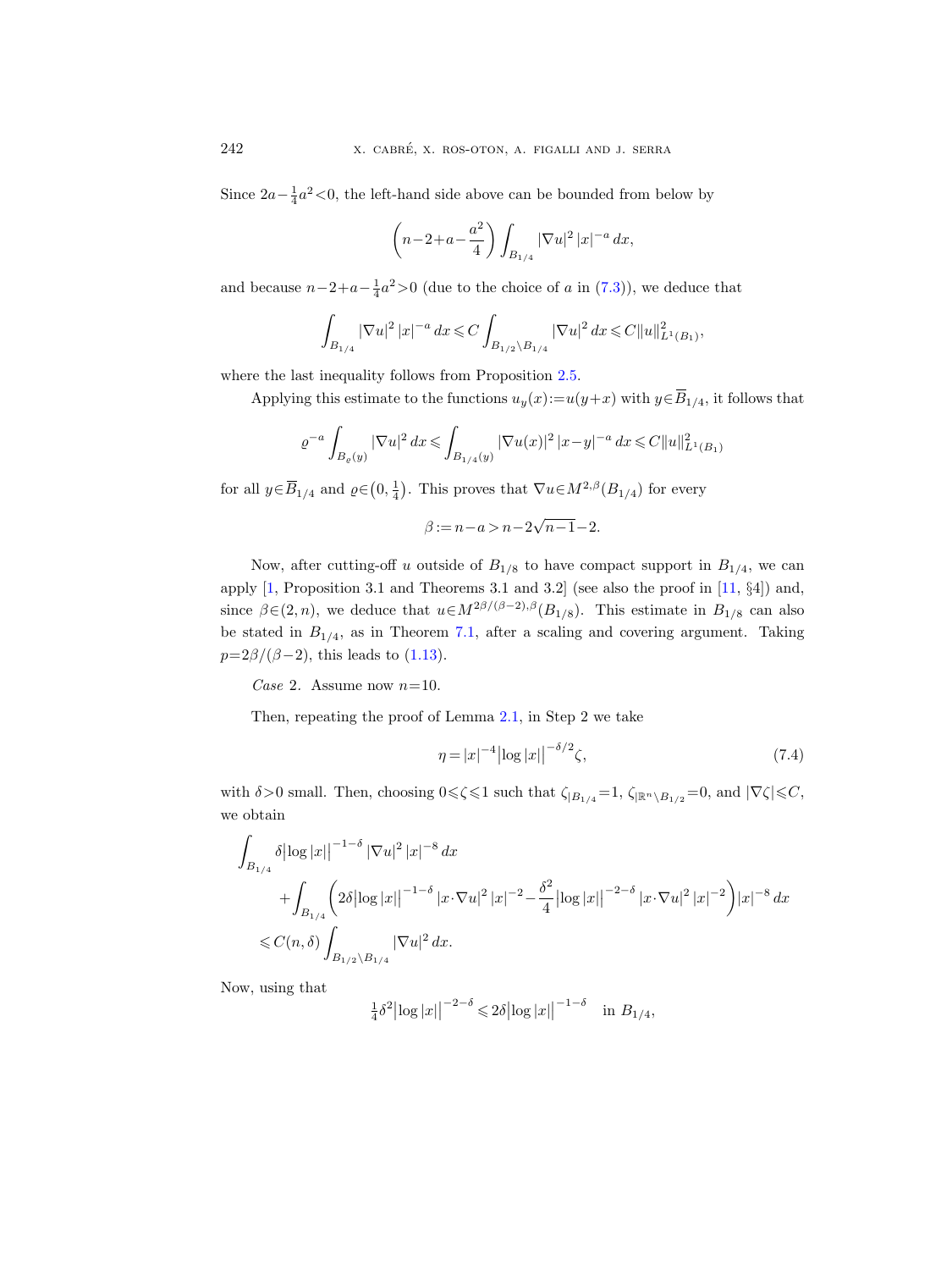we deduce that

$$
\int_{B_{1/4}} \left| \log |x| \right|^{-1-\delta} |\nabla u|^2 \, |x|^{-8} \, dx \leqslant C(n,\delta) \int_{B_{1/2} \backslash B_{1/4}} |\nabla u|^2 \, dx.
$$

Finally, since for every  $\varepsilon > 0$  we have

$$
|x|^{-8+\varepsilon} \leq C(n,\delta,\varepsilon) \left| \log |x| \right|^{-1-\delta} |x|^{-8} \quad \text{in } B_{1/4},
$$

we find that

$$
\int_{B_{1/4}} |\nabla u|^2 \, |x|^{-a} \, dx \leq C(n, \delta, a) \int_{B_{1/2} \setminus B_{1/4}} |\nabla u|^2 \, dx
$$

for all  $a:=8-\epsilon<8$ . The rest of the proof is then analogous to the case  $n\geq 11$ .  $\Box$ 

We now deal with a boundary version of the same theorem. We first consider a domain  $\Omega$  that is a  $\vartheta$ -deformation of  $B_2^+$  (see Definition [5.1\)](#page-36-1).

<span id="page-56-0"></span>THEOREM 7.2. Let  $\Omega \subset \mathbb{R}^n$  be a  $\vartheta$ -deformation of  $B_2^+$  for some  $\vartheta \in [0, \frac{1}{100}]$ , and let  $u \in C^0(\overline{\Omega} \cap B_1) \cap C^2(\Omega \cap B_1)$  be a non-negative stable solution of

$$
-\Delta u = f(u) \text{ in } \Omega \cap B_1 \text{ and } u = 0 \text{ on } \partial \Omega \cap B_1,
$$

with  $f: \mathbb{R} \to \mathbb{R}$  locally Lipschitz, non-negative, and non-decreasing. Assume  $n \geqslant 10$ . Then,

$$
\|u\|_{M^{2\beta/(\beta-2),\beta}(\Omega\cap B_{1/2})}+\|\nabla u\|_{M^{2,\beta}(\Omega\cap B_{1/2})}\leqslant C\|u\|_{L^1(\Omega\cap B_1)}
$$

for all  $\beta \in (n-2\sqrt{n-1}-2, n)$  and for some constant C depending only on n and  $\beta$ .

*Proof.* Assume  $n \ge 11$ ; the case  $n=10$  can be handled similarly (as done in the proof of Theorem [7.1\)](#page-54-0). In this case, we start from Lemma [6.2](#page-45-0) and, as in Step 1 in the proof of Proposition [6.3,](#page-47-2) we let  $\psi \in C_c^{\infty}(B_1)$  be some radial decreasing non-negative cut-off function with  $\psi \equiv 1$  in  $B_{1/2}$ . In Lemma [6.2,](#page-45-0) we use the test function  $\eta(x) := |x|^{-a/2} \psi(x)$ with  $a < n$ . Then, since the domain  $\varrho^{-1}(\Omega \cap B_{\varrho})$  is a  $(c\varrho \vartheta)$ -deformation of  $B_2^+$  (for some dimensional constant c), we deduce that

$$
\begin{aligned} \int_{\Omega \cap B_\varrho} \bigg( (n-2-a-C\varrho \vartheta) |\nabla u|^2 + \bigg( 2a - \frac{a^2}{4} \bigg) (x \cdot \nabla u)^2 \, |x|^{-2} \bigg) |x|^{-a} \, dx \\ \leqslant & C(n,a) \varrho^{-a} \int_{\Omega \cap B_{2\varrho} \backslash B_\varrho} |\nabla u|^2 \, dx. \end{aligned}
$$

Hence, given a satisfying [\(7.3\)](#page-54-4), we can take  $\varrho_0$  sufficiently small (depending on n and a) so that  $n-2+a-\frac{1}{4}a^2-C\varrho\vartheta>0$  for all  $\varrho \leq \varrho_0$ . This allows us to argue as in the proof of Theorem [7.1](#page-54-0) to get

$$
\int_{\Omega \cap B_{\varrho_0}} |\nabla u|^2 |x|^{-a} dx \leqslant C \int_{\Omega \cap B_{1/2}} |\nabla u|^2 dx \leqslant C ||u||_{L^1(\Omega \cap B_1)}^2,
$$

by Proposition [5.5.](#page-44-1) We now conclude as in Theorem [7.1.](#page-54-0)

 $\Box$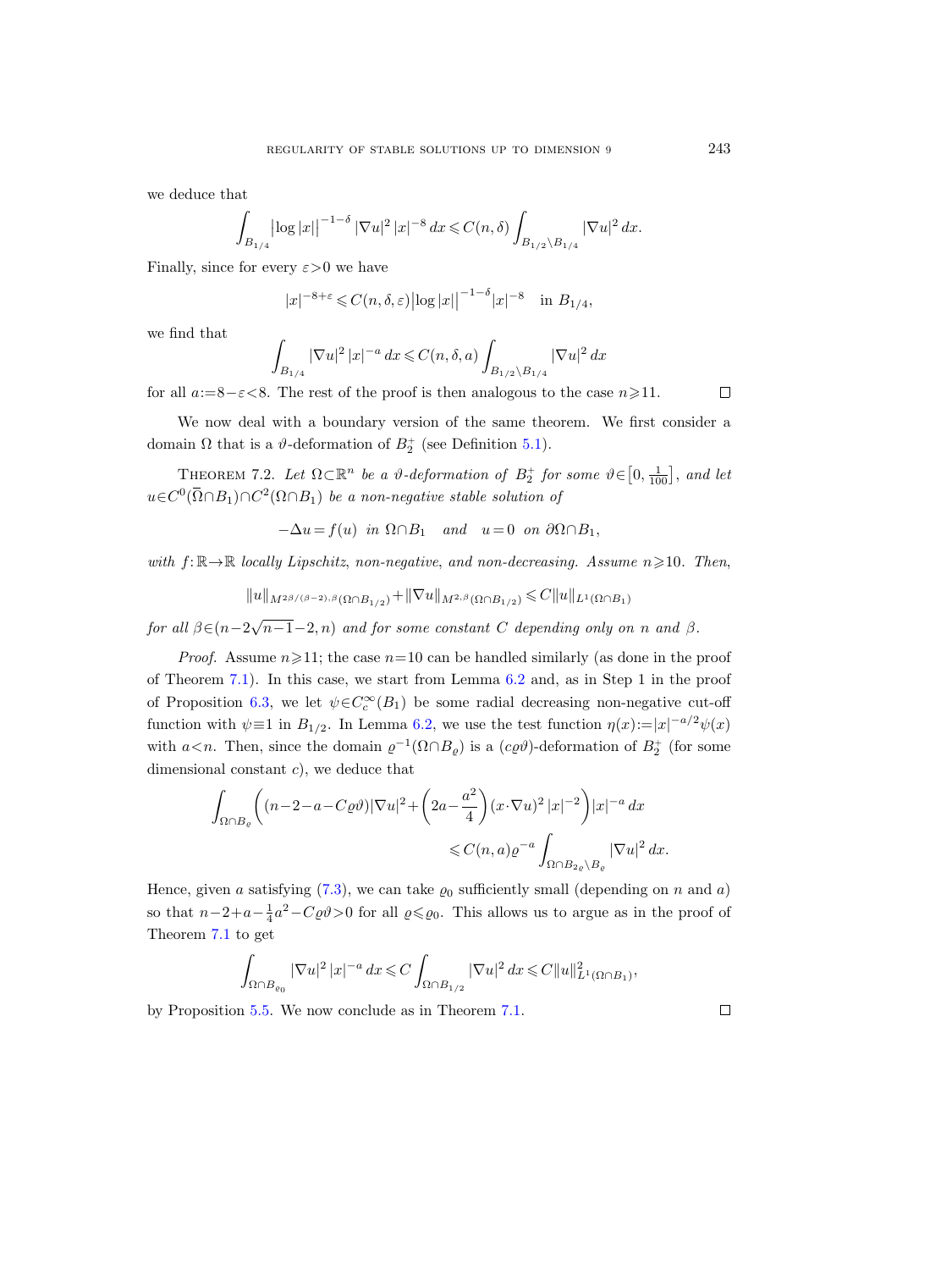We finally give the following proof.

*Proof of Theorem* [1.9](#page-8-1). The estimate  $(1.13)$  follows from Theorem [7.1](#page-54-0) by taking  $p=$  $2\beta/(\beta-2)$ , and using a covering argument. On the other hand, [\(1.14\)](#page-9-2) follows from Theorems [7.1](#page-54-0) and [7.2,](#page-56-0) using again a covering argument.  $\Box$ 

#### Appendix A. Technical lemmata

<span id="page-57-0"></span>The next lemma is a regularity and compactness result for superharmonic functions. For an integrable function  $v$  to be superharmonic, we mean it in the distributional sense. For all our applications of the lemma, one could further assume that  $v \in W^{1,2}(B_R)$  and that  $-\Delta v \geq 0$  is meant in the usual  $W^{1,2}$  weak sense (which, in this case, is equivalent to the distributional sense), but we do not need this additional hypothesis.

<span id="page-57-1"></span>LEMMA A.1. Let  $v \in L^1(B_R)$  be superharmonic in a ball  $B_R \subset \mathbb{R}^n$ , and let  $r \in (0, R)$ . Then,

(a) The distribution  $-\Delta v = |\Delta v|$  is a non-negative measure in  $B_R$ ,  $v \in W^{1,1}_{loc}(B_R)$ ,

$$
\int_{B_r} |\Delta v| \leqslant \frac{C}{(R-r)^2} \int_{B_R} |v| \, dx, \quad \text{and} \quad \int_{B_r} |\Delta v| \leqslant \frac{C}{R-r} \int_{B_R} |\nabla v| \, dx,
$$

where  $C>0$  is a dimensional constant. In addition,

$$
\int_{B_r} |\nabla v| \, dx \leqslant C(n,r,R) \int_{B_R} |v| \, dx
$$

for some constant  $C(n, r, R)$  depending only on n, r, and R.

Assume now that  $v_k \in L^1(B_R)$ ,  $k=1,2,...$ , is a sequence of superharmonic functions with  $\sup_k ||v_k||_{L^1(B_R)} < \infty$ . Then,

(b1) Up to a subsequence,  $v_k \rightarrow v$  strongly in  $W^{1,1}(B_r)$  to some superharmonic function v.

(b2) In addition, if for some  $\gamma > 0$  we have  $\sup_k ||v_k||_{W^{1,2+\gamma}(B_r)} < \infty$ , then  $v_k \to v$ strongly in  $W^{1,2}(B_r)$ .

Proof. (a) By assumption, we know that

<span id="page-57-2"></span>
$$
\langle -\Delta v, \xi \rangle = \int_{B_R} v(-\Delta \xi) \, dx \ge 0 \quad \text{for all non-negative } \xi \in C_c^{\infty}(B_R). \tag{A.1}
$$

Let  $0 < r < \varrho < R$  and choose a non-negative function  $\chi \in C_c^{\infty}(B_R)$  with  $\chi \equiv 1$  in  $B_{\varrho}$ . Now, for all  $\eta \in C_c^{\infty}(B_{\varrho})$ , using  $(A.1)$  with the test functions  $\|\eta\|_{C^0}\chi\pm\eta\geqslant 0$  in  $B_R$ , we deduce that

$$
\pm \langle -\Delta v, \eta \rangle \leqslant ||\eta||_{C^0} ||v||_{L^1(B_R)} ||\Delta \chi||_{C^0} \leqslant C ||\eta||_{C^0}.
$$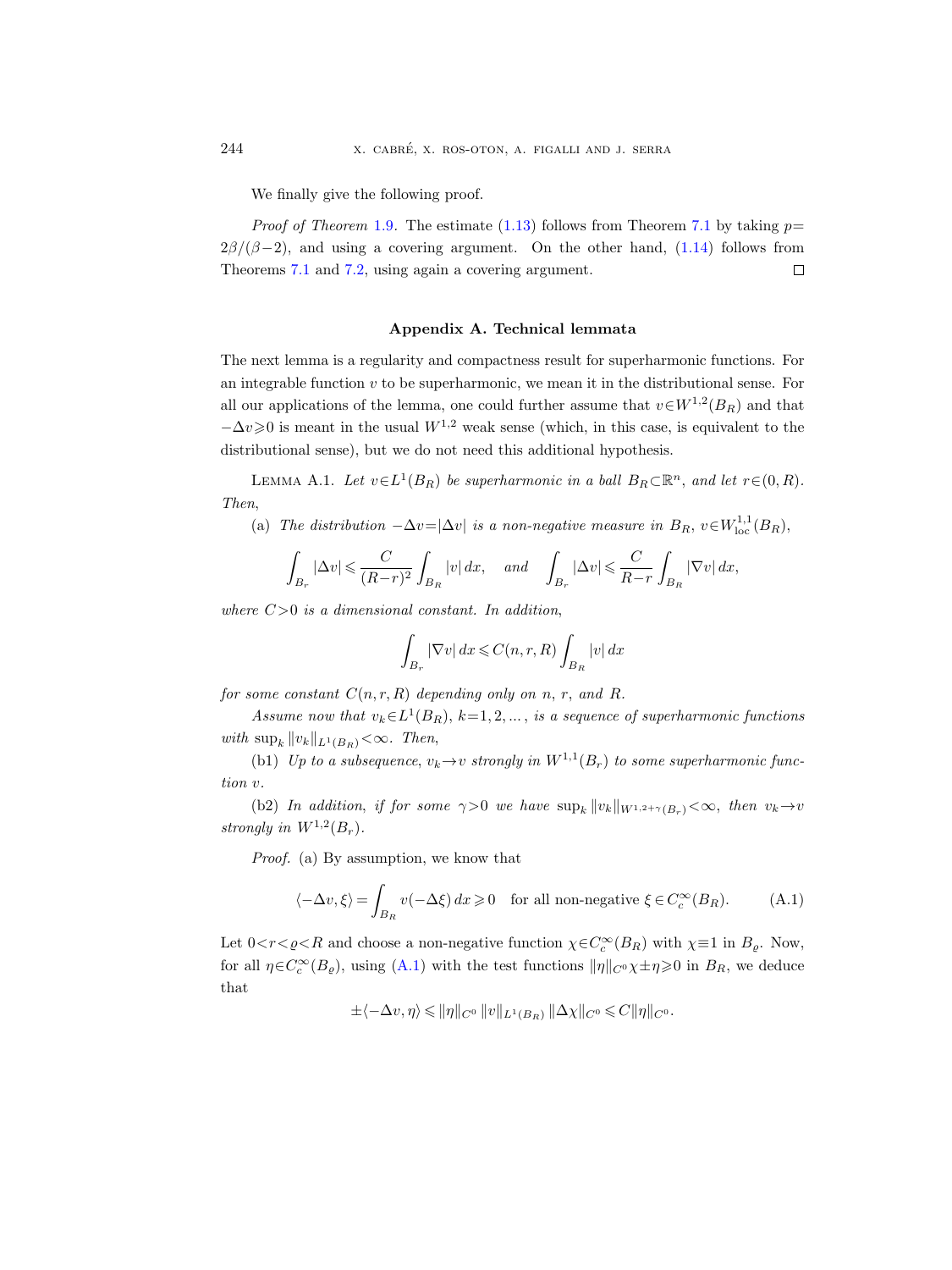Thus,  $-\Delta v$  is a non-negative measure in  $B_{\rho}$ , for all  $\rho < R$ .

Let us now take  $\rho = \frac{1}{2}(r+R)$ , and consider  $\chi$  as before satisfying

$$
|\nabla \chi| \leqslant \frac{C}{R-r} \quad \text{and} \quad |D^2 \chi| \leqslant \frac{C}{(R-r)^2}.
$$

Then, since  $-\Delta v \geq 0$ , we have

<span id="page-58-0"></span>
$$
\int_{B_r} |\Delta v| \leqslant -\int_{B_R} \Delta v \chi = -\int_{B_R} v \Delta \chi \, dx \leqslant \frac{C}{(R-r)^2} ||v||_{L^1(B_R)}.
$$
\n(A.2)

To prove that  $v \in W^{1,1}_{loc}(B_R)$ , we define on  $\mathbb{R}^n$  the measure  $\mu := \chi(-\Delta v)$ , and we consider the fundamental solution  $\Phi = \Phi(x)$  of the Laplacian in  $\mathbb{R}^n$ —that is,

$$
\Phi(x) = \begin{cases} c \log |x|, & \text{if } n = 2, \\ c_n |x|^{2-n}, & \text{if } n \geqslant 3. \end{cases}
$$

Define the  $L^1_{loc}(\mathbb{R}^n)$  function  $\tilde{v}:=\Phi*\mu$ . Since  $\Phi \in W^{1,1}_{loc}(\mathbb{R}^n)$ , it is easy to check (using the definition of weak derivatives) that  $\tilde{v} \in W^{1,1}(B_R)$  and  $\nabla \tilde{v} = \nabla \Phi * \mu$ . Furthermore, from  $(A.2)$  (with r replaced by  $\rho$ ), one easily deduces that

<span id="page-58-1"></span>
$$
\|\tilde{v}\|_{W^{1,1}(B_{\varrho})} \leqslant C \|v\|_{L^{1}(B_{R})},\tag{A.3}
$$

where the constant C depends only on n, r, and R (recall that  $\rho = \frac{1}{2}(r+R)$ ).

On the other hand, using [\(A.3\)](#page-58-1), we see that  $w:=v-\tilde{v}$  satisfies

$$
||w||_{L^1(B_\varrho )}\leqslant ||v||_{L^1(B_\varrho )}+||\tilde{v}||_{L^1(B_\varrho )}\leqslant C||v||_{L^1(B_R )}
$$

and

$$
\Delta w = 0 \quad \text{in } B_{\varrho}.
$$

By standard interior estimates for harmonic functions, this leads to

$$
\Delta w = 0 \quad \text{in } B_{\varrho}.
$$
  
imates for harmonic functions, this lead  

$$
||w||_{C^2(\overline{B}_r)} \leq C ||w||_{L^1(B_{\varrho})} \leq C ||v||_{L^1(B_R)}.
$$

In particular, recalling [\(A.3\)](#page-58-1), we have shown that  $v \in W^{1,1}(B_r)$  and

$$
||v||_{W^{1,1}(B_r)} \leqslant C||v||_{L^1(B_R)}.
$$

Finally, exactly as in  $(A.2)$ , we have

$$
\int_{B_r} |\Delta v| \leqslant - \int_{B_R} \Delta v \,\chi = \int_{B_R} \nabla v \cdot \nabla \chi \,dx \leqslant \frac{C}{R-r} ||\nabla v||_{L^1(B_R)},
$$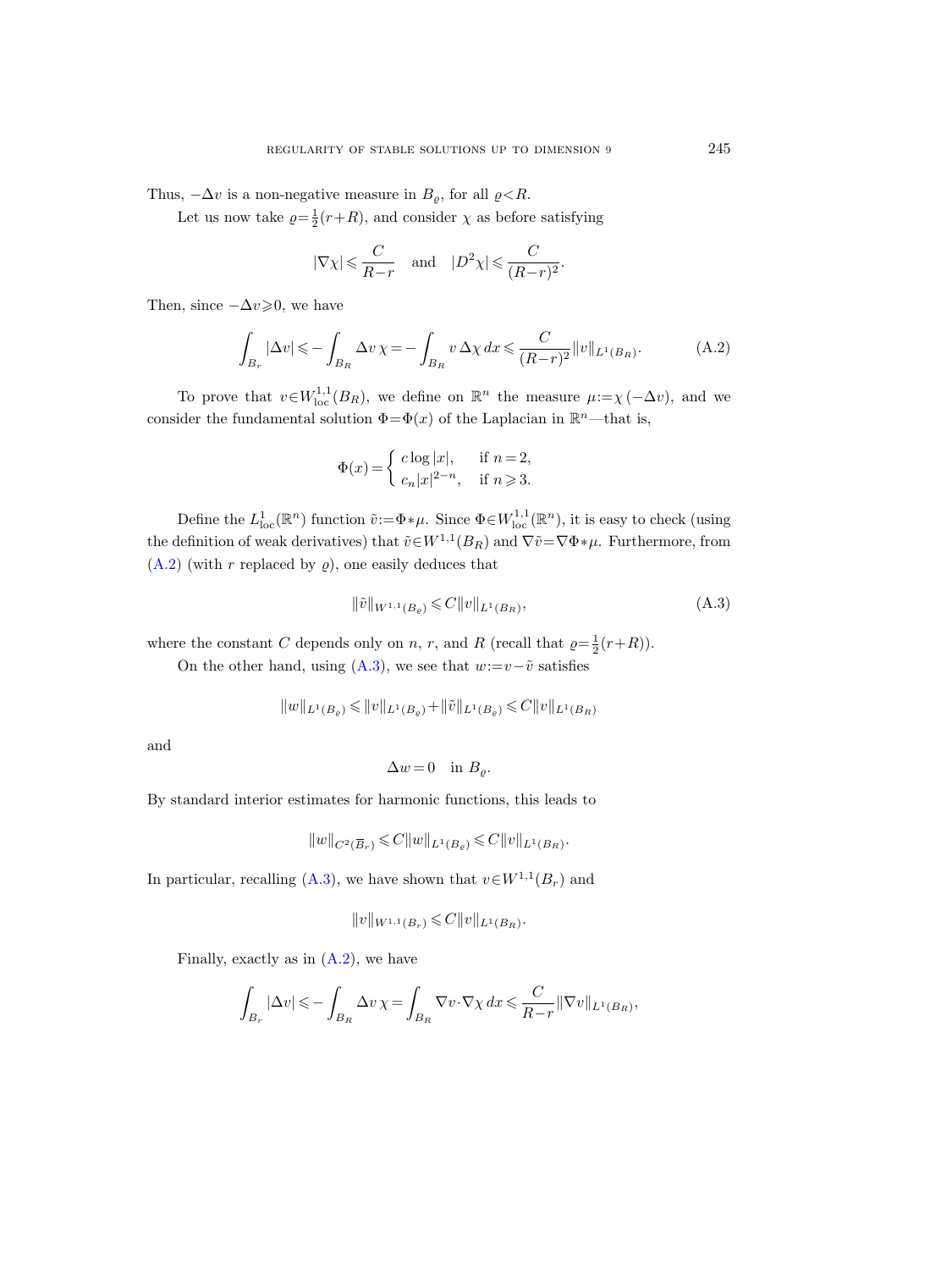finishing the proof of (a).

(b1) Let now  $v_k$  be a bounded sequence in  $L^1(B_R)$ . Define  $\mu_k$ ,  $\tilde{v}_k$ , and  $w_k$  as we did in the proof of (a), but with v replaced by  $v_k$ . Note that the operators  $\mu \mapsto \Phi * \mu$  and  $\mu \mapsto \nabla \Phi * \mu$  are compact from the space of measures (with finite mass and support in  $B_R$ ) to  $L^1(B_r)$ . This is proved in a very elementary way in [\[5,](#page-63-7) Corollary 4.28], when these operators are considered from  $L^1(\mathbb{R}^n)$  to  $L^1(B_r)$ , but the same exact proof works for measures.

Thus, up to a subsequence,  $\tilde{v}_k$  converges in  $W^{1,1}(B_r)$ . Since  $w_k = v_k - \tilde{v}_k$  are harmonic and uniformly bounded in  $L^1(B_{\varrho})$ , up to a subsequence also  $w_k$  converges in  $W^{1,1}(B_r)$ . Therefore, we deduce that a subsequence of  $v_k$  converges in  $W^{1,1}(B_r)$ , which proves (b1).

(b2) If, in addition, we have  $\sup_k ||v_k||_{W^{1,2+\gamma}(B_r)} < \infty$ , using Hölder inequality we obtain

$$
\begin{aligned} \|\nabla(v_k - v)\|_{L^2(B_r)} &\leq \|\nabla(v_k - v)\|_{L^1(B_r)}^{\gamma/2(1+\gamma)} \|\nabla(v_k - v)\|_{L^{2+\gamma}(B_r)}^{(2+\gamma)/2(1+\gamma)} \\ &\leq C \|v_k - v\|_{W^{1,1}(B_r)}^{\gamma/2(1+\gamma)} \to 0, \end{aligned}
$$

which shows that  $v_k \to v$  strongly in  $W^{1,2}(B_r)$ .

We now discuss a result about the composition of Lipschitz functions with  $C<sup>2</sup>$  functions. This result is far from being sharp in terms of the assumptions, but it suffices for our purposes. For its proof (as well as for other results proved in this paper) we shall need the coarea formula, which we recall here for the convenience of the reader (we refer to [\[27,](#page-64-18) Theorem 18.8] for a proof).

<span id="page-59-1"></span>LEMMA A.2. Let  $\Omega \subset \mathbb{R}^n$  be an open set, and let  $u: \Omega \to \mathbb{R}$  be a Lipschitz function. Then, for every function  $g: \Omega \to \mathbb{R}$  such that  $g_{-} \in L^{1}(\Omega)$ , the integral of g over  $\{u=t\}$  is well defined in  $(-\infty, +\infty]$  for a.e.  $t \in \mathbb{R}$  and

$$
\int_{\Omega} g \, |\nabla u| \, dx = \int_{\mathbb{R}} \left( \int_{\{u=t\}} g \, d\mathcal{H}^{n-1} \right) dt.
$$

We recall that, given a locally Lipschitz function  $f$ , we defined

$$
f'_{-}(t) := \liminf_{h \to 0} \frac{f(t+h) - f(t)}{h}.
$$

<span id="page-59-0"></span>LEMMA A.3. Let  $\Omega \subset \mathbb{R}^n$  be a bounded open set and let  $u \in C^2(\Omega) \cap C^0(\overline{\Omega})$  solve  $-\Delta u = f(u)$  in  $\Omega$ , where  $f: \mathbb{R} \to \mathbb{R}$  is locally Lipschitz. Then, the following holds:

(i) Inside the region  $\{\nabla u \neq 0\}$ , the function  $f'(u)$  is well defined, and it coincides a.e. with  $f'_{-}(u)$ .

 $\Box$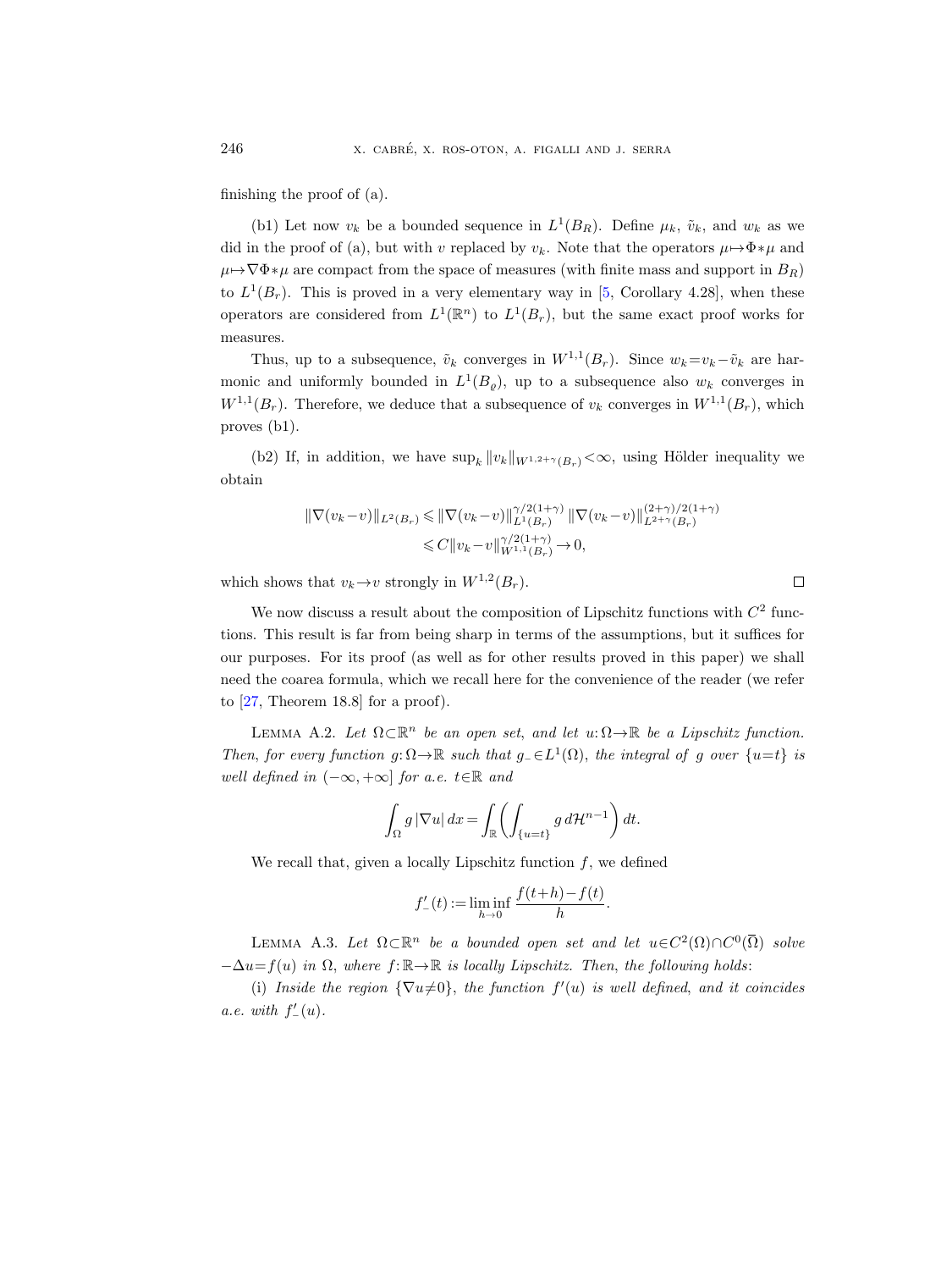(ii)  $u \in W^{3,p}_{loc}(\Omega)$  for every  $p < \infty$ , and

$$
-\Delta \nabla u = f'(u)\nabla u = f'_-(u)\nabla u
$$

in the weak sense and also a.e. in  $\Omega$ .

(iii) If  $\partial\Omega \cap B_1$  is of class  $C^3$  and  $u|_{\partial\Omega \cap B_1} = 0$ , then  $u \in (W^{3,p}_{\text{loc}} \cap C^2)(\overline{\Omega} \cap B_1)$  for every  $p<\infty$ .

Proof. The first point is a simple application of the coarea formula. Indeed, if we set  $M := ||u||_{L^{\infty}(\Omega)}$ , given any Borel set  $E \subset {\nabla u \neq 0}$ , we can apply Lemma [A.2](#page-59-1) with

$$
g=\frac{1_E}{|\nabla u|}f_-'(u)
$$

(in fact we apply the lemma to both  $g^+$  and  $g^-$ , the positive and negative parts of g, obtaining finite quantities for both  $\int_{\Omega} g^{\pm} |\nabla u| dx$  since  $f'_{-}(u) \in L^{\infty}(\Omega)$  to get

<span id="page-60-0"></span>
$$
\int_{E} f'_{-}(u) dx = \int_{-M}^{M} f'_{-}(t) g_{E}(t) dt, \text{ with } g_{E}(t) := \int_{\{u=t\} \cap E} \frac{1}{|\nabla u|} d\mathcal{H}^{n-1}.
$$
 (A.4)

Then, since

$$
\int_{\mathbb{R}} g_E(t) dt \leq \int_{\mathbb{R}} \left( \int_{\{u=t\} \cap \{|\nabla u| \neq 0\}} \frac{1}{|\nabla u|} d\mathcal{H}^{n-1} \right) dt = |\Omega \cap \{\nabla u \neq 0\}| < \infty,
$$

it follows that the function  $g_E$  belongs to  $L^1(\mathbb{R})$ . Thus, as  $f'_{-}(t)$  belongs to  $L^{\infty}([-M, M])$ , this proves that the right-hand side in  $(A.4)$  is independent of the specific representative chosen for f', and therefore so is the left-hand side. Since E is arbitrary and  $f'_{-}(t) = f'(t)$ a.e., (i) follows.

To prove (ii), we first notice that, since  $f(u)$  is Lipschitz inside  $\Omega$  (because both u and f are so), it follows that  $f(u) \in W^{1,p}$  and by interior elliptic regularity (see for instance [\[25,](#page-64-4) Chapter 9]) that  $u \in W^{3,p}_{loc}(\Omega)$  for every  $p < \infty$ . This means that  $\nabla u \in W^{2,p}$ , and therefore it suffices to show that the identities in (ii) hold a.e. (because then they automatically hold in the weak sense).

Now, in the region  $\{\nabla u=0\}$ , we have

$$
f'(u)\nabla u = f'_{-}(u)\nabla u = 0
$$
 and  $\Delta \nabla u = 0$  a.e.

(see, e.g., [\[37,](#page-65-4) Theorem 1.56]), so the result is true there.

On the other hand, in the region  $\{\nabla u\neq 0\}$ , for  $h>0$  and  $1\leq i\leq n$ , let

$$
\delta_i^h w := \frac{w(\cdot + h e_i) - w}{h}.
$$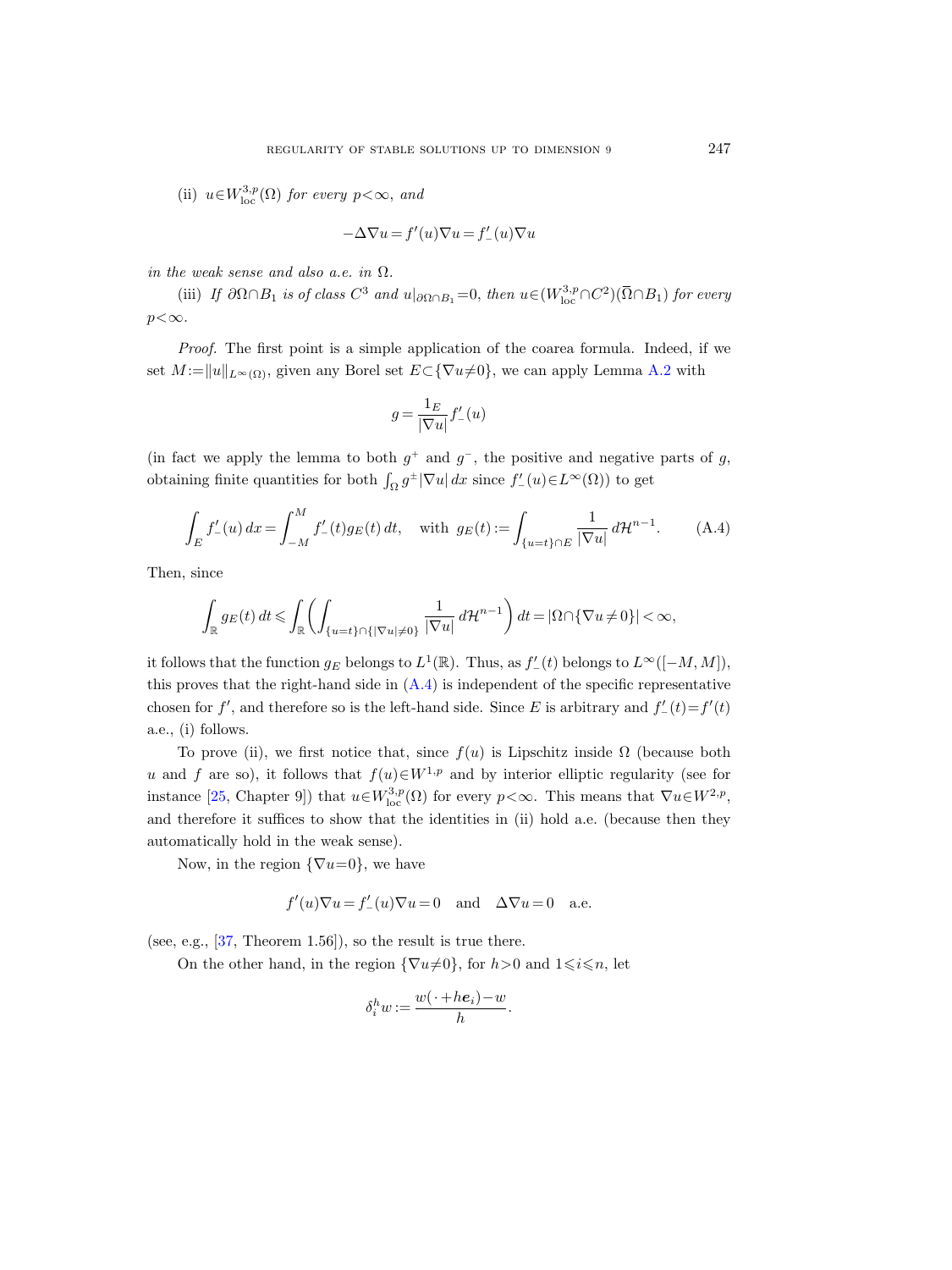Since  $-\Delta u = f(u)$  in  $\Omega$ , given  $\Omega' \subset \subset \Omega$ , for  $h > 0$  sufficiently small we have

<span id="page-61-1"></span>
$$
-\Delta \delta_i^h u = \delta_i^h (f(u)) \quad \text{inside } \Omega'. \tag{A.5}
$$

Thus, if we define by  $D_f \subset \mathbb{R}$  the set of differentiability points of f, we see that

$$
\delta_i^h[f(u)] \to f(u)\partial_i u = f_-(u)\partial_i u \quad \text{for all } x \in \Omega' \text{ such that } u(x) \in D_f
$$

as  $h \rightarrow 0$ . On the other hand, if we set  $N := \mathbb{R} \setminus D_f$ , since N has measure zero (because f is differentiable a.e., being Lipschitz) it follows from Lemma [A.2](#page-59-1) applied with

$$
g = \frac{1}{|\nabla u|} \mathbf{1}_{\Omega' \cap {\nabla u \neq 0}} \mathbf{1}_{N} \circ u
$$

that

$$
\int_{\Omega' \cap {\{\nabla u \neq 0\}}} 1_N(u(x)) dx = \int_{\mathbb{R}} 1_N(t) \left( \int_{\{u=t\} \cap \Omega' \cap {\{\nabla u \neq 0\}}} \frac{1}{|\nabla u|} d\mathcal{H}^{n-1} \right) dt = 0,
$$

which proves that  $u(x) \notin N$  for a.e.  $x \in \Omega' \cap {\nabla u \neq 0}$ .

Hence, we have shown that  $\delta_i^h[f(u)] \to f'(u)\partial_i u$  for a.e.  $x \in \Omega' \cap {\nabla u \neq 0}$  (and so also in  $L^p$  for any  $p < \infty$ , by dominated convergence). Letting  $h \rightarrow 0$  in  $(A.5)$ , we deduce that  $-\Delta \nabla u = f'(u)\nabla u$  a.e. in  $\Omega'$ , since we already checked the equality a.e. in  ${\nabla u = 0}$ . Recalling that  $\Omega' \subset \subset \Omega$  is arbitrary, this proves (ii).

Finally, (iii) follows by elliptic regularity up to the boundary (see for instance [\[25,](#page-64-4) Chapter 9] or [\[26,](#page-64-19) §9.2]).  $\Box$ 

We conclude this section with a general abstract lemma due to Simon [\[34\]](#page-65-7) (see also [\[18,](#page-64-20) Lemma 3.1]).

<span id="page-61-0"></span>LEMMA A.4. Let  $\beta \in \mathbb{R}$  and  $C_0 > 0$ . Let  $\sigma : \mathcal{B} \to [0, +\infty]$  be a non-negative function defined on the class  $\mathcal B$  of open balls  $B\subset\mathbb R^n$  and satisfying the following subadditivity property:

if 
$$
B \subset \bigcup_{j=1}^{N} B_j
$$
 then  $\sigma(B) \leq \sum_{j=1}^{N} \sigma(B_j)$ .

Assume also that  $\sigma(B_1)<\infty$ .

Then, there exists  $\delta > 0$ , depending only on n and  $\beta$ , such that, if

$$
r^{\beta} \sigma(B_{r/4}(y)) \leq \delta r^{\beta} \sigma(B_r(y)) + C_0 \quad \text{whenever} \ B_r(y) \subset B_1,
$$

then

 $\sigma(B_{1/2}) \leqslant CC_0,$ 

where C depends only on n and  $\beta$ .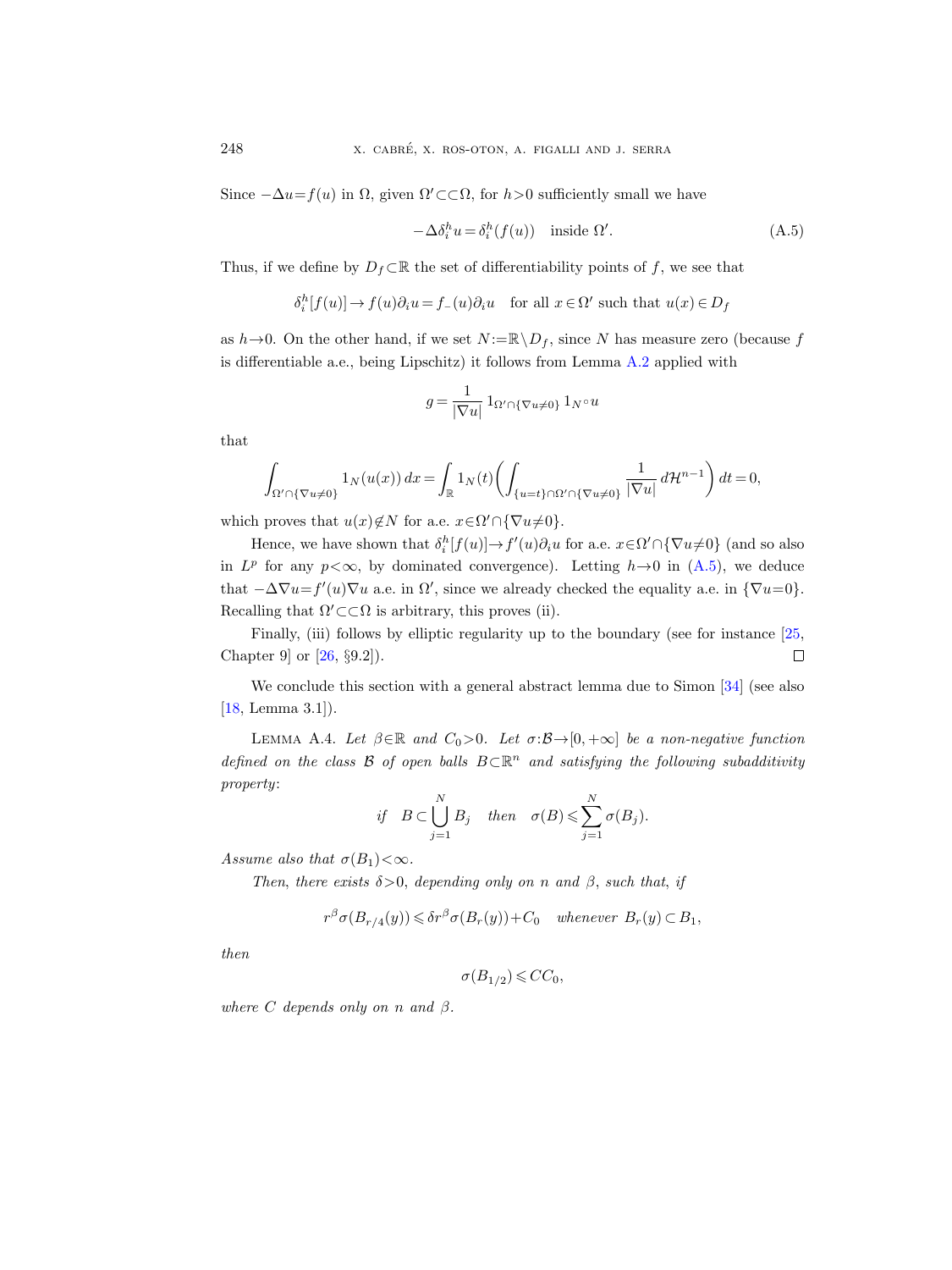## Appendix B. A universal bound on the  $L^1$  norm

<span id="page-62-0"></span>In this section we recall a classical and simple a-priori estimate on the  $L^1$  norm of solutions, when  $f$  grows at infinity faster than a linear function with slope given by the first eigenvalue of the Laplacian.

<span id="page-62-1"></span>PROPOSITION B.1. Let  $\Omega \subset \mathbb{R}^n$  be a bounded domain of class  $C^1$ , and let us assume that  $u \in C^0(\overline{\Omega}) \cap C^2(\Omega)$  solves

$$
\begin{cases}\n-\Delta u = f(u) & \text{in } \Omega \subset \mathbb{R}^n, \\
u = 0 & \text{on } \partial\Omega,\n\end{cases}
$$

for some  $f: \mathbb{R} \rightarrow [0, +\infty)$  satisfying

<span id="page-62-2"></span>
$$
f(t) \geqslant At - B \text{ for all } t \geqslant 0, \quad \text{with } A > \lambda_1 \text{ and } B \geqslant 0,
$$
 (B.1)

where  $\lambda_1 = \lambda_1(\Omega) > 0$  is the first eigenvalue of the Laplacian in  $\Omega$ , with Dirichlet homogeneous boundary condition.

Then, there exists a constant C, depending only on  $A$ ,  $B$ , and  $\Omega$ , such that

$$
||u||_{L^1(\Omega)} \leqslant C.
$$

*Proof.* First of all we note that, since  $f \ge 0$ , then  $u \ge 0$  inside  $\Omega$ , by the maximum principle.

Let  $\Phi_1>0$  be the first Dirichlet eigenfunction of the Laplacian in  $\Omega$ , so that

$$
-\Delta\Phi_1 = \lambda_1 \Phi_1 \text{ in } \Omega \text{ and } \Phi_1 = 0 \text{ on } \partial\Omega.
$$

Then,

<span id="page-62-3"></span>
$$
\lambda_1 \int_{\Omega} u \, \Phi_1 \, dx = -\int_{\Omega} u \, \Delta \Phi_1 \, dx = -\int_{\Omega} \Delta u \, \Phi_1 \, dx = \int_{\Omega} f(u) \, \Phi_1 \, dx. \tag{B.2}
$$

Due to assumption  $(B.1)$ , we have

$$
\int_{\Omega} f(u) \, \Phi_1 \, dx \geqslant A \int_{\Omega} u \, \Phi_1 \, dx - B \int_{\Omega} \Phi_1 \, dx,
$$

that combined with  $(B.2)$  gives

$$
(A - \lambda_1) \int_{\Omega} u \Phi_1 \, dx \leq B \int_{\Omega} \Phi_1 \, dx.
$$

Note that, using [\(B.2\)](#page-62-3) again, this implies that

$$
\int_{\Omega} f(u)\Phi_1 \, dx = \lambda_1 \int_{\Omega} u \Phi_1 \, dx \leq \lambda_1 \frac{B}{A - \lambda_1} \int_{\Omega} \Phi_1 \, dx.
$$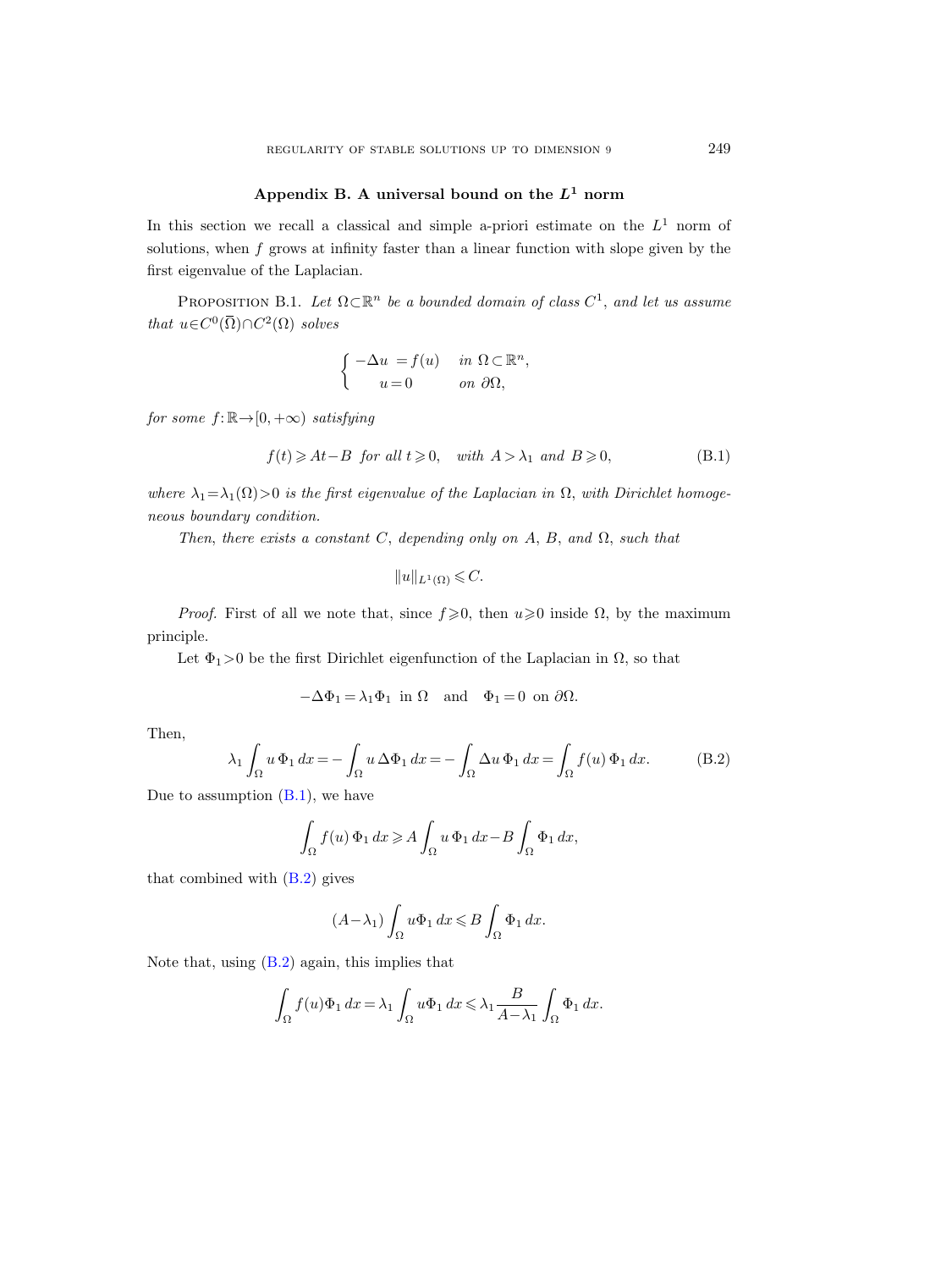This proves that

<span id="page-63-10"></span>
$$
\int_{\Omega} f(u) \, \Phi_1 \, dx \leqslant C,\tag{B.3}
$$

for some constant C depending only on  $A, B$ , and  $\Omega$ .

Consider now  $\phi:\Omega\to\mathbb{R}$  the solution of

$$
\begin{cases}\n-\Delta \phi = 1 & \text{in } \Omega, \\
\phi = 0 & \text{on } \partial \Omega.\n\end{cases}
$$

We claim that

<span id="page-63-0"></span>
$$
0 \leqslant \phi \leqslant C \Phi_1 \quad \text{in } \Omega,\tag{B.4}
$$

with C depending only on  $\Omega$ . Indeed, the non-negativity of φ follows from the maximum principle, while the second inequality follows from the boundary Harnack principle in [\[2,](#page-63-8) Lemma  $3.12$ ,  $\left(18\right)$  $\left(18\right)$  $\left(18\right)$  after rescaling.

Thus, using  $(B.3)$  and  $(B.4)$ , we get

$$
\int_{\Omega} u \, dx = -\int_{\Omega} u \, \Delta \phi \, dx = \int_{\Omega} f(u) \, \phi \, dx \leqslant C \int_{\Omega} f(u) \, \Phi_1 \, dx \leqslant C,
$$

as desired.

#### References

- <span id="page-63-6"></span>[1] Adams, D. R., A note on Riesz potentials. Duke Math. J., 42 (1975), 765–778.
- <span id="page-63-8"></span>[2] Allen, M. & Shahgholian, H., A new boundary Harnack principle (equations with right hand side). Arch. Ration. Mech. Anal., 234 (2019), 1413–1444.
- <span id="page-63-1"></span>[3] Bombieri, E., De Giorgi, E. & Giusti, E., Minimal cones and the Bernstein problem. Invent. Math., 7 (1969), 243–268.
- <span id="page-63-3"></span>[4] Brezis, H., Is there failure of the inverse function theorem?, in Morse Theory, Minimax Theory and their Applications to Nonlinear Differential Equations, New Stud. Adv. Math., 1, pp. 23–33. Int. Press, Somerville, MA, 2003.
- <span id="page-63-7"></span>[5] — Functional Analysis, Sobolev Spaces and Partial Differential Equations. Universitext. Springer, New York, 2011.
- <span id="page-63-4"></span>[6] BREZIS, H. & VÁZQUEZ, J. L., Blow-up solutions of some nonlinear elliptic problems. Rev. Mat. Univ. Complut. Madrid, 10 (1997), 443–469.
- <span id="page-63-2"></span>[7] CABRÉ, X., Regularity of minimizers of semilinear elliptic problems up to dimension 4. Comm. Pure Appl. Math., 63 (2010), 1362–1380.
- <span id="page-63-5"></span> $[8]$  — Boundedness of stable solutions to semilinear elliptic equations: a survey. Adv. Nonlinear Stud., 17 (2017), 355–368.

 $\Box$ 

<span id="page-63-9"></span> $(18)$  See also [\[32\]](#page-65-8) for a different proof of the boundary Harnack principle in  $C<sup>1</sup>$  domains, that is written for non-local operators, but works as well for the Laplacian. Note that, in  $C<sup>2</sup>$  domains, the bound  $\phi \leqslant C \Phi_1$  follows immediately from the fact that both  $\phi$  and  $\Phi_1$  are comparable to the distance function dist( $\cdot$ ,  $\partial\Omega$ ).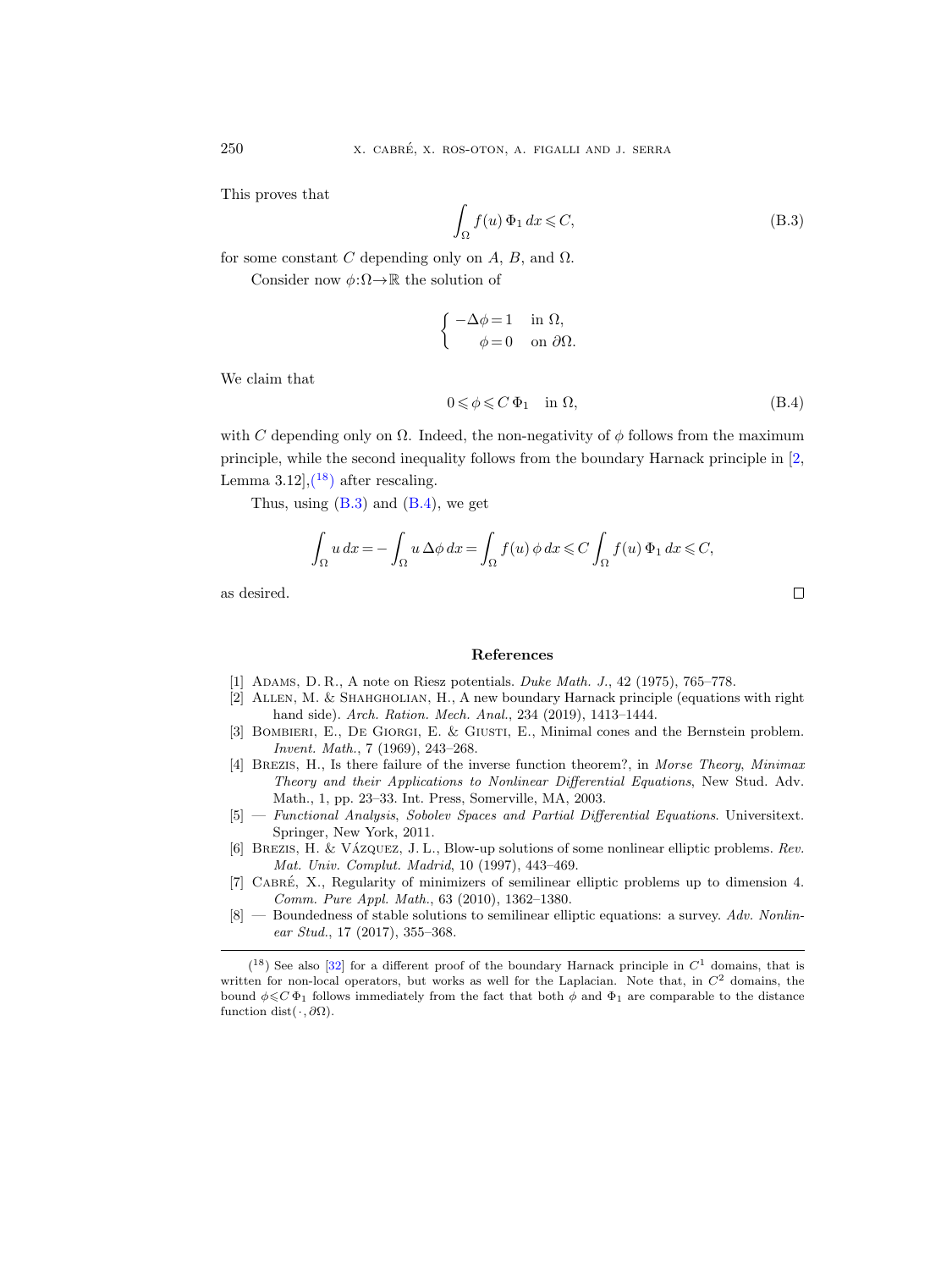- <span id="page-64-7"></span> $[9]$  — A new proof of the boundedness results for stable solutions to semilinear elliptic equations. Discrete Contin. Dyn. Syst., 39 (2019), 7249–7264.
- <span id="page-64-6"></span>[10] CABRÉ, X. & CAPELLA, A., Regularity of radial minimizers and extremal solutions of semilinear elliptic equations. J. Funct. Anal., 238 (2006), 709-733.
- <span id="page-64-17"></span> $[11]$  CABRÉ, X. & CHARRO, F., The optimal exponent in the embedding into the Lebesgue spaces for functions with gradient in the Morrey space. Preprint, 2019. [arXiv:1907.12982\[math.AP\]](http://arxiv.org/abs/1907.12982).
- <span id="page-64-12"></span>[12] CABRÉ, X., MIRAGLIO, P. & SANCHÓN, M., Optimal regularity of stable solutions to nonlinear equations involving the p-Laplacian. Preprint, 2020. [arXiv:2006.01445\[math.AP\]](http://arxiv.org/abs/2006.01445).
- <span id="page-64-8"></span>[13] CABRÉ, X. & ROS-OTON, X., Regularity of stable solutions up to dimension 7 in domains of double revolution. Comm. Partial Differential Equations, 38 (2013), 135–154.
- <span id="page-64-9"></span>[14] CABRÉ, X., SANCHÓN, M. & SPRUCK, J., A priori estimates for semistable solutions of semilinear elliptic equations. Discrete Contin. Dyn. Syst., 36 (2016), 601–609.
- <span id="page-64-13"></span>[15] CABRÉ, X. & SANZ-PERELA, T., BMO and  $L^{\infty}$  estimates for stable solutions to fractional semilinear elliptic equations. In preparation, 2020.
- <span id="page-64-15"></span>[16] Caffarelli, L. A. & Vasseur, A. F., The De Giorgi method for regularity of solutions of elliptic equations and its applications to fluid dynamics. Discrete Contin. Dyn. Syst. Ser. S, 3 (2010), 409–427.
- <span id="page-64-3"></span>[17] DO CARMO, M. & PENG, C. K., Stable complete minimal surfaces in  $\mathbb{R}^3$  are planes. Bull. Amer. Math. Soc., 1 (1979), 903–906.
- <span id="page-64-20"></span>[18] CINTI, E., SERRA, J. & VALDINOCI, E., Quantitative flatness results and BV-estimates for stable nonlocal minimal surfaces. J. Differential Geom., 112 (2019), 447–504.
- <span id="page-64-0"></span>[19] Crandall, M. G. & Rabinowitz, P. H., Some continuation and variational methods for positive solutions of nonlinear elliptic eigenvalue problems. Arch. Rational Mech. Anal., 58 (1975), 207–218.
- <span id="page-64-1"></span>[20] Dupaigne, L., Stable Solutions of Elliptic Partial Differential Equations. Chapman & Hall/CRC Monographs and Surveys in Pure and Applied Mathematics, 143. Chapman & Hall/CRC, Boca Raton, FL, 2011.
- <span id="page-64-16"></span>[21] FERNÁNDEZ-REAL, X. & ROS-OTON, X., Regularity Theory for Elliptic PDE. Submitted book, 2020. <http://user.math.uzh.ch/ros-oton/Llibre-ellipticPDE.pdf>.
- <span id="page-64-14"></span>[22] de Figueiredo, D. G., Lions, P.-L. & Nussbaum, R. D., A priori estimates and existence of positive solutions of semilinear elliptic equations. J. Math. Pures Appl., 61 (1982), 41–63.
- <span id="page-64-2"></span>[23] Fischer-Colbrie, D. & Schoen, R., The structure of complete stable minimal surfaces in 3-manifolds of nonnegative scalar curvature. Comm. Pure Appl. Math., 33 (1980), 199–211.
- <span id="page-64-10"></span>[24] GEL'FAND, I. M., Some problems in the theory of quasilinear equations. Amer. Math. Soc. Transl., 29 (1963), 295–381.
- <span id="page-64-4"></span>[25] GILBARG, D. & TRUDINGER, N. S., Elliptic Partial Differential Equations of Second Order. Classics in Mathematics. Springer, Berlin–Heidelberg, 2001.
- <span id="page-64-19"></span>[26] Krylov, N. V., Lectures on Elliptic and Parabolic Equations in Sobolev Spaces. Graduate Studies in Mathematics, 96. Amer. Math. Soc., Providence, RI, 2008.
- <span id="page-64-18"></span>[27] Maggi, F., Sets of Finite Perimeter and Geometric Variational Problems. Cambridge Studies in Advanced Mathematics, 135. Cambridge Univ. Press, Cambridge, 2012.
- <span id="page-64-11"></span>[28] Martel, Y., Uniqueness of weak extremal solutions of nonlinear elliptic problems. Houston J. Math., 23 (1997), 161–168.
- <span id="page-64-5"></span>[29] NEDEV, G., Regularity of the extremal solution of semilinear elliptic equations. C. R. Acad. Sci. Paris Sér. I Math., 330 (2000), 997-1002.